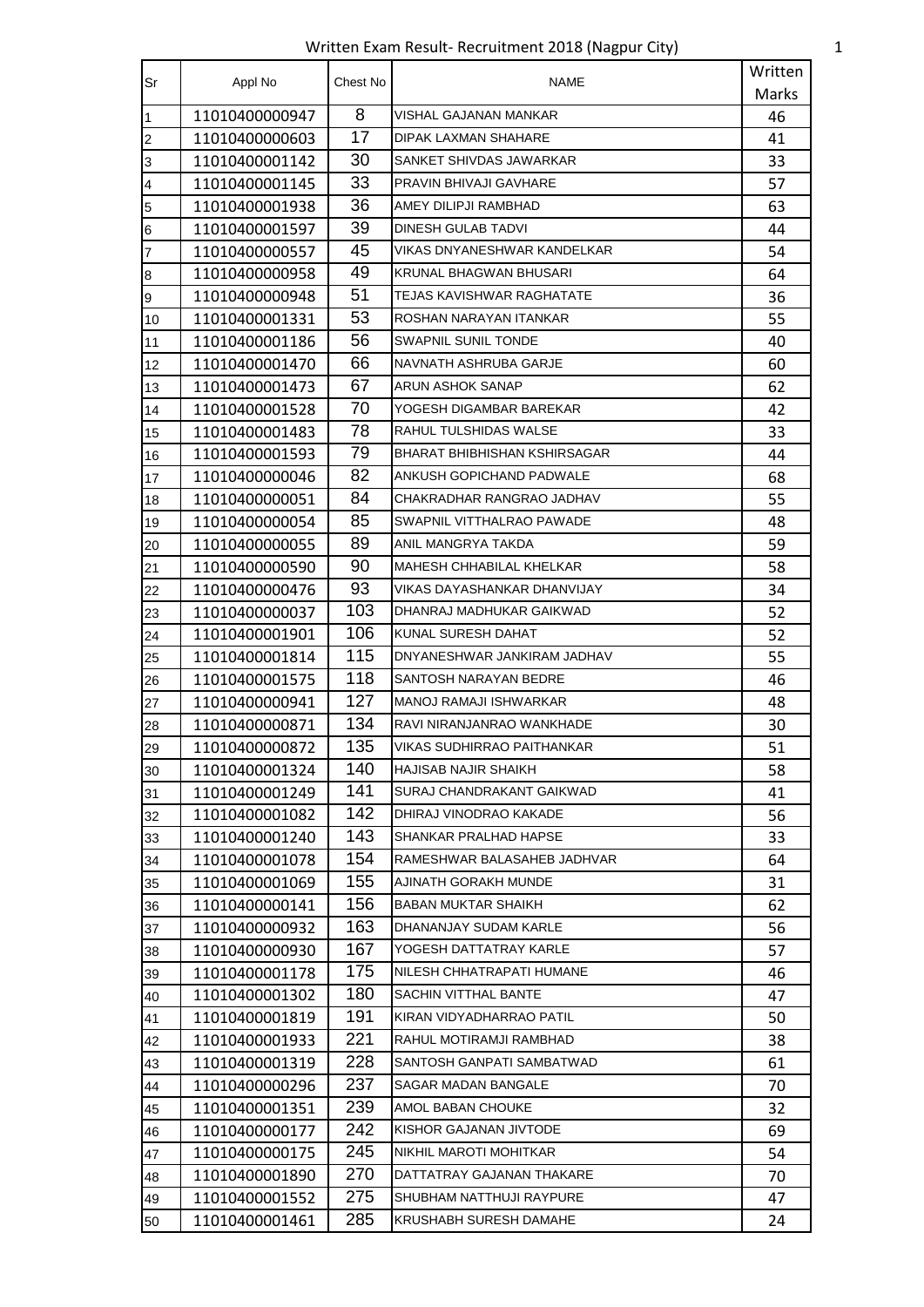Written Exam Result- Recruitment 2018 (Nagpur City) 2

| Sr  | Appl No        | Chest No | <b>NAME</b>                      | Written |
|-----|----------------|----------|----------------------------------|---------|
|     |                |          |                                  | Marks   |
| 51  | 11010400000406 | 292      | ROSHAN VASANT SIDARAM            | 36      |
| 52  | 11010400001031 | 299      | DEVANAND PRAKASH MOGALE          | 51      |
| 53  | 11010400001542 | 302      | RAMDAS MADAN WAGH                | 54      |
| 54  | 11010400000686 | 308      | SACHIN CHANDU CHAPALE            | 36      |
| 55  | 11010400000690 | 310      | RAM KASHINATH NEWARE             | 51      |
| 56  | 11010400000324 | 323      | NIKHIL GANGARAM NIMBARTE         | 23      |
| 57  | 11010400001541 | 329      | PARMESHWAR SAHEBRAO NIMBALKAR    | 65      |
| 58  | 11010400001539 | 330      | SOPAN SHRIKRUSHNA FALKE          | 76      |
| 59  | 11010400000335 | 334      | SHEKHAR DEVIDAS BORAKHADE        | 63      |
| 60  | 11010400001433 | 336      | GANGADHAR RAMCHANDRA INGOLE      | 69      |
| 61  | 11010400001440 | 338      | SHIVAJI SAHEBRAO HARAL           | 39      |
| 62  | 11010400001958 | 342      | AKASH NARAYAN TUNKIWAR           | 48      |
| 63  | 11010400001442 | 344      | EKNATH SHANKAR DAHIPHALE         | 70      |
| 64  | 11010400001444 | 345      | SIDHESHWAR SADASHIV SHINDE       | 72      |
| 65  | 11010400000540 | 348      | SAMADHAN BHAGWAN LONDHE          | 60      |
| 66  | 11010400000685 | 349      | PRADIP DARASING RATHOD           | 55      |
| 67  | 11010400001053 | 351      | <b>BADAL ISTARI BONDRE</b>       | 49      |
| 68  | 11010400001050 | 352      | AMOL BHAURAO JAMJARE             | 47      |
| 69  | 11010400001052 | 353      | YUVRAJ ZAMAJI BHAGAT             | 60      |
| 70  | 11010400001882 | 357      | AKASH MORESHWAR BASHINE          | 54      |
| 71  | 11010400000805 | 365      | NIRANJAN BANDU MOHITE            | 49      |
| 72  | 11010400000589 | 366      | PRASHANT SUBHASH SHIRAME         | 59      |
| 73  | 11010400000294 | 368      | SHEIKHNADEEM SHEIKHYASEEN SHEIKH | 42      |
| 74  | 11010400001005 | 372      | SAGAR BASHKAR RAUT               | 66      |
| 75  | 11010400001654 | 385      | VISHAL RAMDAS BHINGARE           | 68      |
| 76  | 11010400001611 | 386      | <b>MAYUR ASHOK VAIRAGADE</b>     | 29      |
| 77  | 11010400001686 | 422      | PANKAJ SADARAM HATWAR            | 38      |
| 78  | 11010400001418 | 425      | HANUMANT SHANKARRAO MUNDHE       | 59      |
| 79  | 11010400000066 | 429      | SWAPNIL NARHARI SIDAM            | 35      |
| 80  | 11010400001725 | 434      | SURAJ NARENDRA DAHAKE            | 66      |
| 81  | 11010400000193 | 435      | DIGAMBAR LAXMANRAO KOLNURE       | 63      |
| 82  | 11010400001457 | 444      | NITIN AVADHUTRAO KUKADE          | 40      |
| 83  | 11010400000909 | 445      | ABHIJIT RAMDAS BOBADE            | 44      |
| 84  | 11010400000911 | 446      | GAJANAN BHIMRAO JAMNIK           | 63      |
| 85  | 11010400000912 | 447      | VISHAL HARIBHAU GOLE             | 52      |
| 86  | 11010400000910 | 448      | KAMLESH MANIKRAO JAWANJAL        | 31      |
| 87  | 11010400001311 | 452      | <b>VIPIN SUNIL GAJBHIYE</b>      | 66      |
| 88  | 11010400001305 | 453      | PRANIT MILIND DAHIWALE           | 58      |
| 89  | 11010400000326 | 457      | BHARAT SANGRAM JAYEBHAYE         | 63      |
| 90  | 11010400000344 | 466      | HARISH RAJKUMAR BHUTE            | 68      |
| 91  | 11010400000354 | 474      | NAMDEV LAXMAN PARANDE            | 46      |
| 92  | 11010400001898 | 491      | SWAPNIL RAMESH SAPATE            | 52      |
| 93  | 11010400001880 | 493      | SHUBHAM NARENDRA PANCHBUDHE      | 28      |
| 94  | 11010400000266 | 497      | VIKAS SUBHASHRAO GAWANJE         | 55      |
| 95  | 11010400000186 | 516      | GANESH DASHARATH TURANKAR        | 69      |
| 96  | 11010400001312 | 531      | PRANAY KACHARU INDURKAR          | 67      |
| 97  | 11010400001123 | 541      | RAJESH DEWANAND ADE              | 54      |
| 98  | 11010400000083 | 545      | MAROTI KONDIRAM NAIKODE          | 43      |
| 99  | 11010400001410 | 548      | ASHWIN RAMDASJI NAGPURE          | 64      |
| 100 | 11010400001413 | 549      | RAVINDRA GULABJI TICHKULE        | 35      |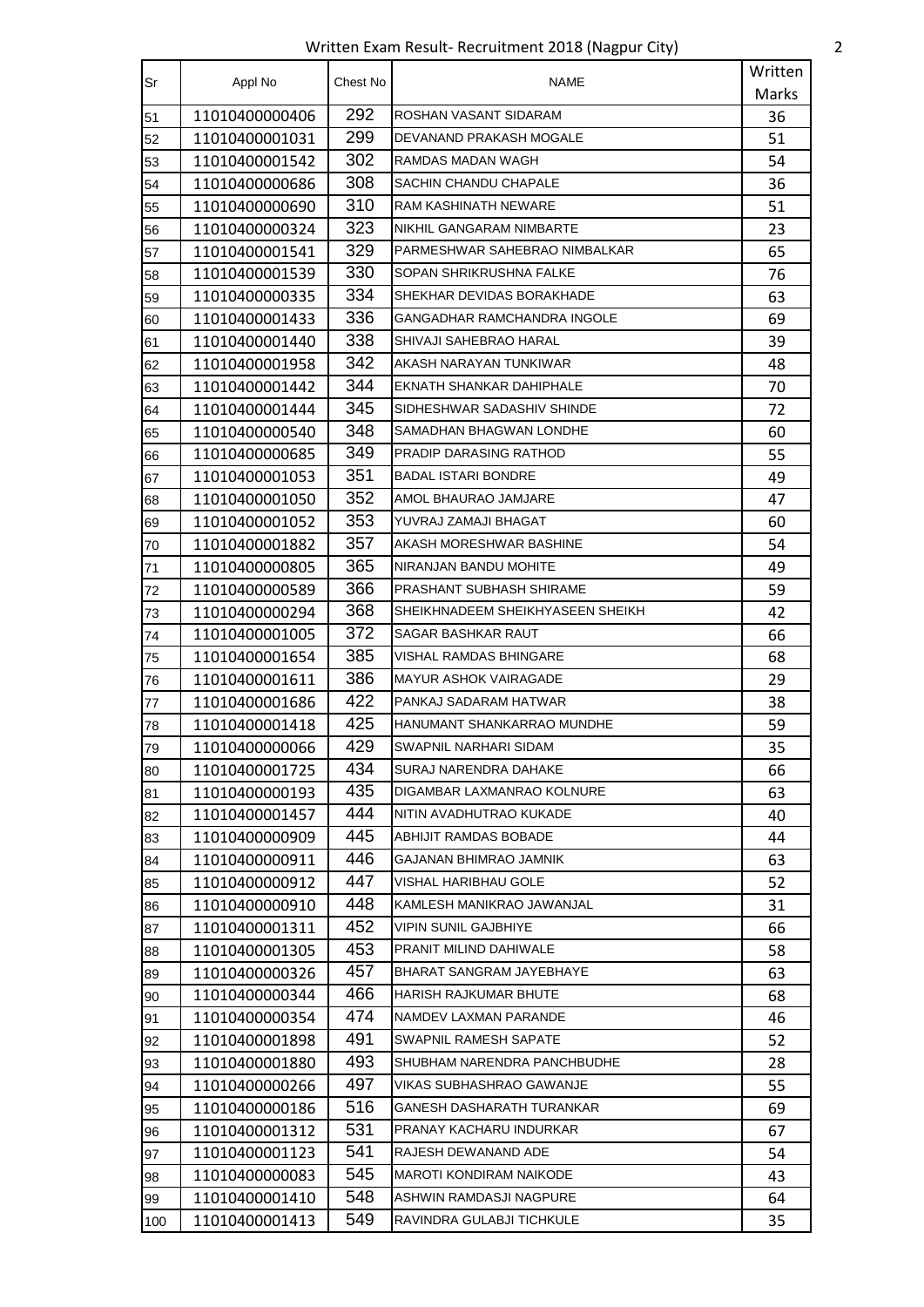Written Exam Result- Recruitment 2018 (Nagpur City) 3

| Sr  |                | Chest No | <b>NAME</b>                    | Written |
|-----|----------------|----------|--------------------------------|---------|
|     | Appl No        |          |                                | Marks   |
| 101 | 11010400001524 | 557      | RAM LAXMAN CHAVHAN             | 70      |
| 102 | 11010400000940 | 560      | SWAPNIL GOPALA MHASKE          | 29      |
| 103 | 11010400000160 | 561      | JAY LAXMANRAO POTE             | 27      |
| 104 | 11010400000157 | 562      | SWAPNIL DILIPRAO MENEWAR       | 57      |
| 105 | 11010400000002 | 568      | SWARUP LOKRAM MARWADI          | 39      |
| 106 | 11010400001999 | 576      | PAWAN NARADJI WASNIK           | 69      |
| 107 | 11010400001257 | 584      | PRASAD CHINDHUJI SHINDE        | 39      |
| 108 | 11010400000696 | 585      | VIKRAM TUKARAM NAGPURE         | 31      |
| 109 | 11010400001557 | 586      | ARVIND NANDU CHARHATE          | 65      |
| 110 | 11010400000543 | 587      | SACHIN BAPURAO LEKULE          | 35      |
| 111 | 11010400000042 | 593      | VINOD YOGESHWAR SAWWALAKHE     | 42      |
| 112 | 11010400000090 | 595      | NANDKISHOR ANTU SAWWALAKHE     | 50      |
| 113 | 11010400000210 | 597      | <b>BHIMRAJ DHANLAL LILHARE</b> | 43      |
| 114 | 11010400000749 | 600      | SAGAR BALIRAM DAMAHE           | 29      |
| 115 | 11010400001368 | 602      | KIRAN ANIL WATHORE             | 61      |
| 116 | 11010400001844 | 605      | SAGAR HARIKISAN KAMBLE         | 55      |
| 117 | 11010400000601 | 609      | BABARAO KACHRU BHALERAO        | 67      |
| 118 | 11010400000602 | 610      | DILIP KACHARU BHALERAO         | 58      |
| 119 | 11010400001767 | 614      | HARISH GAJANAN SASANE          | 36      |
| 120 | 11010400001773 | 624      | BALIRAM SADASHIV SIRSART       | 67      |
| 121 | 11010400000829 | 631      | VINOD UDDHAORAO KAKDE          | 44      |
| 122 | 11010400000828 | 632      | VINOD ASHOK DHOOD              | 62      |
| 123 | 11010400000782 | 633      | AMOL BHIVAJI NIMSATKAR         | 53      |
| 124 | 11010400000802 | 643      | AJAY LALSING JADHAO            | 26      |
| 125 | 11010400001112 | 644      | PRAMOD RAJENDRA SHINDE         | 43      |
| 126 | 11010400001889 | 646      | <b>GAURAV GANESH INGLE</b>     | 61      |
| 127 | 11010400000043 | 650      | <b>VISHAL NARAYAN KAMBLE</b>   | 61      |
| 128 | 11010400001415 | 655      | MOSIN YUNUSKHAN PATHAN         | 75      |
| 129 | 11010400001115 | 662      | JIVAN RAJARAM TATEWAD          | 51      |
| 130 | 11010400001892 | 663      | PRAKASH TUKARAM WANKHADE       | 58      |
| 131 | 11010400001895 | 664      | SANDIP DILIP WANKHADE          | 70      |
| 132 | 11010400001893 | 665      | <b>SHYAM GAJANAN BODADE</b>    | 53      |
| 133 | 11010400000060 | 698      | RAKESH VISHVANATH MADAVI       | 33      |
| 134 | 11010400001629 | 712      | MADHAV PANDURANG SUROSHE       | 42      |
| 135 | 11010400000337 | 714      | SUDHIR GANGADHAR LONARE        | 44      |
| 136 | 11010400000566 | 715      | PRAVIN ANANDRAO CHIKATE        | 49      |
| 137 | 11010400000168 | 738      | VAIBHAO SIDDHARTH DHULDHULE    | 29      |
| 138 | 11010400000544 | 758      | AMOL KASHINATH KAKADE          | 35      |
| 139 | 11010400001096 | 763      | RADHESHYAM GURUDEO LEKURWADE   | 44      |
| 140 | 11010400001201 | 764      | PANKAJ HIRAMAN ROKADE          | 71      |
| 141 | 11010400001015 | 779      | VAIBHAV FAKIRA GIRAM           | 58      |
| 142 | 11010400001752 | 791      | VINODKUMAR JAGESHWAR MAHULE    | 48      |
| 143 | 11010400000692 | 794      | SANDIP KISHAN URKUDE           | 27      |
| 144 | 11010400000697 | 795      | KARTIK ZIBAL BABHARE           | 58      |
| 145 | 11010400000243 | 796      | HARSHWARDHAN PUNDLIK NAGRALE   | 71      |
| 146 | 11010400000835 | 799      | <b>MANOJ ARUN KHADE</b>        | 50      |
| 147 | 11010400000939 | 804      | NAMDEO TIBUJI KANFADE          | 54      |
| 148 | 11010400000031 | 807      | ROSHAN HOLIRAM BISEN           | 55      |
| 149 | 11010400001203 | 851      | PRADIP DNYANESHWAR MASKE       | 50      |
| 150 | 11010400000268 | 855      | JAGADISH BHAGWAT MAHALE        | 65      |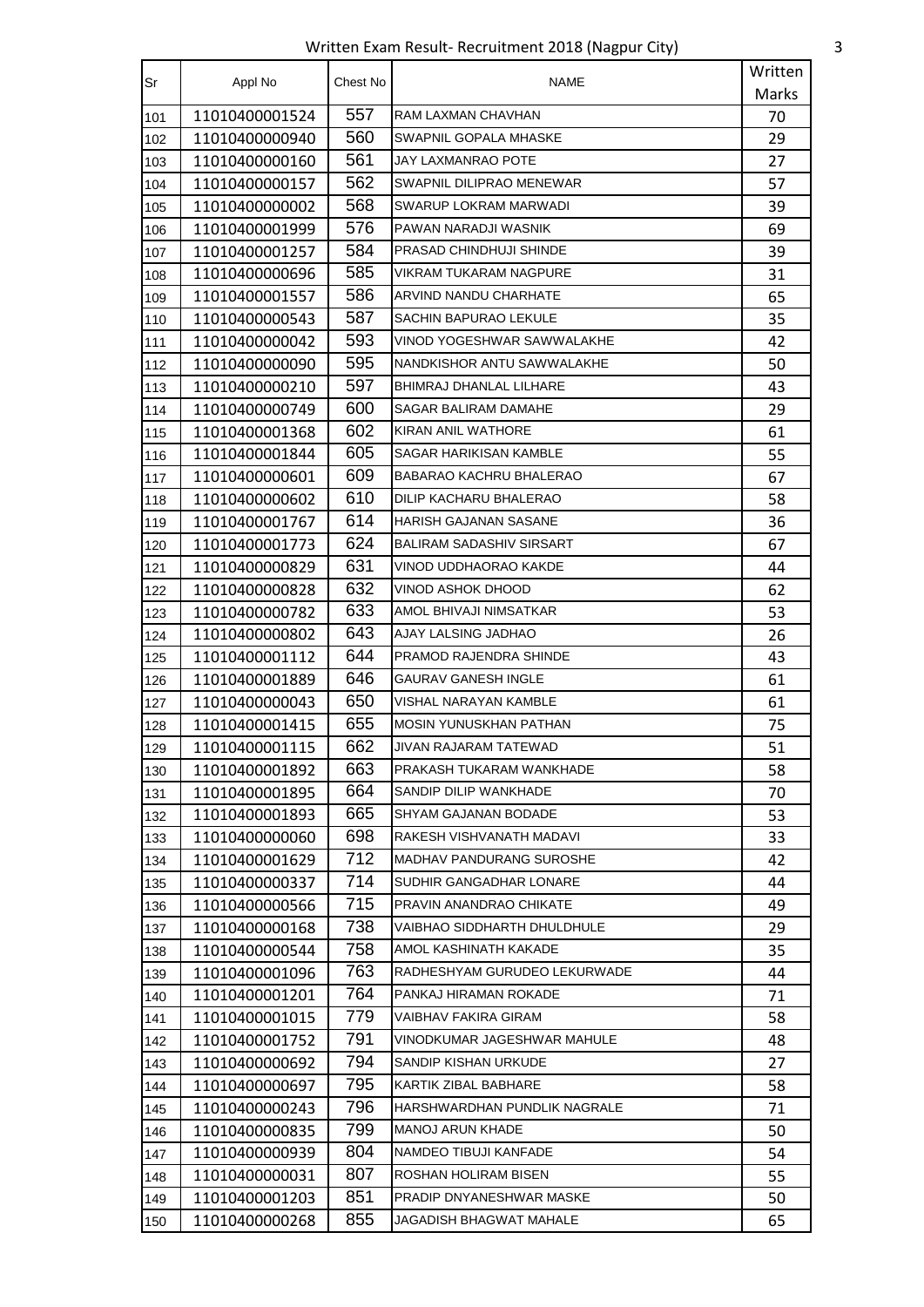Written Exam Result- Recruitment 2018 (Nagpur City) 4

| Sr  | Appl No        | Chest No | NAME                          | Written |
|-----|----------------|----------|-------------------------------|---------|
|     |                |          |                               | Marks   |
| 151 | 11010400001988 | 864      | VISHAL BABASAHEB SHINDE       | 66      |
| 152 | 11010400001989 | 865      | SHARAD GULAB GANDALE          | 52      |
| 153 | 11010400001035 | 867      | <b>VIJAY SHIVDAS SONONE</b>   | 55      |
| 154 | 11010400001086 | 872      | MAHESH SHAMRAO PANCHALWAR     | 57      |
| 155 | 11010400001002 | 873      | ANKITKUMAR DHARMARAJ CHOUBE   | 45      |
| 156 | 11010400001080 | 877      | PRAFUL PURUSHOTTAM AMBADE     | 47      |
| 157 | 11010400001949 | 882      | SHEKHAR ARUN NEWARE           | 49      |
| 158 | 11010400001906 | 894      | SIDDHARTH CHINTAMAN BALKHANDE | 47      |
| 159 | 11010400000675 | 901      | YURAJ UTTAMRAO AGHAV          | 69      |
| 160 | 11010400000325 | 909      | LOKESH SHALIGRAM SHINGADE     | 62      |
| 161 | 11010400000732 | 921      | SHUBHAM PRAMOD DHOLE          | 45      |
| 162 | 11010400000731 | 922      | SAGAR JAGATRAO INGALE         | 38      |
| 163 | 11010400000735 | 924      | AKASHDEEP SUBHASH BADSHE      | 46      |
| 164 | 11010400001144 | 934      | VISHNU BHAGWAT PANJARKAR      | 50      |
| 165 | 11010400001132 | 935      | SHUBHAM NARAYAN CHATE         | 43      |
| 166 | 11010400001973 | 937      | DHANANJAY DNYANESHWAR PATIL   | 48      |
| 167 | 11010400000574 | 946      | ARVIND MANOHAR DAKHOLE        | 53      |
| 168 | 11010400000787 | 950      | GAUTAM RAMESHRAO KHANDEKAR    | 62      |
| 169 | 11010400001792 | 955      | SHRIKANT RAMBHAU PADGHAMOD    | 33      |
| 170 | 11010400000577 | 961      | AMOL PRABHAKAR THAWARE        | 40      |
| 171 | 11010400000572 | 966      | BHUSHAN BABARAOJI KARADBHAJNE | 62      |
| 172 | 11010400000578 | 973      | SAHEBRAO GANPATRAO GANDHARE   | 57      |
| 173 | 11010400000730 | 974      | RAVIKIRAN SHRIKRUSHNA BHADE   | 74      |
| 174 | 11010400000720 | 975      | SNEHAL HIRALAL LONARE         | 74      |
| 175 | 11010400000864 | 989      | NARENDRA RAMDAS GAWANDE       | 27      |
| 176 | 11010400004604 | 1005     | ANKUSH MANOHARJI MESHRAM      | 27      |
| 177 | 11010400002392 | 1016     | DNYANESHWAR VAIJANATH GORE    | 28      |
| 178 | 11010400003722 | 1021     | AKASH DEVMAN NAVGHADE         | 42      |
| 179 | 11010400004386 | 1025     | RAHUL RAJENDRA CHAVHAN        | 42      |
| 180 | 11010400003162 | 1031     | <b>MOHAN HANUMANT SHINDE</b>  | 28      |
| 181 | 11010400002158 | 1037     | KAMLESH ANANT BHATKULE        | 55      |
| 182 | 11010400002144 | 1038     | ANKESH ANANT BHATKULE         | 52      |
| 183 | 11010400003771 | 1041     | GAJANAN YUVARAJ KOLI          | 53      |
| 184 | 11010400003772 | 1042     | DIPAK SHIVDAS INGLE           | 47      |
| 185 | 11010400004597 | 1045     | VICKY BHASKAR MAHULKAR        | 52      |
| 186 | 11010400003219 | 1059     | SARANG NARAYANRAO THAKARE     | 34      |
| 187 | 11010400002656 | 1083     | RAKESH TEJLAL UDEPURE         | 36      |
| 188 | 11010400003105 | 1089     | JAYANT SUDHAKAR BANTE         | 59      |
| 189 | 11010400003104 | 1090     | RAKESH ISHWAR WAGH            | 46      |
| 190 | 11010400004468 | 1093     | BHASKAR SUDAM ATKARE          | 44      |
| 191 | 11010400003113 | 1094     | CHETAN GANESH HIRULAKAR       | 73      |
| 192 | 11010400003530 | 1097     | DAYANAND GANGADHAR NAGMOTE    | 53      |
| 193 | 11010400002345 | 1099     | BHUSHAN SURENDRA SHAMKUWAR    | 26      |
| 194 | 11010400004368 | 1133     | VINOD VISHWANATH GAIKWAD      | 53      |
| 195 | 11010400004366 | 1134     | DIPAK SHIVAJI KAMBLE          | 47      |
| 196 | 11010400003570 | 1164     | DEVENDRA SADASHIV SIRSAM      | 58      |
| 197 | 11010400002638 | 1171     | MAHADEV VITTHAL GAJBHAR       | 52      |
| 198 | 11010400002654 | 1172     | SUDARSHAN DILIP ATHAWALE      | 63      |
| 199 | 11010400002640 | 1175     | DNYANESHWAR UDDHAV PAWADE     | 59      |
| 200 | 11010400002639 | 1176     | KISHOR SURESH GORE            | 51      |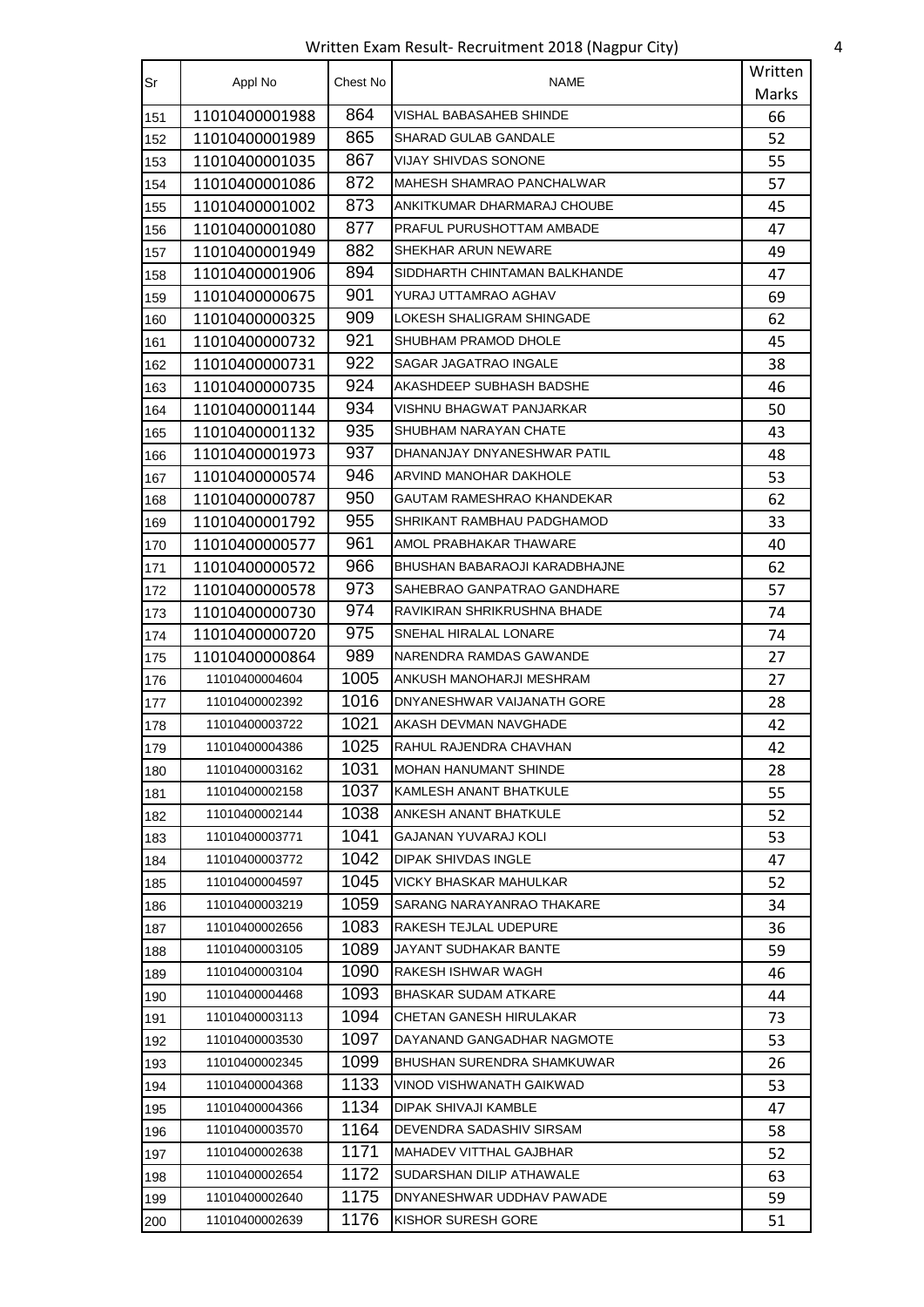Written Exam Result- Recruitment 2018 (Nagpur City) 5

| Sr  | Appl No        | Chest No | NAME                             | Written      |
|-----|----------------|----------|----------------------------------|--------------|
|     |                |          |                                  | <b>Marks</b> |
| 201 | 11010400002205 | 1182     | <b>GOVINDA SANTOSH KOLPI</b>     | 70           |
| 202 | 11010400004708 | 1184     | RAJENDRA KUNDALIKRAO SHINDE      | 55           |
| 203 | 11010400003168 | 1188     | SAGAR RAGHUNATH INGLE            | 60           |
| 204 | 11010400002528 | 1189     | PANKAJ BALABHAU PISODE           | 52           |
| 205 | 11010400004183 | 1199     | NITESH VITHALRAO SAWARKAR        | 55           |
| 206 | 11010400004616 | 1203     | CHANDRAKUMAR KESHORAO DESHKAR    | 60           |
| 207 | 11010400004429 | 1220     | ASHUTOSH AMBALAL BORKAR          | 35           |
| 208 | 11010400003313 | 1225     | AKSHAY VILAS WAWRE               | 34           |
| 209 | 11010400002501 | 1246     | TRISHUL GAJANANRAO BORKAR        | 49           |
| 210 | 11010400002468 | 1255     | RAJENDRA SHALIKRAM GHASALE       | 43           |
| 211 | 11010400003142 | 1269     | DADA GOPAL KAMBLE                | 33           |
| 212 | 11010400003463 | 1272     | RUPESH DNYANESHWAR KHODE         | 59           |
| 213 | 11010400003029 | 1276     | NIKHIL DURYODHAN RAMTEKE         | 31           |
| 214 | 11010400003501 | 1286     | SHANKAR HEMRAJ SOMKUWAR          | 67           |
| 215 | 11010400003475 | 1299     | <b>MANIR CHOUTHMAL KIRAYE</b>    | 66           |
| 216 | 11010400003479 | 1300     | RAIS SARFARAZ KHAN               | 50           |
| 217 | 11010400004559 | 1315     | PRADUMNNA SITARAM JADHAV         | 57           |
| 218 | 11010400004634 | 1323     | ANAND TUKARAM PAGARE             | 48           |
| 219 | 11010400002835 | 1347     | MAHOOMADAEJAJ SK MUKHTAR         | 61           |
| 220 | 11010400002530 | 1362     | MANGESH VINAYAKRAO GHUGE         | 63           |
| 221 | 11010400002523 | 1363     | <b>MADAN BABAN THAKARE</b>       | 38           |
| 222 | 11010400003951 | 1365     | PRADIP DADARAOJI WANKHADE        | 56           |
| 223 | 11010400003578 | 1372     | RAJIVKUMAR PANDURANG KENDRE      | 54           |
| 224 | 11010400004071 | 1378     | SANTOSH SANJAY WANVE             | 33           |
| 225 | 11010400002687 | 1394     | ANIL NIVRATTIRAO HANDEBAG        | 41           |
| 226 | 11010400004060 | 1410     | RUSHIKESH DINKAR GHODKE          | 49           |
| 227 | 11010400002646 | 1422     | DASTGIR HABIBKHAN PATHAN         | 38           |
| 228 | 11010400003886 | 1429     | <b>PRASHANT LILADHAR SURJUSE</b> | 44           |
| 229 | 11010400004172 | 1442     | BANDU RAVINDRA CHINCHKHEDE       | 41           |
| 230 | 11010400003188 | 1447     | AKSHAY VITTHAL CHAVHAN           | 62           |
| 231 | 11010400003473 | 1458     | AKSHAY GAJANANRAO KATHE          | 76           |
| 232 | 11010400003896 | 1461     | PRABHU JAGAN ANDHALE             | 32           |
| 233 | 11010400004104 | 1463     | SHUBHAM KRUSHNAJI MAHALLE        | 53           |
| 234 | 11010400004537 | 1471     | CHANDRAKANT TUKARAM WELADI       | 25           |
| 235 | 11010400002946 | 1494     | <b>BHIMA KISAN INGLE</b>         | 48           |
| 236 | 11010400004411 | 1498     | NARENDAR MANOHAR MAKESHWAR       | 27           |
| 237 | 11010400004530 | 1502     | VIKAS EKNATH NEWARE              | 49           |
| 238 | 11010400003005 | 1512     | RIKSHIT BHOJRAM TARJULE          | 60           |
| 239 | 11010400003022 | 1513     | ASHWIN SUKHADEO BALODE           | 45           |
| 240 | 11010400002024 | 1518     | YOGESH GOVERDHAN CHAVHAN         | 70           |
| 241 | 11010400002696 | 1519     | RAKESH SATYANARAYAN TANNIRWAR    | 35           |
| 242 | 11010400002700 | 1520     | <b>MAYUR SANJAY SATRE</b>        | 30           |
| 243 | 11010400004326 | 1536     | RAMESHAWAR GOVIND AWATIRAK       | 65           |
| 244 | 11010400004321 | 1537     | <b>LAXMAN VITTHAL BOCHARE</b>    | 63           |
| 245 | 11010400004325 | 1538     | RAM VITTHAL BOCHARE              | 76           |
| 246 | 11010400004242 | 1543     | CHANDRASHEKHAR ANILRAO KANHERKAR | 35           |
| 247 | 11010400002026 | 1551     | NILESH SAHEB KUDVE               | 63           |
| 248 | 11010400004146 | 1553     | GAJANAN KHUSHAL UPPE             | 59           |
| 249 | 11010400004142 | 1555     | SAINATH BALAJI LANDGE            | 31           |
|     | 11010400002336 | 1559     | SACHIN SHANTARAM BHAKARE         | 61           |
| 250 |                |          |                                  |              |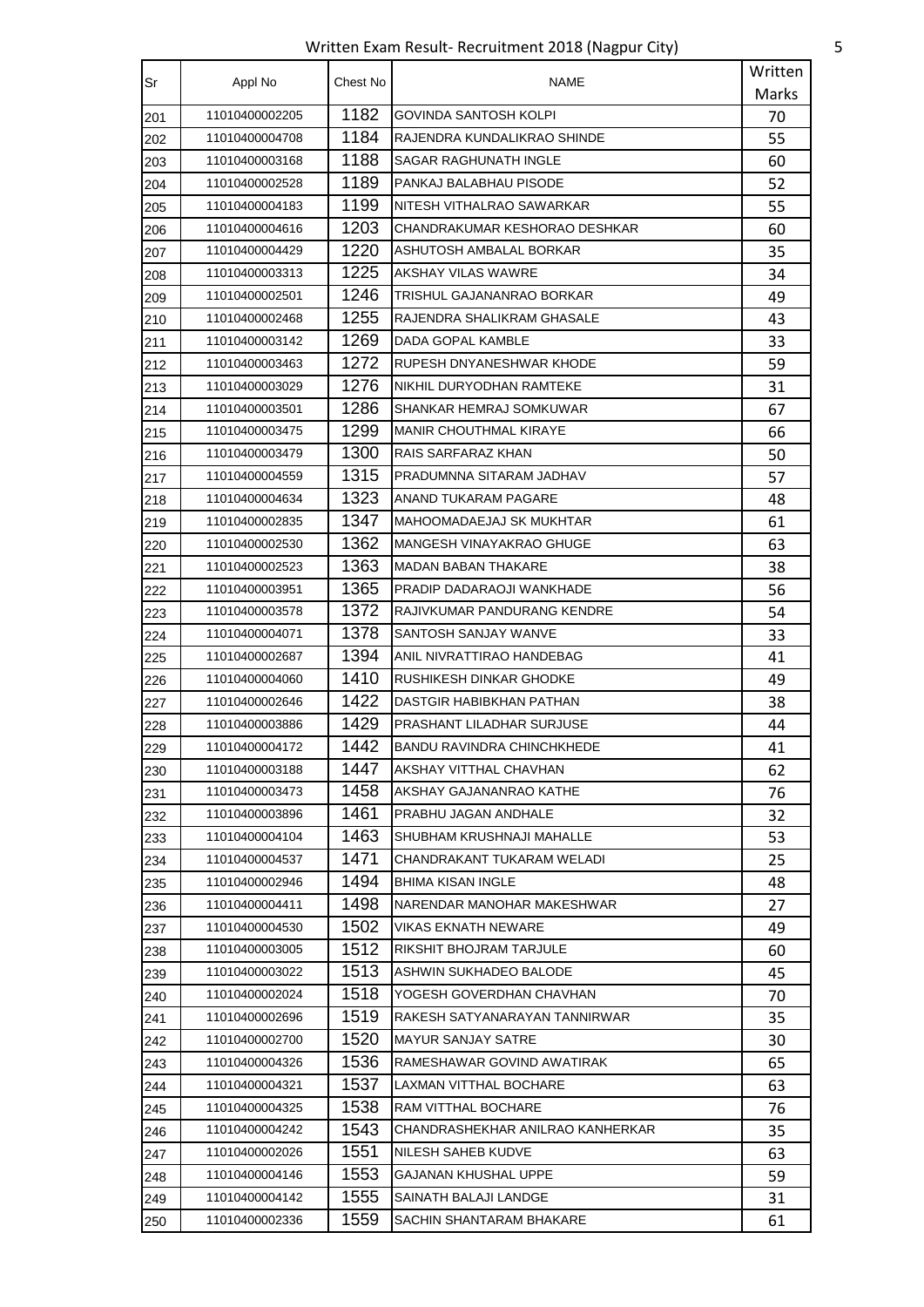Written Exam Result- Recruitment 2018 (Nagpur City) 6

| Sr  | Appl No        | Chest No | NAME                         | Written |
|-----|----------------|----------|------------------------------|---------|
|     |                |          |                              | Marks   |
| 251 | 11010400002714 | 1568     | TUKARAM GYANOB WAGHMARE      | 55      |
| 252 | 11010400004134 | 1584     | RUPESH ASHOKRAO KADU         | 45      |
| 253 | 11010400004143 | 1585     | SIDDHARTH SHAMRAOJI TAYDE    | 31      |
| 254 | 11010400002487 | 1594     | RAHUL VISHWANATH TAROLE      | 66      |
| 255 | 11010400003391 | 1605     | SHANKAR BHASKAR DHORE        | 44      |
| 256 | 11010400004328 | 1622     | VYANKATI MAROTI KADAM        | 59      |
| 257 | 11010400002686 | 1625     | VITHAL KISHAN DHAGE          | 68      |
| 258 | 11010400002059 | 1630     | NILESH BALU CHAVHAN          | 45      |
| 259 | 11010400003480 | 1657     | PRALHAD MADHUKAR SURADKAR    | 38      |
| 260 | 11010400004244 | 1663     | SACHIN ASHOK HARDE           | 58      |
| 261 | 11010400004276 | 1681     | ROSHAN ASHOK DANAO           | 58      |
| 262 | 11010400004269 | 1683     | <b>GANESH KOLBA RAUT</b>     | 59      |
| 263 | 11010400002331 | 1685     | <b>OMKAR RAMSING MADAVI</b>  | 65      |
| 264 | 11010400004465 | 1690     | SAHUBHAM DNYANESHWAR DHAGE   | 48      |
| 265 | 11010400004677 | 1693     | VITTHAL SUBHASH THAKARE      | 39      |
| 266 | 11010400004679 | 1694     | SURESH MANIK THAKARE         | 64      |
| 267 | 11010400003520 | 1705     | ARSHAD AKRAM SHAIKH          | 21      |
| 268 | 11010400002220 | 1707     | VIKKI KUNDLIK ZANZAD         | 48      |
| 269 | 11010400003905 | 1712     | MAHENDRA SHASHIKANT KADAM    | 57      |
| 270 | 11010400003903 | 1713     | KIRAN SURESH RANDHE          | 41      |
| 271 | 11010400004504 | 1730     | SALIM ALLANUR ATTAR          | 46      |
| 272 | 11010400004508 | 1731     | SHARAD SAHEB MANE            | 44      |
| 273 | 11010400004710 | 1734     | <b>GANESH JANRAO CHAHARE</b> | 43      |
| 274 | 11010400003107 | 1764     | AVINASH RAJESHRAO WATKAR     | 51      |
| 275 | 11010400002593 | 1767     | PRATIK DILIP KOLHE           | 59      |
| 276 | 11010400002532 | 1770     | ANKUSH SURESH SONWANE        | 57      |
| 277 | 11010400004382 | 1776     | <b>SHANI UMAKANT TIWARI</b>  | 62      |
| 278 | 11010400004041 | 1789     | SHANKAR SUBHASHRAO KENDRE    | 61      |
| 279 | 11010400004039 | 1791     | TANAJI MANOHAR JAGAYE        | 49      |
| 280 | 11010400002721 | 1798     | <b>SACHIN TANAJI ZADE</b>    | 29      |
| 281 | 11010400002904 | 1805     | RAJESH SUREHS MOHURLE        | 61      |
| 282 | 11010400003324 | 1831     | ATUL SHATRUGHAN BHOYAR       | 45      |
| 283 | 11010400003322 | 1832     | SANJAY GOVINDA VAIDYA        | 63      |
| 284 | 11010400004201 | 1836     | VISHAL ARVIND KALE           | 27      |
| 285 | 11010400004196 | 1837     | SACHIN BHAGWAN KALE          | 37      |
| 286 | 11010400004194 | 1838     | MUKUNDA CHANDRASUBHASH KALE  | 38      |
| 287 | 11010400004491 | 1840     | VIKKI SOBHELAL DAMAHE        | 33      |
| 288 | 11010400004192 | 1851     | ROSHAN YASHAVANT RAMTEKE     | 36      |
| 289 | 11010400003953 | 1853     | SACHIN SHAMRAO POTRAJE       | 63      |
| 290 | 11010400004527 | 1882     | DILIP CHINDHA BANSODE        | 56      |
| 291 | 11010400004576 | 1884     | YOGESH HEMRAJ RAUT           | 29      |
| 292 | 11010400002651 | 1887     | HEMANT RADHESHYAM SHENDE     | 57      |
| 293 | 11010400002877 | 1889     | RAJAT NATTHUJI BHAGAT        | 46      |
| 294 | 11010400004603 | 1894     | SURAJ RAJARAM BADE           | 29      |
| 295 | 11010400004656 | 1895     | SATISHKUMAR RAMESH SAROJ     | 20      |
| 296 | 11010400003386 | 1925     | ONKAR YASHWANT GURUPWAR      | 32      |
| 297 | 11010400002309 | 1946     | AVINASH VINOD NIMBARTE       | 54      |
| 298 | 11010400004138 | 1965     | KASEEDKHAN WAHED KHAN        | 52      |
| 299 | 11010400004620 | 1971     | <b>BALAJI BAPURAO YEWALE</b> | 57      |
| 300 | 11010400003077 | 1983     | PRADIP BABURAO SAWATKAR      | 12      |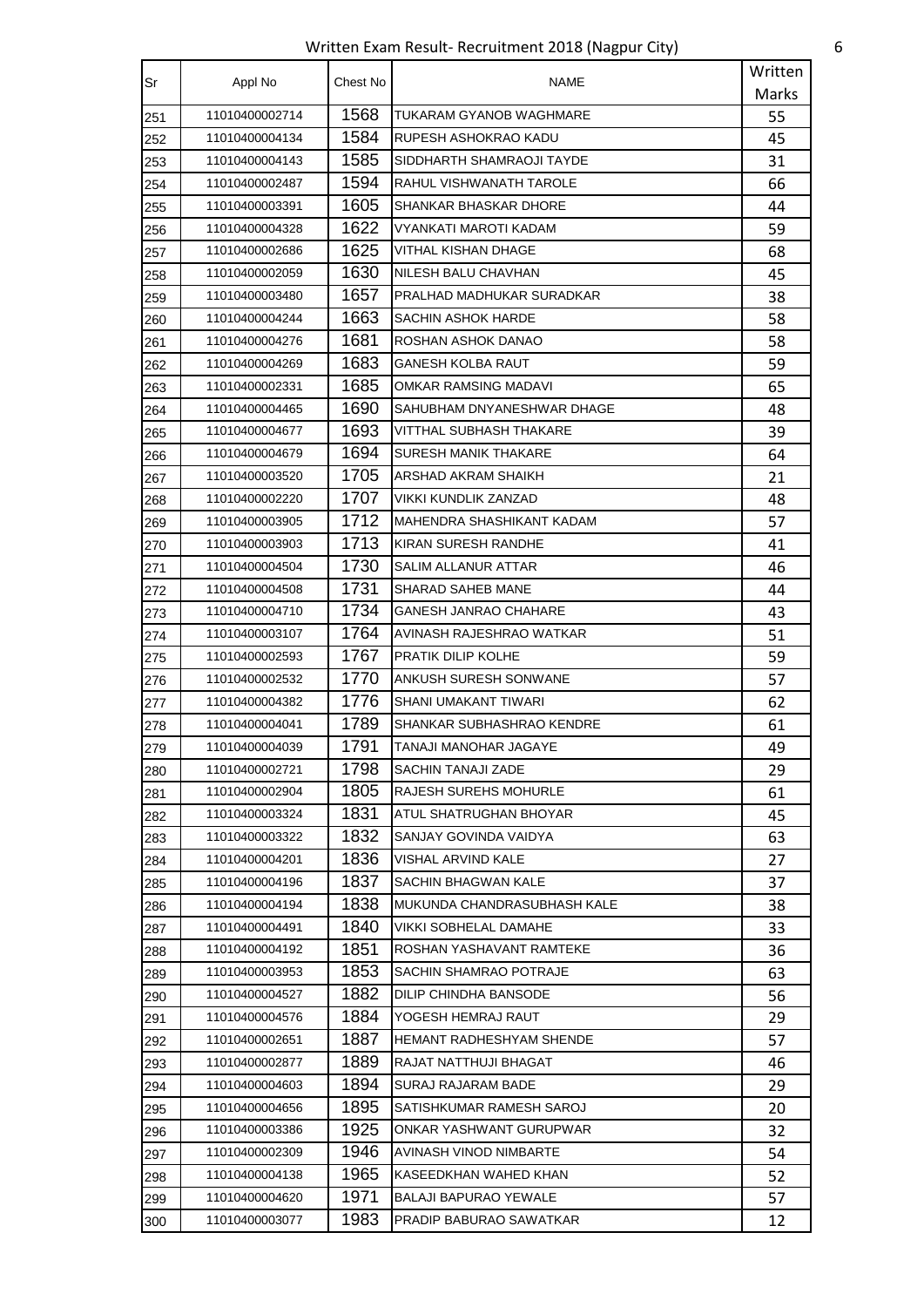Written Exam Result- Recruitment 2018 (Nagpur City) 7

|           |                | Chest No | <b>NAME</b>                     | Written |
|-----------|----------------|----------|---------------------------------|---------|
| <b>Sr</b> | Appl No        |          |                                 | Marks   |
| 301       | 11010400003632 | 1984     | MOSAM HARIBHAU MOHARKAR         | 23      |
| 302       | 11010400003458 | 1988     | UMESH ANNA THAWAKAR             | 58      |
| 303       | 11010400002701 | 2024     | ROHIT SANJAY WAKODE             | 50      |
| 304       | 11010400003783 | 2030     | JITENDRA FIRATLAL DAMAHE        | 31      |
| 305       | 11010400003202 | 2046     | SHASHIKANT GUNDERAO DHAOPATE    | 38      |
| 306       | 11010400004025 | 2051     | AJAY SHANKAR BASAYYE            | 37      |
| 307       | 11010400002950 | 2055     | ROHIT SANJAY AMBADE             | 25      |
| 308       | 11010400002785 | 2059     | <b>RAJHANS MANIK KATWALE</b>    | 36      |
| 309       | 11010400002820 | 2064     | AMAR SHANKAR KAKDE              | 47      |
| 310       | 11010400002549 | 2067     | VAIBHAV PANDHARI GAYGOL         | 35      |
| 311       | 11010400004178 | 2071     | NITIN ANIL TAKSANDE             | 61      |
| 312       | 11010400002376 | 2075     | SHUBHAM RAJU KINDARLE           | 27      |
| 313       | 11010400002375 | 2076     | ANIKET DURWAS VAIDYA            | 63      |
| 314       | 11010400004418 | 2099     | SATISH ATMARAM SARODE           | 55      |
| 315       | 11010400004419 | 2100     | VISHAL BADRINATH DIGHOLE        | 61      |
| 316       | 11010400004131 | 2109     | AJAY SINGH DIWAN                | 44      |
| 317       | 11010400002507 | 2118     | UMESH MANOHAR THORAT            | 49      |
| 318       | 11010400002535 | 2120     | <b>MANGESH SAGAR BHUTE</b>      | 61      |
| 319       | 11010400002363 | 2125     | PRADIP BHASKARRAO OHEKAR        | 49      |
| 320       | 11010400002243 | 2127     | SHAMRAJ GYANIRAM PATRE          | 62      |
| 321       | 11010400002244 | 2129     | ATUL JAGATRAM RAJGIRE           | 66      |
| 322       | 11010400002192 | 2135     | AASHISH SURESHRAO MARSKOLHE     | 36      |
| 323       | 11010400003454 | 2140     | RAM CHARANDAS LADE              | 65      |
| 324       | 11010400003408 | 2141     | CHANDRAKANT GANESH NAGRIKAR     | 49      |
| 325       | 11010400002808 | 2146     | ROSHAN CHATRAPATI KUCHE         | 58      |
| 326       | 11010400002201 | 2152     | BHAIYASAHEB MADHUKAR PAIKRAO    | 45      |
| 327       | 11010400003673 | 2158     | SHUBHAM MANSARAM VAIDYA         | 47      |
| 328       | 11010400003431 | 2160     | ATISH PURUSHOTTAM AMBADHARE     | 30      |
| 329       | 11010400004205 | 2172     | SANDIP DAYARAMJI KHOBRAGADE     | 51      |
| 330       | 11010400002480 | 2182     | QUADIR TASAWWAR KAHN            | 66      |
| 331       | 11010400002849 | 2194     | AMOL BALU KOLHE                 | 74      |
| 332       | 11010400002862 | 2196     | SUNIL ANNASAHEB SASANE          | 63      |
| 333       | 11010400003604 | 2201     | SANJAY MANGRULAL MACHHIRKE      | 67      |
| 334       | 11010400003602 | 2207     | KRISHNAKUMAR MANIK RAUT         | 43      |
| 335       | 11010400004444 | 2224     | ROSHAN MANOHAR POTPHODE         | 59      |
| 336       | 11010400004448 | 2225     | AKSHAY RAVINDRAJI BHURE         | 43      |
| 337       | 11010400004464 | 2226     | ANKUSH GOPICHAND MATE           | 31      |
| 338       | 11010400002387 | 2229     | AKASH VISHNU SONAWANE           | 42      |
| 339       | 11010400004080 | 2231     | SHAILESHKUMAR SUDHAKAR WANKHEDE | 23      |
| 340       | 11010400002152 | 2244     | MANOJ BALBHIM GAIKAWAD          | 28      |
| 341       | 11010400002763 | 2266     | RAJAT RAJENDRAJI RADKE          | 56      |
| 342       | 11010400002759 | 2267     | VINSHU BANDUJI KACHURE          | 41      |
| 343       | 11010400002784 | 2268     | NIKESH SURESHJI HEMANE          | 57      |
| 344       | 11010400002783 | 2269     | MAHENDRA RAMCHANDRAJI PETKULE   | 60      |
| 345       | 11010400003646 | 2281     | MURLIDHAR NANAJI VAIDYA         | 50      |
| 346       | 11010400003644 | 2284     | AKASH RAMESHRAV GAWANDE         | 71      |
| 347       | 11010400002675 | 2293     | AKSHAY DASURAO WAGHMARE         | 49      |
| 348       | 11010400003564 | 2296     | SACHIN GANGADHARJI SHENDE       | 57      |
| 349       | 11010400003377 | 2307     | GANESH EKNATHRAO MADAVI         | 45      |
| 350       | 11010400002586 | 2357     | AMIT ASMAN TIRPUDE              | 59      |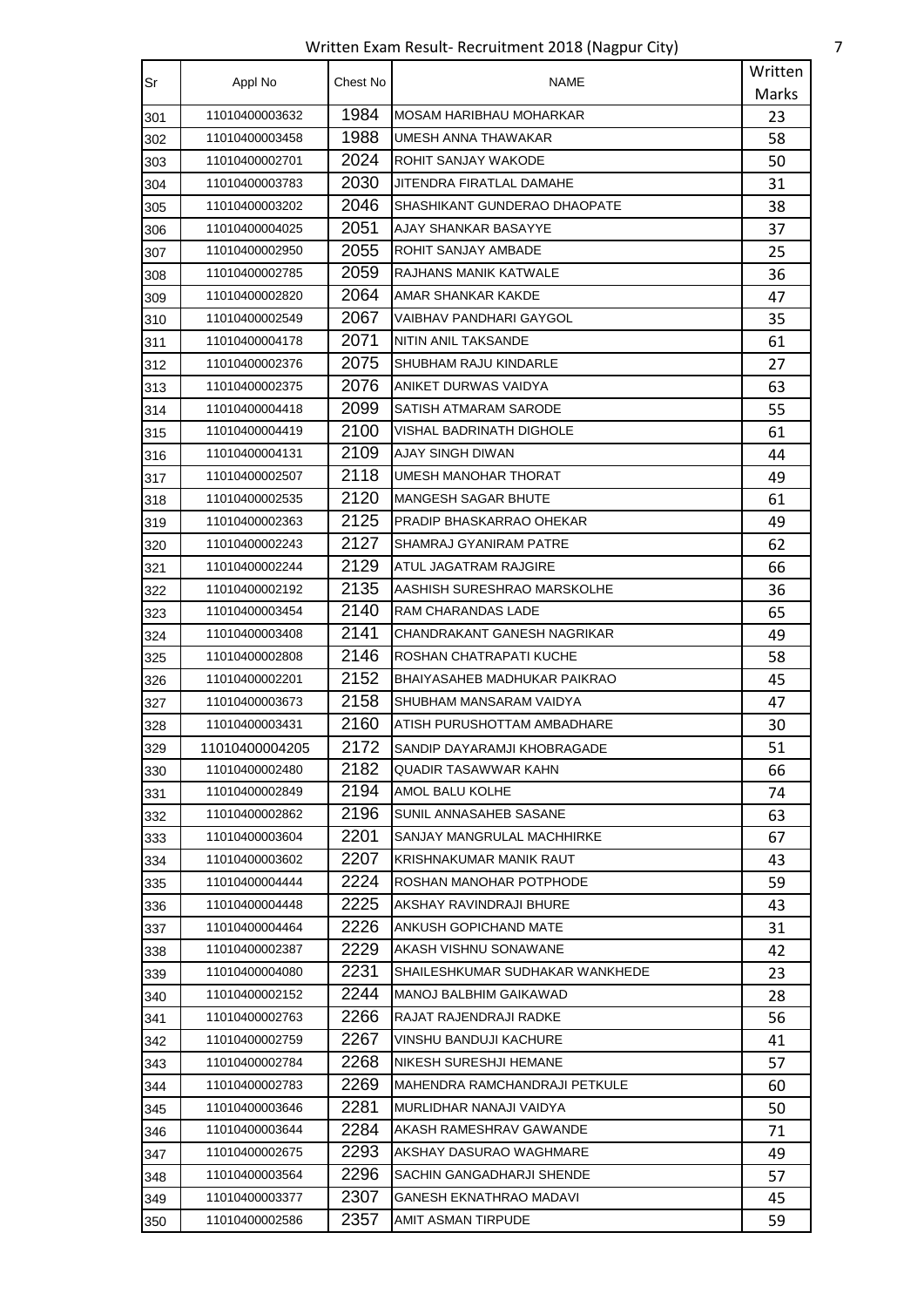Written Exam Result- Recruitment 2018 (Nagpur City) 8

| Sr  | Appl No        | Chest No | NAME                            | Written |
|-----|----------------|----------|---------------------------------|---------|
|     |                |          |                                 | Marks   |
| 351 | 11010400003695 | 2365     | <b>MANGESH GANAPAT GAJAPURE</b> | 48      |
| 352 | 11010400003110 | 2398     | ASHISH LAXMAN SURYEWANSHI       | 58      |
| 353 | 11010400009433 | 2432     | MILIND BANDHUPRASADJI BADOLE    | 54      |
| 354 | 11010400005187 | 2441     | KRUSHNAKUMAR DHANRAJ KIRSAN     | 26      |
| 355 | 11010400005821 | 2447     | SHESHKUMAR HEMRAJ BOPCHE        | 41      |
| 356 | 11010400006780 | 2470     | MANOJ OMPRAKASHRAO DHEGE        | 51      |
| 357 | 11010400006233 | 2483     | KRISHNA DEVRAV CHAVAN           | 62      |
| 358 | 11010400006230 | 2484     | PRAKASH DEVRAO BAJGIR           | 73      |
| 359 | 11010400006168 | 2485     | SUNIL DNYANU CHAVHAN            | 53      |
| 360 | 11010400005073 | 2495     | VIJAY UTTAM PAWAR               | 58      |
| 361 | 11010400005014 | 2512     | ANAND SHRAWANJI PITHALE         | 37      |
| 362 | 11010400005262 | 2514     | KAILAS RAMCHANDRA HARSULE       | 51      |
| 363 | 11010400006063 | 2520     | RAHUL UTTAMRAO KAMBLE           | 50      |
| 364 | 11010400006596 | 2531     | PRASHANT RAMESH LAMBAT          | 26      |
| 365 | 11010400005170 | 2533     | VIKAS SHAMLAL KODAPE            | 50      |
| 366 | 11010400004793 | 2541     | ANUP VASANTRAO FULLUKE          | 55      |
| 367 | 11010400004930 | 2550     | <b>MADHAV VITTHAL GITE</b>      | 19      |
| 368 | 11010400004815 | 2561     | VINOD SHALIKRAMRAO KSHIRSAGAR   | 62      |
| 369 | 11010400004801 | 2563     | ATUL RAMRAO AKHANDE             | 64      |
| 370 | 11010400005790 | 2564     | AMOL BHARAT WAGH                | 62      |
| 371 | 11010400005890 | 2569     | RAJU RAJARAM RAKHADE            | 53      |
| 372 | 11010400005408 | 2571     | SANDIP BABURAO BAKADE           | 39      |
| 373 | 11010400007194 | 2584     | AMOL JANARDHAN RATHOD           | 69      |
| 374 | 11010400006583 | 2585     | RAHUL ASHOK SANAP               | 61      |
| 375 | 11010400006744 | 2587     | KAILAS DAMODHAR MUKIR           | 50      |
| 376 | 11010400006903 | 2590     | <b>ASIF LATIF SHEKH</b>         | 55      |
| 377 | 11010400006905 | 2592     | ANKUSH DIGAMBAR KHANDARE        | 51      |
| 378 | 11010400006488 | 2593     | KAILAS ASHOK BASHIRE            | 41      |
| 379 | 11010400007191 | 2597     | SUNIL YADAV CHAUDHARI           | 66      |
| 380 | 11010400004998 | 2611     | AMOL DNYANESHWARAO WANJARI      | 59      |
| 381 | 11010400006585 | 2614     | KISAN VITHOBA RAUT              | 71      |
| 382 | 11010400006897 | 2616     | RAMESHWAR DATTA GHUGE           | 54      |
| 383 | 11010400006899 | 2617     | VIKAS RAMDAS KADALE             | 63      |
| 384 | 11010400006893 | 2618     | SANDIP RAHUL SHINGANE           | 58      |
| 385 | 11010400005076 | 2621     | UDDHAV RAMPRASAD DARADE         | 67      |
| 386 | 11010400005079 | 2622     | VISHVNATH PRAKASH SANAP         | 68      |
| 387 | 11010400005081 | 2623     | PARMESHWAR RAMA CHAUGULE        | 59      |
| 388 | 11010400005296 | 2629     | SUSHIL DILIPJI UNDIRWADE        | 53      |
| 389 | 11010400006626 | 2642     | ABHIJEET VITTHALRAO KASBE       | 61      |
| 390 | 11010400004845 | 2647     | KISHOR SUNIL DESHMUKH           | 58      |
| 391 | 11010400006475 | 2654     | BASAWRAJ BHAGWAT GADADE         | 51      |
| 392 | 11010400005650 | 2698     | SURAJ TEJESHWAR IPAR            | 43      |
| 393 | 11010400005651 | 2699     | AMAR NAMDEO RAMULE              | 74      |
| 394 | 11010400005656 | 2700     | SHUBHANK RAJUBHAUJI KHOBRAGADE  | 45      |
| 395 | 11010400005337 | 2702     | VINOD ANANDA SAWADEKAR          | 61      |
| 396 | 11010400005560 | 2703     | VITTHAL GOVARDHAN PATEKAR       | 62      |
| 397 | 11010400006555 | 2718     | CHANDRASHEKHAR DEVCHAND MATE    | 46      |
| 398 | 11010400007367 | 2719     | DURGESH SEVAK KUMBHALKAR        | 32      |
| 399 | 11010400006324 | 2720     | MAHESH PREMLAL DHANDE           | 49      |
| 400 | 11010400005864 | 2725     | SANJAY GAGARAM DAVHALE          | 49      |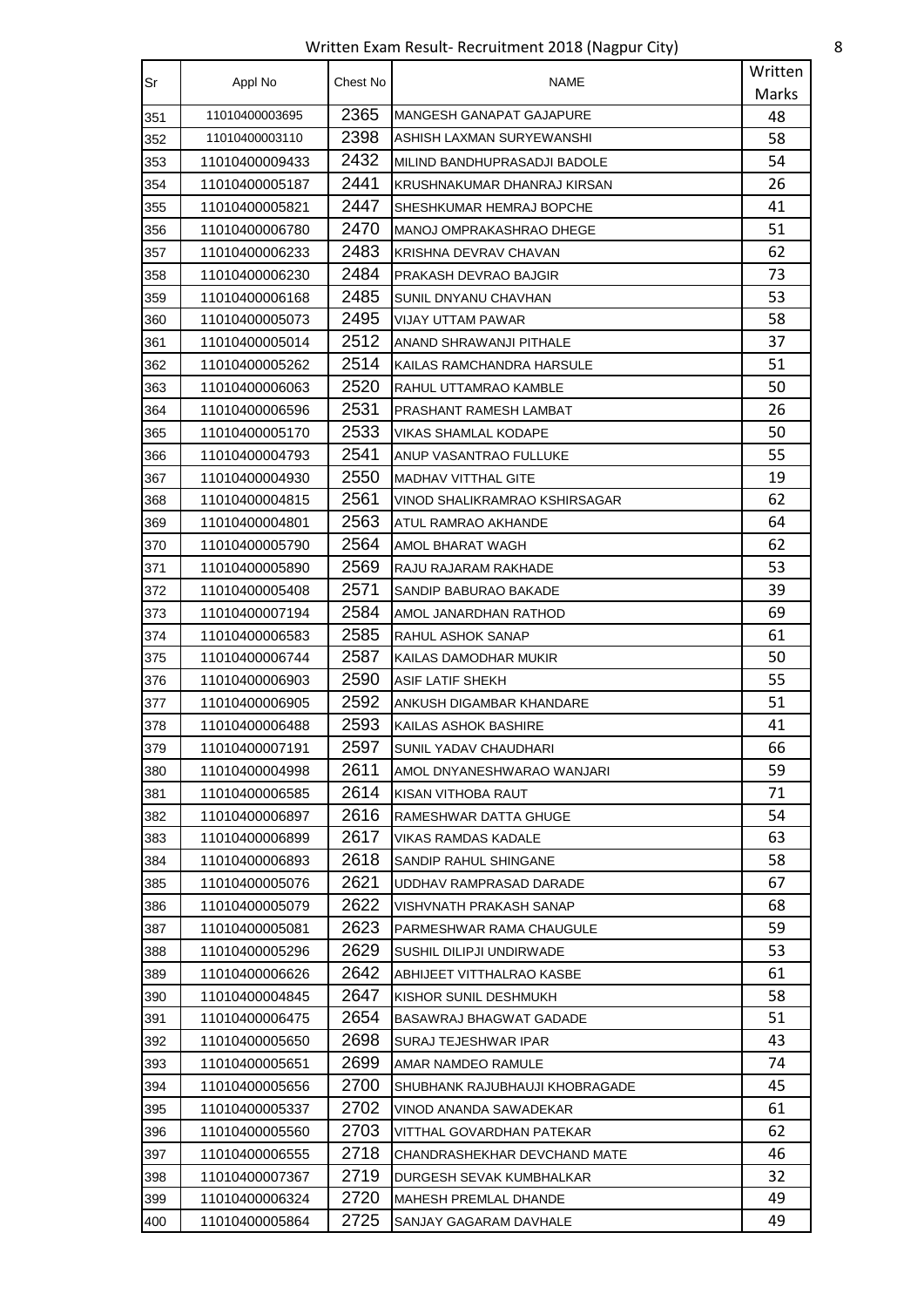Written Exam Result- Recruitment 2018 (Nagpur City) 9

| Sr  | Appl No        | Chest No | NAME                             | Written |
|-----|----------------|----------|----------------------------------|---------|
|     |                |          |                                  | Marks   |
| 401 | 11010400005540 | 2749     | NEELKANTHESHWAR SUBHASH BIRAJDAR | 49      |
| 402 | 11010400006113 | 2751     | SHUBHAM RAJKUMAR SINGANJUDE      | 43      |
| 403 | 11010400005614 | 2767     | RAMESHWAR BABU CHAVAN            | 32      |
| 404 | 11010400006228 | 2769     | KUNDAN SURYABHAN KUNDGIR         | 46      |
| 405 | 11010400006199 | 2775     | VISHAL NATTHU MANDHARE           | 56      |
| 406 | 11010400005092 | 2778     | ROSHAN MADHUKAR PAYTALE          | 58      |
| 407 | 11010400005104 | 2779     | CHETAN PURUSHOTTAM SANKE         | 52      |
| 408 | 11010400006826 | 2781     | GOPOAL ARVINDRAO DUKARE          | 33      |
| 409 | 11010400007216 | 2793     | RAVINDRA SHANKARRAO CHARDE       | 48      |
| 410 | 11010400005311 | 2810     | PRAVIN DHRUWAJI MUNDALE          | 61      |
| 411 | 11010400006365 | 2814     | LILADHAR WAMANJI BHENDARKAR      | 28      |
| 412 | 11010400007054 | 2823     | <b>HEMANT MAHESH HATWAR</b>      | 41      |
| 413 | 11010400006889 | 2840     | <b>VIKAS S BHANDARKAR</b>        | 51      |
| 414 | 11010400007015 | 2870     | PAWANSING ZANAKSING JONWAL       | 71      |
| 415 | 11010400007003 | 2872     | VINOD MAHASING GHUSINGE          | 29      |
| 416 | 11010400005611 | 2885     | SHUBHAM PRAMODRAO MANKAR         | 33      |
| 417 | 11010400004735 | 2896     | RAVI GANESH PACHANG              | 48      |
| 418 | 11010400005336 | 2909     | MANOJ SHRIKRUSHNA BABHULKAR      | 73      |
| 419 | 11010400006477 | 2910     | RAKESH ARUN MASRAM               | 27      |
| 420 | 11010400006856 | 2914     | BHAYYASAHEB PARLHAD PAIKRAO      | 44      |
| 421 | 11010400006827 | 2917     | UMESH GAJANAN DALVI              | 54      |
| 422 | 11010400006818 | 2918     | GOVIND DEORAO SHELKE             | 55      |
| 423 | 11010400005985 | 2940     | VIJAY SURESH WANKHADE            | 48      |
| 424 | 11010400006090 | 2946     | ANTARAM DADARAM KHARABE          | 42      |
| 425 | 11010400006084 | 2956     | ATISH SHIVAJIRAO KAMBLE          | 59      |
| 426 | 11010400006851 | 2963     | ASHRUBA BANSI CHOURE             | 54      |
| 427 | 11010400006852 | 2964     | TANAJI RAMDHAN ANDHALE           | 67      |
| 428 | 11010400004878 | 2985     | AMOL GAUTAM MOGLE                | 51      |
| 429 | 11010400005823 | 3011     | PRAVIN GAJANAN INGLE             | 30      |
| 430 | 11010400005326 | 3027     | KAPIL PRAKASH MANWAR             | 70      |
| 431 | 11010400006686 | 3031     | RAHUL RAJU TAYADE                | 42      |
| 432 | 11010400005507 | 3036     | PRANAY CHHAGAN SAHARE            | 52      |
| 433 | 11010400005489 | 3043     | AJAY MOHAN BASHINE               | 47      |
| 434 | 11010400006666 | 3069     | SOPAN SAMADHAN NAPTE             | 40      |
| 435 | 11010400007043 | 3094     | CHANDRAKANT BALAJI KAREWAD       | 67      |
| 436 | 11010400007042 | 3096     | CHANDRAKANT SAMBHAJI KENDRE      | 65      |
| 437 | 11010400006857 | 3097     | RAJU MAROTI MUSALE               | 63      |
| 438 | 11010400006294 | 3122     | MANGESH ASHOKJI BHOYAR           | 62      |
| 439 | 11010400006245 | 3123     | VIKAS DNYANESHWAR ASWALE         | 69      |
| 440 | 11010400006170 | 3126     | RAHUL NATTHU RAGHORTE            | 69      |
| 441 | 11010400005644 | 3135     | VISHAL DNYANESHWARRAO JALAMKAR   | 69      |
| 442 | 11010400005639 | 3136     | AKASH ARUN MANEKAR               | 83      |
| 443 | 11010400006552 | 3137     | ADINATH PANDHARI IDHOLE          | 69      |
| 444 | 11010400005313 | 3140     | KAILAS MADHAV SONUNE             | 48      |
| 445 | 11010400007339 | 3141     | SAMBHAJI VITTHAL GUTTE           | 39      |
| 446 | 11010400006307 | 3144     | BHUSHAN VIJAYRAO BHONDE          | 69      |
| 447 | 11010400006767 | 3152     | ROSHAN MADHUKAR CHAHARE          | 58      |
| 448 | 11010400006139 | 3158     | ATUL ANTRAM MADDE                | 56      |
| 449 | 11010400006742 | 3170     | AVINASH BANDU DODAKE             | 35      |
| 450 | 11010400007084 | 3178     | BHOJRAJ KASHINATH KADASKAR       | 27      |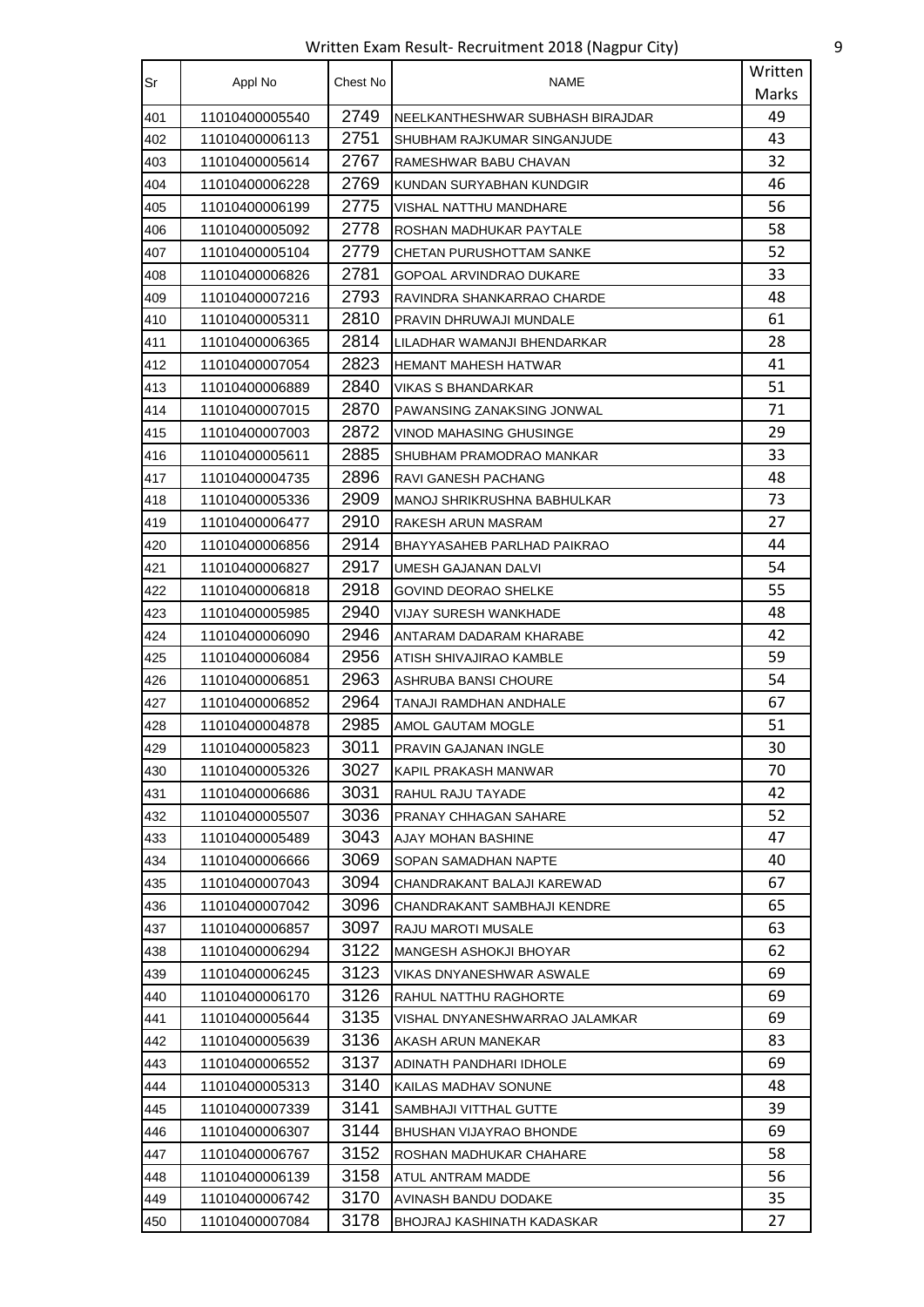Written Exam Result- Recruitment 2018 (Nagpur City) 10

| <b>Sr</b> | Appl No        | Chest No | NAME                                | Written |
|-----------|----------------|----------|-------------------------------------|---------|
|           |                |          |                                     | Marks   |
| 451       | 11010400006367 | 3181     | SUDHAKAR MANIK SULE                 | 39      |
| 452       | 11010400006356 | 3182     | VIKAS NARAYANRAO DESHMUKH           | 72      |
| 453       | 11010400006355 | 3184     | ANKUSH RAMESHRAO BHUTNAR            | 71      |
| 454       | 11010400006415 | 3202     | ATISH RAMESHWAR GADHAVE             | 62      |
| 455       | 11010400006427 | 3205     | ANIKET ASARAM PUDKE                 | 51      |
| 456       | 11010400006438 | 3206     | MAYUR GOPAL ATKARI                  | 61      |
| 457       | 11010400005190 | 3209     | DEEPAK DEVANAND INGOLE              | 58      |
| 458       | 11010400006863 | 3219     | MANGESH KAILAS CHAVHAN              | 67      |
| 459       | 11010400006001 | 3238     | SUNIL DINKAR NIKALE                 | 66      |
| 460       | 11010400006609 | 3243     | DNYANESHWAR SHIVAJIRAO KIRDE        | 72      |
| 461       | 11010400004761 | 3248     | SUMIT MADHUKAR MARWADE              | 51      |
| 462       | 11010400005788 | 3266     | AVINASH PUNDLIK KHEDKAR             | 37      |
| 463       | 11010400005205 | 3268     | PRAKASH KANTILAL PAWAR              | 57      |
| 464       | 11010400004782 | 3278     | RUSHIKESH BABARAO KHANDARE          | 52      |
| 465       | 11010400004788 | 3280     | SWAPNIL PANJABRAO TELGOTE           | 52      |
| 466       | 11010400005523 | 3282     | AJAY PRABHAKAR MESHRAM              | 62      |
| 467       | 11010400005692 | 3284     | SUSHIL KESHAVJI TARAYKAR            | 40      |
| 468       | 11010400005695 | 3286     | SUMIT SUNILRAO JAISINGPURE          | 32      |
| 469       | 11010400005668 | 3305     | UMESH VINOD WAKODE                  | 52      |
| 470       | 11010400006576 | 3341     | MANOJ MADHUKAR BURADE               | 62      |
| 471       | 11010400006013 | 3342     | SAGAR SUBHASH JAGTAP                | 40      |
| 472       | 11010400005702 | 3352     | KRISHNA RAOSAHEB BODEWAD            | 53      |
| 473       | 11010400005703 | 3353     | MAROTI VIKASRAO WAGHMARE            | 45      |
| 474       | 11010400005475 | 3357     | KISHOR PUNDLIKNATH GODADE           | 50      |
| 475       | 11010400005075 | 3359     | PRASHANT BABURAO BIRAJDAR           | 51      |
| 476       | 11010400006292 | 3363     | LAKHANKUMAR RAMU AMBEDARE           | 38      |
| 477       | 11010400004921 | 3375     | PRAVIN DNYANESHWAR KHANDEBHARAD     | 65      |
| 478       | 11010400004923 | 3376     | SOHIL DAVAL SHEKH                   | 45      |
| 479       | 11010400005637 | 3396     | KUNAL KISANLAL HARINKHEDE           | 39      |
| 480       | 11010400005632 | 3397     | AMIT SURESH PAGARWAR                | 61      |
| 481       | 11010400005634 | 3398     | SATYAM KAILASH RAMTEKE              | 70      |
| 482       | 11010400005228 | 3413     | AJAY RAMESH MANAPURE                | 28      |
| 483       | 11010400005157 | 3415     | AMOL VIJAY SARVE                    | 49      |
| 484       | 11010400005141 | 3417     | SACHIN SANTOSH MASKE                | 64      |
| 485       | 11010400005216 | 3418     | CHANDRASHEKHAR TILAKCHANDJI SARJARE | 27      |
| 486       | 11010400005162 | 3420     | MANOJ GOMA LONDASE                  | 54      |
| 487       | 11010400006323 | 3438     | LOKESH MADHUKAR PAWANKAR            | 55      |
| 488       | 11010400005404 | 3440     | NIKIL GANESH THAWAKAR               | 36      |
| 489       | 11010400005007 | 3460     | NARAYAN MOHAN YENGADE               | 61      |
| 490       | 11010400006833 | 3461     | SHUBHAMSINGH CHANDUSINGH RAJPUT     | 63      |
| 491       | 11010400006836 | 3462     | NITINKUMAR VISHWANATH DHAWSE        | 5       |
| 492       | 11010400005545 | 3472     | SHASHANK ASHOK FULE                 | 28      |
| 493       | 11010400004933 | 3482     | PANKAJ ARJUN BHURE                  | 37      |
| 494       | 11010400005300 | 3505     | RAMESH BHIKAN DUDHE                 | 55      |
| 495       | 11010400005282 | 3506     | PRABHAKAR NAMDEO DUDHE              | 63      |
| 496       | 11010400006737 | 3511     | MANGESH HIRALAL SHAHARE             | 45      |
| 497       | 11010400006443 | 3514     | RAMRATAN SUDAMJI TIJARE             | 57      |
| 498       | 11010400007352 | 3519     | AKSHAY ANIL SARKATE                 | 30      |
| 499       | 11010400007186 | 3521     | SANKALP TARIKRAMJI RAMTEKE          | 47      |
| 500       | 11010400007141 | 3522     | SHUBHAM VISHNU SAKURE               | 30      |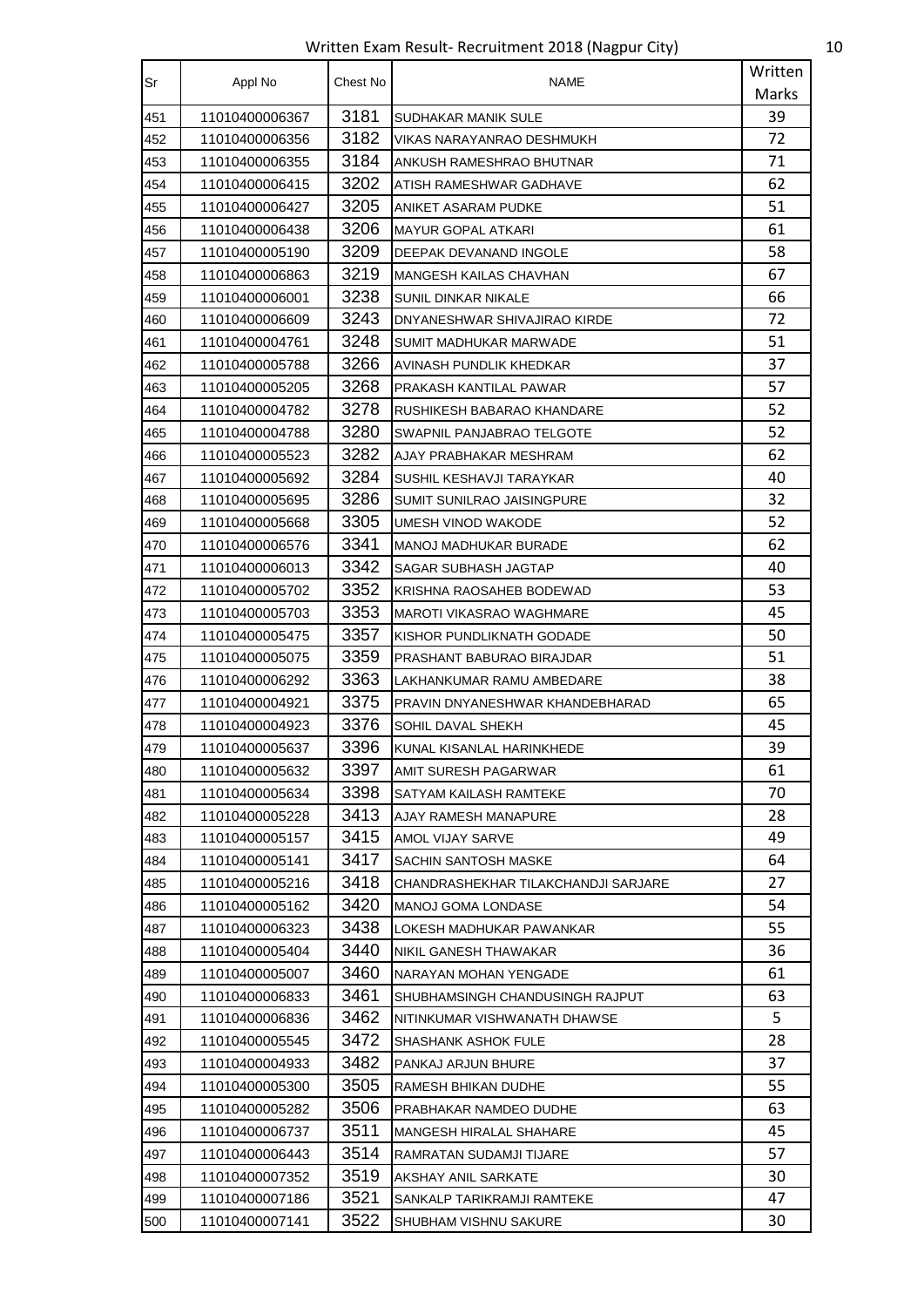Written Exam Result- Recruitment 2018 (Nagpur City) 11

| Sr  | Appl No        | Chest No | NAME                               | Written |
|-----|----------------|----------|------------------------------------|---------|
|     |                |          |                                    | Marks   |
| 501 | 11010400007104 | 3523     | KAMLESH SHRIKRISHNA SHENDE         | 63      |
| 502 | 11010400007120 | 3524     | RAKESH GANESH MULE                 | 58      |
| 503 | 11010400007131 | 3525     | AKASH KAWADU GODARE                | 51      |
| 504 | 11010400007123 | 3527     | DHANANJAY MADHUSUDAN KORE          | 70      |
| 505 | 11010400007135 | 3528     | SURESH DAMUDHAR RAHATE             | 45      |
| 506 | 11010400007207 | 3529     | ASHISHKUMAR MAHADEV KUMBHRE        | 50      |
| 507 | 11010400007214 | 3530     | MAHESH BALARAM HALMARE             | 49      |
| 508 | 11010400005500 | 3564     | RAJENDRA KHEMRAJ KATRE             | 32      |
| 509 | 11010400006994 | 3566     | AKASH BABAN BANTE                  | 63      |
| 510 | 11010400006285 | 3578     | TUSHAR RAJU BURBURE                | 35      |
| 511 | 11010400004800 | 3579     | GAURAV MANOHARRAO SAHARE           | 51      |
| 512 | 11010400005723 | 3596     | INDRAKUMAR PRAMOD LAKHAWADE        | 34      |
| 513 | 11010400006980 | 3623     | ARJUN NARAYAN DEVKATE              | 72      |
| 514 | 11010400006083 | 3626     | TEJAS YASHAVANTRAO PATIL           | 62      |
| 515 | 11010400006045 | 3628     | ROSHAN HARICHANDRA CHANORE         | 58      |
| 516 | 11010400006046 | 3630     | VICKY SUDHIRJI KALANE              | 52      |
| 517 | 11010400006868 | 3634     | GANESH DIGAMBAR DESHMANE           | 43      |
| 518 | 11010400006870 | 3636     | SURAJ RAMCHANDRA KAMBLE            | 40      |
| 519 | 11010400006871 | 3637     | EKNATH RANGRAO POLE                | 46      |
| 520 | 11010400005771 | 3639     | PRAVIN SURESH DAFALE               | 62      |
| 521 | 11010400004911 | 3641     | BHOJRAJ RAMCHAND PARTETI           | 31      |
| 522 | 11010400006028 | 3648     | ASHVIN DILIPJI GALKATE             | 72      |
| 523 | 11010400006487 | 3657     | AMOL RAMDASJI GHUGHUSKAR           | 58      |
| 524 | 11010400004978 | 3667     | PRASHANT PRATAP REWALKAR           | 36      |
| 525 | 11010400006417 | 3696     | ANI MADHUKAR CHAVHAN               | 45      |
| 526 | 11010400006410 | 3698     | MANGESH SHRAVAN THOMBRE            | 37      |
| 527 | 11010400004859 | 3701     | DHONDUTATYA GOVIND MUNDE           | 55      |
| 528 | 11010400007369 | 3717     | MUKESH SHIVAJI NARNAWARE           | 23      |
| 529 | 11010400006769 | 3723     | ARVIND SHRIRAMJI CHAVHAN           | 29      |
| 530 | 11010400006768 | 3724     | <b>BABAN ASHOK RATHOD</b>          | 73      |
| 531 | 11010400006786 | 3726     | NILESH VILAS RATHOD                | 69      |
| 532 | 11010400005743 | 3734     | VIJAY BRIJLAL WALKE                | 28      |
| 533 | 11010400005202 | 3738     | DEEPAK KAUTIK JARARE               | 24      |
| 534 | 11010400005184 | 3744     | <b>MANISH BANDU TIJARE</b>         | 70      |
| 535 | 11010400006882 | 3753     | PRASHANT BALAIYA GADDAMWAR         | 49      |
| 536 | 11010400004785 | 3754     | KRISHNA LAXMAN BAWANKULE           | 37      |
| 537 | 11010400005964 | 3770     | DNYANESHWAR SAYAJI TAKALE          | 75      |
| 538 | 11010400006243 | 3786     | YASHWANT SURAJ BANKAR              | 31      |
| 539 | 11010400005928 | 3790     | VISHAL DADABHAU INGLE              | 25      |
| 540 | 11010400005875 | 3814     | AMOL DNYANESHWARJI YELANE          | 56      |
| 541 | 11010400006215 | 3822     | AMOL HEMRAJJI KAPGATE              | 69      |
| 542 | 11010400006207 | 3823     | RAJESH RAMESHJI MESHRAM            | 67      |
| 543 | 11010400006125 | 3859     | VISHAL CHAKRADHRRAO SAWARKAR       | 52      |
| 544 | 11010400006119 | 3861     | SHEKHAR RAJENDRAJI PARATWAR        | 72      |
| 545 | 11010400006103 | 3862     | SHUBHAM BHAGAWAT RAUT              | 72      |
| 546 | 11010400006101 | 3863     | ABHIMANYU NANDKISHORRAO BHAMBURKAR | 56      |
| 547 | 11010400006137 | 3864     | UMESH GAJANAN HARNE                | 36      |
| 548 | 11010400008809 | 3887     | ASHISH UTTAMRAOJI AJABALE          | 71      |
| 549 | 11010400009503 | 3909     | SATISH BHAUSAHEB MISE              | 54      |
| 550 | 11010400007603 | 3921     | PANDURANG PRALHAD KORDE            | 35      |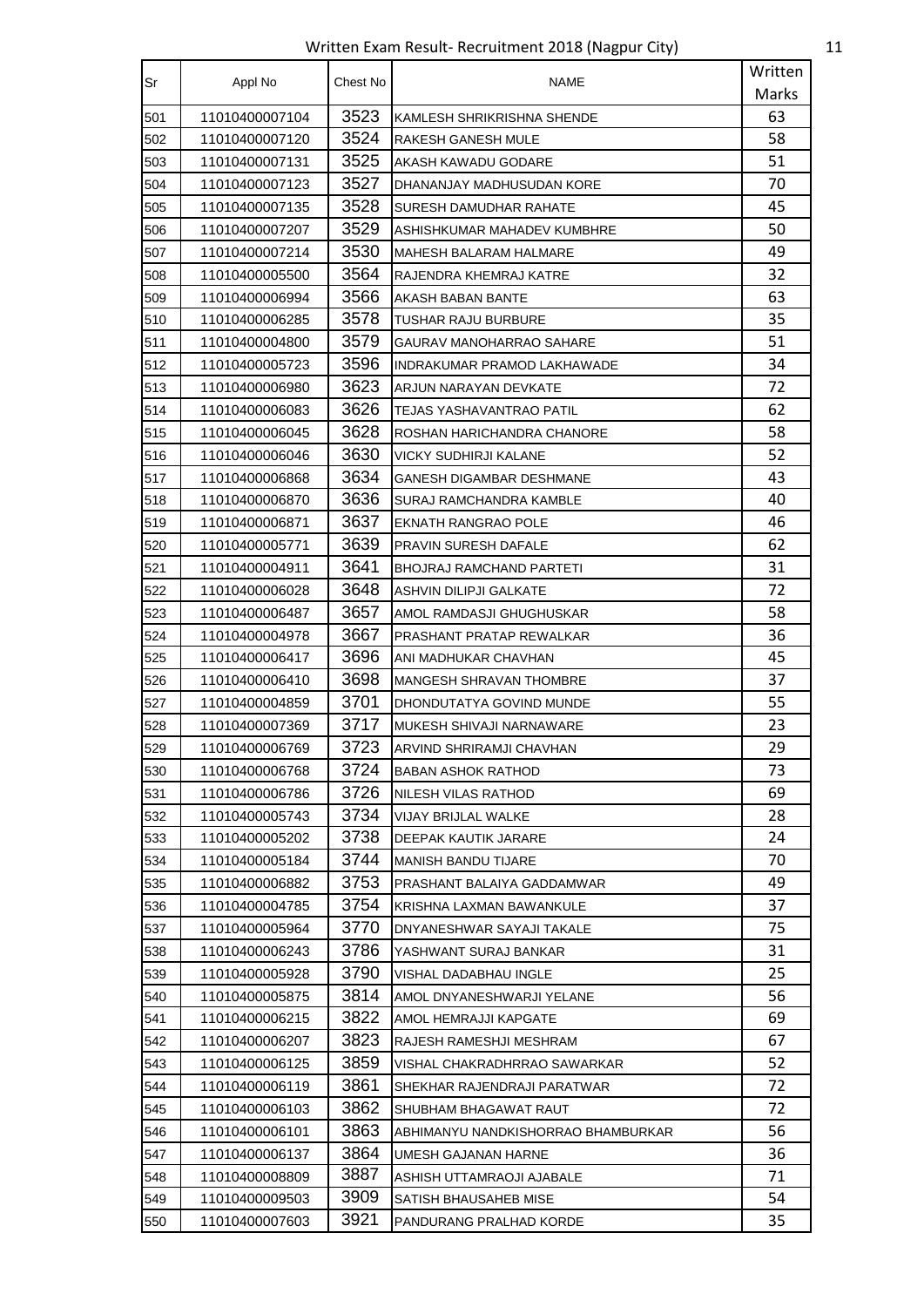Written Exam Result- Recruitment 2018 (Nagpur City) 12

| Sr  | Appl No        | Chest No | <b>NAME</b>                     | Written |
|-----|----------------|----------|---------------------------------|---------|
|     |                |          |                                 | Marks   |
| 551 | 11010400007596 | 3923     | RUSHIRAJ PRABHAKAR DHANGAR      | 44      |
| 552 | 11010400007598 | 3924     | ANKUSH MANIK INGALE             | 33      |
| 553 | 11010400008014 | 3925     | VINOD SUBHASH HEMBADE           | 55      |
| 554 | 11010400009530 | 3931     | LALIT PREMPRAKASH GIRI          | 74      |
| 555 | 11010400009520 | 3933     | SONU DASHRATH FALKE             | 71      |
| 556 | 11010400009518 | 3934     | SURAJKUMAR KRISHNAMURTI BEJJANI | 55      |
| 557 | 11010400008801 | 3937     | PAWANKUMAR GHANSHYAM PARADHI    | 55      |
| 558 | 11010400008016 | 3950     | <b>SAGAR PURANLAL PATLE</b>     | 31      |
| 559 | 11010400009101 | 3954     | VISHNU MAROTIJI GONNADE         | 62      |
| 560 | 11010400009753 | 3964     | YOGESH GAJANAN GAJAM            | 55      |
| 561 | 11010400009380 | 3966     | PANKAJ SUKHDEO KAR              | 52      |
| 562 | 11010400008148 | 3978     | <b>SHANKAR PANDIT DHOTRE</b>    | 37      |
| 563 | 11010400008154 | 3979     | ASHUTOSH SUBHASH GIRI           | 52      |
| 564 | 11010400008150 | 3980     | VAIBHAV BABANRAO VIR            | 49      |
| 565 | 11010400008698 | 3984     | SACHIN VIJAYRAOJI BANARASE      | 68      |
| 566 | 11010400008678 | 3985     | AVINASH DHANRAJ BHANDE          | 56      |
| 567 | 11010400008027 | 3988     | SAMADHAN RADHAKISAN MANTE       | 76      |
| 568 | 11010400007672 | 3997     | PRITHWIRAJ PRAKASH THANDEKAR    | 28      |
| 569 | 11010400008933 | 4021     | NARENDRAKUMAR TULSIDAS DASRIYA  | 49      |
| 570 | 11010400007529 | 4036     | SANJIVAN BANSI SONWANE          | 19      |
| 571 | 11010400007525 | 4039     | GOVIND VASANT KHADE             | 67      |
| 572 | 11010400007656 | 4054     | AJAY MADHAVJI CHAWHAN           | 63      |
| 573 | 11010400008237 | 4065     | RAHUL RAMESH MAGHADE            | 34      |
| 574 | 11010400007869 | 4075     | RAVINDRA RAMESH KHARABE         | 54      |
| 575 | 11010400009482 | 4079     | RAJANKUMAR VINOD JAMBHULKAR     | 36      |
| 576 | 11010400009475 | 4080     | YOGENDRA ASHOK MUNESHWAR        | 33      |
| 577 | 11010400007568 | 4081     | SAGAR SUDHAKAR WALDE            | 33      |
| 578 | 11010400010007 | 4088     | UDHAO PURUSHOTTAM MORE          | 60      |
| 579 | 11010400007875 | 4096     | VINOD HEMRAJ ADMANE             | 54      |
| 580 | 11010400007796 | 4106     | DHIRAJ ARVIND MAINDE            | 37      |
| 581 | 11010400007758 | 4107     | AKSHAY SAMADHAN GAVHALE         | 49      |
| 582 | 11010400007404 | 4116     | AKASH ARUNRAO CHOUDHARI         | 34      |
| 583 | 11010400009551 | 4118     | ASHISH HARIDASJI WAIRALE        | 48      |
| 584 | 11010400008810 | 4122     | PRAFUL MUKTESHWAR LENGURE       | 29      |
| 585 | 11010400008897 | 4125     | WALMIK VITTHALJI MASRAM         | 45      |
| 586 | 11010400009364 | 4129     | SHARAD SUDHAKAR SAKHARE         | 44      |
| 587 | 11010400008266 | 4130     | HARSHAL SANDU DEOKAR            | 61      |
| 588 | 11010400008268 | 4134     | SANTOSH SANDU DEOKAR            | 66      |
| 589 | 11010400008821 | 4140     | VITTHAL BANSILAL CHAVHAN        | 62      |
| 590 | 11010400009512 | 4153     | SATYAPAL NAMDEO JOGDANDE        | 37      |
| 591 | 11010400008206 | 4181     | SUNIL VILASAPPA BORGAONKAR      | 71      |
| 592 | 11010400008793 | 4182     | PRAFULL NAMDEV SOLANKE          | 56      |
| 593 | 11010400008787 | 4183     | SHUBHAM SUBHASH KHOPADKAR       | 66      |
| 594 | 11010400007453 | 4185     | JITENDRA RAMKRUSHNAJI TANDEKAR  | 38      |
| 595 | 11010400007482 | 4187     | AMIT RAMESHWAR DORLE            | 48      |
| 596 | 11010400009311 | 4200     | PARMESHWAR SANGRAM KAMBLE       | 43      |
| 597 | 11010400008888 | 4206     | DEEPAK YASHVANTA KAHALE         | 38      |
| 598 | 11010400009097 | 4215     | SAGAR RAMESH SAHARE             | 55      |
| 599 | 11010400009152 | 4216     | MANOJ MUKINDA THORAT            | 57      |
| 600 | 11010400009836 | 4220     | MANOJ DINKAR JADHAO             | 30      |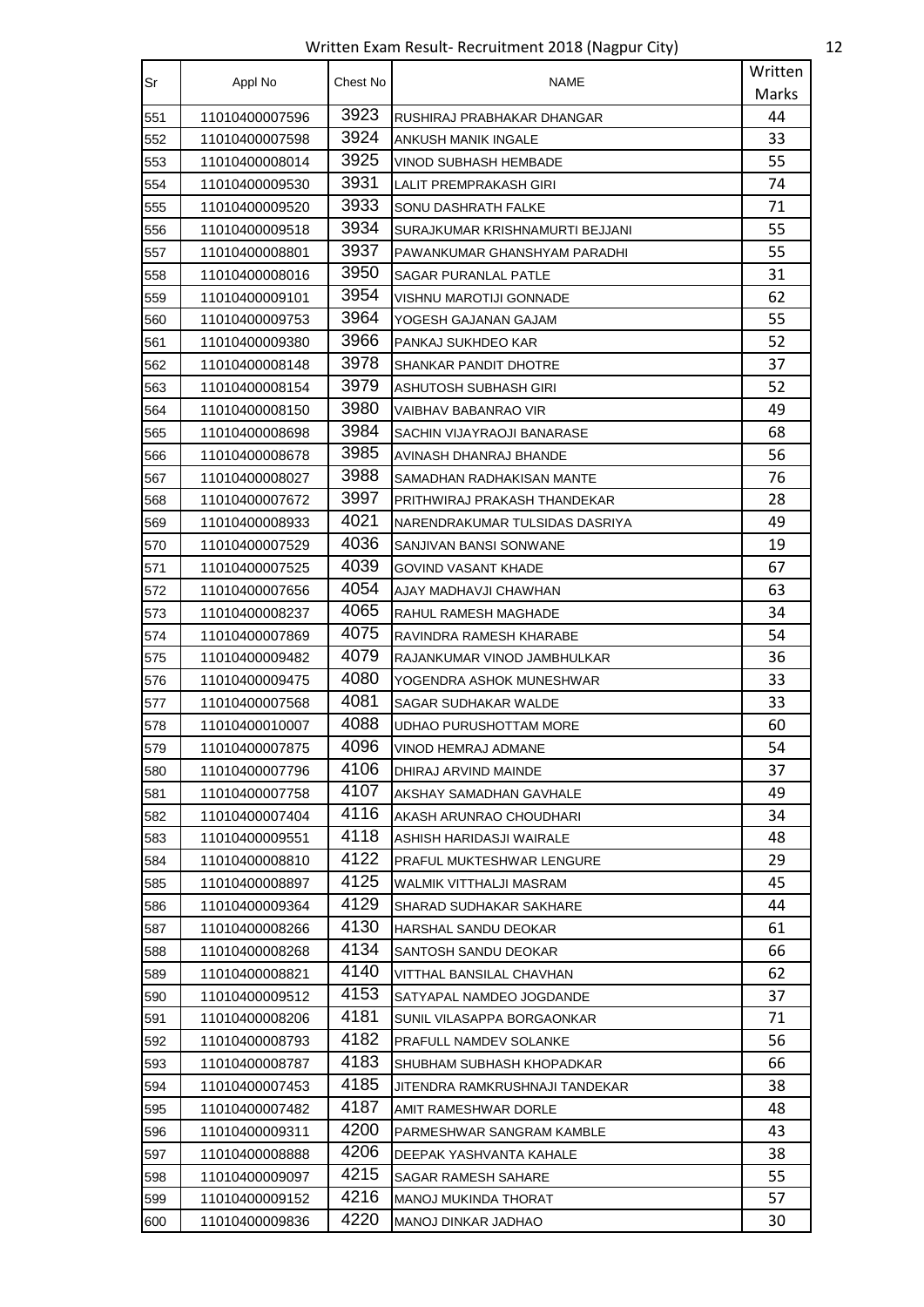Written Exam Result- Recruitment 2018 (Nagpur City) 13

| Sr  | Appl No        | Chest No | <b>NAME</b>                    | Written |
|-----|----------------|----------|--------------------------------|---------|
|     |                |          |                                | Marks   |
| 601 | 11010400008516 | 4225     | JITENDRA RUPCHAND ZANZAD       | 42      |
| 602 | 11010400007947 | 4231     | SURAJ NAGORAO INGLE            | 68      |
| 603 | 11010400009326 | 4241     | VITTHAL BHIMRAO BALI           | 35      |
| 604 | 11010400008172 | 4254     | MANISHKUMAR OMPRAKASH SINGH    | 53      |
| 605 | 11010400008170 | 4255     | <b>MANISH RAMRASILE TIWARI</b> | 61      |
| 606 | 11010400008184 | 4284     | MAHESH SUDHAKAR CHAVAN         | 54      |
| 607 | 11010400007926 | 4311     | ATUL NAGORAO DETHE             | 43      |
| 608 | 11010400007641 | 4314     | MUZZAFAR MOINUDDIN MULLA       | 44      |
| 609 | 11010400008856 | 4326     | PRITAM DILIP KHANDARE          | 40      |
| 610 | 11010400009564 | 4336     | GOVIND JAGANRAO GANGATIR       | 39      |
| 611 | 11010400007736 | 4338     | HARSHAL MOTIRAM RAUT           | 39      |
| 612 | 11010400007729 | 4340     | HEMANT PADMAKAR KALE           | 54      |
| 613 | 11010400009495 | 4343     | NARAYAN ASHOK GHUGE            | 48      |
| 614 | 11010400009313 | 4346     | AKASH BHIMRAO KURWADE          | 60      |
| 615 | 11010400009310 | 4347     | SHYAM NARHARI PANCHAL          | 67      |
| 616 | 11010400007566 | 4348     | MANGESH KUMAR TELGOTE          | 42      |
| 617 | 11010400007951 | 4362     | OMKAR TEJRAM KOSARKAR          | 41      |
| 618 | 11010400008024 | 4381     | HARIBHAU SHIVAJI KHEDKAR       | 43      |
| 619 | 11010400007539 | 4424     | NEIL PRAKASH GANGAWANE         | 65      |
| 620 | 11010400007549 | 4425     | RUSHIKESH VISHWANATHJI WADKAR  | 35      |
| 621 | 11010400008483 | 4434     | LUKESH TALIKCHAND MENDHE       | 28      |
| 622 | 11010400009665 | 4436     | SWAPNIL CHANDRABHANJI TEKADE   | 69      |
| 623 | 11010400009663 | 4437     | HARSHAL RAMCHANDRAJI DODAKE    | 57      |
| 624 | 11010400009664 | 4438     | SURAJKUMAR DILIPRAO MHAISKE    | 76      |
| 625 | 11010400009669 | 4440     | PRAFUL DEORAOJI GAJABHE        | 44      |
| 626 | 11010400009599 | 4459     | ROSHAN RAMDAS PAWAR            | 40      |
| 627 | 11010400008257 | 4474     | VINOD HARIBAHU SONWANE         | 39      |
| 628 | 11010400007689 | 4479     | RANJIT NETRAMJI MELE           | 54      |
| 629 | 11010400008964 | 4480     | PRAFUL DILIP PILLARE           | 29      |
| 630 | 11010400008878 | 4484     | RAVINDRA PRAKASH SATAO         | 63      |
| 631 | 11010400007845 | 4503     | RUPESH RAVINDRAJI SHAMKULE     | 42      |
| 632 | 11010400007844 | 4505     | MAHESH CHOKHOBAJI ALBANKAR     | 36      |
| 633 | 11010400008884 | 4544     | NAVNATH SANDU KACHHAWA         | 53      |
| 634 | 11010400008499 | 4557     | KAMLESH NAMDEVRAO PATIL        | 64      |
| 635 | 11010400009523 | 4567     | SANDEEP BHAUSAHEB PALVE        | 55      |
| 636 | 11010400009524 | 4568     | AJINATH BHAUSAHEB PALVE        | 56      |
| 637 | 11010400009535 | 4569     | BALJIT NAVNATH SHIRSATH        | 62      |
| 638 | 11010400007929 | 4579     | SURAJ BHASKAR WAHANE           | 40      |
| 639 | 11010400007917 | 4580     | AMARDIP BHASKAR WAHANE         | 58      |
| 640 | 11010400009953 | 4595     | MANGESH TARASING RATHOD        | 78      |
| 641 | 11010400009422 | 4605     | NITESH KESHAVRAO AMBADKAR      | 45      |
| 642 | 11010400009222 | 4606     | NIKHIL RAJENDRA CHAUDHARY      | 76      |
| 643 | 11010400008075 | 4634     | AKASH RUSTUMRAO KOTKAR         | 51      |
| 644 | 11010400008076 | 4635     | DINESH DHONDBARAO MASKE        | 48      |
| 645 | 11010400008080 | 4637     | SANDIP KAILAS LEKULE           | 62      |
| 646 | 11010400008973 | 4641     | SANKET RAJU NEWARE             | 48      |
| 647 | 11010400009814 | 4642     | DEVENDRA RAJU NEWARE           | 31      |
| 648 | 11010400007770 | 4647     | ROHAN CHOTELAL DHADKAR         | 37      |
| 649 | 11010400008288 | 4649     | RAHUL BHASHKARRAO DAHAKE       | 47      |
| 650 | 11010400008346 | 4654     | DIPAK SHOBHELAL KANSARE        | 61      |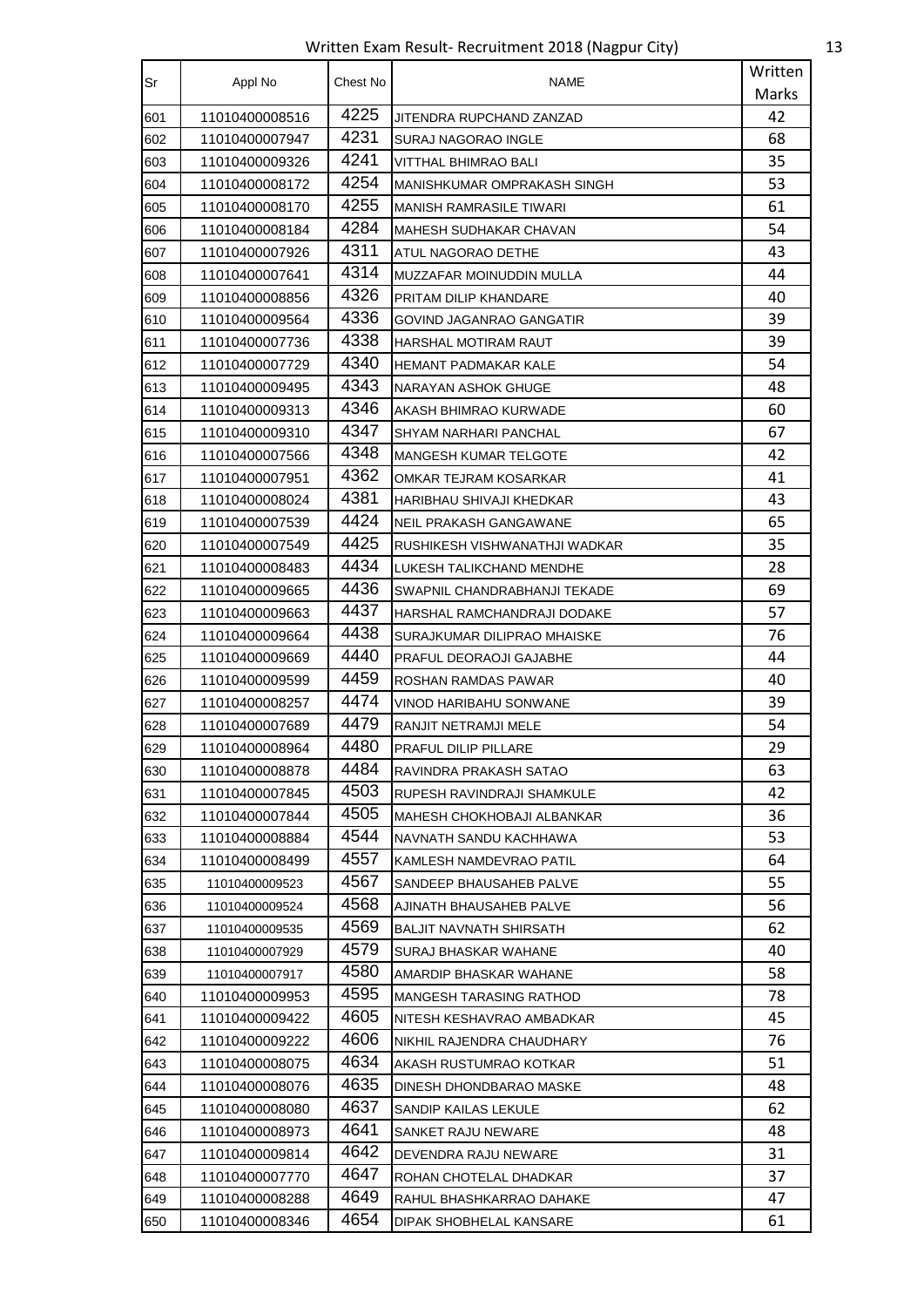Written Exam Result- Recruitment 2018 (Nagpur City) 14

| Sr  | Appl No        | Chest No | <b>NAME</b>                       | Written |
|-----|----------------|----------|-----------------------------------|---------|
|     |                |          |                                   | Marks   |
| 651 | 11010400008343 | 4656     | NANDKISHOR JIWANLAL TEMBHARE      | 71      |
| 652 | 11010400007914 | 4661     | AKHIL SHANKAR JIBHE               | 73      |
| 653 | 11010400008423 | 4667     | PANKAJ SHRIRAM GAUTAM             | 66      |
| 654 | 11010400008065 | 4701     | BHUSHAN PRABHAKARRAO GADGE        | 63      |
| 655 | 11010400008063 | 4702     | PRASHANT YASHVANTRAO JADHAV       | 67      |
| 656 | 11010400008064 | 4704     | JITESH PRAKASHRAO RATHOR          | 78      |
| 657 | 11010400009174 | 4714     | GANESH PRABHAKAR SANAP            | 66      |
| 658 | 11010400008426 | 4718     | <b>HASIM IBRAHIM NAURANGABADI</b> | 58      |
| 659 | 11010400008459 | 4721     | SWAPNIL GIRMA RAJURWAR            | 35      |
| 660 | 11010400007479 | 4728     | ANIL SURESH BHOYAR                | 34      |
| 661 | 11010400008212 | 4736     | CHETAN DASARAM RAUT               | 53      |
| 662 | 11010400008123 | 4751     | LAXMAN NARAYAN PANCHAL            | 61      |
| 663 | 11010400008120 | 4752     | SRINIVAS KESHAVRAO SONTAKKE       | 68      |
| 664 | 11010400008121 | 4753     | GANESH SOPANRAO THAKUR            | 46      |
| 665 | 11010400008395 | 4759     | SHYAM DAGADU AUTKAR               | 66      |
| 666 | 11010400007868 | 4768     | PRASHANT MOTIRAM BARAPATRE        | 50      |
| 667 | 11010400009786 | 4782     | <b>MANOHAR RAMESH YEDKE</b>       | 50      |
| 668 | 11010400007427 | 4787     | <b>MUKESH VISHRAM INGLE</b>       | 33      |
| 669 | 11010400007424 | 4789     | RAMCHANDRA MANOHAR BADGULE        | 36      |
| 670 | 11010400009734 | 4793     | SAPNIL VIJAY BAWANKAR             | 60      |
| 671 | 11010400008422 | 4814     | AKASH DEVIDAS INGALE              | 40      |
| 672 | 11010400008832 | 4818     | NILESH ASHOK HANDE                | 56      |
| 673 | 11010400008639 | 4821     | OM AVINASH PATHARKAR              | 31      |
| 674 | 11010400008139 | 4823     | DINESH BALIRAM TEMBHURNE          | 56      |
| 675 | 11010400007432 | 4828     | AMARDIP MANGAL KATKAR             | 33      |
| 676 | 11010400009571 | 4832     | SOPAN BABAN DOLE                  | 60      |
| 677 | 11010400009574 | 4833     | GAJANAN KESHAO DOLE               | 46      |
| 678 | 11010400009569 | 4834     | RAJESH VYANKTESH THORVE           | 58      |
| 679 | 11010400007937 | 4835     | SHARAD SAMADHAN KHARAT            | 39      |
| 680 | 11010400009110 | 4836     | RANJIT BABUSING RATHOD            | 73      |
| 681 | 11010400009515 | 4890     | AMITKUMAR DNYANESHWAR MANAPURE    | 46      |
| 682 | 11010400009577 | 4893     | YERAM MADHUKARJI DESHMUKH         | 52      |
| 683 | 11010400008079 | 4906     | GOURAV NAMDEORAOJI KAPADE         | 55      |
| 684 | 11010400008100 | 4907     | RAVINDRA SURESHRAOJI KHADSE       | 49      |
| 685 | 11010400007940 | 4939     | KAPIL SAMBHAJI KENDRE             | 63      |
| 686 | 11010400008956 | 4941     | ISHWAR NARAYANJI HATWAR           | 55      |
| 687 | 11010400009049 | 4944     | DHIRAJ GAJANAN NAGULKAR           | 41      |
| 688 | 11010400009263 | 4946     | PARMESHVAR DHANAJI ADANI          | 56      |
| 689 | 11010400008715 | 4957     | VIVEK SHATRUGHANA SALAME          | 40      |
| 690 | 11010400009274 | 4961     | <b>BALAJI GANPATRAO MUNDKAR</b>   | 34      |
| 691 | 11010400009275 | 4962     | AKASH DIGAMBAR NAGPURNE           | 39      |
| 692 | 11010400008471 | 4982     | TUSHAR HEMRAJ MASKE               | 39      |
| 693 | 11010400008176 | 4993     | JAGDISH SUDHAKAR HATKAR           | 41      |
| 694 | 11010400008177 | 4994     | SUHAS SUDHAKAR HATKAR             | 28      |
| 695 | 11010400008178 | 4996     | CHANDRAMUNI LAXMAN ARUNABAI       | 39      |
| 696 | 11010400007827 | 5002     | PRASHANT LAXMAN BHAJANKAR         | 7       |
| 697 | 11010400009479 | 5019     | JITESH DARKAS PAWAR               | 62      |
| 698 | 11010400009109 | 5030     | DHARMENDRA SITARAM INWATE         | 35      |
| 699 | 11010400008188 | 5036     | MANISH NARAYAN MAHALLE            | 67      |
| 700 | 11010400009465 | 5062     | SANJAY SHANKAR CHAUDHARI          | 33      |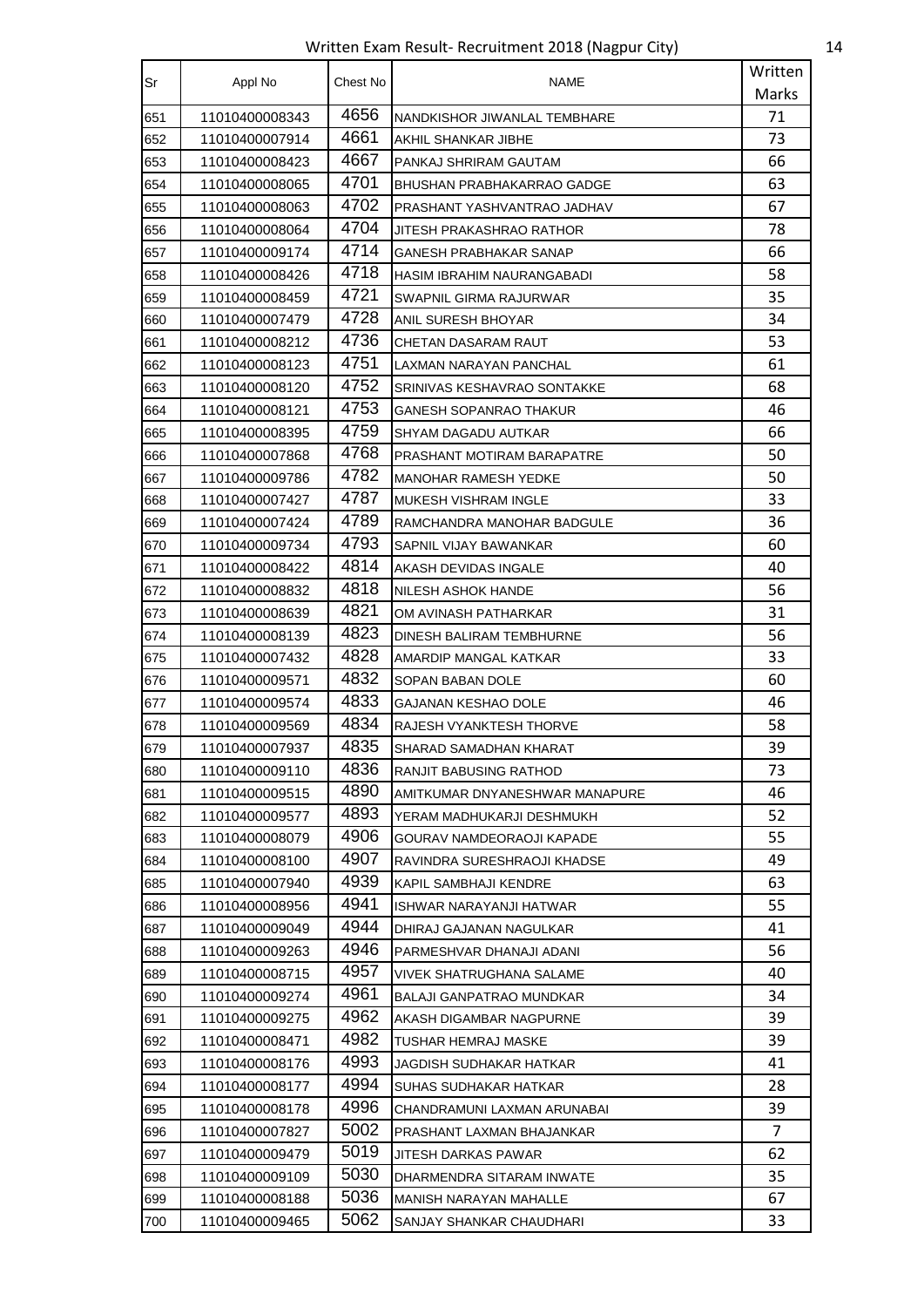Written Exam Result- Recruitment 2018 (Nagpur City) 15

| Sr  | Appl No        | Chest No | <b>NAME</b>                      | Written |
|-----|----------------|----------|----------------------------------|---------|
|     |                |          |                                  | Marks   |
| 701 | 11010400007817 | 5082     | PRADEEP SHRIKRUSHNARAO SAMBASKAR | 67      |
| 702 | 11010400009537 | 5087     | RUPESH ASHOK DAHIBHATE           | 67      |
| 703 | 11010400008738 | 5098     | AKASH VIKAS LODELLIWAR           | 66      |
| 704 | 11010400007517 | 5131     | SHALIK CHINTAMAN INGLE           | 61      |
| 705 | 11010400007511 | 5132     | <b>VIKAS CHINTAMAN INGLE</b>     | 47      |
| 706 | 11010400007508 | 5133     | DNYANESHWAR SURESH ULEMALE       | 52      |
| 707 | 11010400007765 | 5135     | GAJENDRA ARUN MANDAVKAR          | 51      |
| 708 | 11010400008083 | 5137     | PRAFUL MORESHWAR KSHIRSAGAR      | 64      |
| 709 | 11010400008236 | 5161     | SAGAR AMBADASRAO GAWANDE         | 58      |
| 710 | 11010400008261 | 5162     | SACHIN PURUSHOTTAMRAOJI RAUT     | 58      |
| 711 | 11010400008892 | 5166     | DEEPAK PRAKASH BORSE             | 46      |
| 712 | 11010400009245 | 5173     | ABHIJEET CHANDRASHEKHAR KHARCHE  | 51      |
| 713 | 11010400008773 | 5174     | <b>MAHESH GAJANAN THORAT</b>     | 44      |
| 714 | 11010400010303 | 5203     | ROHIT YASHWANT HALMARE           | 33      |
| 715 | 11010400012029 | 5218     | PAVAN GAJANAN METANGE            | 41      |
| 716 | 11010400012400 | 5219     | MOHAN HEMRAJ NIRWAN              | 27      |
| 717 | 11010400012139 | 5224     | SHIVKUMAR RAJESWAR LILHARE       | 52      |
| 718 | 11010400010801 | 5227     | SUNIL GANPAT DUKARE              | 76      |
| 719 | 11010400011890 | 5228     | GANESH RAMESH NAGE               | 36      |
| 720 | 11010400012279 | 5230     | <b>BALDEV SHIVLAL KAKAD</b>      | 67      |
| 721 | 11010400012064 | 5235     | SUDHIR UTTAM ILPATE              | 27      |
| 722 | 11010400010977 | 5241     | BALAJI BHAURAV JADHAV            | 34      |
| 723 | 11010400010964 | 5242     | RAJENDRA NAGORAVJI BENGAL        | 70      |
| 724 | 11010400010960 | 5244     | BHAGWAN DATTRAO JADHAV           | 50      |
| 725 | 11010400010998 | 5245     | DIGAMBAR RAMESHRAO KALE          | 49      |
| 726 | 11010400011923 | 5247     | VISHAL BABULAL BHALAVI           | 51      |
| 727 | 11010400011932 | 5248     | KALPAK BABARAO DHANKE            | 51      |
| 728 | 11010400010253 | 5250     | YOGESH SHESHRAO MANDHARE         | 52      |
| 729 | 11010400010947 | 5251     | ANKUSH VISHWANATHRAO JADHAV      | 59      |
| 730 | 11010400011693 | 5253     | SUSHIL JANARDHAN DHANDALE        | 40      |
| 731 | 11010400011857 | 5254     | PANKAJ DNYANESHWAR RAUTKAR       | 31      |
| 732 | 11010400012167 | 5268     | VIKAS RAMDAS PATTEBAHADUR        | 55      |
| 733 | 11010400012273 | 5281     | RAVINDRA PRABHAKARRAV BHOYAR     | 48      |
| 734 | 11010400012509 | 5282     | <b>MAYUR MORESHWAR PANCHBHAI</b> | 35      |
| 735 | 11010400011678 | 5288     | <b>GUDDU VASANT KANNAKE</b>      | 47      |
| 736 | 11010400011685 | 5289     | AKASH DEVNATH NAROTE             | 18      |
| 737 | 11010400011749 | 5312     | DNYANESHWAR KASHINATH LAHASE     | 38      |
| 738 | 11010400010637 | 5313     | AMITKUMAR SUKCHARANSINGH NAIKANE | 61      |
| 739 | 11010400011543 | 5324     | SNEHAL VIJAYJI KAMBLE            | 61      |
| 740 | 11010400010664 | 5332     | AVINASH BABANJI YEWLE            | 75      |
| 741 | 11010400010657 | 5333     | RUPESH SHESHRAO DESHABHRATAR     | 44      |
| 742 | 11010400011842 | 5362     | BANDU SHALIK GAYAKWAD            | 52      |
| 743 | 11010400010887 | 5368     | SIDDHESHVAR VINAYAK GHOLVE       | 43      |
| 744 | 11010400011285 | 5369     | AMOL SHESHARAO PANDHARE          | 58      |
| 745 | 11010400011541 | 5371     | AKASH SHOBHELAL DAMAHE           | 23      |
| 746 | 11010400012002 | 5375     | JAVED SALIM KHAN                 | 45      |
| 747 | 11010400012121 | 5377     | VAIBHAV DEVIDAS DONGARE          | 68      |
| 748 | 11010400012529 | 5385     | NARSINGH FAKIRA BORULE           | 40      |
| 749 | 11010400011108 | 5399     | DEEPAK SAKET KHOBRAGADE          | 50      |
| 750 | 11010400012431 | 5403     | SACHIN NEMICHAND NIKHADE         | 73      |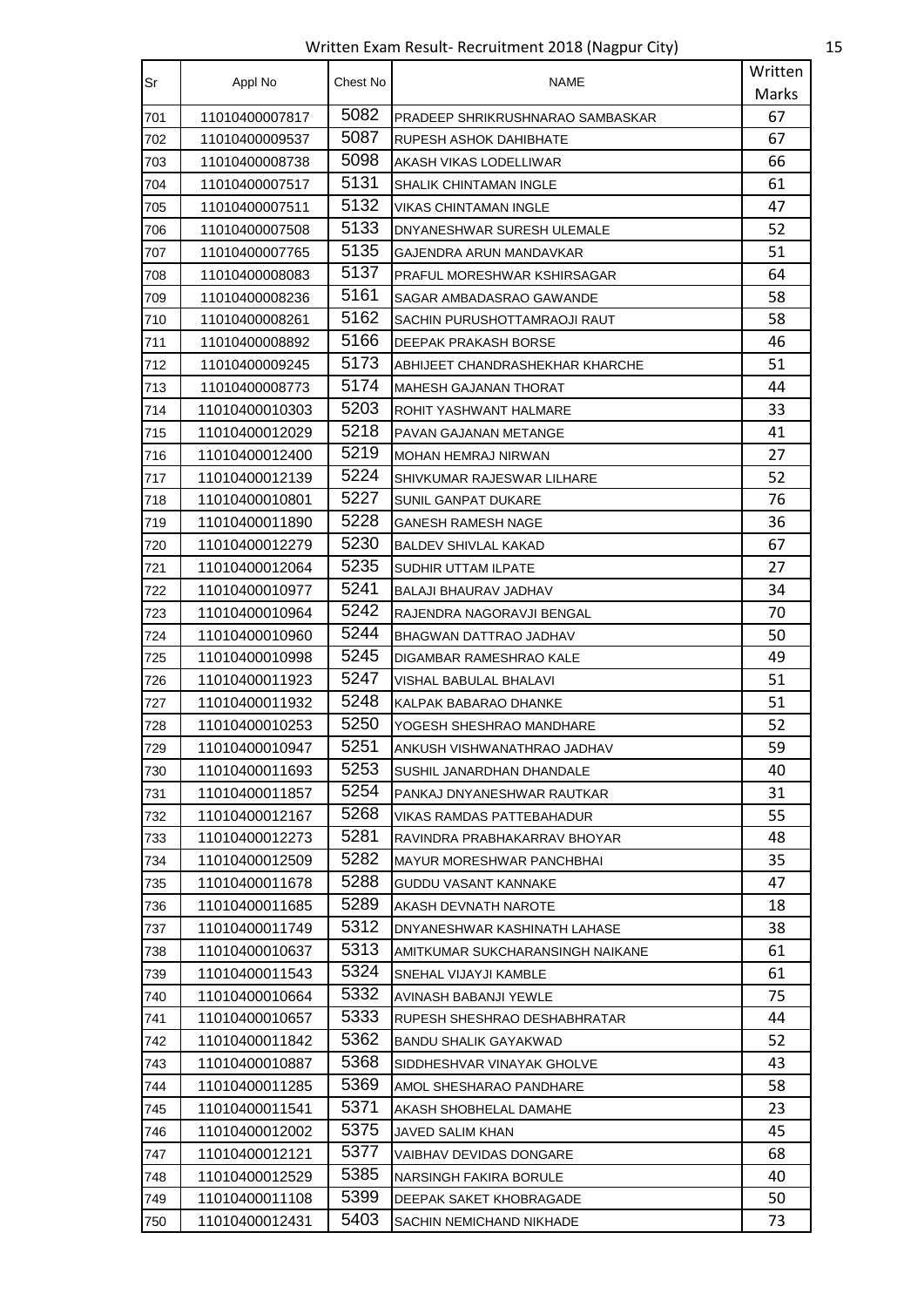Written Exam Result- Recruitment 2018 (Nagpur City) 16

| Sr  | Appl No        | Chest No | <b>NAME</b>                    | Written |
|-----|----------------|----------|--------------------------------|---------|
|     |                |          |                                | Marks   |
| 751 | 11010400010286 | 5416     | AMOL KISHAN KANTHALE           | 44      |
| 752 | 11010400010293 | 5417     | ANIL PANDIT AMBHORE            | 38      |
| 753 | 11010400010557 | 5439     | KAMALAKAR BAPURAOJI MESHRAM    | 66      |
| 754 | 11010400010542 | 5440     | BHUMESHWAR CHANDRABHANJI PATLE | 69      |
| 755 | 11010400011027 | 5450     | AMIT AMBADAS TOPLE             | 41      |
| 756 | 11010400011189 | 5468     | AMOL BABANRAOJI BALPANDE       | 46      |
| 757 | 11010400011724 | 5475     | AKASH DURGAPRASAD BAWANKAR     | 27      |
| 758 | 11010400011402 | 5482     | NITESH MADHUKAR GADEKAR        | 61      |
| 759 | 11010400011404 | 5483     | MAINAJI BABANRAO KAMBLE        | 69      |
| 760 | 11010400010692 | 5484     | VAIBHAV NANAJI KADAM           | 58      |
| 761 | 11010400011043 | 5486     | NAVANATH SUDAMA KORADE         | 70      |
| 762 | 11010400011035 | 5487     | UMESH SHAMRAO KORADE           | 51      |
| 763 | 11010400011040 | 5488     | RAMESH MAHADEV SHINDE          | 22      |
| 764 | 11010400011259 | 5496     | SAMIR HANUMANT KUTE            | 53      |
| 765 | 11010400011257 | 5497     | DINESH HANUMANT KUTE           | 67      |
| 766 | 11010400010070 | 5498     | SATISH VISHVNATH MORE          | 58      |
| 767 | 11010400012227 | 5502     | VINOD SHIVAJI LOKHANDE         | 65      |
| 768 | 11010400010412 | 5503     | ANIL VISHWANATH INGLE          | 65      |
| 769 | 11010400010409 | 5505     | <b>PRAMOD HIRAMAN INGLE</b>    | 64      |
| 770 | 11010400010626 | 5521     | ASHWIN ARVINDA BOBADE          | 57      |
| 771 | 11010400010829 | 5522     | KUNDAN SUBHASH BHISE           | 44      |
| 772 | 11010400011657 | 5546     | <b>BIRU PARSHURAM KOREWAR</b>  | 32      |
| 773 | 11010400010905 | 5552     | NARAYN BAJIRAO POLE            | 57      |
| 774 | 11010400012581 | 5555     | AJESH KUNDAN RATHOD            | 76      |
| 775 | 11010400012575 | 5556     | NILESH UDAYSING THAKUR         | 69      |
| 776 | 11010400011796 | 5563     | PRAFUL VIJAY DHULDHULE         | 57      |
| 777 | 11010400011518 | 5570     | AKASH SHISHUPAL KAHALKAR       | 40      |
| 778 | 11010400010917 | 5573     | DNYANESHWAR ANNASAHEB KOTHE    | 60      |
| 779 | 11010400010919 | 5575     | SANTOSH BAJIRAO KHEDKAR        | 42      |
| 780 | 11010400012426 | 5585     | VITTHAL SUDAMJI SANAP          | 58      |
| 781 | 11010400012466 | 5586     | UMARFARUKH AKARM SHAIKH        | 63      |
| 782 | 11010400012471 | 5587     | MIHNAJ BASHIR SHAIKH           | 37      |
| 783 | 11010400012051 | 5600     | AKASH GAJANAN BHATKULE         | 45      |
| 784 | 11010400011174 | 5617     | ASHISH VISHWANATH WANKAHDE     | 65      |
| 785 | 11010400011178 | 5619     | ROHAN MANIK NEHAR              | 46      |
| 786 | 11010400011739 | 5650     | HARDIK RAVINDRA INGALE         | 42      |
| 787 | 11010400012243 | 5657     | SATISH MADHO ISHWARKAR         | 53      |
| 788 | 11010400012251 | 5659     | KARTIK RAMESHWAR BONDRE        | 36      |
| 789 | 11010400010265 | 5668     | GAURAV RAJESH JAYSINGPURE      | 30      |
| 790 | 11010400010255 | 5669     | UMESH BHAGWAN RAWATE           | 49      |
| 791 | 11010400010041 | 5670     | SANDIP DADARAO DERE            | 53      |
| 792 | 11010400011734 | 5678     | PLASH DILIP RAUT               | 39      |
| 793 | 11010400010848 | 5683     | BALIRAM KASHIRAM GHYAR         | 66      |
| 794 | 11010400010451 | 5688     | SHARAD SURESHJI PUSTODE        | 50      |
| 795 | 11010400010458 | 5689     | RAHUL SHALIKRAMJI ZOLE         | 55      |
| 796 | 11010400011828 | 5693     | PRATIK ANANDJI UKEY            | 71      |
| 797 | 11010400011821 | 5694     | PRITAM DEVCHANDRAO KHOPE       | 67      |
| 798 | 11010400011825 | 5695     | GAJANAN KAILASJI GEDAM         | 76      |
| 799 | 11010400011824 | 5696     | AKASH KISANRAO RAUT            | 69      |
| 800 | 11010400011839 | 5697     | ASHWIN BABURAO SHAHARE         | 49      |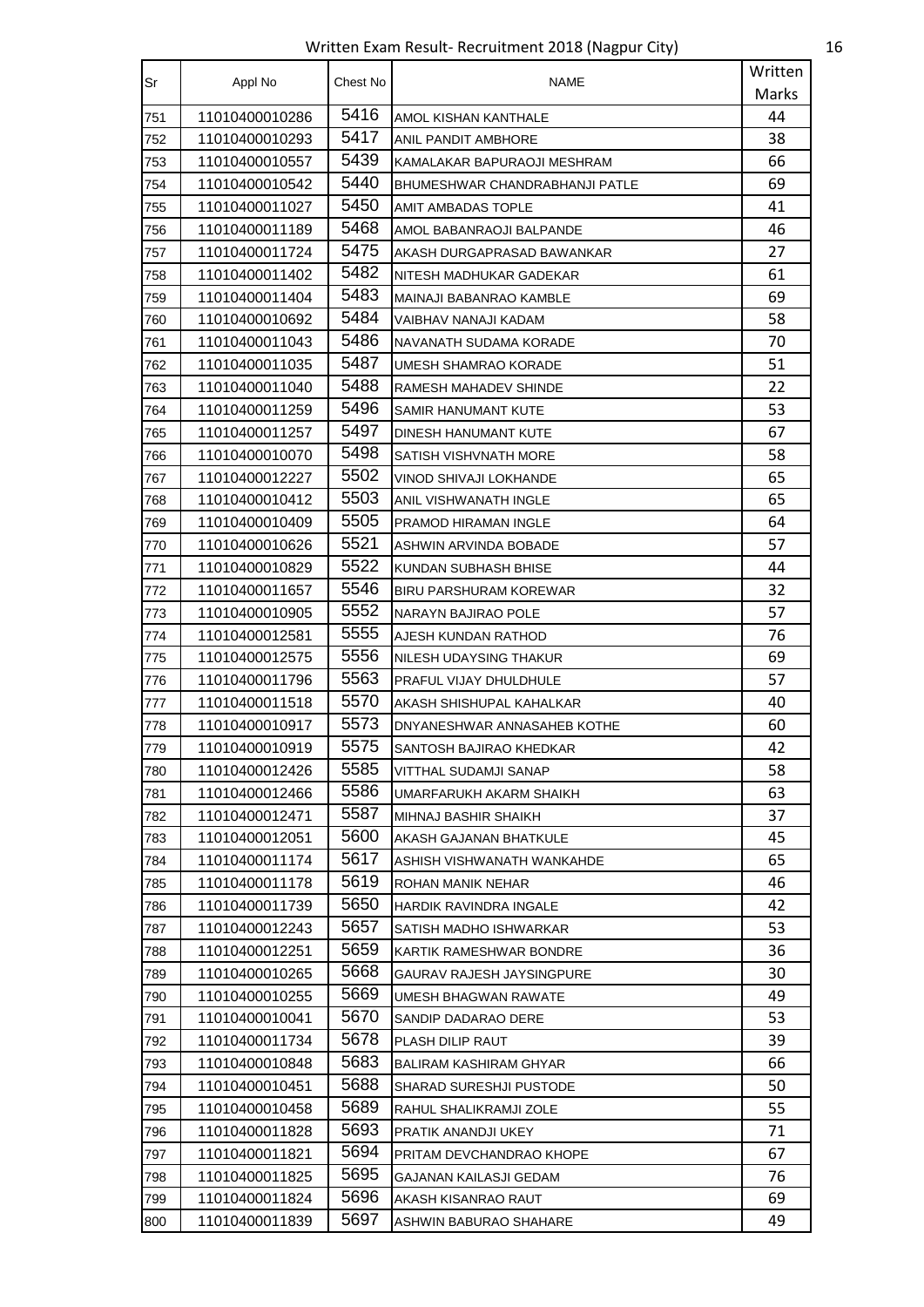Written Exam Result- Recruitment 2018 (Nagpur City) 17

| Sr  |                | Chest No | NAME                             | Written |
|-----|----------------|----------|----------------------------------|---------|
|     | Appl No        |          |                                  | Marks   |
| 801 | 11010400011611 | 5702     | SHUBHAM DEVRAJ BRAMHANKAR        | 74      |
| 802 | 11010400011843 | 5728     | ASHISH JITENRAJI RAMTEKE         | 47      |
| 803 | 11010400012261 | 5742     | VIKRAM SUDHAKARJI BELE           | 48      |
| 804 | 11010400010284 | 5754     | TRIMBAK ASARAMA KURWADE          | 69      |
| 805 | 11010400012258 | 5757     | AKASH BABARAOJI KHOBRAGADE       | 58      |
| 806 | 11010400011733 | 5764     | PARESH RAMAJI RAUT               | 39      |
| 807 | 11010400012098 | 5765     | <b>HARISH MANIK VAIDYA</b>       | 64      |
| 808 | 11010400012346 | 5775     | VISHAL MADHUKAR PATOND           | 64      |
| 809 | 11010400010768 | 5779     | PRADIP VILAS UGADE               | 42      |
| 810 | 11010400010756 | 5782     | GAURAV ARVINDJI HALMARE          | 33      |
| 811 | 11010400010772 | 5783     | VISHAL PURUSHOTTAMJI HALMARE     | 64      |
| 812 | 11010400010766 | 5784     | SHUBHAM SANTOSHJI BADULE         | 71      |
| 813 | 11010400010812 | 5787     | ARVIND DOMA LOHARE               | 46      |
| 814 | 11010400011963 | 5792     | PANKAJ LAHUJI KILNAKE            | 29      |
| 815 | 11010400012495 | 5793     | RAHUL MADHUKARRAO GATLEWAR       | 64      |
| 816 | 11010400010364 | 5803     | ASHISH ARUN GAHANE               | 59      |
| 817 | 11010400011512 | 5813     | SOPAN VITTHAL IPPAR              | 46      |
| 818 | 11010400011501 | 5814     | SUNIL ISHWAR PATIL               | 67      |
| 819 | 11010400012377 | 5828     | RAVI ARUN BAWANKULE              | 45      |
| 820 | 11010400011771 | 5831     | HIWRAJ ANIL KAPGATE              | 33      |
| 821 | 11010400012093 | 5840     | AMAR SURESH HARNE                | 36      |
| 822 | 11010400010881 | 5847     | RUSHIDHAR GANGADHAR KHARAT       | 50      |
| 823 | 11010400010898 | 5848     | PRADIP VISHNU KHARAT             | 55      |
| 824 | 11010400010889 | 5849     | GANESH ASHOK KHARAT              | 58      |
| 825 | 11010400010622 | 5854     | NILESH DHANRAJ CHANDEWAR         | 32      |
| 826 | 11010400012621 | 5857     | <b>MANISH GANGADHAR KUTHE</b>    | 56      |
| 827 | 11010400011218 | 5864     | <b>SUJIT ASHOK SHAHARE</b>       | 59      |
| 828 | 11010400010559 | 5873     | PAWAN SHANKARRAO RAUT            | 63      |
| 829 | 11010400010548 | 5874     | SONU PRAKASHJI MESHRAM           | 66      |
| 830 | 11010400011047 | 5877     | <b>HARISH VITTHAL BHOYAR</b>     | 46      |
| 831 | 11010400011050 | 5878     | AVINASH KUNDLIK CHOUDHARI        | 45      |
| 832 | 11010400011051 | 5879     | KISAN SAHEBRAO KORADE            | 51      |
| 833 | 11010400012478 | 5884     | CHAKRADHAR NANA DESHMUKH         | 31      |
| 834 | 11010400010910 | 5891     | RAHUL RAJKUMAR GHUGE             | 36      |
| 835 | 11010400010913 | 5892     | BILAL NAJIR KHANAPURE            | 30      |
| 836 | 11010400012450 | 5896     | RAHUL BULAJI THAKRE              | 66      |
| 837 | 11010400012455 | 5897     | PRADIPKUMAR GAJANAN BANKAR       | 70      |
| 838 | 11010400012433 | 5898     | VINOD DASHRATHJI KACHADE         | 56      |
| 839 | 11010400011352 | 5901     | AVINASH MURLIDHARJI KHARKATE     | 51      |
| 840 | 11010400012347 | 5906     | MOHD SHAHRUKH MOHD FARUKH .      | 29      |
| 841 | 11010400011211 | 5910     | RAVINDRA VASANTRAO LOKHANDE      | 63      |
| 842 | 11010400010143 | 5915     | LILADHAR BALIRAM PAYGHAN         | 50      |
| 843 | 11010400011956 | 5922     | <b>MAYUR MORESHWAR KOTANGALE</b> | 35      |
| 844 | 11010400012043 | 5927     | MAYUR SUBHASHRAO CHAUDHARI       | 56      |
| 845 | 11010400011922 | 5928     | AJIT DILIP ADE                   | 47      |
| 846 | 11010400010491 | 5932     | PRITESH RAMDAS MAKESHWAR         | 54      |
| 847 | 11010400010524 | 5952     | DHANANJAY WAMANRO BANTE          | 64      |
| 848 | 11010400010426 | 5953     | DURWAS LOKNATHRAO ZANZAD         | 50      |
| 849 | 11010400010469 | 5958     | ANANDAIP RAMESH RAUT             | 44      |
| 850 | 11010400011395 | 5968     | SANDIP SHESHRAO VHODGIR          | 73      |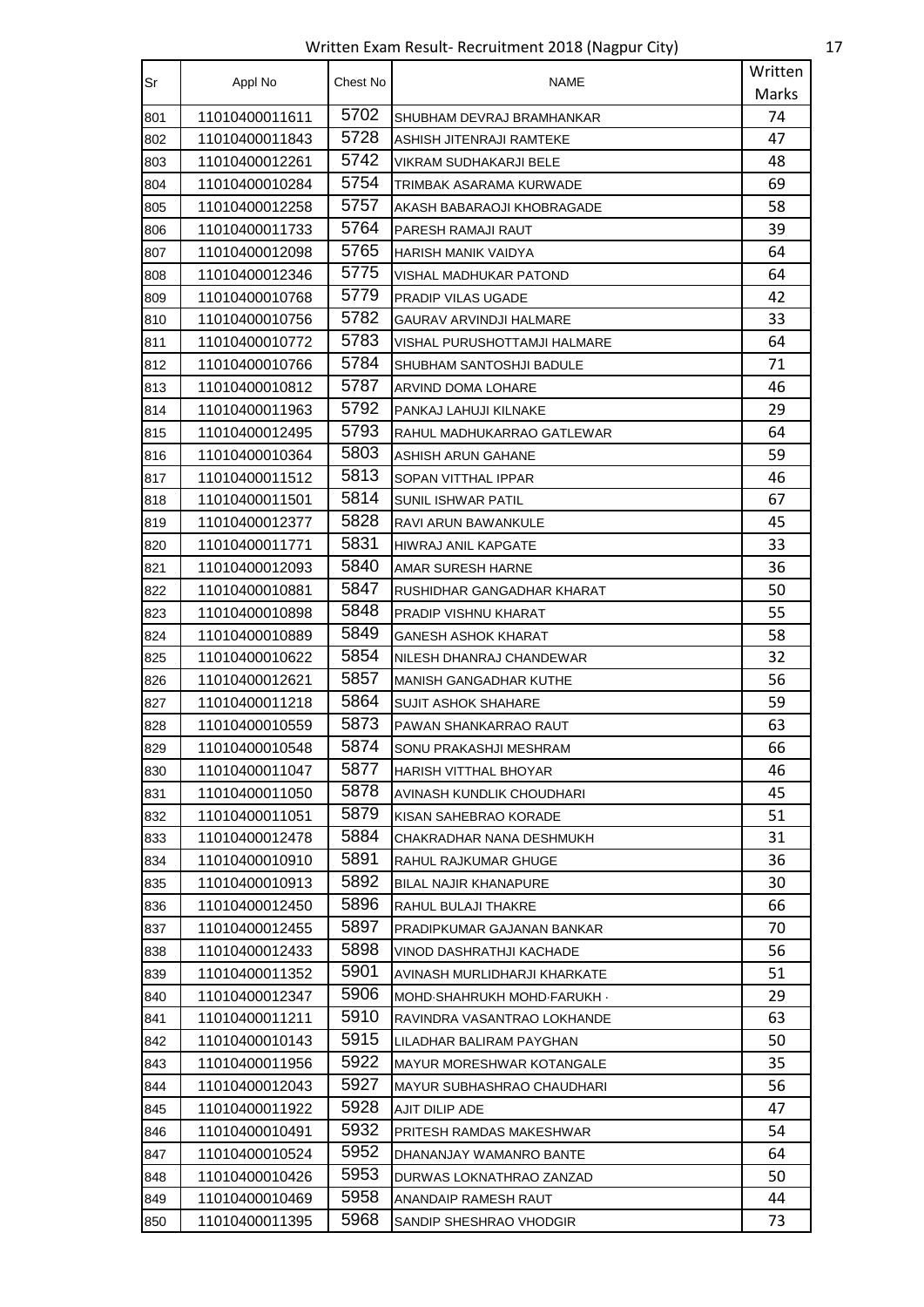Written Exam Result- Recruitment 2018 (Nagpur City) 18

| Sr  | Appl No        | Chest No | <b>NAME</b>                   | Written |
|-----|----------------|----------|-------------------------------|---------|
|     |                |          |                               | Marks   |
| 851 | 11010400011488 | 5986     | UTTAM KISAN BORKAR            | 34      |
| 852 | 11010400012506 | 5991     | <b>AMIT SUNIL RAMTEKE</b>     | 75      |
| 853 | 11010400012536 | 5992     | AMIT VINOD RANGARI            | 59      |
| 854 | 11010400012526 | 5995     | PIYUSH NAGORAOJI PATIL        | 43      |
| 855 | 11010400010171 | 5999     | BALAJI BHAGWAN NARWADE        | 29      |
| 856 | 11010400011977 | 6020     | CHANDRAKANT DNYANESHWAR MANGE | 53      |
| 857 | 11010400010158 | 6025     | SANDIP BHAGAWANTRAOJI PETKAR  | 59      |
| 858 | 11010400011646 | 6028     | DEWANAND DEODAS DHOK          | 33      |
| 859 | 11010400010943 | 6031     | VISHAL BHAGWANRAO JADHAV      | 74      |
| 860 | 11010400010958 | 6033     | ATUL GULAB TATHOD             | 58      |
| 861 | 11010400012026 | 6067     | ASHISH DIPAK KANGUDE          | 48      |
| 862 | 11010400011369 | 6079     | YOGESH KHETRAM THER           | 33      |
| 863 | 11010400011833 | 6088     | UJWAL DADARAO UKEY            | 50      |
| 864 | 11010400011939 | 6096     | RAHUL PREETLALJI MAHULE       | 45      |
| 865 | 11010400011557 | 6101     | LAXMAN DILIPRAO GAWAI         | 47      |
| 866 | 11010400010948 | 6106     | SANDESH SUKHDEV RATHOD        | 34      |
| 867 | 11010400011816 | 6108     | PRABHAKAR RADHESHAM BHAJBHUJE | 33      |
| 868 | 11010400012399 | 6125     | NITIN CHINTAMAN TEKAM         | 65      |
| 869 | 11010400012499 | 6127     | AMOL MAAHDEORAO MALONDE       | 58      |
| 870 | 11010400010244 | 6178     | VICKRANT SURESH DATIR         | 61      |
| 871 | 11010400012443 | 6199     | NITIN RAMESH PANCHAL          | 34      |
| 872 | 11010400012379 | 6224     | VIJAY CHARANDAS GAYKAWAD      | 41      |
| 873 | 11010400012362 | 6225     | RAJU SOMAJI KOKODE            | 35      |
| 874 | 11010400010632 | 6231     | VAIBHAV DEVANANDRAO WANKHEDE  | 65      |
| 875 | 11010400010645 | 6252     | VIKRANT TEJRAMJI JANBANDHU    | 50      |
| 876 | 11010400012512 | 6253     | NILESH BARASRAOJI NAGPURE     | 33      |
| 877 | 11010400012519 | 6255     | NIKHIL BARASRAOJI NAGPURE     | 39      |
| 878 | 11010400011029 | 6263     | NARENDRA RAMBHAU KATHANE      | 65      |
| 879 | 11010400011622 | 6271     | AMOL ASHOK THAKARE            | 46      |
| 880 | 11010400011619 | 6272     | VIKESH KESHAV ALATE           | 61      |
| 881 | 11010400011638 | 6275     | YOGESH DADARAO THOKAL         | 63      |
| 882 | 11010400010397 | 6298     | <b>IMRAN YUSUF KHAN</b>       | 52      |
| 883 | 11010400011251 | 6323     | ASHOK UKANDA RATHOD           | 52      |
| 884 | 11010400011255 | 6325     | ANKIT VINAYAK THAKARE         | 79      |
| 885 | 11010400011256 | 6326     | SACHIN GOVIND DHAWANE         | 74      |
| 886 | 11010400012132 | 6336     | SUSHILKUMAR SADHUJI GAURKAR   | 56      |
| 887 | 11010400010854 | 6373     | DEEPAK MURLIDHARAO GADEKAR    | 55      |
| 888 | 11010400010614 | 6407     | NIKHIL SUBHASHJI BHISE        | 54      |
| 889 | 11010400010665 | 6410     | GANESH WAMANRAO NARNAWARE     | 30      |
| 890 | 11010400010650 | 6422     | SANDEEP PRAKASHJI KOKANE      | 47      |
| 891 | 11010400010618 | 6424     | NIKHIL JANARDHANJI KAWALE     | 47      |
| 892 | 11010400011377 | 6433     | VINOD SUNDARLAL UIKEY         | 26      |
| 893 | 11010400011937 | 6442     | NIVRUTI BHAUSAHEB DASPUTE     | 62      |
| 894 | 11010400011927 | 6444     | NITESH SHIVAJI CHAVAN         | 54      |
| 895 | 11010400010236 | 6486     | SHUBHAM PITAMBAR WASNIK       | 56      |
| 896 | 11010400010101 | 6487     | SHUBHAM BHAGWANJI RAUT        | 57      |
| 897 | 11010400010387 | 6488     | NANDKISHOR KISAN DOKARMARE    | 69      |
| 898 | 11010400010136 | 6491     | VIKKY DHANRAJJI SINDRAM       | 33      |
| 899 | 11010400010269 | 6498     | SHRIRAM GAJANAN KAVAR         | 46      |
| 900 | 11010400013134 | 6520     | PRAKASH HANSARAJ TEMBHARE     | 33      |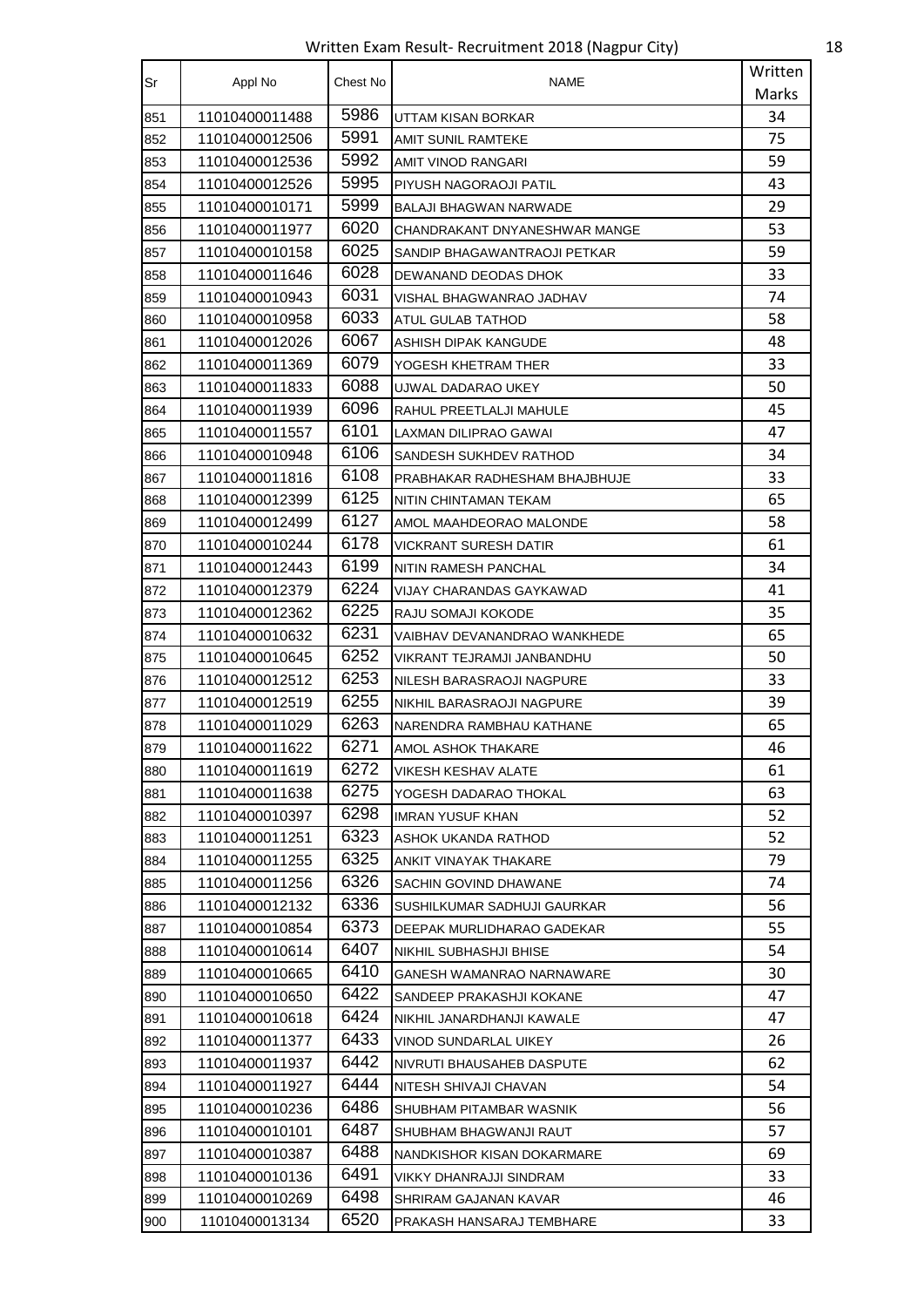Written Exam Result- Recruitment 2018 (Nagpur City) 19

| Sr  | Appl No        | Chest No | NAME                                | Written |
|-----|----------------|----------|-------------------------------------|---------|
|     |                |          |                                     | Marks   |
| 901 | 11010400012825 | 6528     | GANESH HANUMANT SUGAVE              | 62      |
| 902 | 11010400013621 | 6544     | SACHIN NAMDEV SONWANE               | 71      |
| 903 | 11010400014593 | 6549     | SANGHARSH DEORAOJI NAGDAWANE        | 67      |
| 904 | 11010400014589 | 6552     | GHANSHAM SANTOSHRAO LUNGE           | 59      |
| 905 | 11010400013130 | 6562     | <b>GURUDEO ARUN LICHADE</b>         | 71      |
| 906 | 11010400015218 | 6575     | AKASHAY SURESH INGLE                | 36      |
| 907 | 11010400012729 | 6586     | PRAVIN GAJANAN FUNDE                | 65      |
| 908 | 11010400012713 | 6588     | SANKET RAVICHANDRA GHODE            | 46      |
| 909 | 11010400014250 | 6603     | AKSHAY BALKRUSHNA BHAGAT            | 73      |
| 910 | 11010400014231 | 6604     | ASHISH MANOHAR AKOTKAR              | 73      |
| 911 | 11010400015130 | 6614     | HARSHAL PRAMOD KARWADE              | 77      |
| 912 | 11010400014690 | 6622     | SHAILESH WASUDEVRAO AMLE            | 45      |
| 913 | 11010400012779 | 6623     | AMAN VILAS KATGAYE                  | 55      |
| 914 | 11010400013876 | 6627     | DAMBAJI UDDHAV MESHRAM              | 37      |
| 915 | 11010400012975 | 6633     | CHETANKUMAR RUPCHAND MADIYE         | 64      |
| 916 | 11010400012741 | 6643     | NILESH BABURAO RINDHE               | 58      |
| 917 | 11010400012732 | 6644     | MAHESH RAMESHWAR PAWAR              | 51      |
| 918 | 11010400012828 | 6645     | BHUSHAN JAGESHWAR MOTE              | 66      |
| 919 | 11010400012841 | 6646     | PRAFUL SHESHRAOJI RATHOD            | 55      |
| 920 | 11010400014718 | 6647     | BHUSHAN TULSHIRAM DHABALE           | 72      |
| 921 | 11010400013146 | 6659     | SUJIT GOVINDRAO POTE                | 46      |
| 922 | 11010400013148 | 6660     | DARSHAN DEVIDASJI DONAGRE           | 39      |
| 923 | 11010400013399 | 6670     | AKASH VINOD FATKAR                  | 51      |
| 924 | 11010400012965 | 6683     | <b>MOHAN JANRAOJI LUTE</b>          | 58      |
| 925 | 11010400014301 | 6688     | DINESH KISAN CHAVAN                 | 63      |
| 926 | 11010400014372 | 6695     | SACHIN SHRIKRUSHNA MANWAR           | 20      |
| 927 | 11010400013526 | 6697     | AJAY RAMESHRAO PAMARE               | 69      |
| 928 | 11010400013158 | 6699     | AKASH SURESH PIPARE                 | 51      |
| 929 | 11010400014110 | 6708     | PRAVIN LILADHAR BAGHELE             | 53      |
| 930 | 11010400015028 | 6710     | VAIBHAV MAHENDRARAO MESHRAM         | 61      |
| 931 | 11010400014350 | 6712     | SHIVAJI SHAMRAO LONARE              | 58      |
| 932 | 11010400014577 | 6713     | SURAJ MANGAL DEOGADE                | 36      |
| 933 | 11010400012845 | 6717     | VISHAL VITTHAL THAKARE              | 74      |
| 934 | 11010400014405 | 6729     | VITTHAL ASHOKRAV SANAP              | 80      |
| 935 | 11010400014129 | 6737     | AKSHAY KRUSHNARAO GHODMARE          | 52      |
| 936 | 11010400014006 | 6740     | SHUDDHODHAN RAMCHANDRARAO SIRSATH   | 73      |
| 937 | 11010400013049 | 6753     | ATISH DILIPRAO MALODE               | 69      |
| 938 | 11010400012768 | 6761     | SANGHAPAL SUBHASH NARWADE           | 45      |
| 939 | 11010400012919 | 6765     | SANDIP DAMODHAR SELKAR              | 55      |
| 940 | 11010400014556 | 6769     | DHAMMDIP RAJKUMAR WALDE             | 44      |
| 941 | 11010400014387 | 6783     | VASUDEV VISHNU SURVE                | 37      |
| 942 | 11010400013020 | 6792     | JAGDISH KHUDARAM KSHIRSAGAR         | 62      |
| 943 | 11010400014251 | 6802     | SHESHRAO RAJDHAN KANDELKAR          | 43      |
| 944 | 11010400014772 | 6806     | GULSHAN AMBADAS MAKODE              | 66      |
| 945 | 11010400013938 | 6811     | SHUBHAM VAIKUNTHRAO MAHORE          | 80      |
| 946 | 11010400013944 | 6814     | SAGAR SHRIKRUSHNARAO KAKNE          | 80      |
| 947 | 11010400013725 | 6826     | GANESH MADHAORAO RENGHE             | 40      |
| 948 | 11010400012988 | 6836     | OMPRAKASH BHARATLAL SEVUTKAR        | 68      |
| 949 | 11010400013005 | 6837     | YASIN RAJAK SHEIKH                  | 63      |
| 950 | 11010400014454 | 6857     | VIJAYKUMAR MAHESHPRASAD PANCHESHWAR | 49      |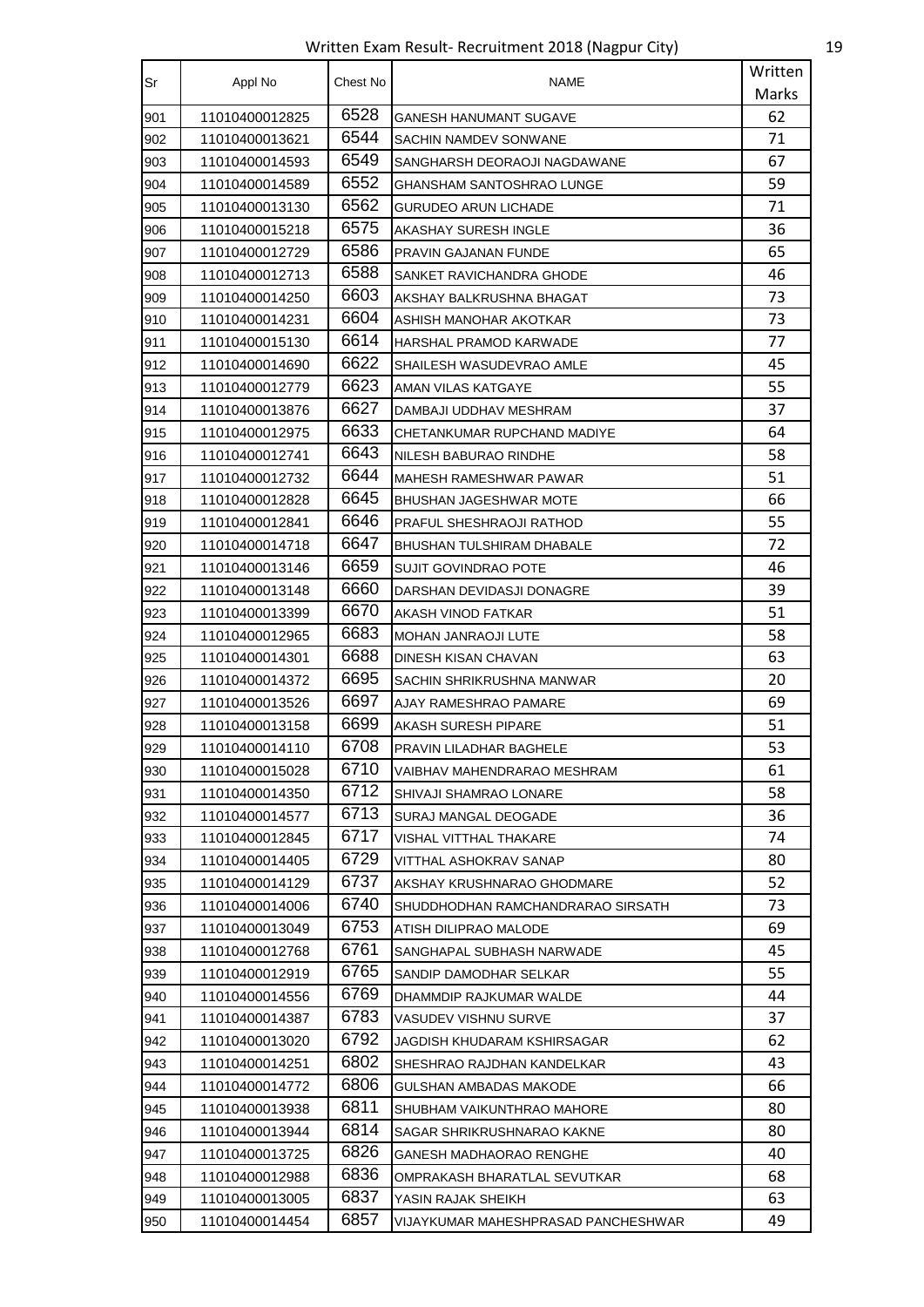Written Exam Result- Recruitment 2018 (Nagpur City) 20

| Sr   | Appl No        | Chest No | NAME                           | Written |
|------|----------------|----------|--------------------------------|---------|
|      |                |          |                                | Marks   |
| 951  | 11010400014612 | 6864     | VISHAL VIJAY BURADE            | 32      |
| 952  | 11010400014403 | 6896     | RAM GUNVANT POTE               | 27      |
| 953  | 11010400014378 | 6897     | SACHIN MANOHAR MATE            | 60      |
| 954  | 11010400013654 | 6905     | LAXMAN TARACHAND JADHAV        | 31      |
| 955  | 11010400013769 | 6908     | DILIP DHANLAL ASOLE            | 27      |
| 956  | 11010400014470 | 6912     | RAHUL NARESH RACHALWAR         | 55      |
| 957  | 11010400013538 | 6946     | SHUBHSM AMRUTLAL BAWANKAR      | 73      |
| 958  | 11010400013579 | 6950     | <b>FERIO JOHNSON MANUEL</b>    | 59      |
| 959  | 11010400014916 | 6956     | NIRAJ RAMESHRAO SATOKAR        | 34      |
| 960  | 11010400013487 | 6957     | RASHTRAPAL GANESH PAIKRAO      | 37      |
| 961  | 11010400014292 | 6974     | MALAJI VITHALRAO KENDRE        | 62      |
| 962  | 11010400013030 | 6983     | ATUL RAMKRUSHNARAO MAHAKALKAR  | 34      |
| 963  | 11010400012802 | 6988     | SHAILESH MOHANJI BHOYAR        | 57      |
| 964  | 11010400012809 | 6996     | SHUBHAM MANOHAR POJAGE         | 64      |
| 965  | 11010400015083 | 7000     | SHUBAHSH SHATRUGHNA SHENDARE   | 40      |
| 966  | 11010400014807 | 7014     | BALGOVIND KASHINATH TALANDE    | 68      |
| 967  | 11010400012653 | 7015     | AVINASH RAMESHWAR KUKADE       | 55      |
| 968  | 11010400014999 | 7030     | SACHIN SANDIPAN MADANE         | 32      |
| 969  | 11010400013099 | 7046     | AVDHUT GOPALRAO VAIDHYA        | 59      |
| 970  | 11010400013098 | 7047     | AKASH RAJENDRA GHOGARE         | 67      |
| 971  | 11010400013105 | 7048     | MAYUR SURESHRAO WADHONKAR      | 72      |
| 972  | 11010400014143 | 7068     | GAURAV SHANTARAM WANKHADE      | 53      |
| 973  | 11010400014347 | 7069     | KISHOR PRAMODJI GONDASE        | 44      |
| 974  | 11010400012938 | 7082     | ASRUBA KUNDLIK KANDE           | 65      |
| 975  | 11010400013814 | 7105     | RAVI DNYANESHWAR KUTHE         | 32      |
| 976  | 11010400014597 | 7117     | AVINASH ARUN DARNE             | 79      |
| 977  | 11010400013342 | 7155     | RAHUL SUBHASH BADWAIK          | 25      |
| 978  | 11010400014123 | 7162     | <b>GIRISH HEMANTRAO POTE</b>   | 55      |
| 979  | 11010400014132 | 7175     | SOPAN YADAVRAO DEVKATTE        | 57      |
| 980  | 11010400014135 | 7176     | NAMDEV MADHAVRAO DEVKATTE      | 32      |
| 981  | 11010400013229 | 7178     | RAVINDRA RAJARAM WADHAI        | 64      |
| 982  | 11010400013362 | 7186     | SATISH VITTHAL MOHARLE         | 59      |
| 983  | 11010400013372 | 7187     | AMIT SURESH BAMLETKAR          | 59      |
| 984  | 11010400013377 | 7188     | SANJAY RAMESHRAO PATIL         | 47      |
| 985  | 11010400013365 | 7189     | AVINASH VISHNUPANT SONONE      | 40      |
| 986  | 11010400013745 | 7203     | PANKAJ DAWADU GABHANE          | 52      |
| 987  | 11010400013764 | 7205     | VAIBHAV LALAJI PALANDURKAR     | 76      |
| 988  | 11010400013739 | 7206     | KAMLESH PURUSHOTTAM KSHIRSAGAR | 75      |
| 989  | 11010400013775 | 7208     | AMIT WAMANRAO WADIBHASME       | 75      |
| 990  | 11010400014171 | 7228     | YOGESH ANIL DARADE             | 67      |
| 991  | 11010400014533 | 7236     | ANIL SHALIGRAM WAGHMARE        | 45      |
| 992  | 11010400012967 | 7238     | MANOJ RUPRAO WANKHADE          | 73      |
| 993  | 11010400013173 | 7244     | SWADESH NAGSEN BHOWATE         | 38      |
| 994  | 11010400012806 | 7246     | ANKUSH SEVAKRAMJI TEMBHURKAR   | 30      |
| 995  | 11010400014012 | 7249     | ABHAY RAMRAO JADHAO            | 62      |
| 996  | 11010400014027 | 7250     | SUDARSHAN NAMDEO RATHOD        | 54      |
| 997  | 11010400013454 | 7254     | ALTAFKHAN MANNANKHAN PATHAN    | 41      |
| 998  | 11010400013578 | 7273     | PRASHANT ASHOK SAHARE          | 63      |
| 999  | 11010400013248 | 7284     | AVINASH RAJESHWARJI SATHAWANE  | 50      |
| 1000 | 11010400014574 | 7285     | RAHUL DEEPAK ZATALE            | 59      |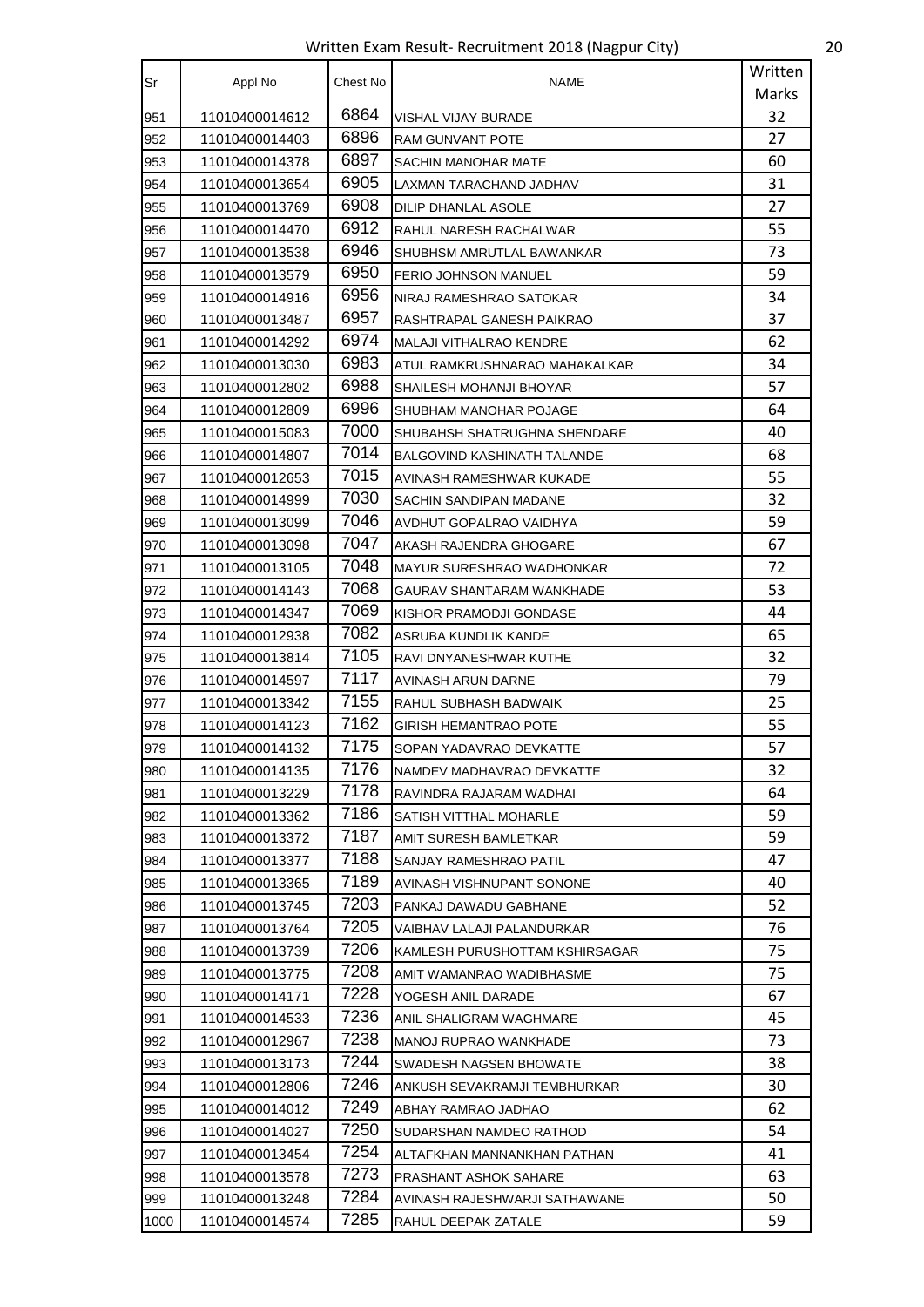Written Exam Result- Recruitment 2018 (Nagpur City) 21

| Sr   | Appl No        | Chest No | NAME                                | Written |
|------|----------------|----------|-------------------------------------|---------|
|      |                |          |                                     | Marks   |
| 1001 | 11010400014124 | 7294     | MILIND DNYANESHWAR PANDE            | 58      |
| 1002 | 11010400014193 | 7296     | AJAY NANDKUMAR BELKHEDE             | 52      |
| 1003 | 11010400013291 | 7297     | AVISH VIDYADHAR SHENDE              | 57      |
| 1004 | 11010400013317 | 7299     | CHAITANYA SURESH DIDWANI            | 48      |
| 1005 | 11010400014675 | 7304     | PARAG RAMESHRAO GIRHE               | 61      |
| 1006 | 11010400014741 | 7305     | SARANG KIRANRAO SAMBARE             | 44      |
| 1007 | 11010400013117 | 7315     | VIJAY PREMLAL WARKADE               | 49      |
| 1008 | 11010400013082 | 7336     | SHUBHAM PRAKASH SHENDE              | 32      |
| 1009 | 11010400015100 | 7337     | YOGESH SHREERAM HIRALKAR            | 66      |
| 1010 | 11010400013901 | 7342     | SHUBHAM RAMESH TELGOTE              | 54      |
| 1011 | 11010400013892 | 7344     | SANDESH ISHWARJI DHONGLE            | 56      |
| 1012 | 11010400013899 | 7345     | DIPAK KESHAVRAOJI CHANDEKAR         | 58      |
| 1013 | 11010400013896 | 7347     | <b>MOHIT MAHADEOJI ZADE</b>         | 54      |
| 1014 | 11010400013338 | 7356     | PRATIK GAJANAN BHOMLE               | 52      |
| 1015 | 11010400015184 | 7361     | RUPESH NANARAO BANSOD               | 38      |
| 1016 | 11010400014062 | 7367     | NIRAJ PREMRAJ GAWAI                 | 53      |
| 1017 | 11010400013483 | 7369     | KAPIL MANOHARRAO WANKHADE           | 55      |
| 1018 | 11010400014904 | 7401     | ROSHAN DEORAOJI DONGARE             | 65      |
| 1019 | 11010400014905 | 7403     | RINKESHSINGH JAYPRAKASHSINGH THAKUR | 63      |
| 1020 | 11010400013271 | 7413     | ANIL MADHUKAR RANGARI               | 43      |
| 1021 | 11010400013785 | 7418     | JAGESH TEKCHAND BAGHELE             | 62      |
| 1022 | 11010400014245 | 7424     | TAMESHWAR CHAITRAMJI NANDURKAR      | 63      |
| 1023 | 11010400014304 | 7425     | ANILKUMAR SHATRUGHAN MAHATO         | 78      |
| 1024 | 11010400014257 | 7426     | ANURAG DILIPJI CHAKOLE              | 51      |
| 1025 | 11010400012799 | 7434     | OMKESH DNYANOBA SAKHARE             | 49      |
| 1026 | 11010400013259 | 7459     | CHAITNYA RAMKRUSHNA MESHRAM         | 72      |
| 1027 | 11010400014918 | 7461     | RAKESH DNYANESHWAR KARSAYAL         | 45      |
| 1028 | 11010400013201 | 7465     | SANJIV MOHAPAT SELOKAR              | 33      |
| 1029 | 11010400013168 | 7467     | MUKHSH ANGLAL LILHARE               | 66      |
| 1030 | 11010400013194 | 7468     | VIJAY RAMPRASAD PISODE              | 65      |
| 1031 | 11010400013970 | 7497     | ISHWAR MADHUKARJI MAHEKAR           | 75      |
| 1032 | 11010400013605 | 7511     | HITESH PRAVIN LADE                  | 32      |
| 1033 | 11010400013651 | 7519     | TIRTHRAJ NANDKISHOR RAGHORTE        | 50      |
| 1034 | 11010400012706 | 7542     | PRADIP JAGADISHWAR SHENDE           | 48      |
| 1035 | 11010400012736 | 7543     | UMESH KEVLARAM LAVHE                | 59      |
| 1036 | 11010400012728 | 7545     | DIPAK WASUDEOJI GAYDHANE            | 51      |
| 1037 | 11010400012688 | 7547     | RAJESH RAJRATANJI SHIVANKAR         | 51      |
| 1038 | 11010400012640 | 7563     | DEVIDAS SHALIKARAM GADE             | 81      |
| 1039 | 11010400012643 | 7564     | SANDIP UKANDA INGLE                 | 67      |
| 1040 | 11010400012644 | 7565     | SANTOSH GAJANAN KANKAL              | 40      |
| 1041 | 11010400014582 | 7597     | GAJANAN PRAKASH RATHOD              | 57      |
| 1042 | 11010400014604 | 7599     | SUNIL UTTAMRAO WANKHADE             | 34      |
| 1043 | 11010400013489 | 7601     | MADHUKAR DHANRAJ SURJUSE            | 66      |
| 1044 | 11010400015018 | 7619     | RATNASHIL MADHUKAR MESHRAM          | 62      |
| 1045 | 11010400013733 | 7635     | SHYAM DEVIDAS KATEWALE              | 53      |
| 1046 | 11010400012917 | 7645     | ANILKUMAR UMASHANKAR DUBEY          | 37      |
| 1047 | 11010400014560 | 7647     | YADNYESH GOVINDA KAURATI            | 25      |
| 1048 | 11010400014209 | 7650     | NARENDRA RAMCHANDRA INGLE           | 32      |
| 1049 | 11010400013672 | 7654     | RAHUL ANIL BIRAJDAR                 | 51      |
| 1050 | 11010400015182 | 7681     | HARISHCHANDRA DEORAOJI SHENDE       | 58      |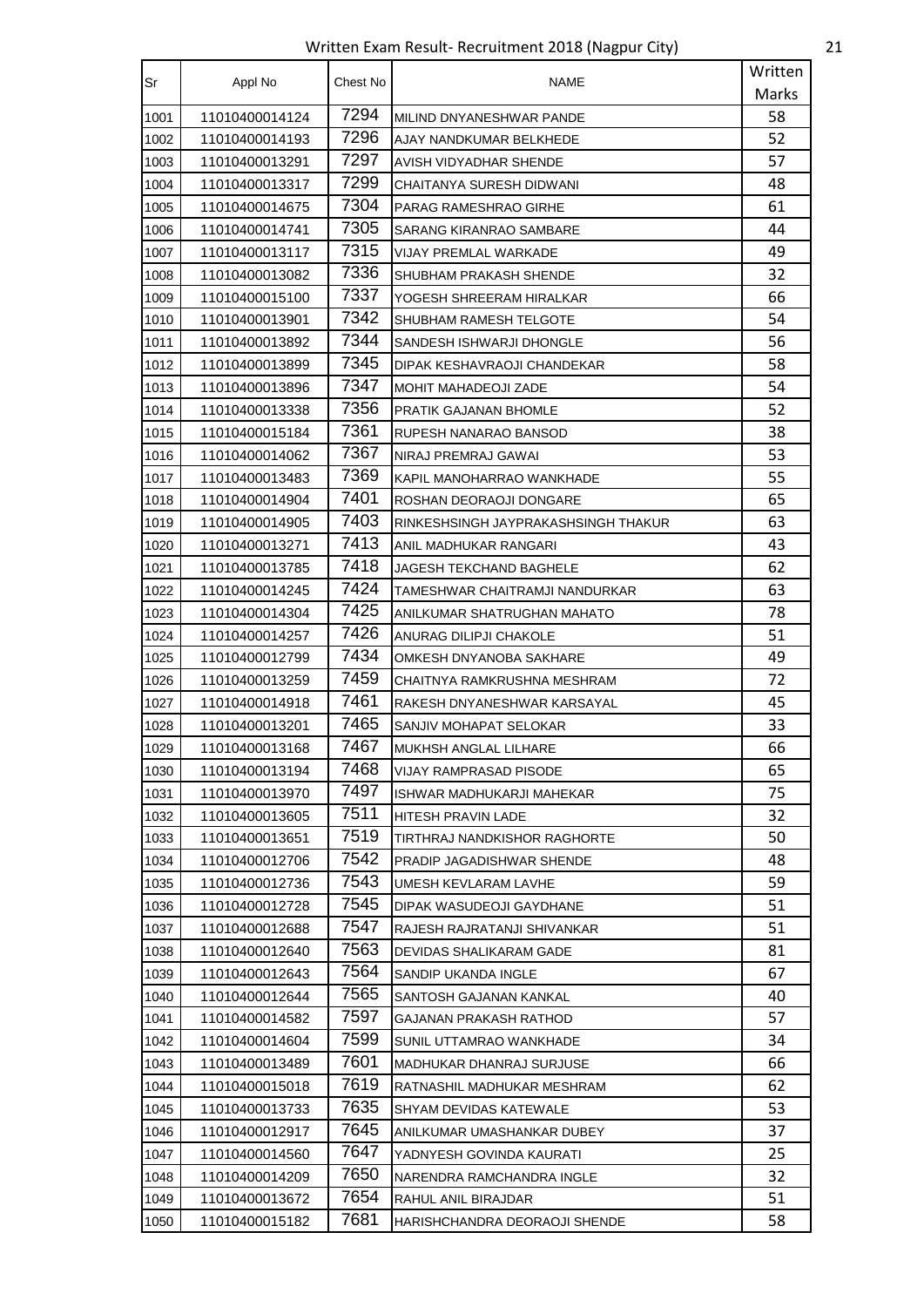Written Exam Result- Recruitment 2018 (Nagpur City) 22

| Sr   | Appl No        | Chest No | NAME                            | Written |
|------|----------------|----------|---------------------------------|---------|
|      |                |          |                                 | Marks   |
| 1051 | 11010400014870 | 7689     | VIKAS RAJES SHAHARE             | 61      |
| 1052 | 11010400015186 | 7695     | VAIBHAV YOGESHWARRAO GAUTRE     | 33      |
| 1053 | 11010400013866 | 7702     | AKASH RAJENDRARAO DHOKE         | 58      |
| 1054 | 11010400013859 | 7703     | PAVAN VILASRAO VIDHATE          | 70      |
| 1055 | 11010400013860 | 7704     | AKASH ANIL JADHAV               | 68      |
| 1056 | 11010400013705 | 7712     | VIJAY BHIMRAO LAVATE            | 62      |
| 1057 | 11010400017069 | 7756     | NIKHIL SUKHADEV WAHGAMARE       | 41      |
| 1058 | 11010400016296 | 7765     | PRAMOD SUBHASH MOHURLE          | 45      |
| 1059 | 11010400016950 | 7773     | <b>GANESH RAMDAS SHENDRE</b>    | 36      |
| 1060 | 11010400017384 | 7775     | LOKESH BHAGWAT DHENGE           | 68      |
| 1061 | 11010400017735 | 7776     | RAJAT RAYBHAN AJABALE           | 59      |
| 1062 | 11010400015743 | 7779     | MANGESH SUBHASHJI MESHRAM       | 75      |
| 1063 | 11010400015746 | 7780     | AKSHAY RAMESWAR KUKADE          | 67      |
| 1064 | 11010400016325 | 7781     | NARESH PRABHAKARRAO REWATKAR    | 46      |
| 1065 | 11010400016914 | 7785     | PRAVIN JAYRAM PRATYEKE          | 60      |
| 1066 | 11010400016299 | 7789     | VIPIN RAJU CHUNARKAR            | 37      |
| 1067 | 11010400015993 | 7797     | <b>MAHESH DIGAMBER MUTKURE</b>  | 41      |
| 1068 | 11010400017698 | 7817     | SAGAR VASANTRAOJI KALE          | 50      |
| 1069 | 11010400017729 | 7818     | AKASH GAJANANRAO SIRASKAR       | 68      |
| 1070 | 11010400017423 | 7819     | PREMKUMAR ASHOKRAOJI INGLE      | 61      |
| 1071 | 11010400017533 | 7820     | <b>MALIK BASHIR SHEKH</b>       | 77      |
| 1072 | 11010400017292 | 7828     | NITIN BALUS YELKAR              | 47      |
| 1073 | 11010400017927 | 7830     | SWAPNIL ASHOK BANTE             | 48      |
| 1074 | 11010400017127 | 7832     | AVINASH JANARDHANRAO KAMBLE     | 51      |
| 1075 | 11010400017133 | 7840     | SANGHARSH SUNIL TEMBHURNE       | 38      |
| 1076 | 11010400015514 | 7843     | BHARAT VASANT MAHAJAN           | 68      |
| 1077 | 11010400015588 | 7852     | ANMOL ASHOK KATWALE             | 25      |
| 1078 | 11010400015279 | 7867     | ASHWIN SUDHAKAR GADEKAR         | 20      |
| 1079 | 11010400016931 | 7870     | SHIVA BHASKAR BUDH              | 48      |
| 1080 | 11010400017761 | 7872     | PRAFUL SHRAWAN BHUJADE          | 57      |
| 1081 | 11010400015714 | 7874     | PRAJWAL RAJUJI CHAWALE          | 51      |
| 1082 | 11010400017758 | 7876     | SANJAY MOHAN NARULE             | 58      |
| 1083 | 11010400016368 | 7879     | CHHANNULAL BUDHAJI LANJEWAR     | 58      |
| 1084 | 11010400015676 | 7907     | AMOL KAILASJI BAWANE            | 48      |
| 1085 | 11010400016684 | 7909     | MAHESH MANOHAR MASRAM           | 27      |
| 1086 | 11010400017908 | 7910     | SHAHIDSHAH MEHBOOB SHAH         | 52      |
| 1087 | 11010400017664 | 7912     | AKSHAY ASHOKRAOJI YAWALE        | 51      |
| 1088 | 11010400015927 | 7915     | NILESH NANDUJI TAKIT            | 65      |
| 1089 | 11010400016561 | 7945     | BADAL MUNESHWAR KHANDAIT        | 40      |
| 1090 | 11010400016731 | 7947     | SANMUKH HANMANT IJULKANTHE      | 59      |
| 1091 | 11010400015999 | 7953     | PAWAN CHANDRAKANT GAIKWAD       | 53      |
| 1092 | 11010400015997 | 7954     | GULSHAN RAMDAS NISTANE          | 52      |
| 1093 | 11010400016501 | 7960     | SAGAR HARIBHAU BRAMHNE          | 40      |
| 1094 | 11010400017475 | 7961     | SYED JAVEDALI SYED SHAHADAT ALI | 35      |
| 1095 | 11010400016934 | 7962     | SYD JUNED SYD JAKIR             | 58      |
| 1096 | 11010400015913 | 7964     | SHAHIRAM TRYMBAK SHINDE         | 73      |
| 1097 | 11010400015831 | 7967     | NITESH KESHAO NIKODE            | 44      |
| 1098 | 11010400015543 | 7986     | PARMANAD DHURVDAS SONBARSE      | 63      |
| 1099 | 11010400015455 | 7998     | GAJANAN RAMDAS MAHALLE          | 64      |
| 1100 | 11010400016361 | 8008     | SANGHDEEP PRITAM GANVIR         | 31      |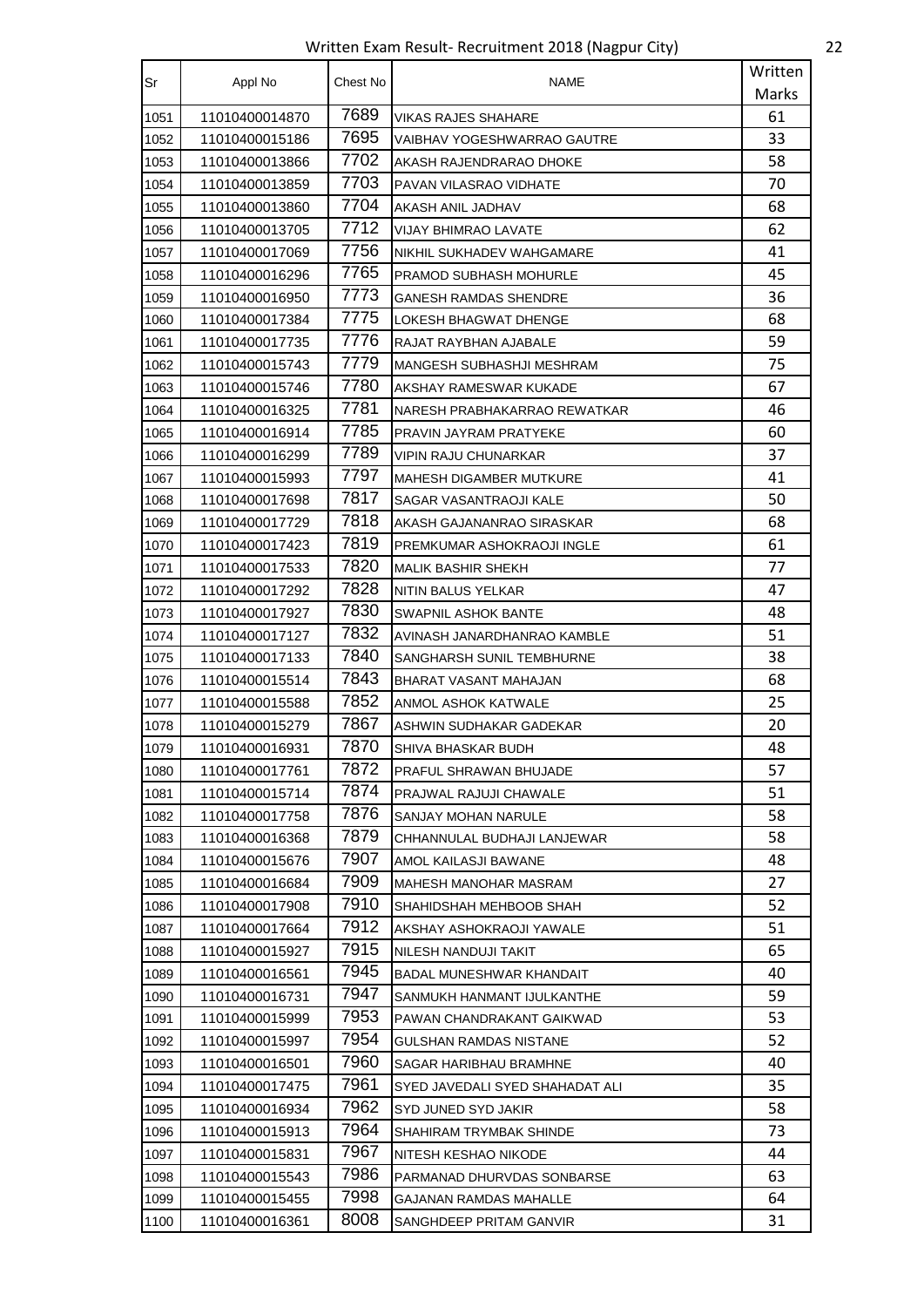Written Exam Result- Recruitment 2018 (Nagpur City) 23

| Sr   | Appl No        | Chest No | <b>NAME</b>                     | Written |
|------|----------------|----------|---------------------------------|---------|
|      |                |          |                                 | Marks   |
| 1101 | 11010400016853 | 8014     | AMOL SHRIRAMRAO MHASKE          | 64      |
| 1102 | 11010400015662 | 8022     | <b>GANESH MAHADEO DUKARE</b>    | 68      |
| 1103 | 11010400015665 | 8023     | SATYANARAYAN BHAURAO KAKDE      | 68      |
| 1104 | 11010400017436 | 8026     | PRADIP MORESHWAR BUDDEKAR       | 36      |
| 1105 | 11010400017825 | 8035     | RUPESH MAHADEVRAO CHAUDHARY     | 64      |
| 1106 | 11010400016809 | 8043     | PRADIP SHESHERAO BAWALE         | 37      |
| 1107 | 11010400016755 | 8045     | <b>VILAS NAJUKRAO RAMTEKE</b>   | 41      |
| 1108 | 11010400015653 | 8046     | YOGRAJ ROTKE KOMESHWAR          | 27      |
| 1109 | 11010400017221 | 8051     | PRATIK SURESH HATMODE           | 61      |
| 1110 | 11010400017179 | 8063     | RASHIK PRALHAD CHAUDHARI        | 44      |
| 1111 | 11010400015776 | 8065     | LAXMIKANT SHIOCHAND THAKRE      | 58      |
| 1112 | 11010400015762 | 8072     | ABHISHEK DIGAMBERJI RAHATE      | 74      |
| 1113 | 11010400015764 | 8074     | RAVINDRAKUMAR BALIRAM NEWARE    | 61      |
| 1114 | 11010400015734 | 8075     | RITESH GHUMESH LILHARE          | 73      |
| 1115 | 11010400016906 | 8084     | GANESH NASHIK KHOBRAGADE        | 26      |
| 1116 | 11010400017820 | 8087     | HANMANT WAMAN DEVKAMBLE         | 29      |
| 1117 | 11010400016949 | 8092     | AMIT DIGAMBAR CHANDEKAR         | 40      |
| 1118 | 11010400017336 | 8100     | SURAJ GAJANAN RAJURKAR          | 63      |
| 1119 | 11010400017500 | 8107     | ISHWAR PRABHAKAR LAVKAR         | 60      |
| 1120 | 11010400017538 | 8109     | SHASHIKANT SAHEBRAO NATEKAR     | 55      |
| 1121 | 11010400017088 | 8110     | NIKIL SHARAD WAGHMARE           | 41      |
| 1122 | 11010400015516 | 8115     | NARESH DASHRATH PAWANKAR        | 61      |
| 1123 | 11010400015526 | 8122     | YOGESH NARAYAN MOTGHARE         | 41      |
| 1124 | 11010400016267 | 8140     | PARMESHWAR SHRIHARI MURKUTE     | 54      |
| 1125 | 11010400017505 | 8159     | LAKHAN SHYAM RATHOD             | 65      |
| 1126 | 11010400017525 | 8161     | AJAY ASHOK THAKRE               | 53      |
| 1127 | 11010400016633 | 8167     | KRUSHNA RAJENDRA PIPARE         | 38      |
| 1128 | 11010400017228 | 8172     | <b>FAIQUE FAROOQUE SHEIKH</b>   | 38      |
| 1129 | 11010400015769 | 8177     | RAMESH BHAULAL LILHARE          | 49      |
| 1130 | 11010400015742 | 8178     | <b>MANGESH SURESH BHURE</b>     | 65      |
| 1131 | 11010400015770 | 8179     | SANDIP SANJAY BANSOD            | 41      |
| 1132 | 11010400016885 | 8184     | RAJAT DEVENDRABHAUJI PATIL      | 65      |
| 1133 | 11010400016925 | 8187     | AKSHAY RAMESHRAO SHRINATH       | 57      |
| 1134 | 11010400016932 | 8188     | ARJUN MAHADEV WANKHADE          | 61      |
| 1135 | 11010400017484 | 8196     | VINOD LAXMANJI BAGHALLE         | 41      |
| 1136 | 11010400015594 | 8197     | SHRIKRUSHNA SHANKAR INGOLE      | 49      |
| 1137 | 11010400016081 | 8210     | SATISH MADHUKAR SAWARKAR        | 66      |
| 1138 | 11010400016342 | 8214     | DHANANJAY SUBHASHRAOJI KALBANDE | 56      |
| 1139 | 11010400016282 | 8215     | SHUBHAM KISNAJI THOMBRE         | 54      |
| 1140 | 11010400017467 | 8219     | VISHAL ARUN SANISE              | 76      |
| 1141 | 11010400017464 | 8220     | GAJANAN PRALHAD BHOLANKAR       | 46      |
| 1142 | 11010400016829 | 8235     | MOHAN HARIDASRAO JAMODKAR       | 41      |
| 1143 | 11010400015958 | 8257     | SAGAR ASHOKRAO DHUMALE          | 54      |
| 1144 | 11010400016230 | 8262     | PRAFUL DAMODHAR BANTE           | 68      |
| 1145 | 11010400017671 | 8270     | SUDHIR ISOBA BHAGAT             | 41      |
| 1146 | 11010400017674 | 8284     | NITESH GAUTAM CHAHANDE          | 50      |
| 1147 | 11010400017900 | 8293     | KANHAIYALAL PATIRAM BADWAIK     | 49      |
| 1148 | 11010400017894 | 8294     | PRAFUL GANGADHAR BHUTE          | 42      |
| 1149 | 11010400017416 | 8297     | DIPAK ABHIMAN PATLE             | 61      |
| 1150 | 11010400015301 | 8304     | SHUBHAM GANGADHAR KARKALE       | 64      |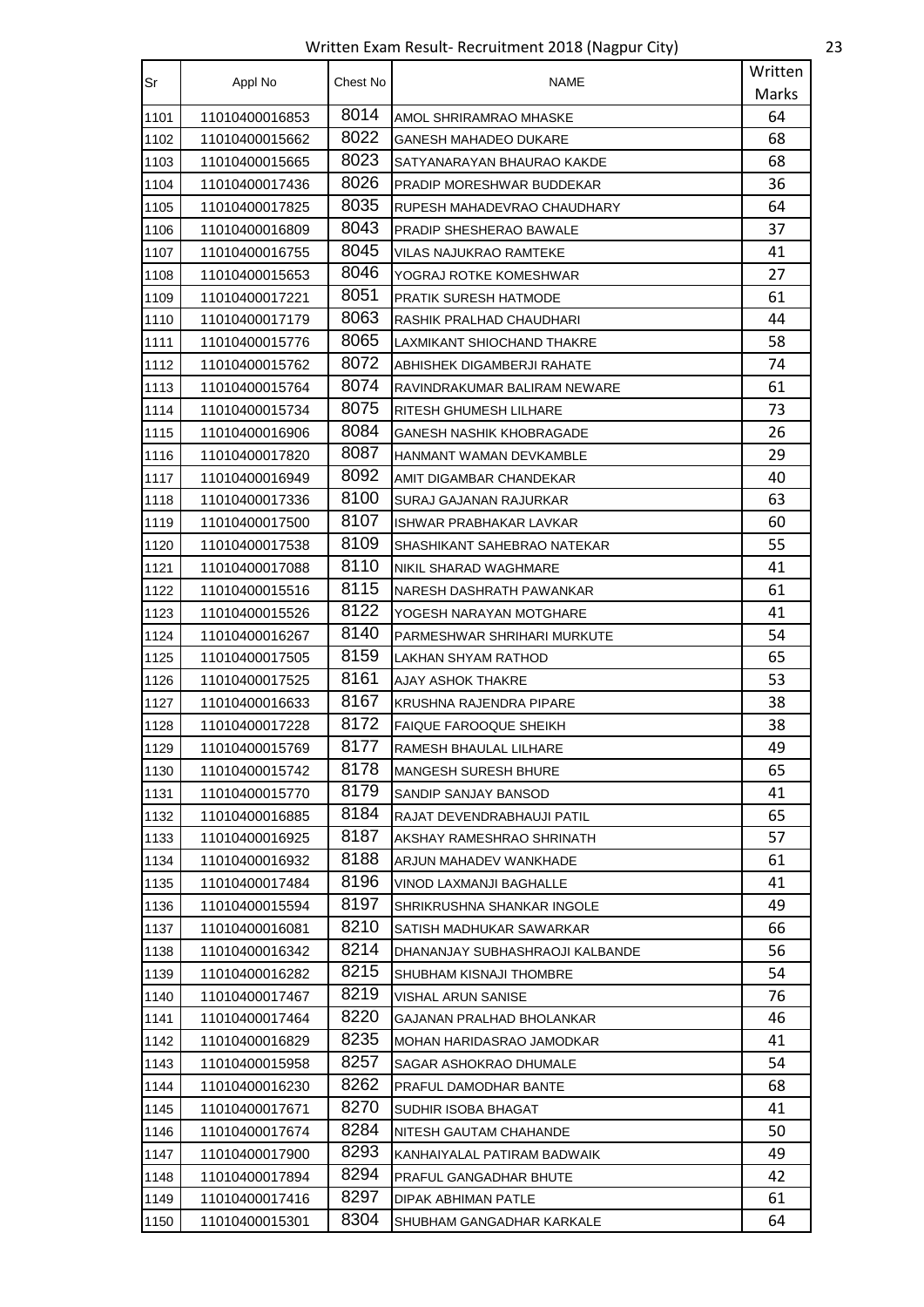Written Exam Result- Recruitment 2018 (Nagpur City) 24

| Sr   | Appl No        | Chest No | NAME                            | Written |
|------|----------------|----------|---------------------------------|---------|
|      |                |          |                                 | Marks   |
| 1151 | 11010400016891 | 8310     | RAVINDRA SAKHARAM ASALKAR       | 27      |
| 1152 | 11010400017504 | 8312     | <b>GAJANAN HIRAJI KAMBALE</b>   | 54      |
| 1153 | 11010400017789 | 8318     | SUNIL MANOHAR GAVHARE           | 58      |
| 1154 | 11010400017717 | 8329     | VIKI GOPALRAOJI MEHAR           | 63      |
| 1155 | 11010400016312 | 8331     | SANDIP RAMESHWARRAO INGOLE      | 64      |
| 1156 | 11010400016314 | 8332     | MO.TANVEERAHMAD M.SHAKIR.       | 71      |
| 1157 | 11010400016778 | 8345     | MANGESH SUBHASHRAOJI CHOUDHARI  | 68      |
| 1158 | 11010400015521 | 8356     | SANTOSH HAREEBHAU GAIKAWAD      | 63      |
| 1159 | 11010400017843 | 8363     | AMOL VASANTAJEE SHAHARE         | 64      |
| 1160 | 11010400015449 | 8371     | SUNIL GOKUL BANDHATE            | 46      |
| 1161 | 11010400015445 | 8372     | PAKAJ MADHUKARJI THAKRELE       | 48      |
| 1162 | 11010400017009 | 8382     | AJAY SUBHASH GAVHANE            | 73      |
| 1163 | 11010400017595 | 8395     | LALIT YOGRAJ KORE               | 31      |
| 1164 | 11010400017675 | 8414     | NARENDRA SHAMLAL UKEY           | 46      |
| 1165 | 11010400016208 | 8428     | RAJESH VASANTRAOJI NAKADE       | 37      |
| 1166 | 11010400015731 | 8430     | RINKU GHANSHAM SHENDE           | 64      |
| 1167 | 11010400015453 | 8434     | DIPAK UMARAOJI PAL              | 58      |
| 1168 | 11010400015451 | 8436     | MANOHAR SHIVSHANKARJI SHIVANKAR | 59      |
| 1169 | 11010400017545 | 8452     | BALAJI DAYAL MESHRAM            | 44      |
| 1170 | 11010400017139 | 8454     | KRUSHNA DAULATJI KAKADE         | 77      |
| 1171 | 11010400017348 | 8456     | NIKHIL RAJU FARKADE             | 66      |
| 1172 | 11010400017724 | 8460     | SHARAD RAMKRUSHNA GAWALI        | 54      |
| 1173 | 11010400016594 | 8464     | MAHANT BHAGAWAN SIRSAT          | 48      |
| 1174 | 11010400015659 | 8472     | SANGRAM UTTAM JADHAV            | 78      |
| 1175 | 11010400017769 | 8490     | ANUP DILIPRAO SHENDRE           | 33      |
| 1176 | 11010400016792 | 8496     | AVINASH RAJKUMARJI BIRANWARE    | 56      |
| 1177 | 11010400016573 | 8507     | <b>BADAL RAJKUMAR KHANDEKAR</b> | 33      |
| 1178 | 11010400015937 | 8515     | NANDU SHALIGRAM DHOKE           | 41      |
| 1179 | 11010400015486 | 8518     | NIKET MARUTI MHASKAR            | 74      |
| 1180 | 11010400015483 | 8519     | KAUSTUBH CHANDRAKANT BONGE      | 58      |
| 1181 | 11010400017072 | 8521     | BHUMESHWAR SURAJ BAHEKAR        | 62      |
| 1182 | 11010400016258 | 8524     | AMAN DURGESH SANDE              | 30      |
| 1183 | 11010400016265 | 8526     | DNYANESHWAR BHIMRAOJI JADHAV    | 72      |
| 1184 | 11010400016403 | 8532     | RAHUL KESHAO SOMANKAR           | 52      |
| 1185 | 11010400016337 | 8533     | PRAMOD MORESHWAR SOMANKAR       | 68      |
| 1186 | 11010400015639 | 8537     | SWAPNIL BABANRAO MUNGUL         | 33      |
| 1187 | 11010400015496 | 8538     | JITENDRA ARUNRAO NAGULKAR       | 66      |
| 1188 | 11010400015429 | 8540     | ATUL SHESHRAO SHAHARE           | 75      |
| 1189 | 11010400016493 | 8543     | SHRIKANT SHANKAR PATHE          | 31      |
| 1190 | 11010400017543 | 8547     | ANIL DNYANDEO KAKAD             | 32      |
| 1191 | 11010400017537 | 8548     | SANTOSH BHANUDAS MUNDHE         | 32      |
| 1192 | 11010400016701 | 8549     | DINESH DHONDU ZOLE              | 63      |
| 1193 | 11010400016147 | 8565     | RAKESH PRAKASHRAO KARANDE       | 27      |
| 1194 | 11010400016198 | 8569     | UZAIR MEHMOOD SAYED             | 31      |
| 1195 | 11010400016256 | 8578     | ANKUSH BALASAHEB TINGANE        | 50      |
| 1196 | 11010400017757 | 8588     | AKASH VASANTRAO TARILE          | 68      |
| 1197 | 11010400017055 | 8589     | SANDIP PRAKASHRAO BHENDARKAR    | 76      |
| 1198 | 11010400017695 | 8591     | NIKHIL DIGAMBARRAO BHANKHEDE    | 51      |
| 1199 | 11010400015421 | 8596     | AKASH RAMESH JONDHALE           | 51      |
| 1200 | 11010400016613 | 8602     | MANGESH DIWAKARRAO KHURSADE     | 71      |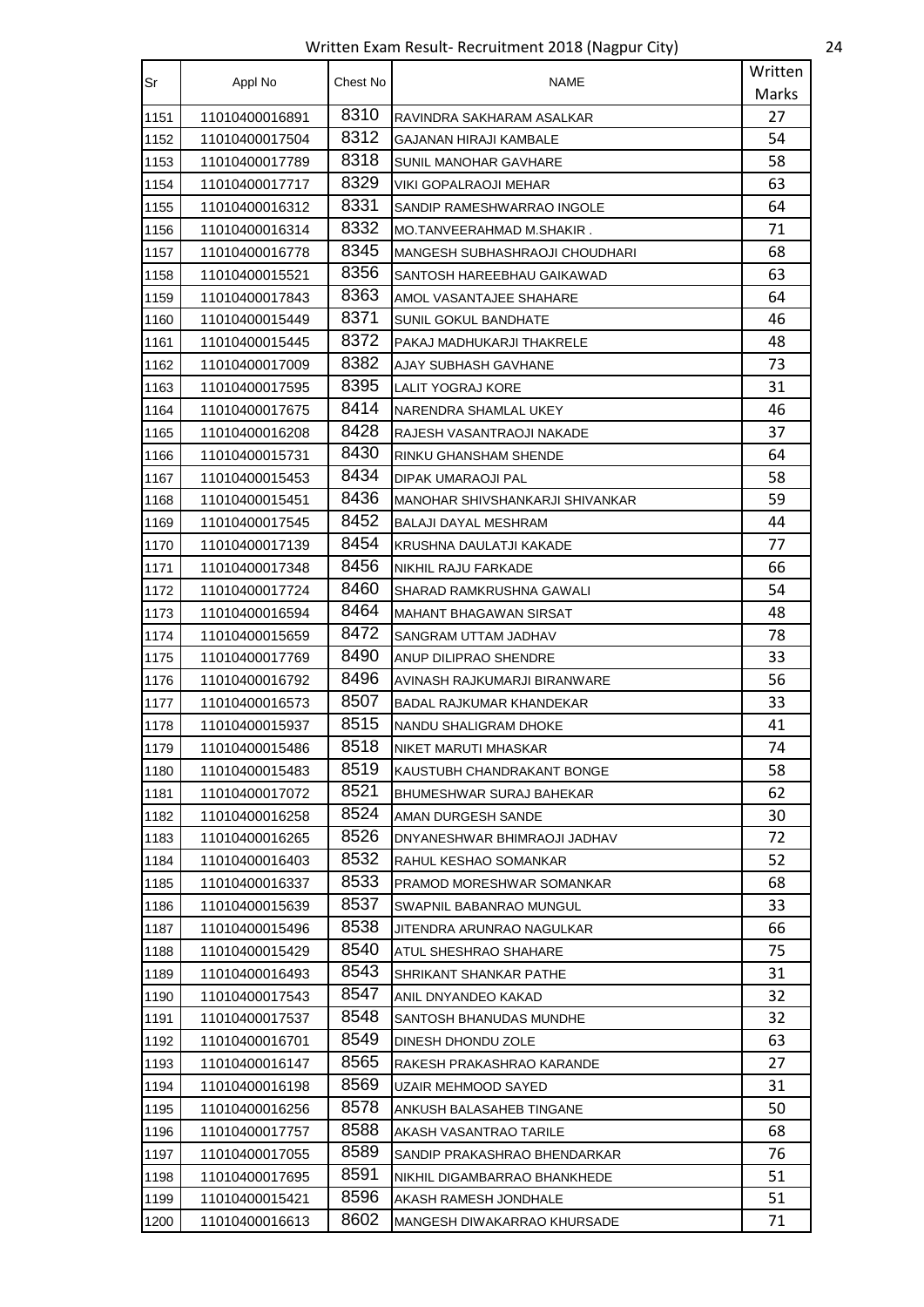Written Exam Result- Recruitment 2018 (Nagpur City) 25

| Sr   | Appl No        | Chest No | <b>NAME</b>                      | Written |
|------|----------------|----------|----------------------------------|---------|
|      |                |          |                                  | Marks   |
| 1201 | 11010400015681 | 8612     | RAHUL KISHORRAO URKUDE           | 54      |
| 1202 | 11010400015479 | 8626     | UTTRESHVAR SAKHARAM BADE         | 65      |
| 1203 | 11010400017792 | 8631     | PRAFUL VIJAY KOKATE              | 58      |
| 1204 | 11010400017785 | 8632     | PRATIK HIRAMANRAO DHARMIK        | 61      |
| 1205 | 11010400017782 | 8633     | VISHAL DIWAKARRAO DHERKAR        | 65      |
| 1206 | 11010400017829 | 8634     | KUNDAN PRAKASHJI AJABANKAR       | 57      |
| 1207 | 11010400016150 | 8653     | ROSHAN SHRIRAM MUTKURE           | 63      |
| 1208 | 11010400016207 | 8654     | NISHAD NARESH FATE               | 55      |
| 1209 | 11010400016025 | 8658     | JITENDRA KEWALRAM PARWATE        | 59      |
| 1210 | 11010400015712 | 8660     | VISHAL UTTAMJI SARVE             | 49      |
| 1211 | 11010400016138 | 8661     | AKASH SHESHRAO MANGRE            | 27      |
| 1212 | 11010400015790 | 8666     | RAHUL VASANTA SHAHARE            | 37      |
| 1213 | 11010400016796 | 8684     | RANDHIR SHANKARRAV GAYAKAWAD     | 39      |
| 1214 | 11010400016023 | 8687     | NANDKISHOR SHANKARRAOJI JAPULKAR | 60      |
| 1215 | 11010400016951 | 8744     | NARENDRA PRABHU TAYADE           | 33      |
| 1216 | 11010400015390 | 8747     | PRANAY DNYANESHWAR TEKAM         | 45      |
| 1217 | 11010400015418 | 8748     | AKSHAY PRALHAD TELANGE           | 70      |
| 1218 | 11010400015452 | 8753     | ANIL BHAURAOJI PURKAM            | 54      |
| 1219 | 11010400017276 | 8754     | SHUBHAM LILADHARJI DADARE        | 64      |
| 1220 | 11010400016261 | 8758     | SANAJY SHAMRAO JADHAV            | 77      |
| 1221 | 11010400016773 | 8760     | ABHISHEK ANANDRAO KUKDE          | 51      |
| 1222 | 11010400017453 | 8762     | NIKHILESH DEWANAND DEWGADE       | 56      |
| 1223 | 11010400016682 | 8769     | <b>MANOJ EKNATH THAKRE</b>       | 53      |
| 1224 | 11010400016114 | 8772     | TAUFIKODDIN RAFIKODDIN KAZI      | 83      |
| 1225 | 11010400016680 | 8781     | VRUSHABH HARISHCHANDRA DIWATE    | 53      |
| 1226 | 11010400017692 | 8785     | VITHOBA SUKHDEW MUNDHE           | 65      |
| 1227 | 11010400016438 | 8786     | BHAGWAT MADHAV KALE              | 64      |
| 1228 | 11010400016454 | 8788     | NIVRUTTI SHIVAJI JAYBHAYE        | 77      |
| 1229 | 11010400016467 | 8789     | PARASRAM RAMRAO BHOPALE          | 69      |
| 1230 | 11010400017417 | 8811     | ISHWAR SANTOSHRAO JIBHAKATE      | 44      |
| 1231 | 11010400017462 | 8813     | ASHVIN BHUTESHVAR PISE           | 70      |
| 1232 | 11010400017461 | 8815     | AJAY RUPCHANDJI MANE             | 64      |
| 1233 | 11010400017808 | 8817     | VINAYAK BALIRAMJI GATE           | 61      |
| 1234 | 11010400017164 | 8830     | PRADIP YOASEF WAGHMARE           | 46      |
| 1235 | 11010400017725 | 8832     | ASHISH SOMESHWAR CHIRMURKAR      | 36      |
| 1236 | 11010400017701 | 8833     | OMPRAKAS NILAKNTHA LANDGE        | 77      |
| 1237 | 11010400017726 | 8834     | YOGESH SHESHRAO THAKARE          | 65      |
| 1238 | 11010400017801 | 8835     | SHUBHAM KOMAL BORKAR             | 43      |
| 1239 | 11010400015830 | 8841     | VITTHAL KAMALAJI SARKATE         | 56      |
| 1240 | 11010400015791 | 8858     | MORESHWAR KANHU CHAKOLE          | 58      |
| 1241 | 11010400015795 | 8859     | NIKLESH SUBHASHJI CHOUDHARI      | 63      |
| 1242 | 11010400015786 | 8860     | LINESH DUDHRAM SELOKAR           | 51      |
| 1243 | 11010400015971 | 8868     | DIPAK ABBAJI KORE                | 55      |
| 1244 | 11010400015960 | 8869     | VIKKY VIJAYJI GEDEKAR            | 46      |
| 1245 | 11010400015976 | 8870     | PRAMOD SHANKARRAO SHAHARE        | 71      |
| 1246 | 11010400015962 | 8882     | SUBHASH VITHHALJI BRAMHANKAR     | 53      |
| 1247 | 11010400015973 | 8883     | DHIRAJ SHANKARJI HIWARKAR        | 67      |
| 1248 | 11010400015982 | 8884     | SWAPNIL SHRIKRUSHNA LANJEWAR     | 58      |
| 1249 | 11010400017634 | 8905     | KOTESHWAR PUNDLIKJI RUNGHE       | 35      |
| 1250 | 11010400016811 | 8906     | MOHSINKHAN HAFIJKHAN PATHAN      | 47      |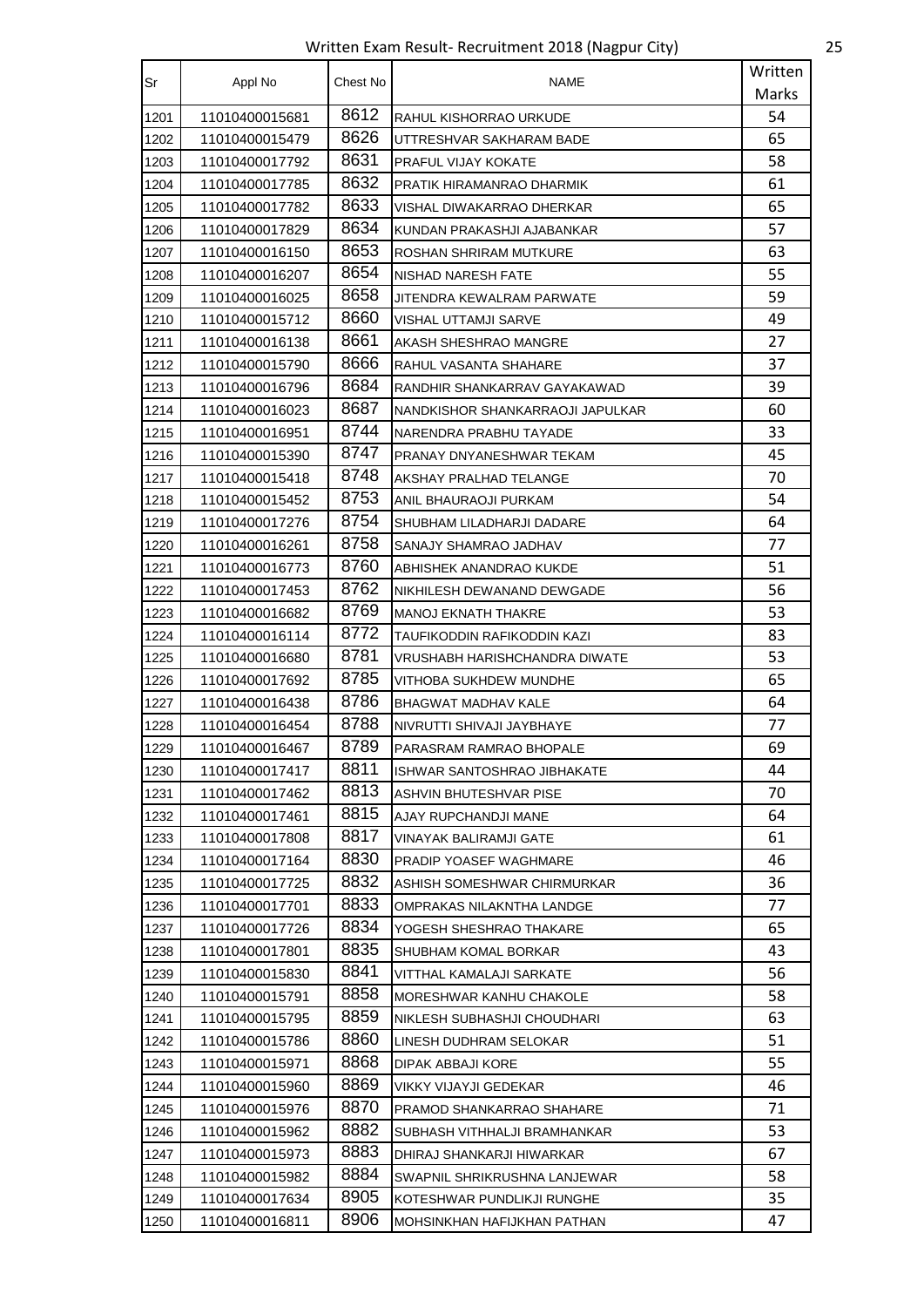Written Exam Result- Recruitment 2018 (Nagpur City) 26

| Sr   | Appl No        | Chest No | NAME                           | Written |
|------|----------------|----------|--------------------------------|---------|
|      |                |          |                                | Marks   |
| 1251 | 11010400017713 | 8908     | SAMIR DILAWAR SHEKH            | 58      |
| 1252 | 11010400016223 | 8909     | GANGADHAR TULSHIRAM DANDE      | 75      |
| 1253 | 11010400016718 | 8911     | AJIKUMAR RANGALALJI RANE       | 60      |
| 1254 | 11010400015929 | 8913     | SATISH EKNATH AWACHAR          | 62      |
| 1255 | 11010400016634 | 8914     | DEEPAK DADARAO BHURE           | 36      |
| 1256 | 11010400017114 | 8920     | AMOL BALIRAM MADANKAR          | 31      |
| 1257 | 11010400016539 | 8921     | ANAND DIPAKRAO GAYGOLE         | 49      |
| 1258 | 11010400016672 | 8924     | AVINASH SANJAY BHAGAT          | 68      |
| 1259 | 11010400016671 | 8925     | DATTA RAMESHWARAPPA PATURKAR   | 72      |
| 1260 | 11010400015861 | 8931     | KAILASH CHANDULAL SULAKHE      | 51      |
| 1261 | 11010400015857 | 8932     | MAHESH LOKCHAND NAGPURE        | 57      |
| 1262 | 11010400015866 | 8933     | ANILKUMAR JAYSING PAGARWAR     | 64      |
| 1263 | 11010400015860 | 8935     | ARVIND DHANRAJ BADOLE          | 54      |
| 1264 | 11010400017382 | 8947     | AMOL BHAGVAN DUKARE            | 69      |
| 1265 | 11010400016371 | 8985     | SAINATH BHUMAJI WAGHALE        | 49      |
| 1266 | 11010400017125 | 9002     | AMAR KISANRAO MORKAR           | 44      |
| 1267 | 11010400015397 | 9006     | PANKAJ ASHOKRAO NILEWAR        | 44      |
| 1268 | 11010400015375 | 9008     | RAJU PUNJAPPA GANJARE          | 67      |
| 1269 | 11010400015645 | 9010     | VAIBHAV KRUSHNA PUNEWAR        | 51      |
| 1270 | 11010400016128 | 9015     | KHUSHAL DIGAMBAR BARBUDDHE     | 55      |
| 1271 | 11010400016287 | 9032     | AKASH DHARMA KHAKASE           | 64      |
| 1272 | 11010400016742 | 9037     | SWAPNIL SURESH BHENDARKAR      | 66      |
| 1273 | 11010400017633 | 9043     | SHUBHAM SHARADBHAU RAUT        | 64      |
| 1274 | 11010400017647 | 9044     | DHANANJAY SUBHASHRAOJI DONGARE | 76      |
| 1275 | 11010400017681 | 9051     | RAHUL BABURAOJI KALE           | 32      |
| 1276 | 11010400015302 | 9053     | SUNIL ASHOK SAGAME             | 67      |
| 1277 | 11010400016405 | 9058     | VINOD GAJANAN WAGH             | 52      |
| 1278 | 11010400017606 | 9067     | VILAS RAMDASH MOON             | 42      |
| 1279 | 11010400017576 | 9068     | KUNAL DEVIDASJI TONPE          | 50      |
| 1280 | 11010400015380 | 9070     | PRITAM MAROTRAOJI WALDE        | 54      |
| 1281 | 11010400015364 | 9071     | CHETAN AMRUTRAOJI AKHUD        | 64      |
| 1282 | 11010400015351 | 9073     | MAHESH BALKRUSHNAJI KHODE      | 65      |
| 1283 | 11010400017678 | 9074     | NILESH NARAYANRAOJI KARLUKE    | 56      |
| 1284 | 11010400017611 | 9076     | RAHUL SHARAJI NAGPURE          | 69      |
| 1285 | 11010400017628 | 9077     | MANGESH BHANUDASJEE ITWARE     | 60      |
| 1286 | 11010400017659 | 9079     | KISHOR VIJAY WADEKAR           | 76      |
| 1287 | 11010400015270 | 9094     | NITINKUMAR KAILAS YADAV        | 30      |
| 1288 | 11010400017035 | 9099     | UMESH SUBHASH KOLI             | 26      |
| 1289 | 11010400016257 | 9105     | ANIL MAHANKALI TONDKURWAR      | 55      |
| 1290 | 11010400016406 | 9109     | VISHAL LAXMAN WAGH             | 60      |
| 1291 | 11010400020304 | 9122     | ANTAY RAMESH SHENDE            | 26      |
| 1292 | 11010400018281 | 9137     | SHUBHAM RAMESHWAR SONARE       | 37      |
| 1293 | 11010400018658 | 9157     | PRAVIN PURUSHOTTAM MADAVI      | 27      |
| 1294 | 11010400020365 | 9164     | AMOL EKNATH SHAHANE            | 60      |
| 1295 | 11010400020532 | 9174     | SHUBHAM ARVINDJI KAMBLE        | 43      |
| 1296 | 11010400020054 | 9177     | YUVAK WAMAN BEDURKAR           | 47      |
| 1297 | 11010400019310 | 9181     | AVINASH ANIL MATE              | 35      |
| 1298 | 11010400019104 | 9189     | RAKESHKUMAR BAABURAO GIRADKAR  | 58      |
| 1299 | 11010400020683 | 9196     | SUNIL MADHUKAR MEHENGE         | 57      |
| 1300 | 11010400018045 | 9204     | ISHAWARDAS WASUDEVRAO MOHEKAR  | 81      |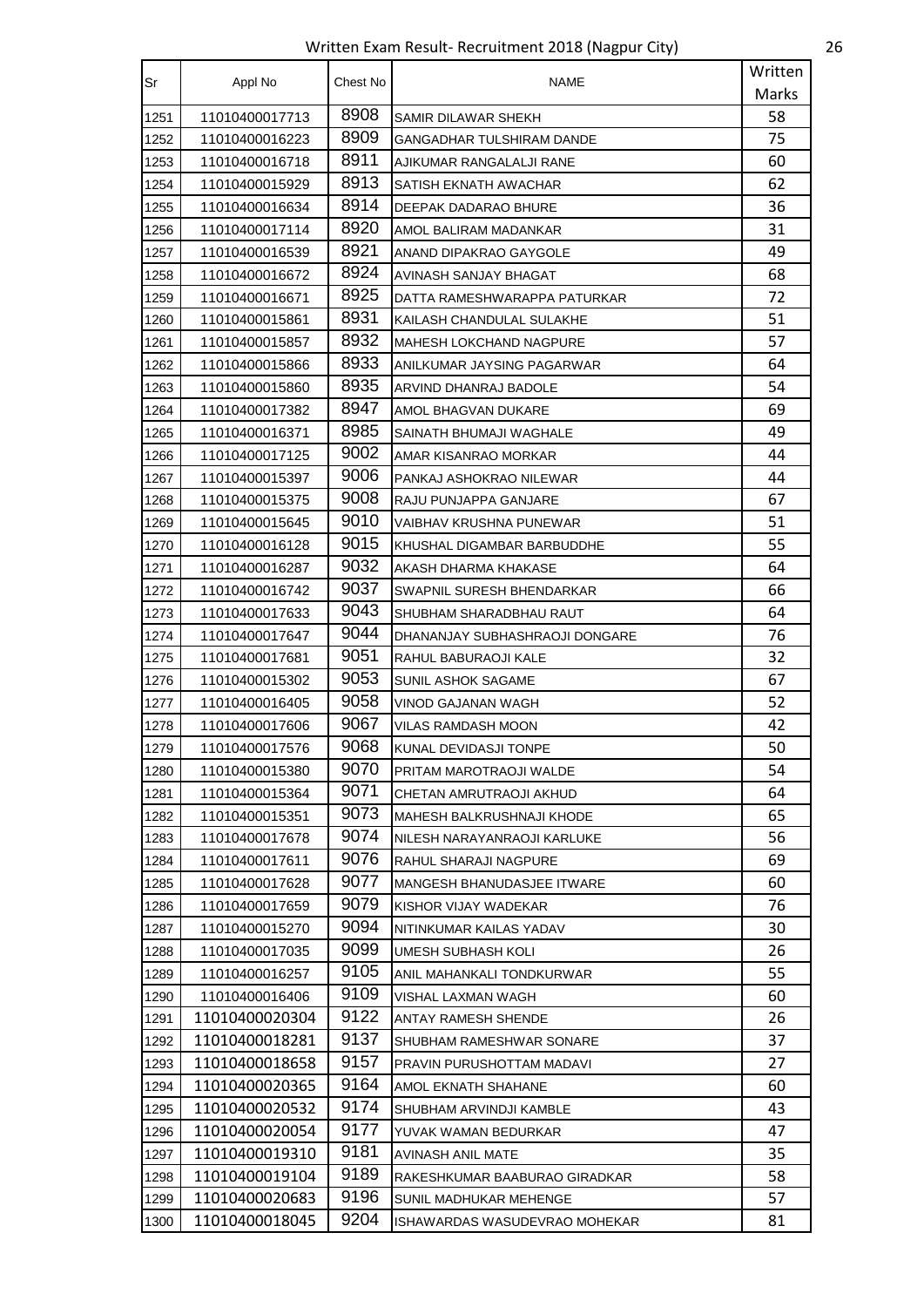Written Exam Result- Recruitment 2018 (Nagpur City) 27

| Sr   |                | Chest No | <b>NAME</b>                    | Written |
|------|----------------|----------|--------------------------------|---------|
|      | Appl No        |          |                                | Marks   |
| 1301 | 11010400020089 | 9220     | RAVI KHANDERAO KOPALE          | 53      |
| 1302 | 11010400020654 | 9243     | GOTU SHARAWANRAO SONWANE       | 60      |
| 1303 | 11010400019946 | 9250     | NADIM AKBAR SHEIKH             | 54      |
| 1304 | 11010400019156 | 9257     | AMIT RAJKUMAR TITIRMARE        | 32      |
| 1305 | 11010400019821 | 9288     | SUDIP MADHUKAR MORLA           | 33      |
| 1306 | 11010400019513 | 9294     | SUSHANT KISHOR KARVE           | 38      |
| 1307 | 11010400018565 | 9304     | RAJKUMAR KEWAL UKEYTOYNE       | 60      |
| 1308 | 11010400018734 | 9305     | PRAVIN SEWAKRAM ATKARI         | 43      |
| 1309 | 11010400018643 | 9307     | SANJAY CHHOTELAL TURKAR        | 39      |
| 1310 | 11010400019097 | 9308     | RAKESH GURUDASJI ITWARE        | 72      |
| 1311 | 11010400020495 | 9315     | <b>HIVARDAS DEVIDAS INGLE</b>  | 30      |
| 1312 | 11010400020561 | 9323     | RAKESH ANIL DAWANDE            | 73      |
| 1313 | 11010400018186 | 9342     | PRASHANT PUNDLIKRAO MATTE      | 63      |
| 1314 | 11010400019530 | 9343     | PRAVIN RATNAKAR PIMPALKAR      | 60      |
| 1315 | 11010400020035 | 9372     | DINESH SURESH GADKARI          | 72      |
| 1316 | 11010400019003 | 9375     | NITIN LAXMAN THAWKAR           | 33      |
| 1317 | 11010400018432 | 9387     | SANDEEP BHASKAR KHERDE         | 64      |
| 1318 | 11010400018708 | 9410     | PRAMOD CHUNNILAL CHAVHAN       | 52      |
| 1319 | 11010400018401 | 9427     | ANANDA BHIMRAO SADAWARTE       | 55      |
| 1320 | 11010400019461 | 9429     | ANIKET KHUSHABRAO KUCHANKAR    | 55      |
| 1321 | 11010400020433 | 9443     | <b>PRATIK PRAVIN BORKAR</b>    | 51      |
| 1322 | 11010400018927 | 9445     | VAIBHAV ANANDRAO JAMBHULKAR    | 39      |
| 1323 | 11010400019774 | 9473     | PRAFUL RAJENDRA PUNWATKAR      | 78      |
| 1324 | 11010400019820 | 9475     | VAIBHAV VIJAY SHRIWAS          | 37      |
| 1325 | 11010400018143 | 9481     | DHIRAJ TEJRAMJI KAMBLE         | 58      |
| 1326 | 11010400018076 | 9482     | VIKKAL MADHAVJI LUTE           | 51      |
| 1327 | 11010400018094 | 9484     | RUPESH HIRAMANJI LANJEWAR      | 63      |
| 1328 | 11010400018075 | 9485     | CHETAN BALIRAMJI KURANJEKAR    | 71      |
| 1329 | 11010400018307 | 9486     | VIKAS BABURAO LANJEWAR         | 69      |
| 1330 | 11010400018270 | 9487     | ASHISH RAMESH JAMBHULKAR       | 62      |
| 1331 | 11010400018284 | 9488     | MANGESH PURUSHOTTTAM SONKUSARE | 63      |
| 1332 | 11010400018316 | 9489     | DEEPAK SOVINDA BHUSARI         | 60      |
| 1333 | 11010400018303 | 9490     | ROSHAN GANESH YERNE            | 69      |
| 1334 | 11010400019969 | 9493     | SWAPNIL HARIDASJI CHAVARE      | 74      |
| 1335 | 11010400018009 | 9497     | NIRANJAN BHAGWANJI MARWADE     | 52      |
| 1336 | 11010400018055 | 9500     | SANDIP MADHOJI BHEDE           | 69      |
| 1337 | 11010400019630 | 9507     | SUMEDH GHANSHYAM KAMBLE        | 44      |
| 1338 | 11010400020472 | 9508     | SACHIN SHANTILAL SHIRSATH      | 47      |
| 1339 | 11010400018726 | 9513     | RUPESH MOHAN LADE              | 68      |
| 1340 | 11010400018098 | 9536     | NILESH ABHIMAN MASKE           | 52      |
| 1341 | 11010400018185 | 9539     | PRAFUL MADHUKAR CHUTE          | 54      |
| 1342 | 11010400020025 | 9549     | RAHUL RAMBHAUJI DABHEKAR       | 46      |
| 1343 | 11010400018936 | 9552     | RAMESHWAR MADAN NAVGHARE       | 54      |
| 1344 | 11010400018536 | 9562     | SANJAY MAHADEO LONARKAR        | 62      |
| 1345 | 11010400018520 | 9563     | VISHAL MADHUKAR TELMASARE      | 60      |
| 1346 | 11010400018511 | 9564     | DIPAK MUKUNDA DEWATALE         | 70      |
| 1347 | 11010400018001 | 9577     | AMIT SUBHASHRAO GURAV          | 30      |
| 1348 | 11010400019747 | 9579     | RAHUL SURESHRAO MADAVI         | 35      |
| 1349 | 11010400018195 | 9581     | KETAN UTTAMJI KIRMORE          | 52      |
| 1350 | 11010400019660 | 9592     | JAGESHWAR SAMBHA KAMBLE        | 49      |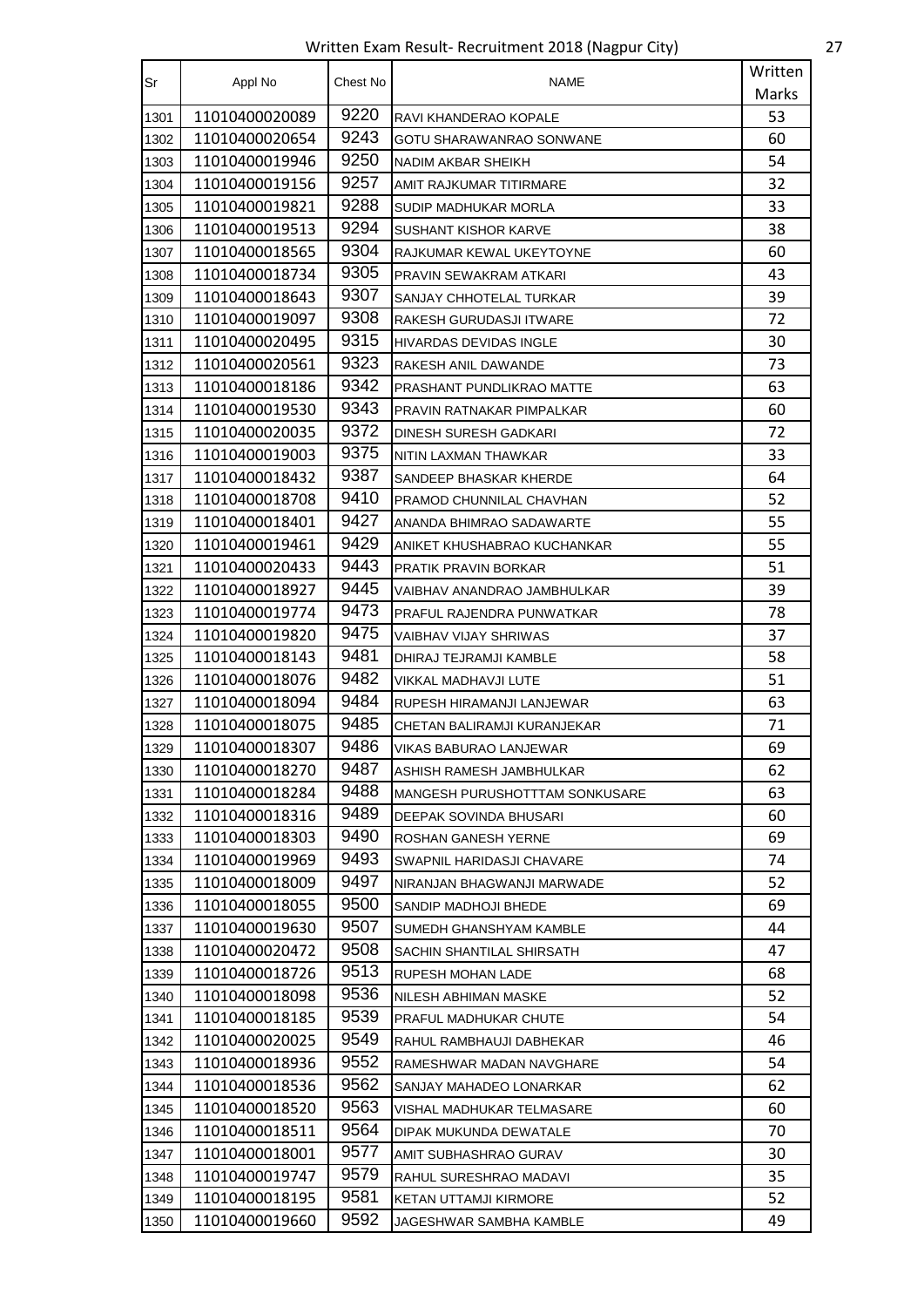Written Exam Result- Recruitment 2018 (Nagpur City) 28

| Sr   | Appl No        | Chest No | NAME                          | Written |
|------|----------------|----------|-------------------------------|---------|
|      |                |          |                               | Marks   |
| 1351 | 11010400018614 | 9594     | DEEPAK DAMODHAR JAGATE        | 69      |
| 1352 | 11010400020013 | 9601     | ATUL SHALIKRAM THAKARE        | 61      |
| 1353 | 11010400019825 | 9605     | <b>SURAJ SIDDHARTH BHASME</b> | 33      |
| 1354 | 11010400018813 | 9618     | JITENDRA KESHAO BHURE         | 74      |
| 1355 | 11010400019052 | 9630     | SURYAKANT AMBADAS GHARJARE    | 43      |
| 1356 | 11010400019730 | 9650     | AKASH PAPPAJI JADHAV          | 37      |
| 1357 | 11010400018517 | 9663     | RAJKUMAR VITTHALRAO LOLE      | 71      |
| 1358 | 11010400018505 | 9664     | NILESH BAJIRAOJI KADAO        | 65      |
| 1359 | 11010400018519 | 9669     | VIJAY MANIKJI BANTE           | 65      |
| 1360 | 11010400018976 | 9674     | TRIPATI BALAJI AIATWAD        | 62      |
| 1361 | 11010400019007 | 9675     | RAJIV SAKHARAM PENDALEWAD     | 62      |
| 1362 | 11010400019005 | 9676     | OMPRAKASH NARAYAN MUNDE       | 61      |
| 1363 | 11010400018998 | 9677     | SUNIL JAGANNATH KONDE         | 75      |
| 1364 | 11010400020451 | 9689     | AKASH YUVRAJ GAJBHIYE         | 34      |
| 1365 | 11010400019417 | 9697     | MAHENDAR RAMKRISHNA GABHANE   | 43      |
| 1366 | 11010400019497 | 9722     | AMOL DIGAMBAR DEVKAR          | 50      |
| 1367 | 11010400019339 | 9732     | SACHIN LAXMAN KUKADE          | 69      |
| 1368 | 11010400018446 | 9737     | SHRIAKANT LAXMAN DANGARE      | 68      |
| 1369 | 11010400019016 | 9739     | VIKAS VINOD CHETULE           | 61      |
| 1370 | 11010400018370 | 9741     | RAHUL VITHOBA CHAWALE         | 58      |
| 1371 | 11010400018884 | 9745     | ANUP SUBHASH TANDEKAR         | 42      |
| 1372 | 11010400020066 | 9752     | <b>GOPAL MAROTI UBALE</b>     | 46      |
| 1373 | 11010400018785 | 9761     | VISHAL VILASH GIRHEPUNJE      | 71      |
| 1374 | 11010400018722 | 9762     | SUNIL RAMESH MOHANKAR         | 56      |
| 1375 | 11010400018674 | 9773     | <b>MAYUR GAJANAN KARHE</b>    | 46      |
| 1376 | 11010400019433 | 9775     | LOKESH MANOJ GOSWAMI          | 38      |
| 1377 | 11010400019733 | 9789     | <b>SHUBHAM SUNIIL BONGIRI</b> | 55      |
| 1378 | 11010400019409 | 9790     | SIDHARTH RAJ RAUT             | 44      |
| 1379 | 11010400018235 | 9817     | TANAJI SHALIGRAM SHINDE       | 57      |
| 1380 | 11010400018064 | 9822     | SHRAWAN NARAYAN BHAGAT        | 47      |
| 1381 | 11010400019192 | 9859     | SUMIT DNYANESHWAR PHALKE      | 62      |
| 1382 | 11010400019331 | 9874     | SHUBHAM RAMDEV YADAO          | 73      |
| 1383 | 11010400019350 | 9875     | RAJESH GANESH NAWALKAR        | 79      |
| 1384 | 11010400020384 | 9880     | AKSHAY TANAJI LADKE           | 33      |
| 1385 | 11010400019101 | 9917     | PANDURANG BALAJI DEVKATE      | 39      |
| 1386 | 11010400019133 | 9920     | MAHADEV DATTATRYA GHODKE      | 60      |
| 1387 | 11010400018469 | 9924     | AMOL KESHAV DHARME            | 47      |
| 1388 | 11010400018010 | 9931     | RAJKUMAR RAJARAMJI DOYE       | 70      |
| 1389 | 11010400018896 | 9934     | SANTOSH NARAYAN SODGIR        | 53      |
| 1390 | 11010400018916 | 9935     | SHIVSHANKAR RAMDAS BAKRE      | 76      |
| 1391 | 11010400018906 | 9936     | DEVANAND VISHWANATH HATAGALE  | 70      |
| 1392 | 11010400018899 | 9937     | GAJANAN VASANTA BHENDEKAR     | 83      |
| 1393 | 11010400020445 | 9947     | SAGAR SUNIL KURIL             | 28      |
| 1394 | 11010400020308 | 9948     | ANKIT SURESHRAO TAYADE        | 48      |
| 1395 | 11010400018971 | 9959     | MANGESH PUNDALIKRAO BAKHAL    | 34      |
| 1396 | 11010400019421 | 9970     | MANGESH MANSINGHJI BRAMHAN    | 56      |
| 1397 | 11010400020497 | 9981     | DILIP VASANTARAO RATHOD       | 62      |
| 1398 | 11010400018799 | 9986     | YOGESH VIJAYRAO SHEREKAR      | 44      |
| 1399 | 11010400020329 | 9992     | NIKHIL PANDURANG KAPALE       | 59      |
| 1400 | 11010400020328 | 9993     | SAGAR ARUN ZATALE             | 56      |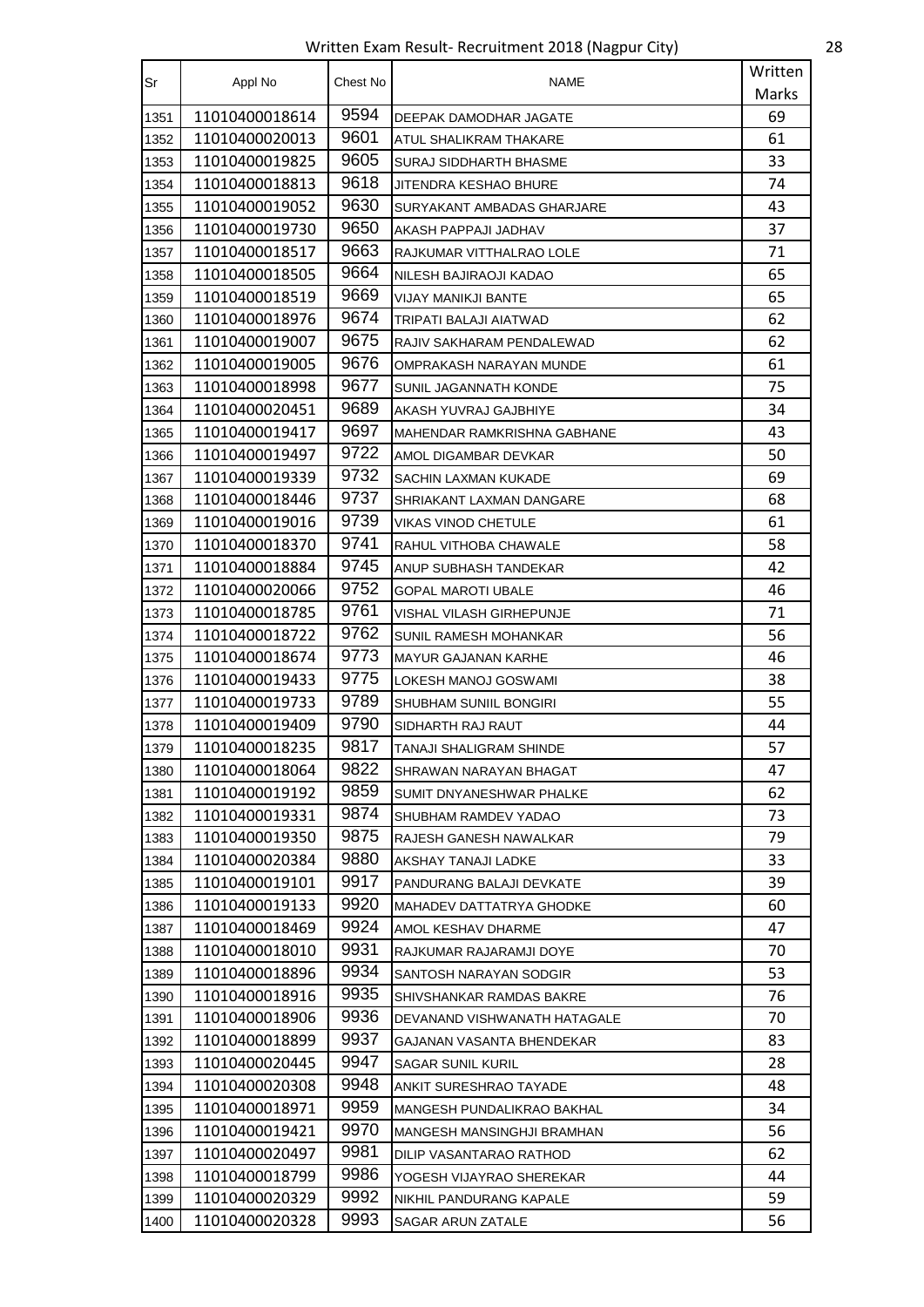Written Exam Result- Recruitment 2018 (Nagpur City) 29

| Sr   | Appl No        | Chest No | NAME                          | Written |
|------|----------------|----------|-------------------------------|---------|
|      |                |          |                               | Marks   |
| 1401 | 11010400018475 | 10003    | RAHUL LAXMICHAND CHAUDHARI    | 45      |
| 1402 | 11010400018121 | 10007    | PRAMOD SHRIRAM MUNDE          | 54      |
| 1403 | 11010400017977 | 10044    | SHUBHAM SUBHASH DAFE          | 42      |
| 1404 | 11010400018173 | 10050    | PRASHANT GUNIRAM KHOTELE      | 52      |
| 1405 | 11010400018880 | 10053    | NIKHIL JAGDISH KADAGE         | 65      |
| 1406 | 11010400018400 | 10054    | <b>VIJAY SHESHRAO RAUT</b>    | 50      |
| 1407 | 11010400018940 | 10058    | PAVAN VIJAY KAWALE            | 42      |
| 1408 | 11010400019622 | 10063    | LITESH REVAJI FATE            | 44      |
| 1409 | 11010400019471 | 10068    | AMOL MADHUKAR MULLEWAR        | 28      |
| 1410 | 11010400019106 | 10074    | PRATIK ANANDRAO DHABEKAR      | 53      |
| 1411 | 11010400020592 | 10086    | NIRAJ ANIL MANDADE            | 61      |
| 1412 | 11010400020268 | 10088    | TIRTHAN SEWAKRAM AMBULE       | 44      |
| 1413 | 11010400018841 | 10092    | PRAJYOT VINOD RAGHORTE        | 67      |
| 1414 | 11010400018810 | 10098    | SACHIN SHIVRAM WAGHARE        | 57      |
| 1415 | 11010400020116 | 10105    | PRAVIN NARENDRA NANDANKAR     | 55      |
| 1416 | 11010400019246 | 10113    | PRASHANT GAUTAM DUPARE        | 37      |
| 1417 | 11010400018720 | 10114    | YASHWANT GELIRAM PATLE        | 77      |
| 1418 | 11010400018225 | 10125    | VISHWAMBAR PUNJAJI TURAKE     | 57      |
| 1419 | 11010400018549 | 10132    | NITIN MANOHAR SHENDE          | 57      |
| 1420 | 11010400020264 | 10133    | <b>VINOD DILIPJI SARVE</b>    | 58      |
| 1421 | 11010400018688 | 10146    | MAHENDRA SAHADEOJI HARGUDE    | 29      |
| 1422 | 11010400018561 | 10147    | HARISH TUKARAMJI MARBATE      | 41      |
| 1423 | 11010400018367 | 10158    | SHAILENDRA PRAKASH KOCHE      | 27      |
| 1424 | 11010400018295 | 10161    | <b>IMRAN KARIM KHAN</b>       | 56      |
| 1425 | 11010400018285 | 10162    | LAKHAN NARAYAN SAVANT         | 71      |
| 1426 | 11010400020697 | 10168    | BHUMESHWAR DHANIRAM BHAJIPALE | 53      |
| 1427 | 11010400018659 | 10169    | PURANKUMAR DASHRATHJI SARVE   | 68      |
| 1428 | 11010400019188 | 10180    | PAWAN KISANRAO IKHAR          | 59      |
| 1429 | 11010400018857 | 10181    | SURENDRA MURLIDHAR MOHARKAR   | 51      |
| 1430 | 11010400018827 | 10182    | AJAY RAMESHJI SHENDE          | 62      |
| 1431 | 11010400020617 | 10198    | SHAILESH RAYBHAN MESHRAM      | 62      |
| 1432 | 11010400020359 | 10204    | SOMNATH VITTHAL SHINDE        | 49      |
| 1433 | 11010400018773 | 10207    | PANJABRAO BHASKAR MURKUT      | 73      |
| 1434 | 11010400018780 | 10208    | AMOL SUDAM KHARDE             | 67      |
| 1435 | 11010400018242 | 10212    | MUKESH HARIDAS INGOLE         | 43      |
| 1436 | 11010400018310 | 10215    | IRABAJI PRAKASHRAO UBALE      | 58      |
| 1437 | 11010400018287 | 10216    | ANIL JALBAJIRAO TIDKE         | 79      |
| 1438 | 11010400018301 | 10217    | SHIVAJI MADHAVRAO JADHAV      | 79      |
| 1439 | 11010400018360 | 10238    | <b>IRSHAD RAFIQUE SHEIKH</b>  | 59      |
| 1440 | 11010400018340 | 10239    | NAUSHAD RAFIQUE SHEIKH        | 71      |
| 1441 | 11010400017988 | 10255    | PANKAJ NAMDEV MOHOD           | 45      |
| 1442 | 11010400018591 | 10258    | RUPESH GANESH THAKUR          | 71      |
| 1443 | 11010400019172 | 10273    | VRINDAVAN SHRIKANTRAO GUDADHE | 63      |
| 1444 | 11010400020004 | 10275    | VAIBHAV JAYGAUTAM PAWAR       | 45      |
| 1445 | 11010400018461 | 10278    | HANUMAN VILASRAO GHUMNAR      | 54      |
| 1446 | 11010400018436 | 10279    | SANTOSH NANARAO LOHATE        | 45      |
| 1447 | 11010400018208 | 10282    | <b>SACHIN GAHINATH MORE</b>   | 78      |
| 1448 | 11010400019824 | 10288    | PANKAJ SARVASAGAR WANDHARE    | 66      |
| 1449 | 11010400020218 | 10289    | JAY DNYANESHWARRAO BALPANDE   | 57      |
| 1450 | 11010400018241 | 10293    | DNYANESHWAR GANGDHAR NAIK     | 51      |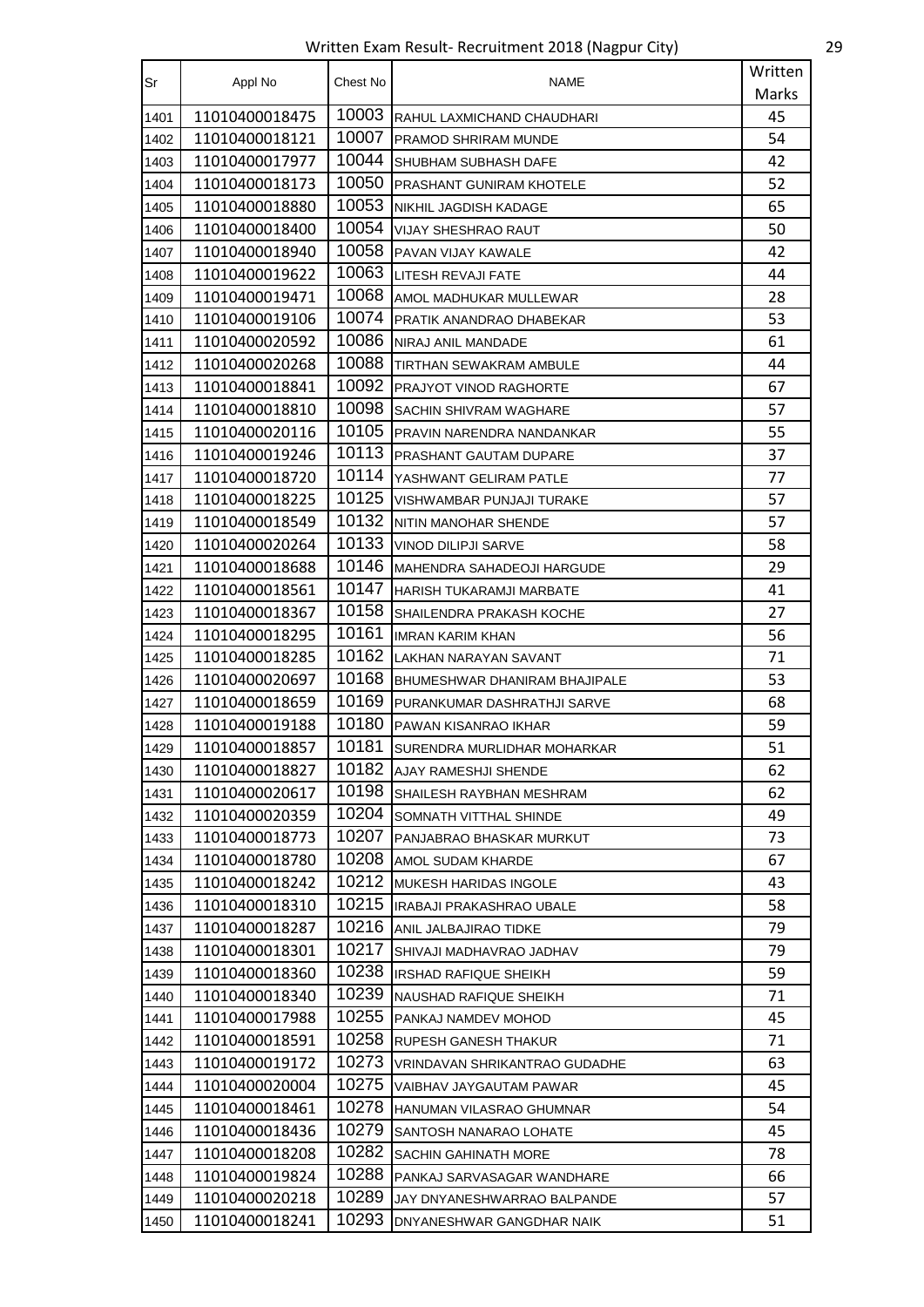Written Exam Result- Recruitment 2018 (Nagpur City) 30

| Sr   | Appl No        | Chest No | NAME                                | Written |
|------|----------------|----------|-------------------------------------|---------|
|      |                |          |                                     | Marks   |
| 1451 | 11010400020338 | 10295    | RAMDAS BALIRAM KORE                 | 60      |
| 1452 | 11010400018931 | 10302    | PRAJAL GAJANANRAO THAKRE            | 61      |
| 1453 | 11010400018926 | 10304    | AJAY MADHUKAR TONDRE                | 71      |
| 1454 | 11010400019989 | 10305    | LOKESH LAXMANRAOJI VAIDYA           | 48      |
| 1455 | 11010400018686 | 10313    | PRASHANT DIGAMBARRAO JUGNAKE        | 44      |
| 1456 | 11010400018681 | 10314    | ANKIT GAJANANRAO UIKEY              | 52      |
| 1457 | 11010400018562 | 10317    | YOGRAG DHANRAJ RAGHORTE             | 43      |
| 1458 | 11010400019197 | 10334    | GITESH BABANRAO CHINCHULKAR         | 58      |
| 1459 | 11010400019061 | 10336    | LAXMIKANT BHIMRAOJI WANJARI         | 35      |
| 1460 | 11010400019084 | 10337    | SACHIN UGRASENJI GANVIR             | 66      |
| 1461 | 11010400018875 | 10368    | KUNAL RAJESH MARODKAR               | 66      |
| 1462 | 11010400019213 | 10381    | <b>RANJIT SURESH THOMBARE</b>       | 65      |
| 1463 | 11010400019699 | 10392    | GANESH MAROTRAO JAIPURKAR           | 50      |
| 1464 | 11010400020259 | 10395    | MUKUNDAR MAHADEOJI LILHARE          | 60      |
| 1465 | 11010400018638 | 10402    | BABULAL MADHUKAR CHAVHAN            | 45      |
| 1466 | 11010400019121 | 10405    | SAGAR PREMSING CHAVAHN              | 66      |
| 1467 | 11010400019122 | 10409    | <b>BALU VASRAM ADE</b>              | 67      |
| 1468 | 11010400018221 | 10414    | GOVIND RAMESHRAO IDHATE             | 75      |
| 1469 | 11010400019222 | 10429    | ASHISH DEVRAM BIRANWARE             | 26      |
| 1470 | 11010400019672 | 10444    | KAMLESH ASHOKJI RAUT                | 40      |
| 1471 | 11010400019303 | 10446    | SACHIN SURESHRAO DONGARE            | 53      |
| 1472 | 11010400019318 | 10447    | <b>PRAFULL GOPALRAOJI CHOUDHARI</b> | 74      |
| 1473 | 11010400019981 | 10450    | SANDIP RAMAJI SHENDE                | 51      |
| 1474 | 11010400020833 | 10474    | <b>PRAVIN BABAN WANKHADE</b>        | 29      |
| 1475 | 11010400021845 | 10492    | AMOL LAXMAN KSHIRSAGAR              | 51      |
| 1476 | 11010400022566 | 10501    | <b>VIKAS VISHNUPANT INGALE</b>      | 51      |
| 1477 | 11010400022125 | 10537    | VISHWANATH BABURAO GOGE             | 72      |
| 1478 | 11010400022625 | 10544    | DEVANAND EKNATH MORE                | 45      |
| 1479 | 11010400021506 | 10548    | ANKUSH MANOJ INGLE                  | 34      |
| 1480 | 11010400021898 | 10554    | SHRIRAM SHALIGRAM LAHUDKAR          | 65      |
| 1481 | 11010400022132 | 10607    | KAPIL SIDHARTHA UNDIRWADE           | 57      |
| 1482 | 11010400021172 | 10619    | AJINKYA ADINATH TUPE                | 55      |
| 1483 | 11010400022383 | 10623    | SHREEDHAR BALU GARULE               | 52      |
| 1484 | 11010400020907 | 10644    | ROHIT NIRANJAN HALDAR               | 54      |
| 1485 | 11010400021088 | 10648    | BHIMA YENKA TALANDI                 | 39      |
| 1486 | 11010400022887 | 10650    | SHUBHAM MADHUKAR MOROKAR            | 61      |
| 1487 | 11010400023144 | 10659    | SAJJAD AHMEDKHAN SALIM KHAN         | 27      |
| 1488 | 11010400021835 | 10712    | <b>DILIP BHIMRAO SHEGAON</b>        | 43      |
| 1489 | 11010400022668 | 10732    | RAJRATAN UDDHAVRAO DIPAKE           | 65      |
| 1490 | 11010400021235 | 10738    | DADAJI PURUSHOTTAM PORTE            | 68      |
| 1491 | 11010400022726 | 10742    | VIKAS SHIVAJI SHINDE                | 47      |
| 1492 | 11010400021616 | 10750    | <b>GORELAL KUVARLAL BISEN</b>       | 47      |
| 1493 | 11010400022129 | 10760    | GANESH MOHAN DHABADGHAV             | 59      |
| 1494 | 11010400022707 | 10784    | PARMESHWAR SHANTARAM SONAWANE       | 55      |
| 1495 | 11010400020727 | 10788    | SAMEERRAO ASHOKRAO SHENDE           | 40      |
| 1496 | 11010400022684 | 10793    | DHANRAJ RAMCHAND MESHRAM            | 27      |
| 1497 | 11010400022685 | 10802    | GOPAL DEORAO MALVE                  | 56      |
| 1498 | 11010400022638 | 10805    | SAGAR VONOD BUDHA                   | 52      |
| 1499 | 11010400022636 | 10809    | BHAIYYA JANARDHANRAO RAUT           | 58      |
| 1500 | 11010400022568 | 10823    | AMOL BHIMRAOJI DUDHE                | 71      |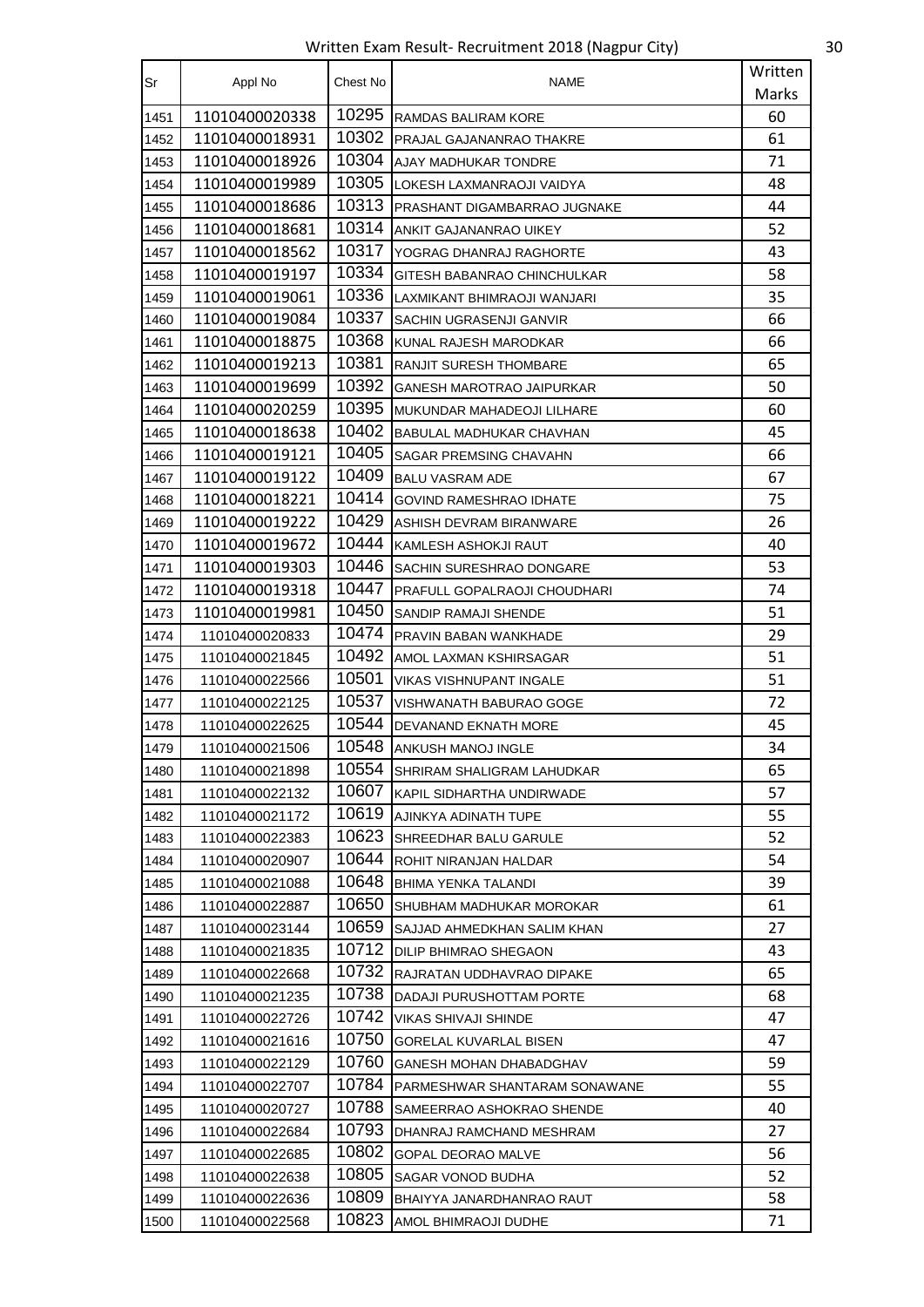Written Exam Result- Recruitment 2018 (Nagpur City) 31

| Sr   | Appl No        | Chest No | NAME                             | Written |
|------|----------------|----------|----------------------------------|---------|
|      |                |          |                                  | Marks   |
| 1501 | 11010400020880 | 10856    | RAJESH BHAGWAN NAVGHARE          | 40      |
| 1502 | 11010400022220 | 10859    | MAHESH PRABHAKARRAO SAWAKE       | 45      |
| 1503 | 11010400021086 | 10865    | SAGAR GAJANANRAO KALE            | 77      |
| 1504 | 11010400021112 | 10883    | AMAR ASHOK MESHRAM               | 60      |
| 1505 | 11010400022544 | 10890    | SHAM SUBHASHRAO JANGALE          | 40      |
| 1506 | 11010400022999 | 10924    | ROHIT HABURAO KORE               | 32      |
| 1507 | 11010400020946 | 10950    | MADHAV SHIVAJI GADAMWAD          | 51      |
| 1508 | 11010400022857 | 10952    | DNYANESHWAR RAMBHAU MUNGHATE     | 50      |
| 1509 | 11010400021120 | 10959    | AJAYKUMAR ASHOK JADHAV           | 30      |
| 1510 | 11010400021059 | 10961    | SHUBHASH SUKHARAM THAKUR         | 51      |
| 1511 | 11010400021233 | 10973    | SHATRUGHAN CHHATTUPRASAD RAVIDAS | 37      |
| 1512 | 11010400022869 | 10976    | VILAS DASHRATHRAO WANKHEDE       | 37      |
| 1513 | 11010400022865 | 10977    | SHIVAJI BHAGWAN DAKE             | 51      |
| 1514 | 11010400021326 | 10993    | PARMESHWAR RAMAJI RAJARPALLU     | 48      |
| 1515 | 11010400021324 | 10994    | SAINATH DASHRATH MANGIRWAD       | 38      |
| 1516 | 11010400021628 | 11007    | CHANDRAKANT GULABRAO KADAM       | 73      |
| 1517 | 11010400020937 | 11016    | SANJAY TEKCHAND TURKAR           | 37      |
| 1518 | 11010400020869 | 11023    | JAY PARMESHWARRAO KENDRE         | 79      |
| 1519 | 11010400020843 | 11026    | NAGANATH SURESH DAHIPHALE        | 80      |
| 1520 | 11010400020828 | 11029    | SUBHASH GAHINATH KENDRE          | 70      |
| 1521 | 11010400020860 | 11030    | <b>BALAJI KISHAN BADE</b>        | 79      |
| 1522 | 11010400022325 | 11031    | DINESH DILIP GURNULE             | 53      |
| 1523 | 11010400020863 | 11039    | CHANDRAKISHOR DASHARTH CHOPKAR   | 65      |
| 1524 | 11010400022477 | 11040    | JITENDRA CHANDRAKANT SUSHIR      | 41      |
| 1525 | 11010400022492 | 11076    | SANDEEP BABURAO SOLANKE          | 62      |
| 1526 | 11010400021560 | 11099    | SACHIN RAJARAM SOLANKAR          | 58      |
| 1527 | 11010400021028 | 11104    | KAPIL BAPURAO ARALE              | 59      |
| 1528 | 11010400022690 | 11109    | SHUBHAM ANANADRAOJI HURLE        | 52      |
| 1529 | 11010400021508 | 11112    | YOGESH RAMESH BHAGAT             | 40      |
| 1530 | 11010400022001 | 11118    | LUCKY PRAKASHJI MITKARI          | 66      |
| 1531 | 11010400021559 | 11121    | VYAKANTESH KISHANRAO HAJARE      | 55      |
| 1532 | 11010400021581 | 11126    | AMARJIT PRABHAKAR ADGALE         | 59      |
| 1533 | 11010400021338 | 11131    | AVINASH GAJANAN KAYANDE          | 66      |
| 1534 | 11010400022074 | 11145    | ASHISH SRIKRUSHNARAO PUSADEKAR   | 52      |
| 1535 | 11010400022985 | 11151    | RAMESHWAR SAHEBRAO BORUDE        | 34      |
| 1536 | 11010400022790 | 11152    | NAYAN BHIMRAO KAMBLE             | 62      |
| 1537 | 11010400021258 | 11165    | KARTIK SHOBHELAL HEMNE           | 53      |
| 1538 | 11010400022814 | 11173    | SHUBHAM RAMESH JAWRE             | 34      |
| 1539 | 11010400023085 | 11174    | RAJU BALIRAM GANDHAKWAD          | 63      |
| 1540 | 11010400023065 | 11175    | KAILASH ANANDRAO SUPARE          | 70      |
| 1541 | 11010400022587 | 11179    | YOGESH WAMANRAO SHIDURKAR        | 37      |
| 1542 | 11010400022137 | 11189    | NIKHIL RATNAKAR NAGARGOJE        | 75      |
| 1543 | 11010400022437 | 11196    | ATUL TARACHAND GONDOLE           | 30      |
| 1544 | 11010400022320 | 11214    | PRAVIN NILKANTH SAWARKAR         | 66      |
| 1545 | 11010400021929 | 11222    | PIYUSH KESHAO BHISADE            | 40      |
| 1546 | 11010400021936 | 11223    | ANIL PRAKASH KHADSE              | 47      |
| 1547 | 11010400022044 | 11226    | BABASAHEB KISAN GAIKWAD          | 66      |
| 1548 | 11010400020985 | 11234    | ROHIT RAMCHANDRA SURJUSE         | 40      |
| 1549 | 11010400023208 | 11250    | PAWAN RAMCHANDRAJI WASULE        | 43      |
| 1550 | 11010400021027 | 11284    | RAHUL JAGDISH YADWAR             | 49      |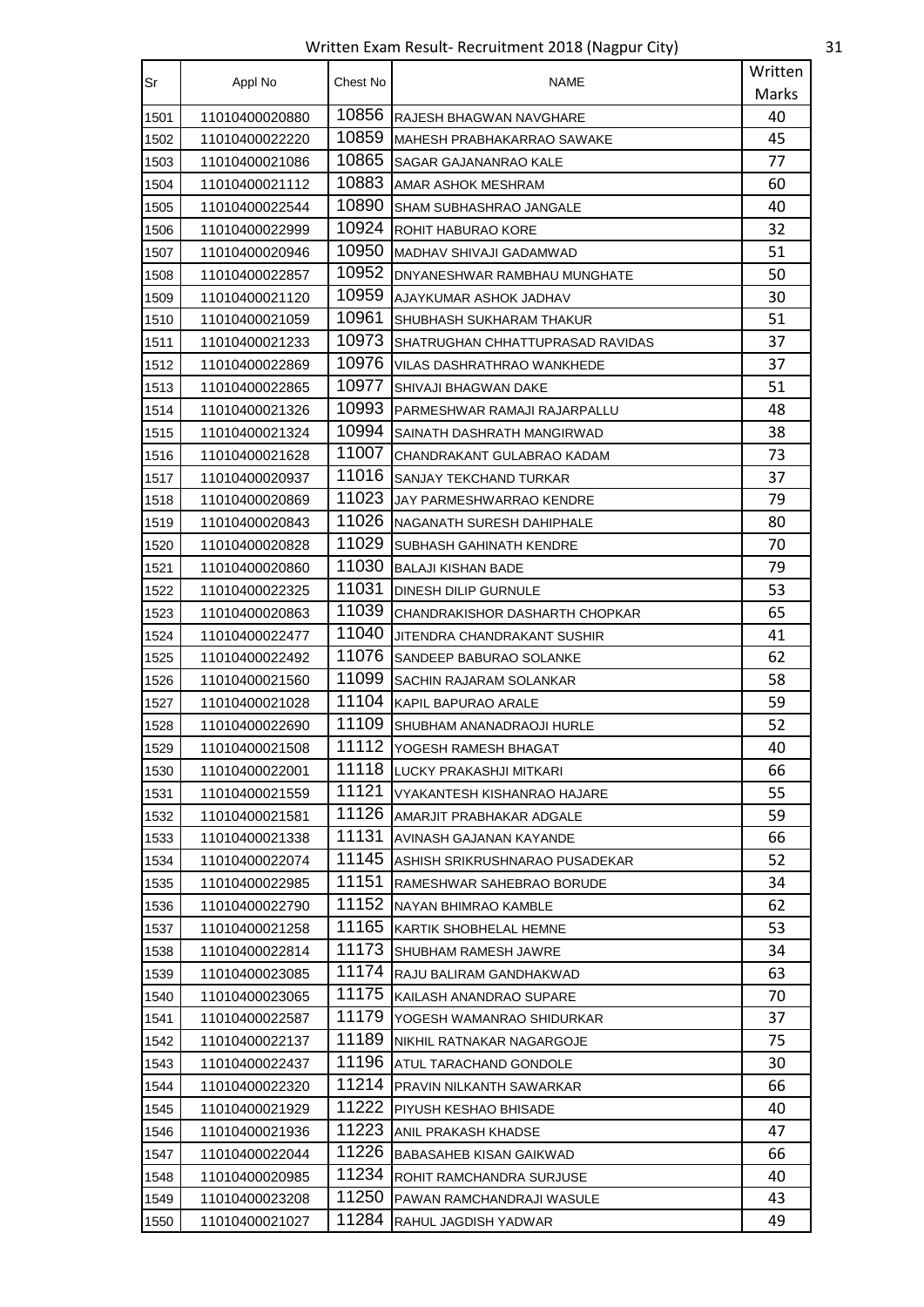Written Exam Result- Recruitment 2018 (Nagpur City) 32

| Sr   | Appl No        | Chest No | <b>NAME</b>                    | Written |
|------|----------------|----------|--------------------------------|---------|
|      |                |          |                                | Marks   |
| 1551 | 11010400021799 | 11286    | <b>MD JAVED SADIK KHAN</b>     | 48      |
| 1552 | 11010400020734 | 11292    | SATISH VINAYAAKRAV AHER        | 61      |
| 1553 | 11010400022339 | 11305    | SHIVRAM MANIK RATHOD           | 68      |
| 1554 | 11010400022406 | 11319    | VIVEK SANJAY SHINDE            | 64      |
| 1555 | 11010400021983 | 11320    | NILESH SHANKAR DHUMAL          | 76      |
| 1556 | 11010400021512 | 11322    | <b>HEMANT ARUN DASARWAR</b>    | 57      |
| 1557 | 11010400021528 | 11323    | SHAILESH PRAMOD GADHE          | 30      |
| 1558 | 11010400022064 | 11342    | SAGAR MURLIDHAR CHINCHOLKAR    | 60      |
| 1559 | 11010400021107 | 11346    | AASIFSHAH JABIRSHAH SHAH       | 59      |
| 1560 | 11010400022714 | 11349    | NITESH NILKANTH DAHATONDE      | 64      |
| 1561 | 11010400022309 | 11372    | LOKESH MOTILAL KHARE           | 34      |
| 1562 | 11010400022388 | 11378    | SANDIP SURESH KARAD            | 63      |
| 1563 | 11010400020733 | 11385    | SACHIN SHOBHELAL CHAMLATE      | 54      |
| 1564 | 11010400021888 | 11392    | RAVINDRA DEVIDAS DHAWAS        | 59      |
| 1565 | 11010400021359 | 11403    | <b>I</b> MAHESH FAKARU THAKARE | 65      |
| 1566 | 11010400021776 | 11408    | SHYAM ASHOKRAV JADHAV          | 56      |
| 1567 | 11010400021986 | 11412    | ANIL KRUSHNARAO RANGARI        | 63      |
| 1568 | 11010400022403 | 11418    | ROHIT BHARAT NEWARE            | 47      |
| 1569 | 11010400022570 | 11419    | AKASH VISHWANATH INGLE         | 28      |
| 1570 | 11010400021553 | 11421    | <b>MAYUR SUNILRAO SAKHE</b>    | 39      |
| 1571 | 11010400022529 | 11430    | <b>BHAUJI SHAMRAO CHALAKH</b>  | 34      |
| 1572 | 11010400022291 | 11448    | NIKESH JAGANNATHJI PIKALMUNDE  | 66      |
| 1573 | 11010400022992 | 11456    | RAJNIKANT BANDUJI MATEY        | 60      |
| 1574 | 11010400022465 | 11483    | SHIVAJI NIVRUTTI GOTARNE       | 56      |
| 1575 | 11010400022899 | 11490    | SUMIT CHANDRAMANIJI MESHRAM    | 52      |
| 1576 | 11010400022916 | 11503    | NEHAL NAGORAOJI LAMGHARE       | 68      |
| 1577 | 11010400022745 | 11506    | AMOL TEJRAO NAPTE              | 73      |
| 1578 | 11010400022746 | 11510    | SWAPNIL SANJAY SAPKAL          | 60      |
| 1579 | 11010400021658 | 11516    | NITIN SAHEBRAO CHATUR          | 74      |
| 1580 | 11010400021671 | 11545    | SAHEED MOHDSAFIK ANSARI        | 54      |
| 1581 | 11010400022351 | 11562    | SURAJ BABURAO KEDAR            | 48      |
| 1582 | 11010400021370 | 11583    | MOHARIFRAJA MOHSHAFI SHEIKH    | 58      |
| 1583 | 11010400022897 | 11601    | LAXMIKANT UTTAMRAO BADKAIYYA   | 47      |
| 1584 | 11010400021349 | 11604    | UMESH HEMRAJ SHENDE            | 24      |
| 1585 | 11010400021803 | 11612    | LOKESH ANAND NARNAWARE         | 59      |
| 1586 | 11010400022703 | 11622    | SACHIN SANJAY DUDHALE          | 56      |
| 1587 | 11010400022709 | 11623    | SOMNATH MOTIRAM AGONE          | 64      |
| 1588 | 11010400022461 | 11637    | NAMDEV PRALHAD GUTTE           | 37      |
| 1589 | 11010400002713 | 11667    | DINESH RAMKISHAN HONRAO        | 42      |
| 1590 | 11010400000695 | 11671    | ANKUSH DAMA KAREMORE           | 54      |
| 1591 | 11010400004063 | 11684    | YOGESH RAMESH HINGMIRE         | 55      |
| 1592 | 11010400004819 | 11689    | PANKAJ VASANTRAOJI WANKHADE    | 70      |
| 1593 | 11010400023680 | 11691    | ARUN VINAYAKJI BHENDARKAR      | 30      |
| 1594 | 11010400001820 | 11706    | NIKHIL BHAGAWAT UGALE          | 72      |
| 1595 | 11010400024363 | 11707    | BHUSHAN RAVINDRA BHADANE       | 36      |
| 1596 | 11010400024362 | 11708    | <b>BHUSHAN SANJAY PATIL</b>    | 42      |
| 1597 | 11010400024290 | 11711    | HIRALAL PURUSHTTAM MAIND       | 41      |
| 1598 | 11010400024213 | 11712    | ATUL SHRIRAM NAKTODE           | 60      |
| 1599 | 11010400001187 | 11715    | ISHWAR LAKSHMAN KUKDE          | 76      |
| 1600 | 11010400001208 | 11716    | MITHUN RAYBHAN DAHAKE          | 50      |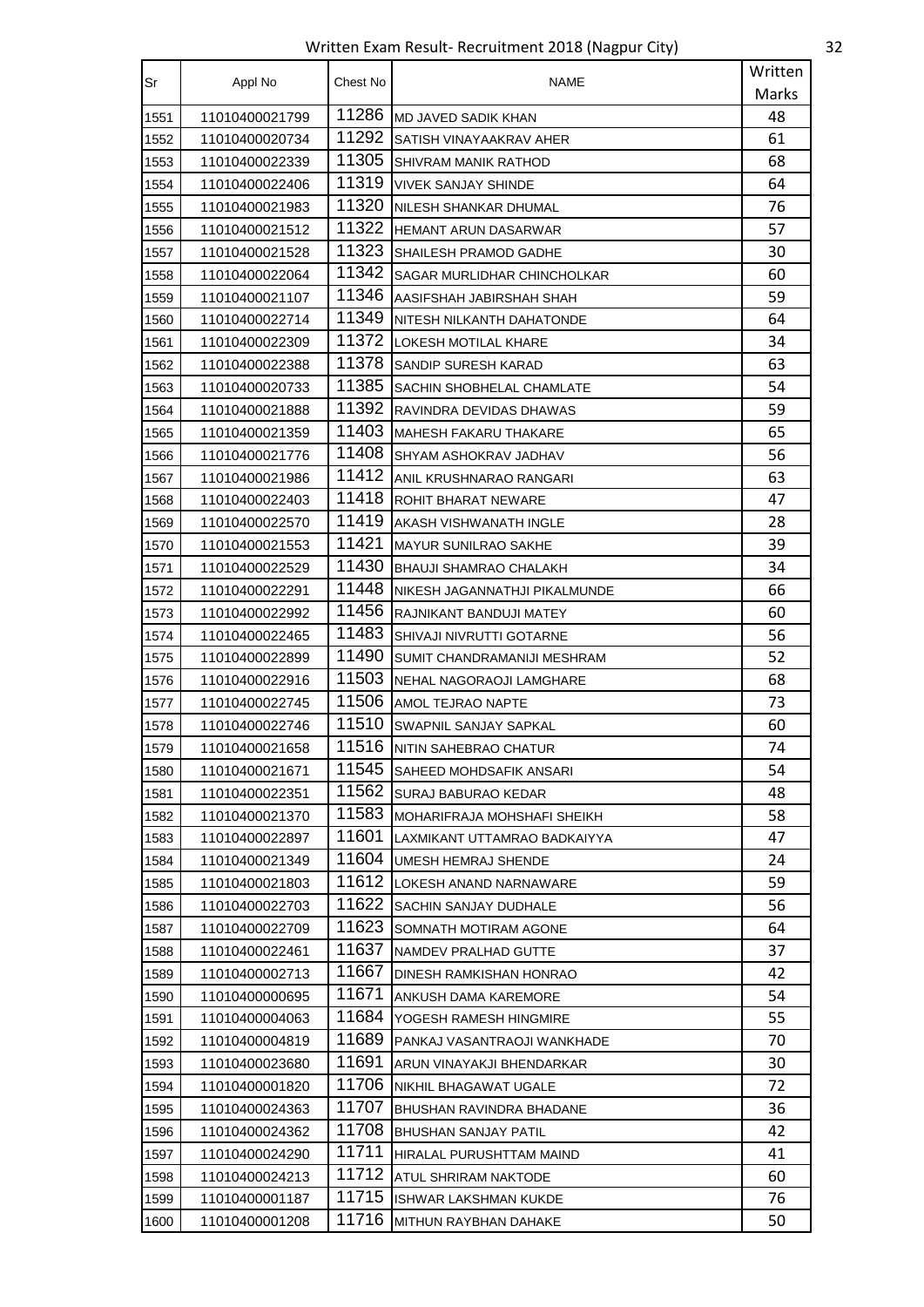Written Exam Result- Recruitment 2018 (Nagpur City) 33

| Sr   | Appl No        | Chest No | NAME                            | Written |
|------|----------------|----------|---------------------------------|---------|
|      |                |          |                                 | Marks   |
| 1601 | 11010400002076 | 11717    | <b>IMAYUR TULSIDAS ZANZAD</b>   | 38      |
| 1602 | 11010400003323 | 11718    | AMOL SUKHARAMJI DHENGE          | 49      |
| 1603 | 11010400023366 | 11721    | GOVARDHAN SURESH SHENMARE       | 41      |
| 1604 | 11010400004073 | 11729    | LAXMIKANT BABURAO GAJBHIYE      | 38      |
| 1605 | 11010400001232 | 11730    | <b>MAYUR SANJAY DABERAO</b>     | 61      |
| 1606 | 11010400005364 | 11734    | RAHUL GAJANAN SAWDEKAR          | 53      |
| 1607 | 11010400004590 | 11738    | SHUBHAM DADARAO BODADE          | 68      |
| 1608 | 11010400004588 | 11740    | VISHWADEEP DADARAO BODADE       | 65      |
| 1609 | 11010400001400 | 11742    | ANIL SUBHASH AADE               | 74      |
| 1610 | 11010400023327 | 11750    | RAMESH DNYANDEO WARE            | 47      |
| 1611 | 11010400023516 | 11755    | RAVI MAHADEVJI KARLEKAR         | 36      |
| 1612 | 11010400000021 | 11763    | PRAVIN JALINDAR NAGRE           | 60      |
| 1613 | 11010400023263 | 11767    | VISHWAJIT BALA SIDAM            | 28      |
| 1614 | 11010400000020 | 11773    | AJAY SUBHASH MHASKE             | 72      |
| 1615 | 11010400000386 | 11789    | SHIVDAS BABURAO DINDE           | 58      |
| 1616 | 11010400000387 | 11790    | <b>MAROTI KUBIR POLE</b>        | 54      |
| 1617 | 11010400023316 | 11791    | SWAPNIL ANIL GAWHARE            | 31      |
| 1618 | 11010400002107 | 11793    | <b>UMESH JAYRAM BAHE</b>        | 48      |
| 1619 | 11010400000247 | 11798    | <b>GANESH SUDHAKAR MATTE</b>    | 61      |
| 1620 | 11010400004348 | 11803    | SANDIP LALCHAND RANE            | 58      |
| 1621 | 11010400004353 | 11805    | JITENDRA MOTIRAM TARONE         | 76      |
| 1622 | 11010400004355 | 11806    | <b>GANESH YOGRAJ THAKRE</b>     | 71      |
| 1623 | 11010400002682 | 11810    | ANKIT SUNIL VYAWAHARE           | 50      |
| 1624 | 11010400024183 | 11811    | SHALIKRAM JANBA PARDHI          | 54      |
| 1625 | 11010400023482 | 11812    | AJAY VASANT GAWANDE             | 66      |
| 1626 | 11010400024023 | 11819    | <b>MANOJ BRAMHNAND WANKHADE</b> | 66      |
| 1627 | 11010400002548 | 11835    | SWAPNIL VIJAY KHARATE           | 51      |
| 1628 | 11010400002695 | 11838    | RAHUL BABURAO JAMBHULKAR        | 75      |
| 1629 | 11010400002693 | 11839    | AMIT AVINASH HUKARE             | 71      |
| 1630 | 11010400000841 | 11851    | AJAY LAKSHMAN BANEWAR           | 44      |
| 1631 | 11010400024269 | 11856    | PRAVIN PRALHAD LAD              | 34      |
| 1632 | 11010400002617 | 11858    | SURAJ AVADHUTRAO RAUT           | 60      |
| 1633 | 11010400001310 | 11865    | AKASH PRAKASH GAJBHIYE          | 66      |
| 1634 | 11010400001307 | 11866    | ANIL DHANRAJ GEDAM              | 49      |
| 1635 | 11010400002377 | 11869    | PRAMOD BALIRAM DAHIPHALE        | 78      |
| 1636 | 11010400024335 | 11875    | RAJU RAVSAHEB GADVE             | 52      |
| 1637 | 11010400023881 | 11880    | AVINASH MADHAV AMBULGEKAR       | 32      |
| 1638 | 11010400000345 | 11890    | <b>MANISH RAMESH INGOLE</b>     | 50      |
| 1639 | 11010400000933 | 11894    | PRAMOD SURESHRAO BAGMARE        | 75      |
| 1640 | 11010400000943 | 11895    | RAHUL SHAMRAOJI BAGMARE         | 58      |
| 1641 | 11010400004743 | 11899    | PRAKASH BHANUDAS KAPSE          | 60      |
| 1642 | 11010400002681 | 11901    | AKSHAY RAMBHAU KHAMBALKAR       | 55      |
| 1643 | 11010400001841 | 11906    | <b>BHARAT SHANKAR MAUJE</b>     | 51      |
| 1644 | 11010400005203 | 11911    | ROSHAN SHANKAR SELVE            | 68      |
| 1645 | 11010400005188 | 11912    | AMIT KESHAOLAL DAMAHE           | 58      |
| 1646 | 11010400002257 | 11921    | DNYANESHWAR SHIVHARI THAKARE    | 38      |
| 1647 | 11010400002848 | 11923    | MILIND MANOHARLAL PRAJAPATI     | 70      |
| 1648 | 11010400002916 | 11928    | SAGAR SUKDEO PATIL              | 73      |
| 1649 | 11010400000338 | 11930    | MANGESH BAPUJI GAURKAR          | 69      |
| 1650 | 11010400023579 | 11931    | DIPAK VASANT SALUNKE            | 35      |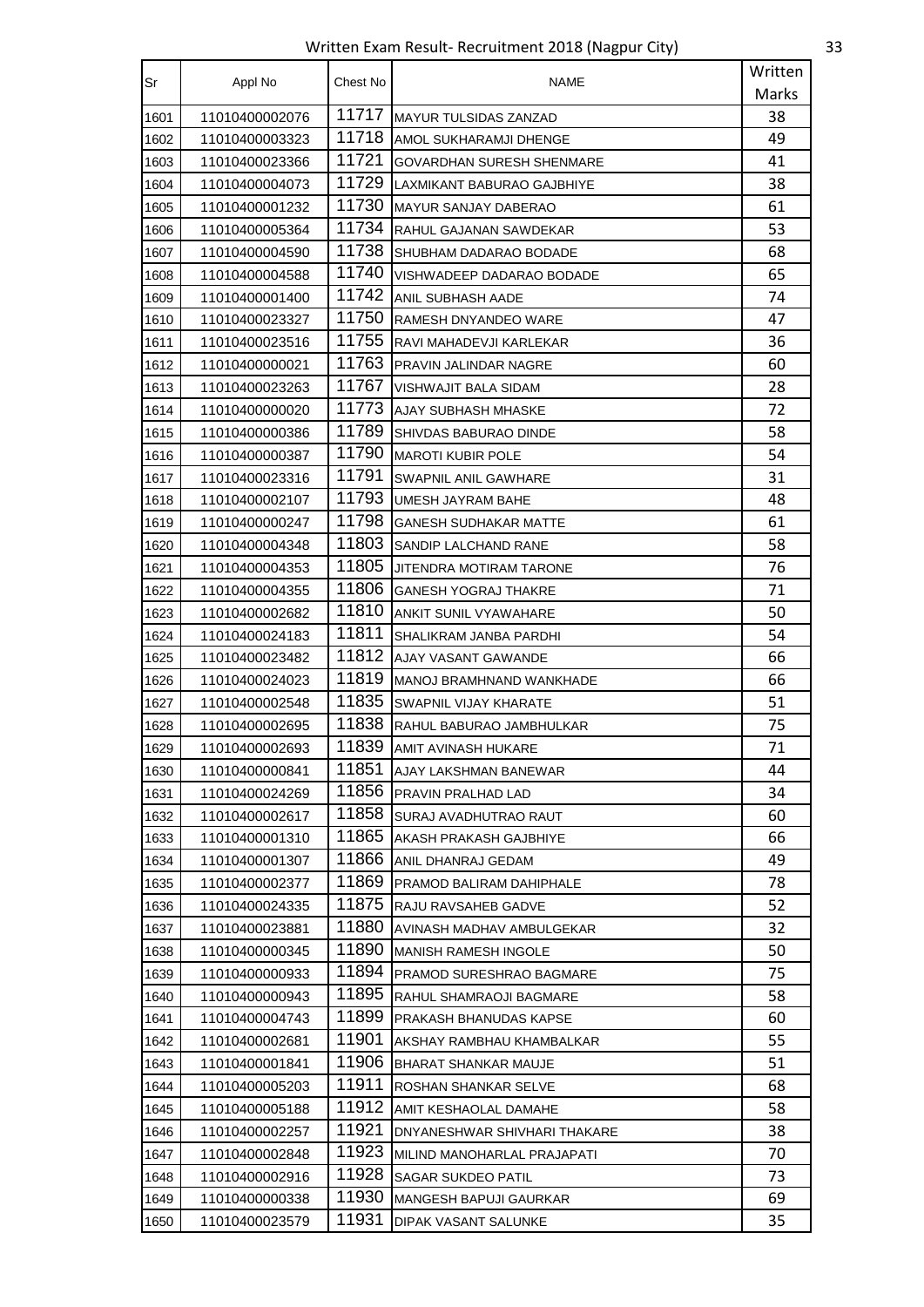Written Exam Result- Recruitment 2018 (Nagpur City) 34

| Sr   | Appl No        | Chest No | <b>NAME</b>                    | Written |
|------|----------------|----------|--------------------------------|---------|
|      |                |          |                                | Marks   |
| 1651 | 11010400004667 | 11941    | <b>IMTIYAZ MUKHTAR KHAN</b>    | 65      |
| 1652 | 11010400004669 | 11942    | CHANDRAKANT ASHOK SAKHARWATE   | 67      |
| 1653 | 11010400005316 | 11949    | <b>BHAGWAT UTTAM WAGHMARE</b>  | 46      |
| 1654 | 11010400024407 | 11958    | AKSHAY SHARADJI WAHULKAR       | 48      |
| 1655 | 11010400024406 | 11959    | SURAJ VIJAYRAORAO ATKARE       | 25      |
| 1656 | 11010400000554 | 11963    | PRAMOD BHIKAJI RAUT            | 51      |
| 1657 | 11010400002587 | 11967    | SANGHPAL NIRANJAN SARKATE      | 57      |
| 1658 | 11010400024075 | 11970    | RUSIKESH BHANUDAS KENDRE       | 73      |
| 1659 | 11010400003189 | 11971    | BADAL SHANKAR NITNAWARE        | 63      |
| 1660 | 11010400024054 | 11972    | SACHIN KAILASH THAKARE         | 31      |
| 1661 | 11010400003914 | 11976    | RAVI SEVAKRAM DAMODAR          | 53      |
| 1662 | 11010400004351 | 12001    | SUBHAM KISAN CHUTE             | 55      |
| 1663 | 11010400000179 | 12003    | SUNIL DEVRAO WAGHMARE          | 54      |
| 1664 | 11010400000178 | 12005    | SUNIL BHAGWANRAO KARE          | 65      |
| 1665 | 11010400000088 | 12013    | RAVINDRA KHEVALAL SAWWALAKHE   | 68      |
| 1666 | 11010400000084 | 12014    | VIJAY SAHESHRAM DAMAHE         | 71      |
| 1667 | 11010400000322 | 12021    | NIKHIL GULAB WAGHMARE          | 53      |
| 1668 | 11010400000452 | 12024    | PRAKASH GULAB MARBADE          | 34      |
| 1669 | 11010400004028 | 12026    | VISHWAPAL SHAMRAO SIRSAT       | 54      |
| 1670 | 11010400000438 | 12034    | SHASHIPRAKASH GHANSHYAM RAI    | 73      |
| 1671 | 11010400004582 | 12040    | PRASHANT MAHADEV AVHAD         | 50      |
| 1672 | 11010400024570 | 12045    | SAGAR DINESH JAISWAL           | 40      |
| 1673 | 11010400024581 | 12047    | PRANAY PRABHAKAR FUKTE         | 62      |
| 1674 | 11010400001336 | 12050    | RUPESH PRAMOD RAIBOLE          | 58      |
| 1675 | 11010400004342 | 12058    | TARUNKUMAR DILESHWAR SHARNAGAT | 47      |
| 1676 | 11010400002340 | 12064    | AJAY NANDKISHOR GAWALI         | 37      |
| 1677 | 11010400005153 | 12065    | NARENDRA NARAYAN MASKE         | 66      |
| 1678 | 11010400003028 | 12070    | SONU MAROTI GHUGRE             | 48      |
| 1679 | 11010400024057 | 12071    | PRAFL JEEVAN THAKRE            | 14      |
| 1680 | 11010400003622 | 12074    | CHANDRASHEKHAR RAJKUMAR MATEY  | 35      |
| 1681 | 11010400005294 | 12077    | SAGAR MAHADEV WADEKAR          | 46      |
| 1682 | 11010400024029 | 12079    | <b>VISHAL PRADIP BAGHELE</b>   | 47      |
| 1683 | 11010400003550 | 12089    | SHISHUPAL RAMBHAU BRAHMANKAR   | 59      |
| 1684 | 11010400003839 | 12095    | DILIP SUBHASH CHAUDHARI        | 48      |
| 1685 | 11010400005660 | 12098    | NIKHIL ANANDRAO RAMGIRKAR      | 75      |
| 1686 | 11010400001141 | 12105    | VINOD NARESH DHOBLE            | 62      |
| 1687 | 11010400003919 | 12111    | PANKAJ RANGRAOJI KAPSE         | 66      |
| 1688 | 11010400023592 | 12116    | MAHESH RATIRAMRAVJI DHULASE    | 51      |
| 1689 | 11010400005438 | 12127    | NAHIM RASHID SHEKH             | 69      |
| 1690 | 11010400005441 | 12128    | PRASHIK BHIMRAO DAMODAR        | 63      |
| 1691 | 11010400004580 | 12131    | PRAVIN VISHNU AVHAD            | 58      |
| 1692 | 11010400004571 | 12132    | KHANDU RAM HALE                | 62      |
| 1693 | 11010400004848 | 12136    | PRANAY RAVIKUMAR URADE         | 49      |
| 1694 | 11010400024036 | 12139    | TRIMUKH NARAYAN MENE           | 77      |
| 1695 | 11010400005174 | 12141    | RAVINDRA SHRAWAN WANJARI       | 72      |
| 1696 | 11010400001640 | 12148    | RADHESHYAM HARIBHAU SHENDE     | 72      |
| 1697 | 11010400001646 | 12149    | DIPAK SHRIKRUSHNA AMBILDHUKE   | 74      |
| 1698 | 11010400003053 | 12152    | KISHOR ARVIND RATHOD           | 39      |
| 1699 | 11010400001008 | 12154    | ASHVIN VIJAY SULTANE           | 76      |
| 1700 | 11010400005543 | 12159    | AMJAD SARDAR PINJARI           | 42      |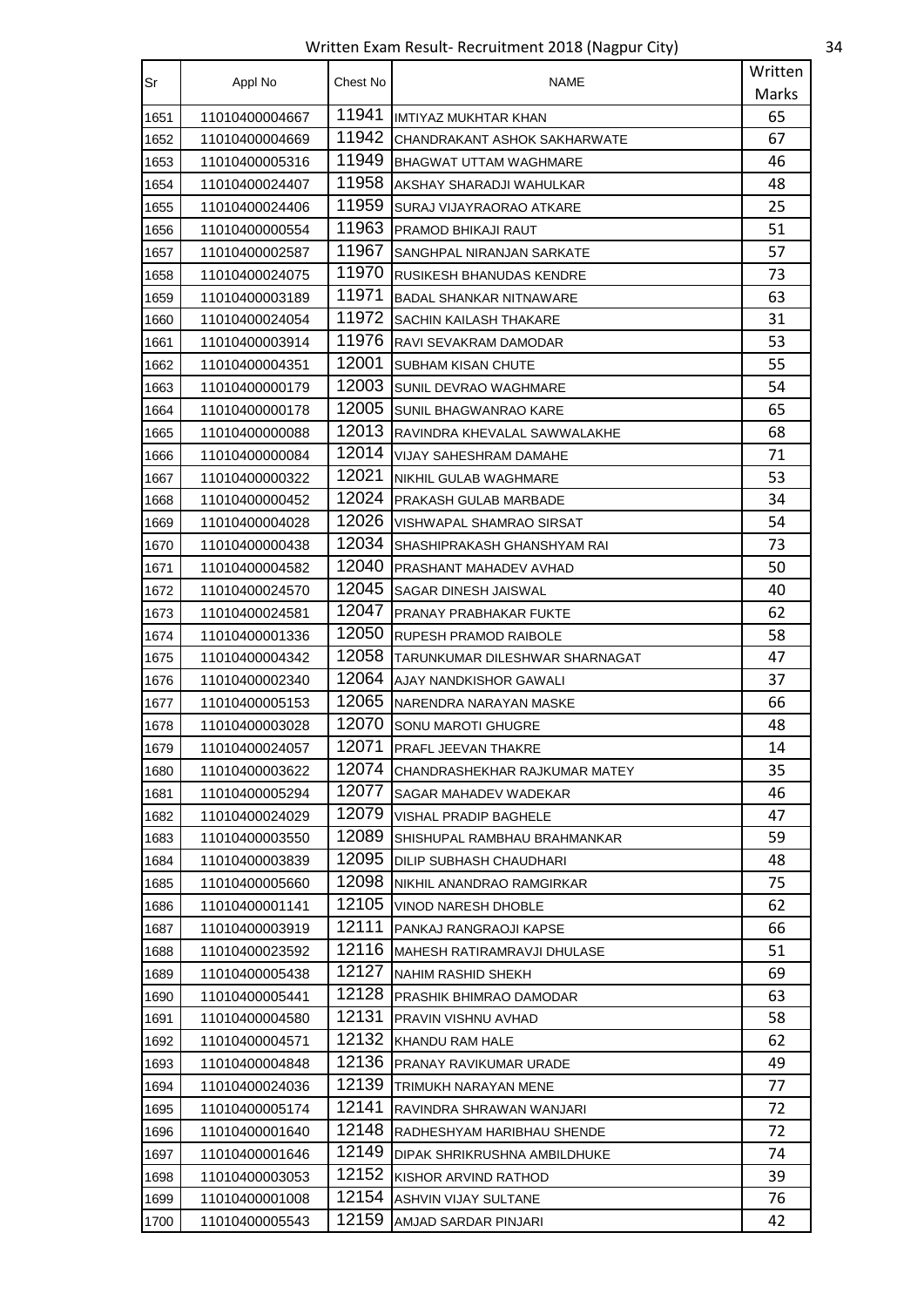Written Exam Result- Recruitment 2018 (Nagpur City) 35

| Sr   | Appl No        | Chest No | NAME                               | Written |
|------|----------------|----------|------------------------------------|---------|
|      |                |          |                                    | Marks   |
| 1701 | 11010400004659 | 12172    | <b>GOPAL BALASAHEB CHATE</b>       | 59      |
| 1702 | 11010400003309 | 12175    | SAINATH DATTA WAGHMARE             | 53      |
| 1703 | 11010400000780 | 12178    | AMOL CHINTAMAN BOBADE              | 64      |
| 1704 | 11010400002672 | 12181    | EKNATH SAKHARAM SHENDE             | 35      |
| 1705 | 11010400001013 | 12188    | VIKKI BALASAHEB SHINDE             | 77      |
| 1706 | 11010400004126 | 12196    | SACHIN GOKULDAS PARKHI             | 61      |
| 1707 | 11010400003395 | 12198    | RAJU BHAURAO NIRGUDWAR             | 75      |
| 1708 | 11010400024158 | 12226    | <b>GAJANAN LAXMAN ASOLKAR</b>      | 61      |
| 1709 | 11010400003434 | 12227    | SANDIP KHUSHAL DEWALKAR            | 65      |
| 1710 | 11010400003392 | 12229    | SANDIP PANDURANG SATPUTE           | 67      |
| 1711 | 11010400023321 | 12245    | VINOD RAMESH POLOJWAR              | 53      |
| 1712 | 11010400023286 | 12246    | SURAJ BHASKAR JAMBHULKAR           | 61      |
| 1713 | 11010400023840 | 12257    | <b>GANESH ROHIDASRAO DHAKNE</b>    | 47      |
| 1714 | 11010400004895 | 12258    | JAGDISH VIJAY GHYAR                | 51      |
| 1715 | 11010400004894 | 12260    | RAHUL JIBHAU SHEJWAL               | 61      |
| 1716 | 11010400004617 | 12267    | RAHUL BUDHARAM KAMBLE              | 65      |
| 1717 | 11010400023282 | 12268    | RAJANNA LAXMISWAMI ATTELA          | 47      |
| 1718 | 11010400003146 | 12276    | <b>BALAJI LIMBAJI GHUGE</b>        | 42      |
| 1719 | 11010400005150 | 12281    | HARSHAL PRALHAD JAGNALE            | 70      |
| 1720 | 11010400005149 | 12282    | VIKASH BALAJI BORKAR               | 82      |
| 1721 | 11010400005148 | 12283    | SHAILESH PRABHAKAR DHONGE          | 58      |
| 1722 | 11010400005151 | 12284    | MOHMADSALMAN SHEIKHBABBU KURESHI   | 68      |
| 1723 | 11010400005143 | 12285    | IMRAN SHEIKHBABBU KURESHI          | 32      |
| 1724 | 11010400002873 | 12291    | <b>IMRAN IBRAHIM SHAIKH</b>        | 32      |
| 1725 | 11010400002867 | 12294    | IQBAL TAHEJEEB SHAIKH              | 64      |
| 1726 | 11010400004883 | 12299    | <b>ABHILASH VIJAY KOLHE</b>        | 50      |
| 1727 | 11010400002334 | 12301    | <b>GANESH MADHAV ANCHEWAR</b>      | 40      |
| 1728 | 11010400001870 | 12305    | AJAY KALYA BELKAR                  | 49      |
| 1729 | 11010400023996 | 12306    | ROSHAN DADARAO KAWALE              | 24      |
| 1730 | 11010400023539 | 12310    | NITESH KESHAV ALATE                | 63      |
| 1731 | 11010400001673 | 12311    | UMESH NANDKISHOR RAUT              | 54      |
| 1732 | 11010400000616 | 12323    | PRAVIN RAM RANDIVE                 | 60      |
| 1733 | 11010400000888 | 12326    | RAHUL CHANDRAKANT NAGPURE          | 57      |
| 1734 | 11010400003939 | 12344    | PARASHRAM RAMKRUSHNA MESARE        | 47      |
| 1735 | 11010400002584 | 12360    | MUNESHWAR KUWARLAL RAUT            | 32      |
| 1736 | 11010400023937 | 12362    | <b>PRASHANT REVIDAS FULZELE</b>    | 39      |
| 1737 | 11010400024080 | 12369    | SHASHIKANT ARUN GAIKWAD            | 45      |
| 1738 | 11010400001991 | 12371    | <b>GURUDEV PURUSHOTTAM GIDMARE</b> | 64      |
| 1739 | 11010400003841 | 12374    | SUNIL PURUSHOTTAM TEKAM            | 39      |
| 1740 | 11010400023390 | 12381    | <b>GOPAL PRABHAKAR SANGLE</b>      | 29      |
| 1741 | 11010400024203 | 12384    | KHILAWAN LAKSHMAN PAL              | 28      |
| 1742 | 11010400000468 | 12388    | SATISH GAUTAM DHULE                | 32      |
| 1743 | 11010400001471 | 12393    | KAILAS BABASAHEB SHIRSAT           | 58      |
| 1744 | 11010400002798 | 12396    | KISHOR TIKARAM CHOURIWAR           | 36      |
| 1745 | 11010400024436 | 12404    | SWAPNIL YADAORAOJI KALE            | 53      |
| 1746 | 11010400004442 | 12407    | VIKIL ASARAM KHARKATE              | 55      |
| 1747 | 11010400001813 | 12413    | PANDURANG DASHRATH DIKALE          | 67      |
| 1748 | 11010400002949 | 12417    | PANKAJ GITESHWAR BHAKNE            | 30      |
| 1749 | 11010400023649 | 12423    | MANGESH BALKRUSHN SIRSAT           | 38      |
| 1750 | 11010400004583 | 12440    | ROHIT VINAYAK PAWAR                | 56      |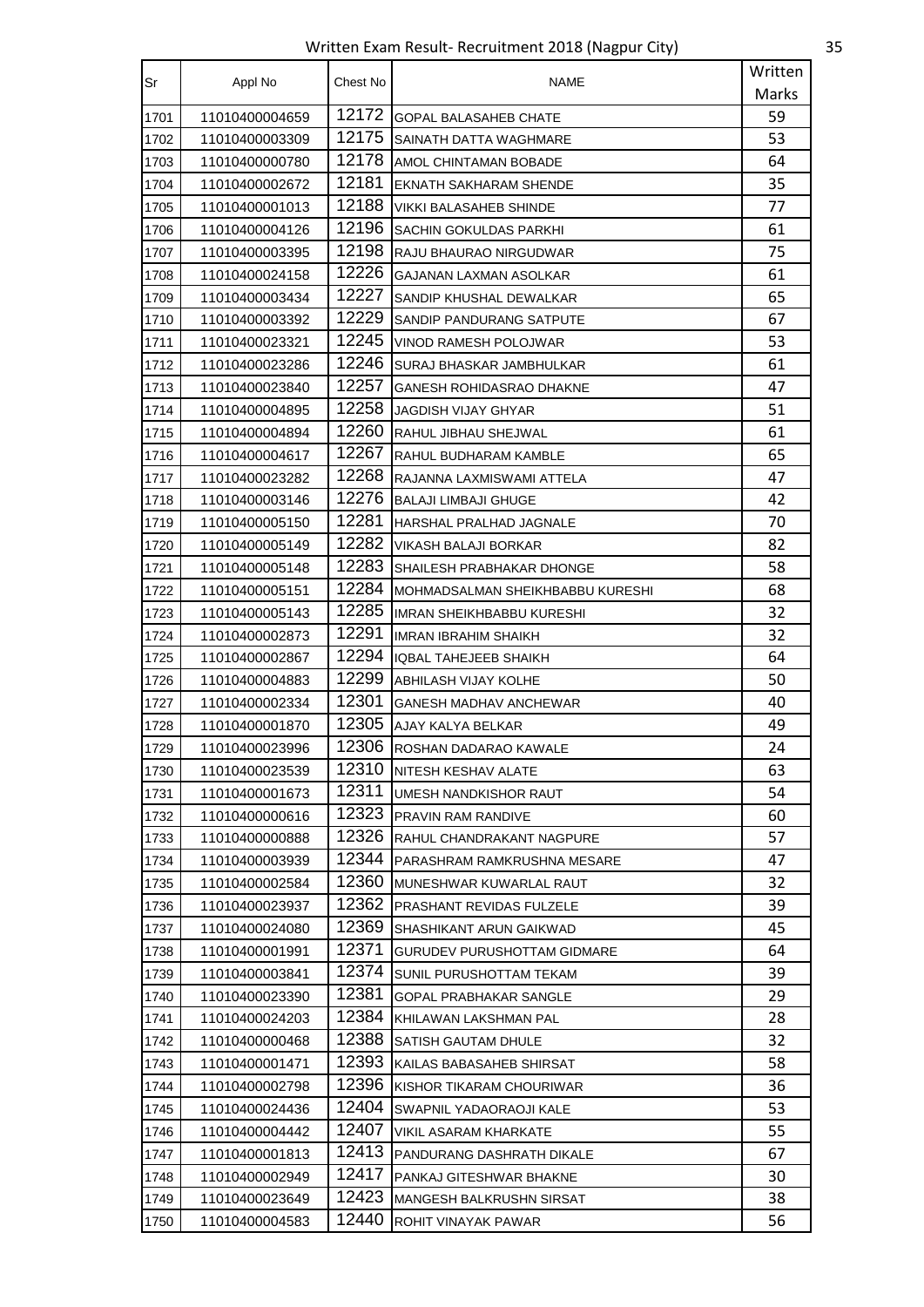Written Exam Result- Recruitment 2018 (Nagpur City) 36

| Sr   | Appl No        | Chest No | <b>NAME</b>                      | Written |
|------|----------------|----------|----------------------------------|---------|
|      |                |          |                                  | Marks   |
| 1751 | 11010400001508 | 12442    | <b>SUMIT SHESHRAO BARAHATE</b>   | 58      |
| 1752 | 11010400000163 | 12449    | <b>MAYUR SANDIP PATIL</b>        | 50      |
| 1753 | 11010400002907 | 12451    | <b>RAHUL GOKUL GOUR</b>          | 49      |
| 1754 | 11010400002897 | 12453    | LALIT SURYAKANT CHOPDA           | 57      |
| 1755 | 11010400002906 | 12454    | YOGESH UDARAM GADIKAR            | 73      |
| 1756 | 11010400002901 | 12455    | SACHIN CHANDRABHAN MOTGHARE      | 59      |
| 1757 | 11010400024536 | 12457    | PRASHANT DHANRAJ DONGRE          | 39      |
| 1758 | 11010400001822 | 12461    | MOHAN AMBADASRAO RAUT            | 77      |
| 1759 | 11010400004754 | 12467    | RITESH FATTU DESHMUKH            | 63      |
| 1760 | 11010400004756 | 12468    | CHETAN KASHINATH DAKHOLE         | 74      |
| 1761 | 11010400004759 | 12469    | GAJESH ANKUSHRAO KHORGADE        | 75      |
| 1762 | 11010400004760 | 12470    | NIKHIL UDAYSHANKAR MISHRA        | 72      |
| 1763 | 11010400001116 | 12472    | ASHISH SHANKAR BODHE             | 69      |
| 1764 | 11010400003836 | 12474    | PADAM RATAN RAGHORTE             | 62      |
| 1765 | 11010400002772 | 12477    | <b>VRUSHABH SURESH KOHAPARE</b>  | 48      |
| 1766 | 11010400001283 | 12478    | SACHIN HARIBHAU KAMBLE           | 56      |
| 1767 | 11010400000289 | 12494    | RAVI KUNDLIK MOHALE              | 65      |
| 1768 | 11010400001455 | 12505    | ABHIJEET RAMMILAN DAMMALE        | 66      |
| 1769 | 11010400004476 | 12508    | KAMLESH DHANRAJ UPRADE           | 42      |
| 1770 | 11010400023610 | 12511    | SAMADHAN PRAKASH DANDGE          | 49      |
| 1771 | 11010400000359 | 12515    | AMOL GANESH MASKE                | 65      |
| 1772 | 11010400000531 | 12519    | AMOL NARHARI RAKHADE             | 57      |
| 1773 | 11010400000529 | 12520    | RAHUL HIRALAL MATAGHARE          | 70      |
| 1774 | 11010400004034 | 12529    | DINESH SHIVDAS MARASKOLHE        | 67      |
| 1775 | 11010400000372 | 12532    | KIRAN NARSING CHAVAN             | 60      |
| 1776 | 11010400024020 | 12534    | RASHTRAPAL SUBHASHRAV KHOBRAGADE | 36      |
| 1777 | 11010400004239 | 12539    | CHANDRASHEKHAR FAGO MOHTURE      | 53      |
| 1778 | 11010400002254 | 12557    | ASHISH MILIND BORKAR             | 66      |
| 1779 | 11010400002251 | 12559    | PARAS ASHOK BHANUSE              | 69      |
| 1780 | 11010400002264 | 12560    | KOHINOOR ASHOK BHANUSE           | 48      |
| 1781 | 11010400023712 | 12563    | ADNANKHAN OMERDRAZKHAN PATHAN    | 53      |
| 1782 | 11010400000769 | 12583    | KIRAN MAROTRAO SATPUTE           | 54      |
| 1783 | 11010400023295 | 12584    | MITHUN RAMBHAU AHAKE             | 47      |
| 1784 | 11010400002327 | 12586    | SANTOSH SURESH LOHAKPURE         | 45      |
| 1785 | 11010400024380 | 12593    | VINOD SHATRUGHNA THOMBARE        | 69      |
| 1786 | 11010400000788 | 12603    | AAKASH TANSINGH MATELKAR         | 32      |
| 1787 | 11010400004802 | 12605    | MANGESH BABURAO BAWANKAR         | 45      |
| 1788 | 11010400001419 | 12609    | MAHESH JAGDISHRAO SONTAKKE       | 62      |
| 1789 | 11010400003347 | 12610    | RITESH SAHEBRAO MASANE           | 75      |
| 1790 | 11010400004496 | 12617    | <b>BABASAHEB KRISHNA BARGAJE</b> | 62      |
| 1791 | 11010400002083 | 12618    | GANESH HANUMANT KANGANE          | 53      |
| 1792 | 11010400003308 | 12622    | VITTHAL PANJABRAO THALE          | 50      |
| 1793 | 11010400001209 | 12630    | DHANANJAY DHARMARAJ PATIL        | 59      |
| 1794 | 11010400001042 | 12635    | KAPIL RAJU PAWAR                 | 65      |
| 1795 | 11010400004594 | 12641    | NILESH BHAURAO THORAT            | 63      |
| 1796 | 11010400004611 | 12643    | <b>PRAVIN KADUBA CHAVAN</b>      | 54      |
| 1797 | 11010400000723 | 12646    | AMIT RAJENDRA KOHAD              | 64      |
| 1798 | 11010400004948 | 12650    | PRASHANT DHANILAL RAUT           | 49      |
| 1799 | 11010400024454 | 12658    | RAJESH GANRAJ TITARMARE          | 48      |
| 1800 | 11010400024561 | 12671    | ANIKET MANOJ PANDEY              | 48      |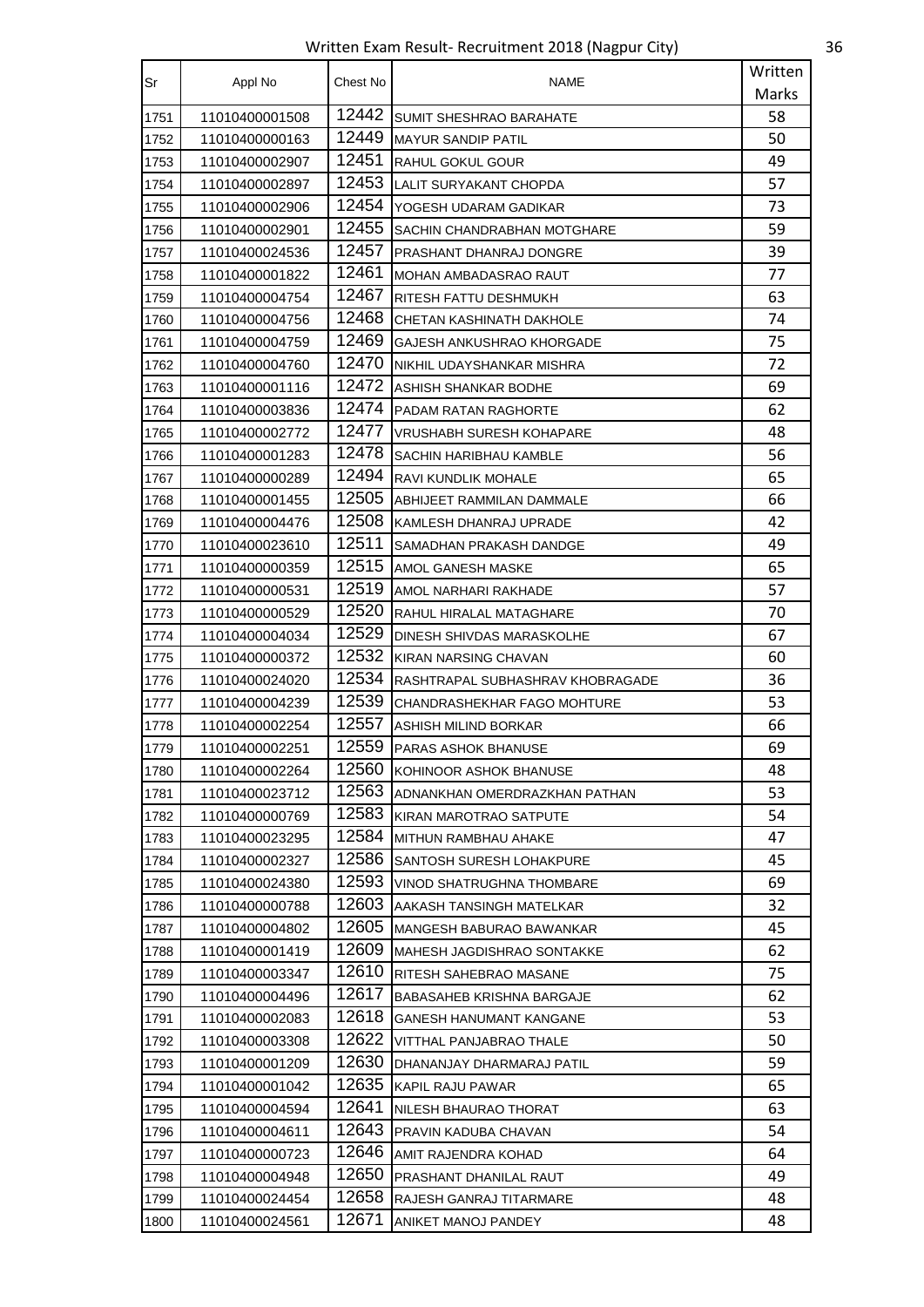Written Exam Result- Recruitment 2018 (Nagpur City) 37

| Sr   | Appl No        | Chest No | <b>NAME</b>                     | Written |
|------|----------------|----------|---------------------------------|---------|
|      |                |          |                                 | Marks   |
| 1801 | 11010400024543 | 12673    | HIMANSHU ANIL KAWARE            | 42      |
| 1802 | 11010400001872 | 12682    | <b>SAGAR DILIP SATDIVE</b>      | 47      |
| 1803 | 11010400001063 | 12688    | RAVI SUDAM BANSODE              | 59      |
| 1804 | 11010400002790 | 12691    | KRUSHNA BHIKA WAGH              | 39      |
| 1805 | 11010400004236 | 12692    | RAJKUMAR DURYODHAN NEWARE       | 48      |
| 1806 | 11010400004253 | 12693    | SHYAMKUMAR DURYODHAN NEWARE     | 40      |
| 1807 | 11010400004248 | 12695    | ROHITKUMAR RAMGOPAL KANOJIYA    | 51      |
| 1808 | 11010400004238 | 12697    | AKASH RAMESH NEWARE             | 52      |
| 1809 | 11010400005622 | 12711    | SATISH KAILASH MESHRAM          | 48      |
| 1810 | 11010400005627 | 12712    | ANUJ SHIVPRASAD NANDANE         | 70      |
| 1811 | 11010400005623 | 12713    | <b>PAWAN SHANKARLAL MISAR</b>   | 75      |
| 1812 | 11010400005640 | 12714    | VIKRANT RUPCHAND BARAIKAR       | 31      |
| 1813 | 11010400004822 | 12718    | KISHAN RAMESH KATHARE           | 65      |
| 1814 | 11010400004423 | 12720    | MANOJ SAKHARAM SAPATE           | 70      |
| 1815 | 11010400005285 | 12723    | ASHISH DADAJI GAIKWAD           | 60      |
| 1816 | 11010400002972 | 12729    | AKASH NAMDEORAO ZADE            | 42      |
| 1817 | 11010400023402 | 12734    | RAHUL SANJAY ITEKAR             | 80      |
| 1818 | 11010400004159 | 12739    | SACHIN SANJAY TELANGE           | 66      |
| 1819 | 11010400023601 | 12742    | SAVAN GANPATRAO LADHE           | 45      |
| 1820 | 11010400023395 | 12743    | SUDARSHAN RAMESH MADNE          | 75      |
| 1821 | 11010400023446 | 12744    | RAJESH DIGAMBAR BHOKARKAR       | 66      |
| 1822 | 11010400024562 | 12745    | SNEHIL MUNINDRADA KABIR         | 59      |
| 1823 | 11010400024538 | 12746    | SHARAD DEEPAK WELTURKAR         | 43      |
| 1824 | 11010400024558 | 12747    | <b>SHUBHAM SANJAY NARANJE</b>   | 54      |
| 1825 | 11010400024552 | 12748    | <b>GAURAV GANESH PARIHAR</b>    | 65      |
| 1826 | 11010400000121 | 12755    | DURGESH MAHENDRASINGH KUSHWAHA  | 70      |
| 1827 | 11010400004622 | 12773    | <b>MAHESH DEORAO THAK</b>       | 49      |
| 1828 | 11010400004518 | 12774    | ANIL BHAULAL LILHARE            | 31      |
| 1829 | 11010400002202 | 12787    | PRAMOD ARUN AWATE               | 73      |
| 1830 | 11010400002206 | 12788    | BHAIYYASAHEB HARI AWATHE        | 66      |
| 1831 | 11010400003470 | 12792    | DINESH SANJAY KALAMBE           | 77      |
| 1832 | 11010400001021 | 12795    | SHUBHAM ANIL BHUJADE            | 50      |
| 1833 | 11010400024345 | 12796    | SWAPNIL TRYEMBAK WAGHMARE       | 68      |
| 1834 | 11010400024373 | 12797    | RAVINDRAKUMAR BARSUJI HATWAR    | 49      |
| 1835 | 11010400003261 | 12801    | VINAMRA CHANDRAKANT SONWANE     | 63      |
| 1836 | 11010400005213 | 12820    | MAHESH BANSI AWAD               | 58      |
| 1837 | 11010400001860 | 12826    | VIJAYKUMAR BUDHRAM KALSARPE     | 39      |
| 1838 | 11010400003364 | 12834    | RAMESHWAR VISHWANATH KATARE     | 66      |
| 1839 | 11010400000687 | 12837    | RAHUL MANOHAR RATHOD            | 34      |
| 1840 | 11010400005557 | 12849    | RAVINDRA HARIDAS KOSARE         | 48      |
| 1841 | 11010400002173 | 12851    | MANOJ RAMKRUSHNA SAHAKATE       | 36      |
| 1842 | 11010400003630 | 12852    | NAGESH SHIDHARTHA PAIKRAO       | 67      |
| 1843 | 11010400024349 | 12861    | DHEERAJ PURUSHOTTAMRAO MHAISKAR | 41      |
| 1844 | 11010400024350 | 12862    | SWAPNIL SURYBHANRAO DHONE       | 37      |
| 1845 | 11010400005620 | 12872    | BHUSHAN BHALERAO PATIL          | 64      |
| 1846 | 11010400024052 | 12873    | YOGESH CHANDRKANT PATIL         | 40      |
| 1847 | 11010400023269 | 12877    | SHYAM RAVINDRA WANKHADE         | 50      |
| 1848 | 11010400005455 | 12888    | UMESH RAMESH BHAGAT             | 58      |
| 1849 | 11010400004857 | 12895    | SAGAR PRAMOD MASKE              | 69      |
| 1850 | 11010400001417 | 12897    | VAIBHAV PRABHAKAR NIMBULKAR     | 50      |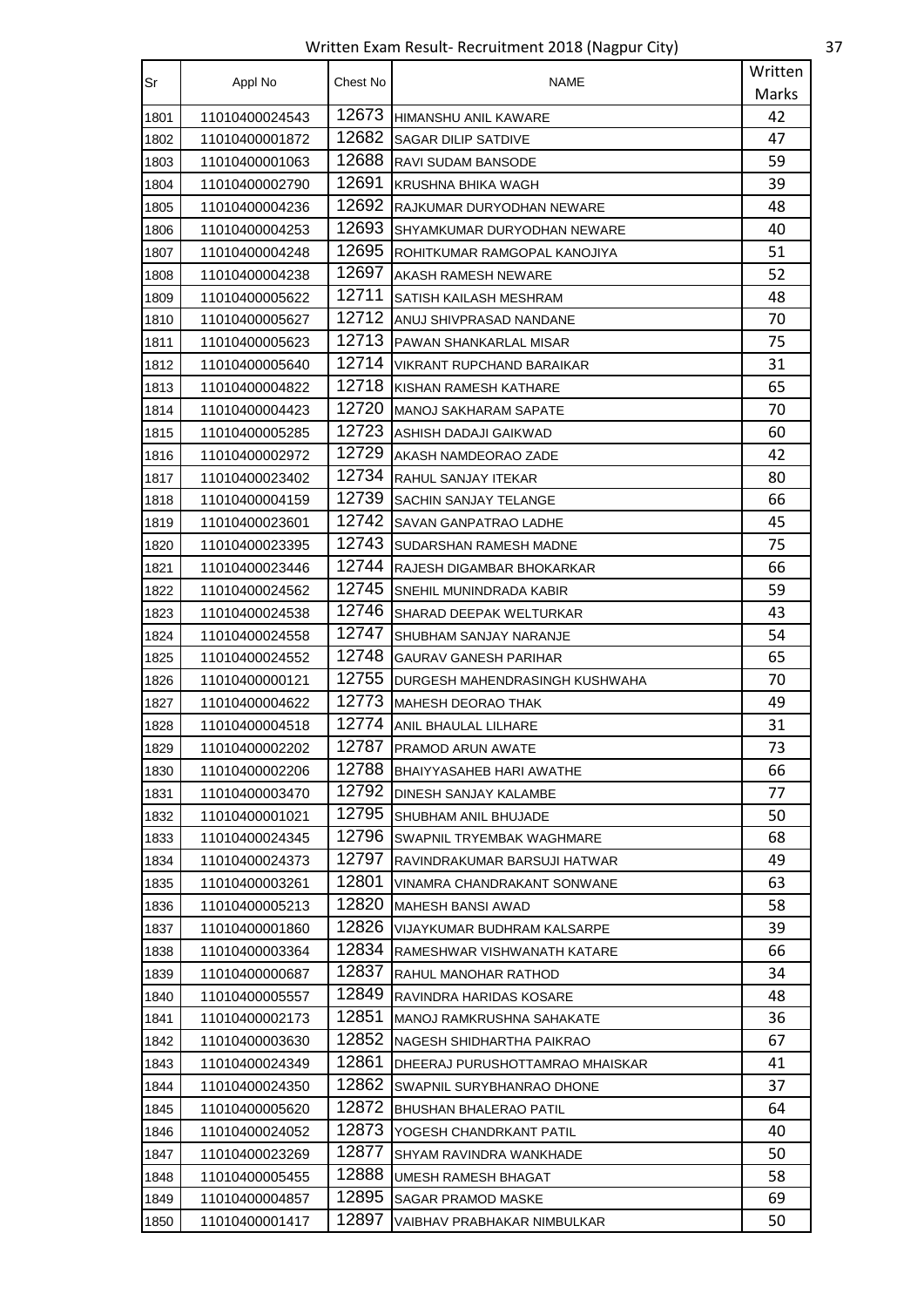Written Exam Result- Recruitment 2018 (Nagpur City) 38

| Sr   | Appl No        | Chest No | <b>NAME</b>                         | Written |
|------|----------------|----------|-------------------------------------|---------|
|      |                |          |                                     | Marks   |
| 1851 | 11010400002876 | 12898    | AKSHAY GAJANANRAO NAGPURE           | 36      |
| 1852 | 11010400005480 | 12911    | PRASHANT PANDHARINATH TEKAM         | 57      |
| 1853 | 11010400004354 | 12921    | <b>BHUPENDRAKUMAR OMKAR LILHARE</b> | 44      |
| 1854 | 11010400003448 | 12929    | RAKESH KRISHNA SHENDRE              | 61      |
| 1855 | 11010400024402 | 12941    | AJAY ASHOK DONGARE                  | 28      |
| 1856 | 11010400023801 | 12944    | MAHESH LAXMANRAOJI DANGALE          | 59      |
| 1857 | 11010400000057 | 12949    | DEVENDRA SHRAWAN MENDHE             | 35      |
| 1858 | 11010400000693 | 12953    | ANUP PRAMOD PAHADE                  | 47      |
| 1859 | 11010400005301 | 12958    | PRASHANT KISNAJI CHAUDHARI          | 61      |
| 1860 | 11010400023243 | 12972    | VIKRAM NANDKISHOR KALE              | 44      |
| 1861 | 11010400024430 | 12973    | VIKAS ASHOKRAOJI ZAMARE             | 66      |
| 1862 | 11010400001638 | 12974    | DHANRAJ THALIRAM SHIVANKAR          | 38      |
| 1863 | 11010400003035 | 12977    | PRAFUL VASUDEO BHAISARE             | 57      |
| 1864 | 11010400000374 | 12978    | AKSHAY PURUSHOTTAM CHAVHAN          | 39      |
| 1865 | 11010400000349 | 12979    | SAGAR RAJENDRA FATAKE               | 61      |
| 1866 | 11010400004528 | 12985    | YOGESH NAWALSING MIRI               | 54      |
| 1867 | 11010400000786 | 12992    | UMAKANT DEVIDAS DEVKATE             | 58      |
| 1868 | 11010400004472 | 12995    | PANKAJ SHESHRAO BANSOD              | 65      |
| 1869 | 11010400008146 | 12999    | VAIBHAV SHESHERAO JAGTAP            | 38      |
| 1870 | 11010400015737 | 13003    | PIYUSH SHIVRAMJI CHAWALE            | 65      |
| 1871 | 11010400006849 | 13004    | SAGAR RAMSING KAME                  | 60      |
| 1872 | 11010400012520 | 13012    | MAHESH ISANA BAWANEKAR              | 63      |
| 1873 | 11010400015524 | 13018    | <b>BHARATSING PREMSING DEDWAL</b>   | 58      |
| 1874 | 11010400015180 | 13037    | VISHALSINGH BABBUSINGH SOMVANSHI    | 37      |
| 1875 | 11010400015333 | 13038    | ROHIT ANANDRAO GEDAM                | 42      |
| 1876 | 11010400016239 | 13041    | AKASH MANIK BODHANKAR               | 64      |
| 1877 | 11010400015135 | 13042    | CHETAN VIJAY HIWARKAR               | 57      |
| 1878 | 11010400015961 | 13043    | DINESH VASANTAJI BAGADE             | 24      |
| 1879 | 11010400015793 | 13044    | AKASH SURESH NIMBALKAR              | 63      |
| 1880 | 11010400015792 | 13045    | RAHUL PRAKASH SATHAWANE             | 61      |
| 1881 | 11010400015797 | 13046    | NITESH PAIGAMBAR DUPARE             | 40      |
| 1882 | 11010400011162 | 13047    | PUNDALIK RAMESHWAR BHADADE          | 49      |
| 1883 | 11010400011779 | 13049    | GOVIND VISHWAMBHAR KENDRE           | 46      |
| 1884 | 11010400007669 | 13050    | <b>PRAVIN ASHOK SIRGIRE</b>         | 67      |
| 1885 | 11010400013090 | 13053    | SARANG RAJNIKANT NAGPURKAR          | 29      |
| 1886 | 11010400015136 | 13055    | KIRAN ARUN KATKE                    | 58      |
| 1887 | 11010400015138 | 13056    | <b>SUMIT RAJU PATIL</b>             | 64      |
| 1888 | 11010400006518 | 13061    | NITIN OMDEO LAMBAT                  | 68      |
| 1889 | 11010400006482 | 13063    | MANGESHWAR SHANKAR KHANDALE         | 64      |
| 1890 | 11010400006499 | 13064    | ASHISH SURESH MARGHADE              | 66      |
| 1891 | 11010400006471 | 13065    | AVINASH SUDHAKAR LANJEWAR           | 51      |
| 1892 | 11010400006467 | 13066    | SHUBHAM GAJANAN HINGE               | 49      |
| 1893 | 11010400007630 | 13068    | SANTOSH SANJAY DEVKAMBLE            | 34      |
| 1894 | 11010400006808 | 13069    | RAHUL VIJAYKUMAR MOHOD              | 53      |
| 1895 | 11010400015940 | 13071    | GOPAL HARIDAS PARISE                | 65      |
| 1896 | 11010400015949 | 13072    | <b>MANOJ DATTUJI PARVE</b>          | 57      |
| 1897 | 11010400017984 | 13074    | SURAJ HANUMANT ATHAWALE             | 52      |
| 1898 | 11010400012084 | 13079    | PRAFUL GULAB BHAGAT                 | 54      |
| 1899 | 11010400016204 | 13081    | LOKESH NILKANTH CHACHANE            | 61      |
| 1900 | 11010400016521 | 13088    | SAYRAJ RAMESHWAR GHARGADE           | 30      |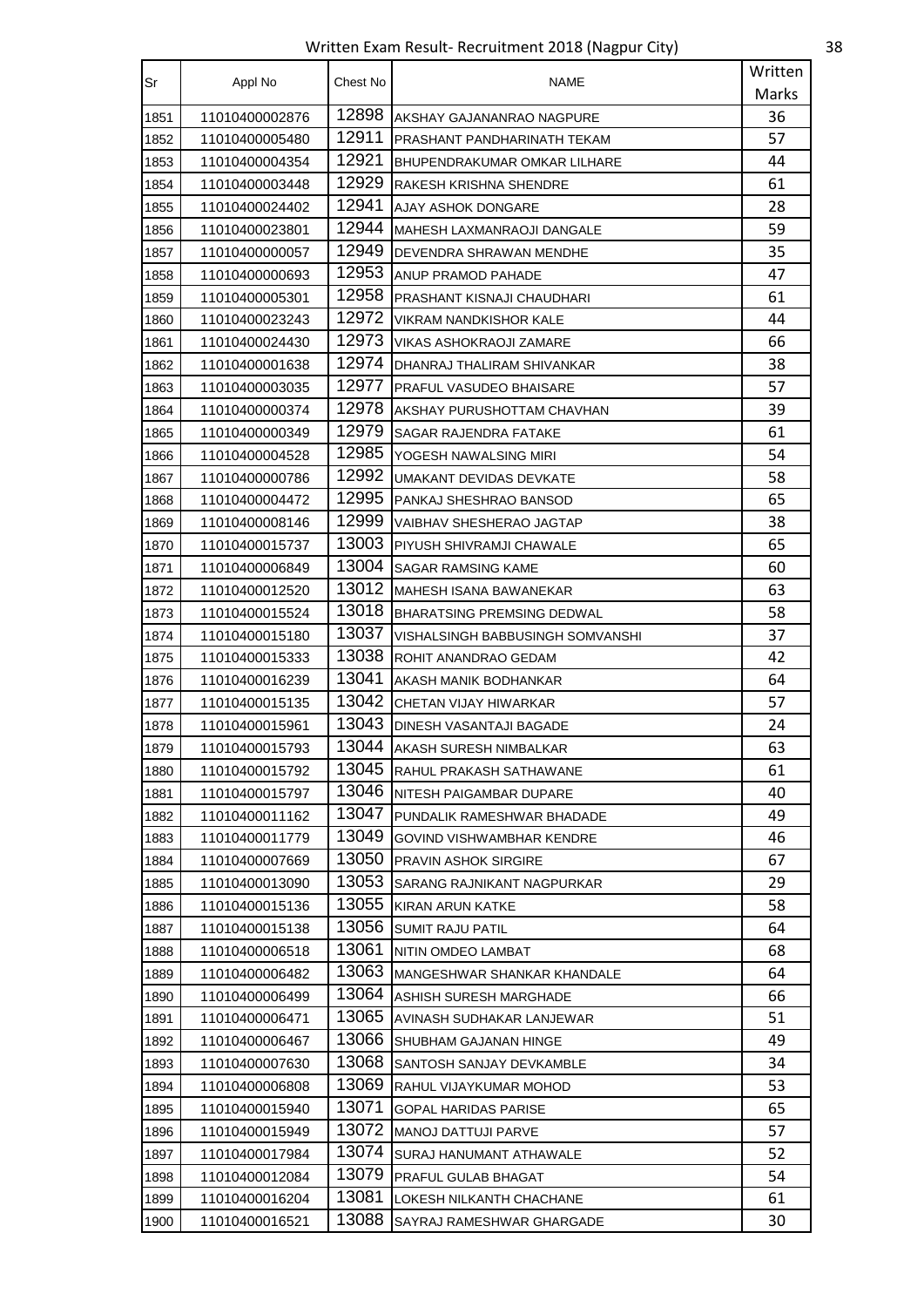Written Exam Result- Recruitment 2018 (Nagpur City) 39

| Sr   | Appl No        | Chest No | NAME                               | Written |
|------|----------------|----------|------------------------------------|---------|
|      |                |          |                                    | Marks   |
| 1901 | 11010400016453 | 13089    | <b>IPURUSHOTTAM RAMAJI RAUT</b>    | 46      |
| 1902 | 11010400006015 | 13095    | ANURAG ASHOK PATIL                 | 51      |
| 1903 | 11010400017083 | 13099    | MUKESH KAILASH VAIDYA              | 33      |
| 1904 | 11010400012966 | 13101    | ROHIT RUTTASEN NANDESHWAR          | 20      |
| 1905 | 11010400012974 | 13102    | SWAPNIL PAWAN KSHIRSAGAR           | 80      |
| 1906 | 11010400015881 | 13105    | SHRIRAM GINYANDEV SANAP            | 67      |
| 1907 | 11010400015385 | 13113    | DHANPAL MANOHAR MOHANKAR           | 71      |
| 1908 | 11010400015398 | 13114    | PINTU RAMU RAUT                    | 65      |
| 1909 | 11010400015403 | 13115    | ASHIF IQBAL PATHAN                 | 45      |
| 1910 | 11010400008118 | 13128    | <b>BADAL SAHEBSING MAHER</b>       | 62      |
| 1911 | 11010400012544 | 13132    | NILESH VITTHALRAO RAUT             | 72      |
| 1912 | 11010400010340 | 13136    | PAVAN RAMRAO INGOLE                | 67      |
| 1913 | 11010400015846 | 13141    | AMOL KESHAV GITTE                  | 65      |
| 1914 | 11010400007009 | 13146    | SATISH SURESH NAGRE                | 54      |
| 1915 | 11010400012470 | 13147    | HIVARAJ PRABHAKAR SATPUTE          | 79      |
| 1916 | 11010400011355 | 13149    | JAYSING MANGILAL RATHOD            | 68      |
| 1917 | 11010400012858 | 13153    | <b>HARI SUBHASH KENDRE</b>         | 45      |
| 1918 | 11010400012857 | 13154    | SAMBHAJI BALAJI KENDRE             | 53      |
| 1919 | 11010400008949 | 13156    | VILAS DEVRAO INGLE                 | 30      |
| 1920 | 11010400012177 | 13157    | <b>HARISH SUBHASH LAKADE</b>       | 48      |
| 1921 | 11010400017522 | 13159    | KHUSHAL VIJAY CHAVHAN              | 29      |
| 1922 | 11010400011118 | 13162    | SACHIN BANDU PACHABHAI             | 63      |
| 1923 | 11010400008263 | 13165    | NAYAN SHAMRAO KURWADE              | 49      |
| 1924 | 11010400010743 | 13166    | SAGAR KAILASRAO CHAVHAN            | 72      |
| 1925 | 11010400010794 | 13168    | VIKAS DHONDABARAO CHENDAKE         | 63      |
| 1926 | 11010400010807 | 13169    | ANIL SATWA PAWAR                   | 61      |
| 1927 | 11010400011181 | 13176    | MANOJ LAXMAN RAUT                  | 65      |
| 1928 | 11010400017450 | 13177    | SACHIN SHIVAJI CHAVAN              | 59      |
| 1929 | 11010400008637 | 13182    | <b>MORESHWAR SANTOSH KALE</b>      | 52      |
| 1930 | 11010400007349 | 13187    | NARAYAN PANDHARI POINKAR           | 62      |
| 1931 | 11010400012437 | 13192    | ARJUN SOMESHWAR MESHRAM            | 38      |
| 1932 | 11010400012490 | 13194    | <b>IMRUNAL PURUSHOTTAM GOTMARE</b> | 56      |
| 1933 | 11010400014575 | 13199    | SUYOG SUDHAKAR KALBANDE            | 71      |
| 1934 | 11010400011021 | 13211    | PAVAN MADHUKAR JANGALE             | 41      |
| 1935 | 11010400008920 | 13212    | ASIF RAJJAK DARGEWALE              | 36      |
| 1936 | 11010400009601 | 13216    | HITESH BANDUJI URKUDE              | 55      |
| 1937 | 11010400009424 | 13223    | KHUPCHAND CHINTAMAN GIRHEPUNJE     | 51      |
| 1938 | 11010400008807 | 13224    | VILAS NASRU RATHOD                 | 63      |
| 1939 | 11010400018082 | 13227    | RILESH RAMESH BHEDE                | 61      |
| 1940 | 11010400015739 | 13228    | VIJAY RAJKUMAR BANOTHE             | 69      |
| 1941 | 11010400015782 | 13230    | MANOJ ANKALU DASARIYA              | 39      |
| 1942 | 11010400007436 | 13235    | SATWA KISHAN NAMPALLE              | 76      |
| 1943 | 11010400011474 | 13242    | DILIP SAHEBRAO JADHAV              | 44      |
| 1944 | 11010400011476 | 13243    | <b>BALU SAHEBRAO JADHAV</b>        | 56      |
| 1945 | 11010400017297 | 13249    | SHUBHAM VISHWANATH PATWE           | 84      |
| 1946 | 11010400008979 | 13257    | ASHISH MADHUKAR SOMKUWAR           | 57      |
| 1947 | 11010400018022 | 13262    | DNYANDEV BABASAHEB BADE            | 61      |
| 1948 | 11010400011750 | 13267    | DINESH RAMSING BRAMHAN             | 73      |
| 1949 | 11010400011754 | 13269    | ASHIK BANDU CHAMAT                 | 36      |
| 1950 | 11010400008069 | 13276    | SHAM PARASRAM MAHALNAR             | 61      |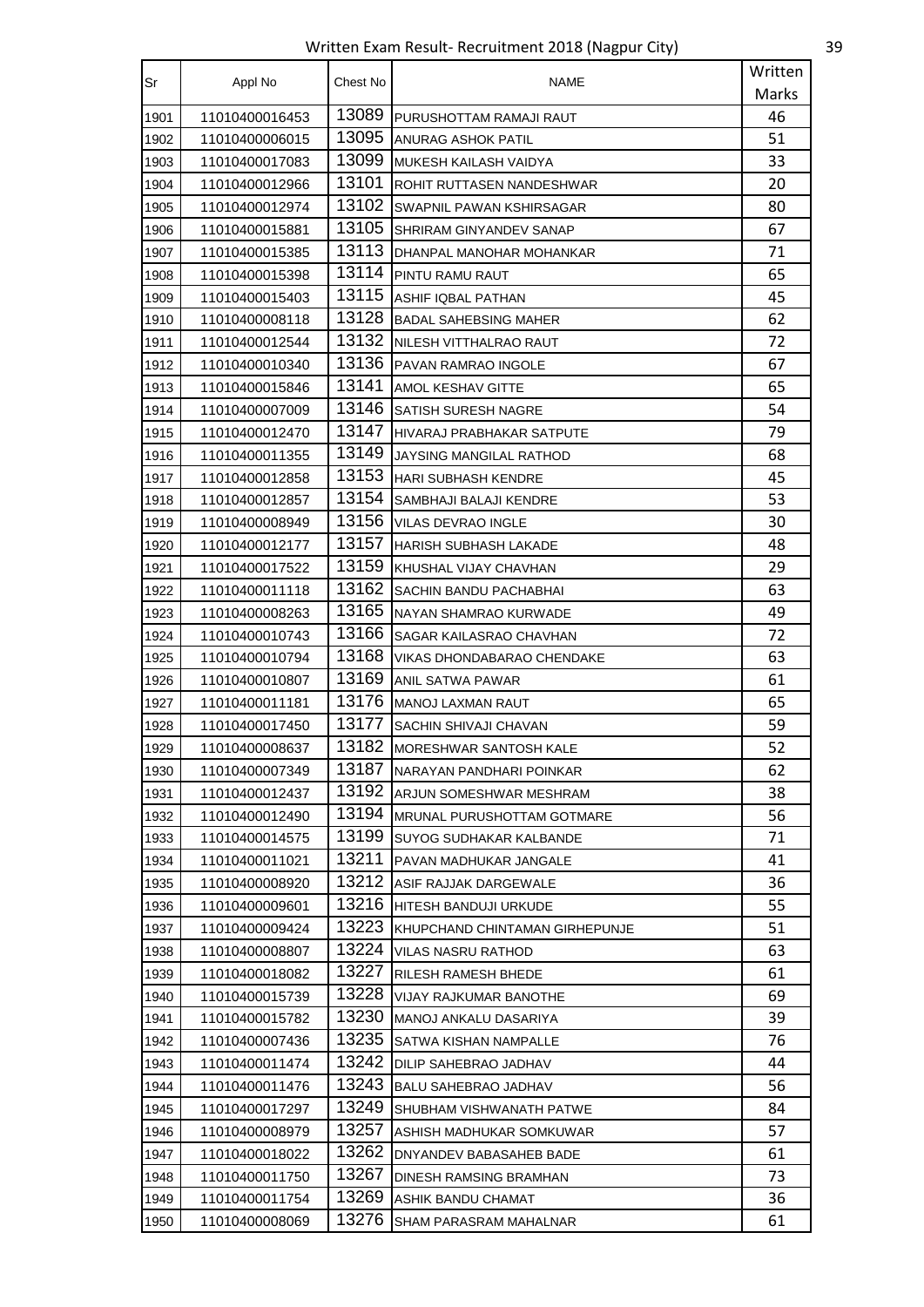Written Exam Result- Recruitment 2018 (Nagpur City) 40

| Sr   | Appl No        | Chest No | <b>NAME</b>                     | Written |
|------|----------------|----------|---------------------------------|---------|
|      |                |          |                                 | Marks   |
| 1951 | 11010400015673 | 13278    | JAYPAL DILIP RATHOD             | 56      |
| 1952 | 11010400006901 | 13287    | SACHIN ASHOK MAHADIK            | 60      |
| 1953 | 11010400013343 | 13294    | NIKETAN ASHOKRAO SAKHARKAR      | 74      |
| 1954 | 11010400006361 | 13310    | SAGAR DILIP SURYAWANSHI         | 59      |
| 1955 | 11010400008989 | 13317    | NILESH DILIP ZUNGARE            | 39      |
| 1956 | 11010400006232 | 13320    | SAGAR JAGOJI MARWADE            | 45      |
| 1957 | 11010400012428 | 13326    | SURAJ GYANIRAM PIMPALSHENDE     | 44      |
| 1958 | 11010400015477 | 13333    | DNYANESHWAR BABAN KHANDARE      | 73      |
| 1959 | 11010400014425 | 13335    | SURAJKUMAR MANOJ RAMTEKE        | 54      |
| 1960 | 11010400007027 | 13337    | GAJANAN HIMMATRAO JAYBHAYE      | 43      |
| 1961 | 11010400015809 | 13340    | JITESH ARUN DAHILKAR            | 67      |
| 1962 | 11010400016427 | 13346    | MAHENDRA SHESHRAO MESHRAM       | 66      |
| 1963 | 11010400015215 | 13347    | SHASHIKANT ARJUN GHAROTE        | 55      |
| 1964 | 11010400015203 | 13348    | BHUMESHWAR ASHOK BHENDARKAR     | 64      |
| 1965 | 11010400008774 | 13351    | VISHAL ANANDRAO SHENDE          | 71      |
| 1966 | 11010400010951 | 13357    | RAHUL MADHUKAR HATAGALE         | 64      |
| 1967 | 11010400010952 | 13360    | ABHAY DADARAO INGOLE            | 38      |
| 1968 | 11010400012052 | 13365    | <b>MOHAN DEVIDAS NAKAT</b>      | 63      |
| 1969 | 11010400017101 | 13389    | ROSHAN LAXMAN AMBILDHUKE        | 58      |
| 1970 | 11010400007363 | 13394    | SACHIN KISHOR SUTONE            | 69      |
| 1971 | 11010400007358 | 13396    | <b>BHARAT LAKSHMAN LOKHANDE</b> | 73      |
| 1972 | 11010400007346 | 13397    | RAHUL LAXMAN LOKHANDE           | 39      |
| 1973 | 11010400012991 | 13399    | SAGAR DATTUJI NIBRAD            | 64      |
| 1974 | 11010400015318 | 13400    | <b>GOPAL DILIP GHAYAL</b>       | 33      |
| 1975 | 11010400010358 | 13402    | <b>VICKY VIRENDRA DAMAHE</b>    | 56      |
| 1976 | 11010400010896 | 13403    | RAVINDRA TULSIRAM KANGALE       | 53      |
| 1977 | 11010400012343 | 13406    | <b>MUKESH PRADIP SHELEKAR</b>   | 65      |
| 1978 | 11010400015821 | 13407    | SANDIP RAMKRUSHNA KUMARE        | 46      |
| 1979 | 11010400012977 | 13409    | RADHESHYAM CHANDANLAL MASKARE   | 59      |
| 1980 | 11010400010809 | 13411    | M JUBER M RAFIK                 | 37      |
| 1981 | 11010400010341 | 13412    | <b>VIJAY RAMBHAU PANZADE</b>    | 58      |
| 1982 | 11010400012375 | 13414    | ASHISH SIDDHARTH GEDAM          | 59      |
| 1983 | 11010400017795 | 13415    | VAIBHAV DILIP SHENDRE           | 70      |
| 1984 | 11010400016719 | 13417    | DHIRAJ BUDHAJI ATKARI           | 52      |
| 1985 | 11010400007467 | 13426    | PRASHIK KAMLESH DEOGADE         | 42      |
| 1986 | 11010400016630 | 13428    | MANGESH BALKRUSHNA NIMBEKAR     | 36      |
| 1987 | 11010400008037 | 13429    | PRASHANT KARBHARI KAKAD         | 68      |
| 1988 | 11010400015807 | 13431    | NITESH VIJAY HARDE              | 64      |
| 1989 | 11010400006003 | 13434    | RAHUL SANJAY GAYKE              | 70      |
| 1990 | 11010400016675 | 13436    | ANAND RAMAJI TICHKULE           | 57      |
| 1991 | 11010400014599 | 13442    | NIKHIL GANESH CHANDURKAR        | 40      |
| 1992 | 11010400010733 | 13443    | SACHIN NILKANTH PATIL           | 60      |
| 1993 | 11010400010711 | 13444    | PRAMOD MAHADEO GHUYE            | 74      |
| 1994 | 11010400008434 | 13448    | SUDAM ANIL AGHAV                | 59      |
| 1995 | 11010400015930 | 13453    | DAULAT HIMMATRAO NAPTE          | 57      |
| 1996 | 11010400006605 | 13454    | HARESH VILAS SAPAKALE           | 59      |
| 1997 | 11010400012434 | 13459    | NITESH DUDHRAM KORE             | 60      |
| 1998 | 11010400013891 | 13460    | ROHIT CHANDRASHEKHAR GATLEWAR   | 65      |
| 1999 | 11010400007251 | 13472    | MANGESH DEORAO BHASHASHANKAR    | 61      |
| 2000 | 11010400013788 | 13476    | SHANKAR BHAGWAN POLE            | 47      |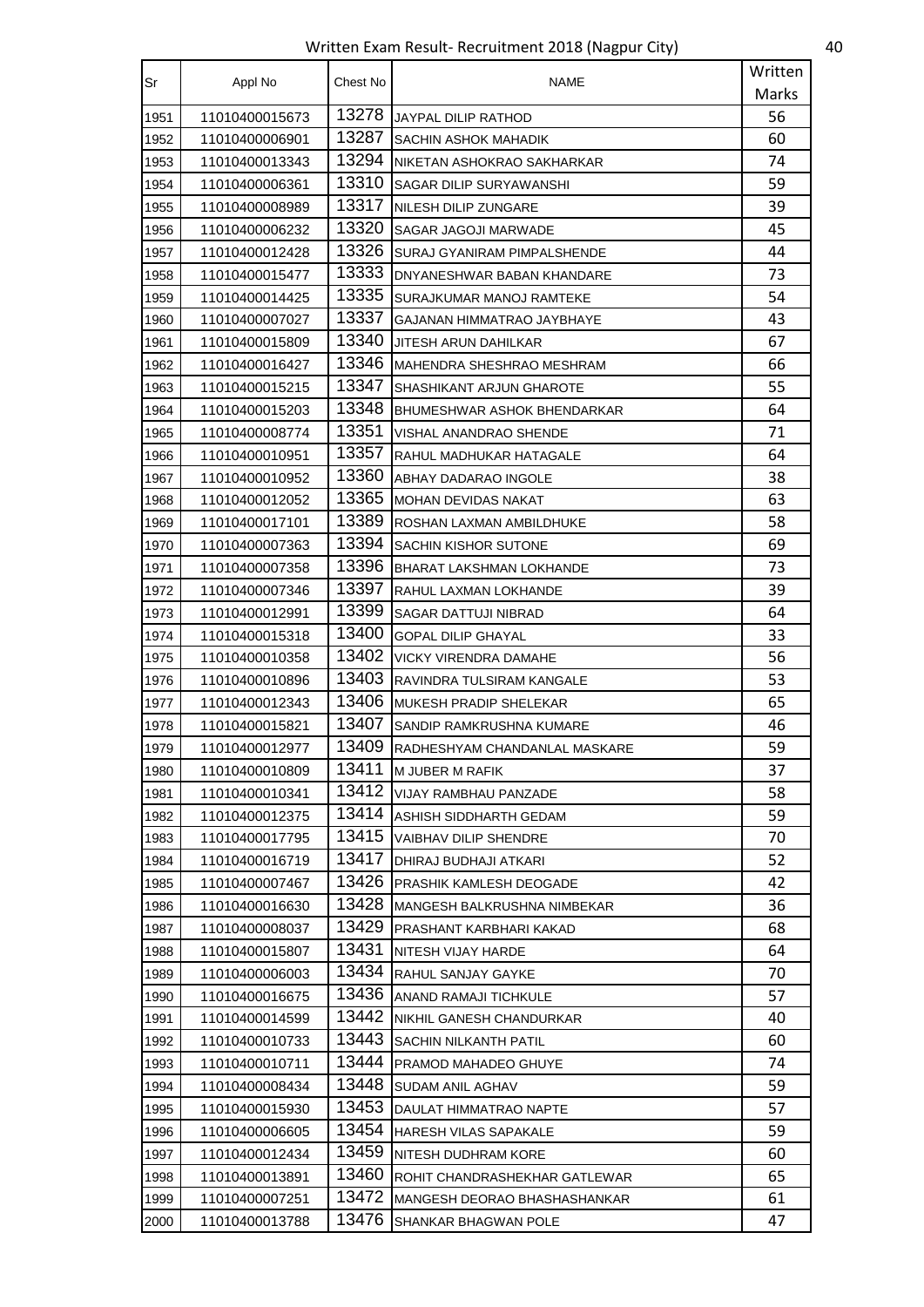Written Exam Result- Recruitment 2018 (Nagpur City) 41

| Sr   | Appl No        | Chest No | NAME                           | Written |
|------|----------------|----------|--------------------------------|---------|
|      |                |          |                                | Marks   |
| 2001 | 11010400007354 | 13477    | AJINKYA TATERAO MASKE          | 55      |
| 2002 | 11010400011234 | 13481    | VIKRANT JIVRAJ KHANDARE        | 31      |
| 2003 | 11010400006205 | 13482    | KIRAN DATTU KAMBLE             | 47      |
| 2004 | 11010400017614 | 13484    | AMOL DEVIDAS JAMBHULKAR        | 57      |
| 2005 | 11010400008631 | 13487    | KAPIL ASHOKRAO MAKODE          | 63      |
| 2006 | 11010400012414 | 13488    | PRAFUL BABAN GOHATRE           | 59      |
| 2007 | 11010400015643 | 13492    | SACHIN VISHWANATH RATHOD       | 44      |
| 2008 | 11010400015320 | 13493    | AKSHAY SHIVAJI GARKAL          | 79      |
| 2009 | 11010400006291 | 13498    | AKSHAY PRAKASH VAIDYA          | 60      |
| 2010 | 11010400011505 | 13500    | JITENDRA MANIK CHANDEKAR       | 65      |
| 2011 | 11010400015966 | 13506    | SATISH KESHAVRAO SAMARAT       | 68      |
| 2012 | 11010400012794 | 13508    | <b>BRAMHADEV LAHU KARAD</b>    | 50      |
| 2013 | 11010400009225 | 13513    | SHRIHARI KADUBA MANTE          | 73      |
| 2014 | 11010400009224 | 13514    | ATMARAM VITHOBA SHELKE         | 51      |
| 2015 | 11010400016028 | 13515    | NAGESH DIPAK WANKHADE          | 62      |
| 2016 | 11010400006502 | 13516    | SAGAR PRAKASH RATHOD           | 62      |
| 2017 | 11010400013169 | 13521    | CHANDRAKUMAR RAMSINGH NAGPURE  | 55      |
| 2018 | 11010400013162 | 13522    | VIKASHKUMAR BABLU BISEN        | 64      |
| 2019 | 11010400013164 | 13523    | SUNILKUMAR SHIVCHARAN PISODE   | 56      |
| 2020 | 11010400015145 | 13524    | DAMENDRA ABAJI HADGE           | 67      |
| 2021 | 11010400011188 | 13529    | GAURAV DIWAKAR DEHARE          | 76      |
| 2022 | 11010400013008 | 13531    | ATUL RAJKUMAR GORLE            | 59      |
| 2023 | 11010400013542 | 13541    | SHIVPAL SURESH GAWANDER        | 66      |
| 2024 | 11010400015539 | 13542    | VIKAS KHUSHAL THAKRE           | 64      |
| 2025 | 11010400015534 | 13543    | VASANTA BHIMRAO MASRAM         | 51      |
| 2026 | 11010400016366 | 13545    | LALIT WAMAN SAWARKAR           | 46      |
| 2027 | 11010400013408 | 13547    | VIKKI DAYARAM KASAR            | 64      |
| 2028 | 11010400016316 | 13552    | VAIBHAV ARUN AKOTKAR           | 57      |
| 2029 | 11010400012862 | 13554    | ROSHAN SURESH CHOPKAR          | 64      |
| 2030 | 11010400012878 | 13555    | RAKESH RAMDAS KHANDRE          | 56      |
| 2031 | 11010400014965 | 13569    | AMOL SOMA BAWANE               | 67      |
| 2032 | 11010400010591 | 13575    | <b>HEMRAJ SHESHRAOJI UIKE</b>  | 47      |
| 2033 | 11010400014248 | 13585    | ANMOL MEWARAMJI KATEKHAYE      | 62      |
| 2034 | 11010400010627 | 13588    | NIKESH BHASKAR CHATOLE         | 69      |
| 2035 | 11010400024757 | 13592    | INDRAJIT KRISHNAMOHAN MISHRA   | 65      |
| 2036 | 11010400016053 | 13605    | AMOL DEVIDAS SHENDRE           | 32      |
| 2037 | 11010400015761 | 13606    | <b>GOVIND DNYANOBA PHAD</b>    | 57      |
| 2038 | 11010400015713 | 13607    | SANDIPAN VISHNU CHATE          | 60      |
| 2039 | 11010400015709 | 13608    | JAGDISH RAM MUNDE              | 65      |
| 2040 | 11010400017819 | 13611    | SAGAR SANJAY TAYADE            | 67      |
| 2041 | 11010400013488 | 13613    | SHRIRAM BABURAO DESHMANE       | 43      |
| 2042 | 11010400006956 | 13618    | ANKUSH VINAYAK RAMTEKE         | 39      |
| 2043 | 11010400016317 | 13620    | YOGESH CHAKRADHARRAO LABADE    | 60      |
| 2044 | 11010400015815 | 13621    | RAJHANS GANGADHAR PRATYEKI     | 53      |
| 2045 | 11010400009431 | 13624    | ANIL PARASRAM BAYEWAD          | 60      |
| 2046 | 11010400015818 | 13627    | RAKESH TULARAM SHAHARE         | 31      |
| 2047 | 11010400013187 | 13629    | RAHUL BHAIYALAL BISEN          | 71      |
| 2048 | 11010400013217 | 13630    | <b>BISRAM MANSARAM RAUT</b>    | 45      |
| 2049 | 11010400007182 | 13636    | PRASHANT PREMDAS BHAMBULKAR    | 53      |
| 2050 | 11010400016112 | 13637    | DEVENDRAKUMAR BHAKCHAND PARDHI | 51      |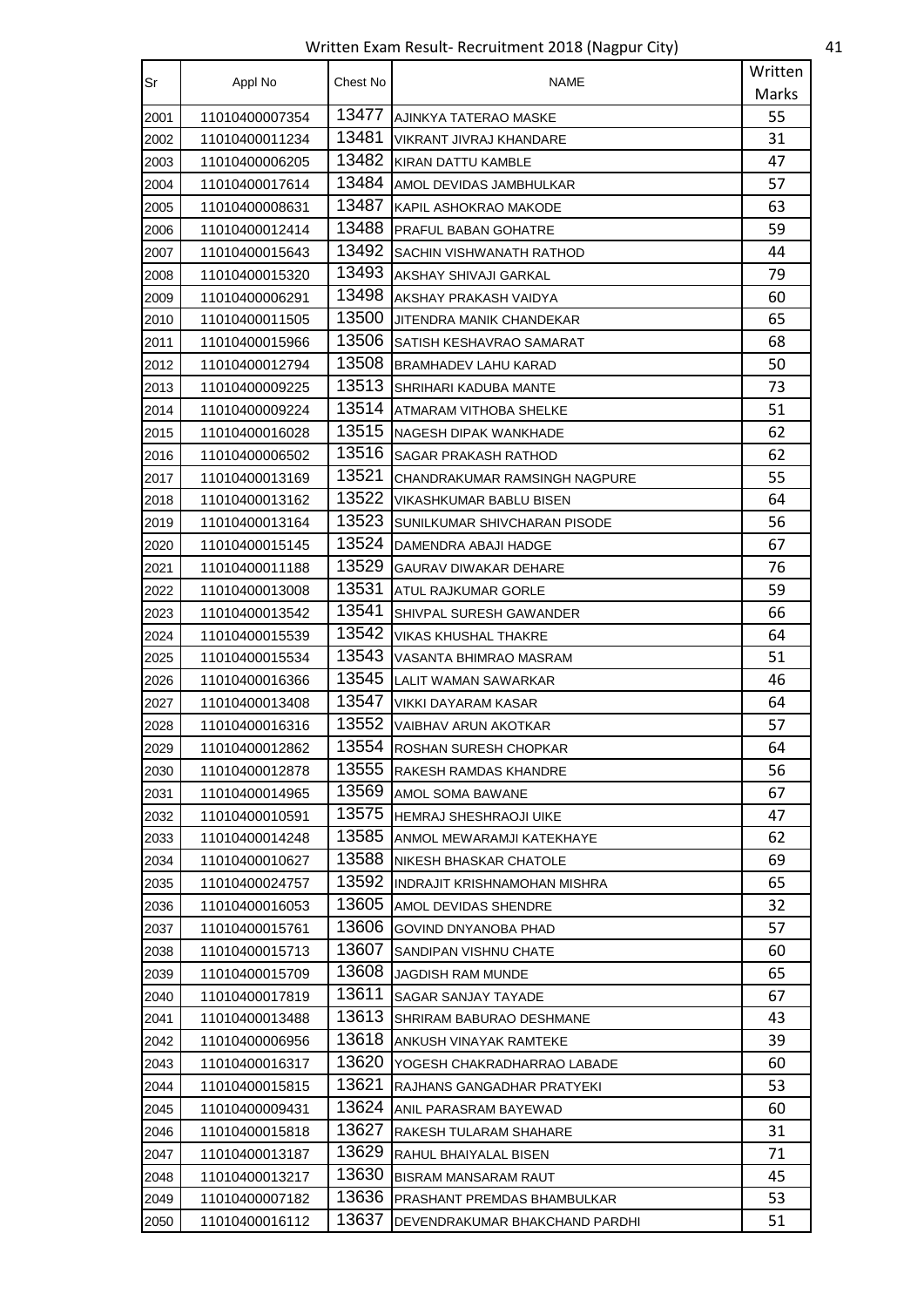Written Exam Result- Recruitment 2018 (Nagpur City) 42

| Sr   | Appl No        | Chest No | NAME                            | Written |
|------|----------------|----------|---------------------------------|---------|
|      |                |          |                                 | Marks   |
| 2051 | 11010400015748 | 13639    | KALYAN DASHRATH GADKAR          | 54      |
| 2052 | 11010400005859 | 13640    | SUDHIR MANOHAR SHENDE           | 32      |
| 2053 | 11010400013707 | 13649    | SACHIN LAXMAN BHOINWAD          | 58      |
| 2054 | 11010400013603 | 13650    | VAIBHAV MADHUKAR GAIKWAD        | 40      |
| 2055 | 11010400008830 | 13651    | TUSHAR RAMESH JADHAO            | 56      |
| 2056 | 11010400008833 | 13652    | SAGAR GAJANAN GADEKAR           | 38      |
| 2057 | 11010400016850 | 13653    | PRADIP BALIRAM NARWADE          | 54      |
| 2058 | 11010400009802 | 13654    | RAMESHWAR DEVICHAND JADHAO      | 60      |
| 2059 | 11010400008210 | 13657    | GOVIND ACHUTRAO MUNDE           | 66      |
| 2060 | 11010400014781 | 13661    | SURAJ SHAMRAOJI ASATKAR         | 57      |
| 2061 | 11010400014840 | 13662    | CHANDU SHRIRAM BODE             | 42      |
| 2062 | 11010400016101 | 13671    | <b>MAYUR ASHOK RAUT</b>         | 61      |
| 2063 | 11010400009888 | 13673    | PANKAJ NAGORAO KHURAD           | 60      |
| 2064 | 11010400014530 | 13691    | NITESH DHANRAJ NANDANWAR        | 68      |
| 2065 | 11010400016422 | 13695    | BHESHRAJ VASANTA BANKAR         | 47      |
| 2066 | 11010400016417 | 13696    | MANESHKUMAR TEJARAM KAMBALE     | 35      |
| 2067 | 11010400013981 | 13705    | SHUDHODHAN TULSHIRAM WAKODE     | 40      |
| 2068 | 11010400008913 | 13706    | ANKOSH DEVIDAS BHIMKE           | 35      |
| 2069 | 11010400016804 | 13708    | GOPAL BABANRAO PUSADKAR         | 68      |
| 2070 | 11010400008772 | 13713    | AJAY SADASHIV SALAME            | 49      |
| 2071 | 11010400008783 | 13714    | RAMESH PRUTHVI ZANZAD           | 73      |
| 2072 | 11010400014607 | 13717    | RAJAT DINKAR NANDE              | 59      |
| 2073 | 11010400005878 | 13725    | KAILAS VISHRAM RATHOD           | 55      |
| 2074 | 11010400013376 | 13726    | SNEHIL UDHDAV GANVIR            | 71      |
| 2075 | 11010400013326 | 13727    | NAVEEN SHYAM MADAVI             | 59      |
| 2076 | 11010400012983 | 13728    | DEVENDRA GURUJIT SONWANE        | 62      |
| 2077 | 11010400013520 | 13732    | ANKUSH BALAJI KENDRE            | 64      |
| 2078 | 11010400012498 | 13733    | KAILASH KUWARLAL BAWANE         | 65      |
| 2079 | 11010400008470 | 13738    | <b>MUKESH GOVINDA ITOLE</b>     | 53      |
| 2080 | 11010400015117 | 13739    | AMOL KISHOR DALVI               | 61      |
| 2081 | 11010400016097 | 13746    | <b>GOPAL TARACHAND MASANKAR</b> | 33      |
| 2082 | 11010400016120 | 13747    | AMOL PRAKASH POHARE             | 28      |
| 2083 | 11010400016106 | 13749    | PANKAJ PRAKASH WANKHADE         | 55      |
| 2084 | 11010400008507 | 13752    | KONDIRAM BABAN SATPUTE          | 70      |
| 2085 | 11010400008504 | 13756    | TUKARAM MADHUKAR HAKE           | 66      |
| 2086 | 11010400008501 | 13757    | UTTAM GIRJAPPA CHAMNAR          | 38      |
| 2087 | 11010400012324 | 13768    | SAURABH MANOHARJI MANKAR        | 49      |
| 2088 | 11010400015820 | 13774    | SHUBHAM DILIRAM DAMAHE          | 62      |
| 2089 | 11010400015823 | 13777    | SUBHASH SUNIL MESHRAM           | 65      |
| 2090 | 11010400013339 | 13787    | ADITYA DAULATSINGH THAKUR       | 52      |
| 2091 | 11010400017766 | 13788    | SHUBHAM RAJENDRAPANT BAMBALKAR  | 57      |
| 2092 | 11010400014002 | 13789    | ABDUL.MUJEEB ABDUL.HABEEB.      | 64      |
| 2093 | 11010400011363 | 13797    | MAYUR MEGHSHYAM NAVGHARE        | 38      |
| 2094 | 11010400006671 | 13808    | ROSHAN BHIMRAO SALVE            | 43      |
| 2095 | 11010400016205 | 13809    | DATTA NAGNATH SURNAR            | 34      |
| 2096 | 11010400009439 | 13821    | SKAYAZ SK NISAR                 | 52      |
| 2097 | 11010400015668 | 13823    | KAILASH ASHOK KORE              | 40      |
| 2098 | 11010400015446 | 13825    | ASHISH RAMESH BAWANE            | 72      |
| 2099 | 11010400009777 | 13827    | PANDURANG EKNATH KHODE          | 53      |
| 2100 | 11010400009428 | 13828    | SARFARAJKHAN RAHEMATKHAN PATHAN | 68      |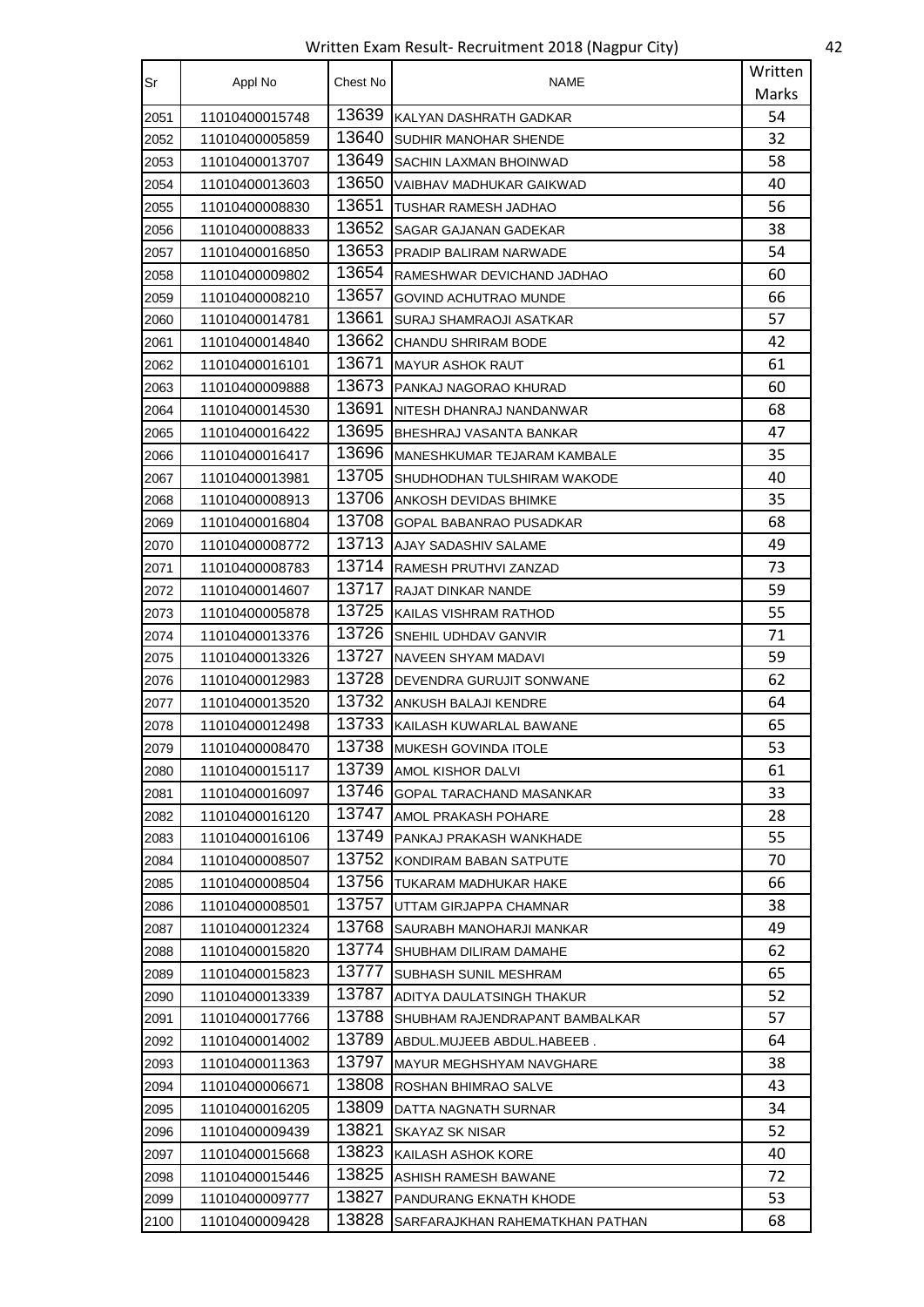Written Exam Result- Recruitment 2018 (Nagpur City) 43

| Sr   | Appl No        | Chest No | NAME                            | Written |
|------|----------------|----------|---------------------------------|---------|
|      |                |          |                                 | Marks   |
| 2101 | 11010400011878 | 13830    | <b>MANOJ NILKANTH SHIWANKAR</b> | 53      |
| 2102 | 11010400009728 | 13835    | NARAYAN PRALHAD HEDE            | 76      |
| 2103 | 11010400009725 | 13836    | RAVI SHIVAJI LOHI               | 64      |
| 2104 | 11010400010771 | 13846    | GAURISHANKAR PANDURANG SAYAM    | 59      |
| 2105 | 11010400010746 | 13847    | CHETAN TEJRAM MADAVI            | 51      |
| 2106 | 11010400017315 | 13854    | RAKESH RAJU MESHRAM             | 61      |
| 2107 | 11010400009885 | 13855    | SAGAR GANESH SHIMPI             | 58      |
| 2108 | 11010400010950 | 13870    | EKNATH GANGADHAR GHUGE          | 58      |
| 2109 | 11010400017645 | 13871    | ANKUR JANARDAN MOHITE           | 64      |
| 2110 | 11010400006055 | 13872    | PRAVIN BADRI RATHOD             | 67      |
| 2111 | 11010400009201 | 13883    | ASHISH CHANDRASHEKHAR BAWANE    | 67      |
| 2112 | 11010400009177 | 13884    | MILAN MANOHAR DHURVE            | 61      |
| 2113 | 11010400006099 | 13887    | AMIT SUNDARLAL MADAVI           | 52      |
| 2114 | 11010400012720 | 13889    | ANKUSH GAJANAN JAYBHAYE         | 63      |
| 2115 | 11010400006792 | 13891    | HARESH NATTHU BAWANKAR          | 50      |
| 2116 | 11010400008356 | 13896    | VIJA DOLU WELADI                | 42      |
| 2117 | 11010400016328 | 13904    | DNYANESHWAR KISAN MANTE         | 73      |
| 2118 | 11010400006235 | 13912    | ROHIT SURESH GOSWAMI            | 45      |
| 2119 | 11010400015912 | 13914    | LOKESH MILIND SHAHARE           | 62      |
| 2120 | 11010400015914 | 13915    | ASHISH SHIVRAM WALDE            | 65      |
| 2121 | 11010400015704 | 13917    | VISHNU LEKHRAM HATTIMARE        | 62      |
| 2122 | 11010400013155 | 13921    | AMOL MANIKRAO SHIRSAT           | 63      |
| 2123 | 11010400009496 | 13925    | SWAPNIL BALAJI KHEDKAR          | 56      |
| 2124 | 11010400009489 | 13926    | MANMATH LAXMAN EKLARE           | 70      |
| 2125 | 11010400009230 | 13927    | BHAGAVAT SHANKARRAO BANSAWADE   | 67      |
| 2126 | 11010400006853 | 13936    | DADARAO BHAURAO CHAURE          | 65      |
| 2127 | 11010400018020 | 13937    | RAHUL ARJUN CHORMALE            | 70      |
| 2128 | 11010400015706 | 13939    | KRISHNA BHAGVAT MUNDE           | 67      |
| 2129 | 11010400015699 | 13940    | VIJAY AMBADAS KARAD             | 40      |
| 2130 | 11010400011506 | 13941    | ATUL JANARDHAN PATIL            | 58      |
| 2131 | 11010400008867 | 13948    | SANDIP PRABHAKAR AVHAD          | 37      |
| 2132 | 11010400006469 | 13950    | UMASHANKAR RAMDAS PANCHBUDHE    | 57      |
| 2133 | 11010400009886 | 13951    | BHARAT SAMADHAN KOLI            | 47      |
| 2134 | 11010400010882 | 13953    | AMOL PANDIT DERE                | 54      |
| 2135 | 11010400010883 | 13955    | SANDIP MADHUKAR AMBILKE         | 47      |
| 2136 | 11010400013451 | 13965    | MUKESH AMBADAS KANNAKE          | 71      |
| 2137 | 11010400012574 | 13970    | MANISH RAMESHWAR SURJUSE        | 67      |
| 2138 | 11010400016171 | 13980    | DEWANAND TEKCHAND NAIK          | 37      |
| 2139 | 11010400014034 | 13981    | SHUBHAM PRABHUDAS KALE          | 58      |
| 2140 | 11010400011356 | 13987    | PRAVIN AMBADAS NEWARE           | 50      |
| 2141 | 11010400011374 | 13988    | VIVEK SURESH KAWADO             | 48      |
| 2142 | 11010400005994 | 13992    | AKSHAY TULSIDAS BORKAR          | 62      |
| 2143 | 22010400000208 | 13999    | AKASH SHIVLAL DHUMANKHEDE       | 47      |
| 2144 | 11010400015802 | 14002    | RAMRATAN PANDHARI ILPATE        | 44      |
| 2145 | 11010400017619 | 14005    | <b>HEMANT VIJAY PANGARE</b>     | 71      |
| 2146 | 11010400017627 | 14006    | VISHAL RAJESHRAO PATEKAR        | 73      |
| 2147 | 11010400017622 | 14007    | SACHIN PRAKASHRAO BANKAR        | 74      |
| 2148 | 11010400012780 | 14012    | SANTOSH DAMU GIRHEPUNJE         | 53      |
| 2149 | 11010400008959 | 14016    | SAGAR RAMESHRAO THAKARE         | 40      |
| 2150 | 11010400006371 | 14024    | BHUPESH UTTAM BHALERAO          | 64      |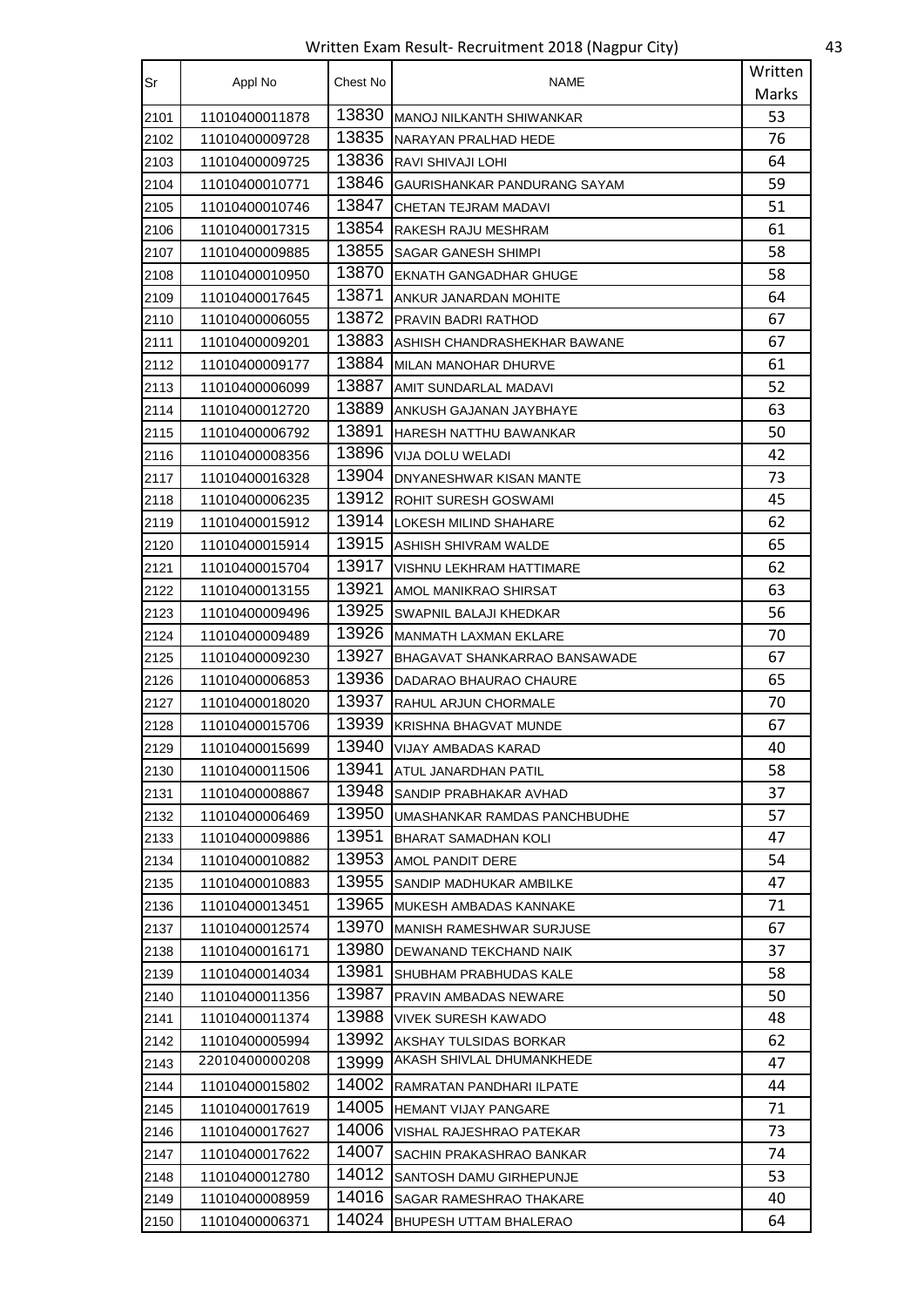Written Exam Result- Recruitment 2018 (Nagpur City) 44

| Sr   | Appl No        | Chest No | <b>NAME</b>                    | Written |
|------|----------------|----------|--------------------------------|---------|
|      |                |          |                                | Marks   |
| 2151 | 11010400010504 | 14029    | AMOL SURESH KSHIRSAGAR         | 68      |
| 2152 | 11010400005728 | 14036    | DINESH DEVRAO KASHIDE          | 40      |
| 2153 | 11010400015644 | 14041    | RAHUL OMPRAKASH KAPSE          | 52      |
| 2154 | 11010400015334 | 14044    | <b>BHIMRAO BABURAO BHOYAR</b>  | 72      |
| 2155 | 11010400010456 | 14046    | VILAS VIJAY SHENDRE            | 32      |
| 2156 | 11010400010606 | 14048    | SAMADHAN TRIMBAK TATHE         | 75      |
| 2157 | 11010400010612 | 14049    | <b>GOPINATH SUKHDEV MUNDHE</b> | 63      |
| 2158 | 11010400015346 | 14050    | GORAKH BABRUWAN GHODKE         | 41      |
| 2159 | 11010400011464 | 14052    | HITESH SHALIKRAM LENGULE       | 35      |
| 2160 | 11010400017391 | 14062    | ROSHAN DAMODHAR BHAGADKAR      | 57      |
| 2161 | 11010400017192 | 14065    | JAY TARACHAND CHAVAN           | 47      |
| 2162 | 11010400014196 | 14067    | VINIT MORESHWAR PATIL          | 41      |
| 2163 | 11010400015497 | 14073    | VINAYAK RAMNATH GHODKE         | 59      |
| 2164 | 11010400015505 | 14074    | SHARAD MANIK KIRTANE           | 60      |
| 2165 | 11010400016502 | 14075    | RISHIKESH ARUNJI WANKHADE      | 56      |
| 2166 | 11010400016547 | 14077    | BHUSHAN RAJENDRA KADU          | 50      |
| 2167 | 11010400016550 | 14078    | ROHAN GANESH SONASKAR          | 39      |
| 2168 | 11010400016545 | 14079    | VIKKI SUDAM GAIKWAD            | 61      |
| 2169 | 11010400016538 | 14084    | KAMLESH PRADIP TUMSARE         | 55      |
| 2170 | 11010400016543 | 14085    | SWAPNIL RAMDAS MAHULE          | 59      |
| 2171 | 11010400010735 | 14086    | RAJESH LATARU PUDKE            | 57      |
| 2172 | 11010400010723 | 14089    | SHRIKANT RAMCHANDRA POWALE     | 49      |
| 2173 | 11010400012416 | 14091    | AKSHAY LILADHAR GAJBHIYE       | 51      |
| 2174 | 11010400012398 | 14092    | VISHAL CHANDRABHAN NAKHALE     | 53      |
| 2175 | 11010400012424 | 14096    | TAPESH ISHWARJI MURSHETWAR     | 68      |
| 2176 | 11010400012463 | 14098    | ASHISH GULAB KUMRE             | 37      |
| 2177 | 11010400006880 | 14102    | YOGESH VIJAY MORE              | 40      |
| 2178 | 11010400017898 | 14104    | NISHAR LAHU BONDRE             | 67      |
| 2179 | 11010400016763 | 14113    | ROSHAN DNYANESHWAR PAWAR       | 56      |
| 2180 | 11010400016762 | 14114    | NIKESH KESHAVRAO GADBAIL       | 47      |
| 2181 | 11010400014871 | 14120    | <b>MAYUR MANOJ NITNAWARE</b>   | 41      |
| 2182 | 11010400016059 | 14122    | SUNIL BAPURAO AVAGHADE         | 48      |
| 2183 | 11010400017365 | 14123    | SUNNYRAJ BAPURAO JADHAV        | 55      |
| 2184 | 11010400014401 | 14126    | MANOHAR MOTIRAM HEMANE         | 43      |
| 2185 | 11010400007321 | 14129    | VITTHAL VISHWANATHRAO PAWADE   | 60      |
| 2186 | 11010400011531 | 14132    | KRUSHNA GANGADHAR MAHAJAN      | 58      |
| 2187 | 11010400017370 | 14133    | TUSHAR SHIVCHARAN DHARMIK      | 35      |
| 2188 | 11010400017368 | 14134    | ANAND TARACHAND DHABALE        | 47      |
| 2189 | 11010400009724 | 14137    | GURUNATH YUWRAJ SIRSAM         | 22      |
| 2190 | 11010400006934 | 14150    | <b>MANISH KISHOR CHAVHAN</b>   | 49      |
| 2191 | 11010400017366 | 14155    | SACHIN BHAGWAN KHARDE          | 59      |
| 2192 | 11010400017098 | 14156    | <b>GANESH DATTU KHARDE</b>     | 58      |
| 2193 | 11010400009487 | 14157    | SAMADHAN VITHOBA KHARDE        | 45      |
| 2194 | 11010400006086 | 14172    | RAHUL DURYODHAN BANTE          | 45      |
| 2195 | 11010400006079 | 14173    | VIJAY LAXMAN KANIRE            | 60      |
| 2196 | 11010400013368 | 14180    | <b>KRUNAL MAHESH YADAV</b>     | 45      |
| 2197 | 11010400012222 | 14182    | CHHATRAPATI SUKHACHAND KHAIRE  | 74      |
| 2198 | 11010400012250 | 14183    | AKSHAY MOTILAL SHINDMORE       | 72      |
| 2199 | 11010400010670 | 14188    | GOVINDA NANDULAL DARAPE        | 68      |
| 2200 | 11010400011723 | 14190    | AMOL SHIVDAS KOLI              | 70      |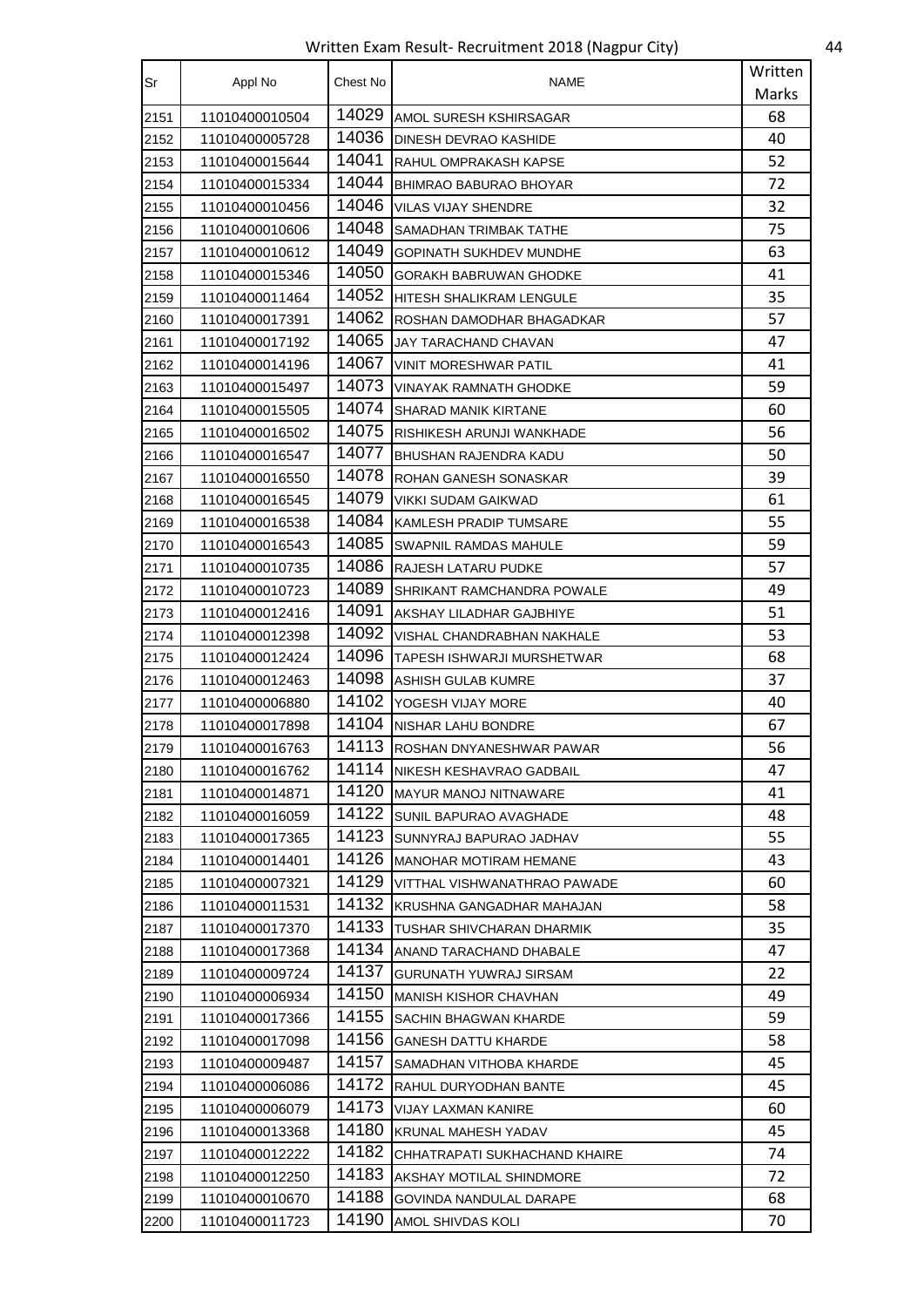Written Exam Result- Recruitment 2018 (Nagpur City) 45

| Sr   | Appl No        | Chest No | NAME                           | Written |
|------|----------------|----------|--------------------------------|---------|
|      |                |          |                                | Marks   |
| 2201 | 11010400007359 | 14193    | AKASH PANDURANG SHIVANKAR      | 56      |
| 2202 | 11010400013286 | 14195    | SAKHARAM NAGNATH SALGAR        | 59      |
| 2203 | 11010400017837 | 14196    | ABHISHEK NATTHUJI PALEKAR      | 69      |
| 2204 | 11010400010814 | 14201    | MADHAV NAGNATH MUSALE          | 61      |
| 2205 | 11010400010600 | 14207    | PAWAN SHANKAR SIDDHAMSHETTIWAR | 54      |
| 2206 | 11010400005663 | 14210    | ATUL RAMNATH KOKODE            | 76      |
| 2207 | 11010400016480 | 14211    | AMIT NARAYAN KODURWAR          | 68      |
| 2208 | 11010400016529 | 14212    | MANGESH GAJANAN NAGARKAR       | 81      |
| 2209 | 11010400016913 | 14223    | NILESH MORESHWAR THAKRE        | 70      |
| 2210 | 11010400017703 | 14224    | AKASH ASHOK TANDEKAR           | 59      |
| 2211 | 11010400005716 | 14228    | ANUP VIJAY JAWAJI              | 58      |
| 2212 | 11010400005719 | 14230    | SACHIN YOGINATH SOMKUWAR       | 49      |
| 2213 | 11010400008129 | 14238    | SHRIKANT PRAKASHRAO THAKARE    | 45      |
| 2214 | 11010400014141 | 14246    | AVINASH RAJU RAJNEKAR          | 69      |
| 2215 | 11010400008487 | 14249    | ROSHAN KISANRAO THAKUR         | 32      |
| 2216 | 11010400015758 | 14251    | SAGAR DULICHAND BHOYAR         | 71      |
| 2217 | 11010400015744 | 14252    | SHUBHAM ASHOKSINGH PAWAR       | 64      |
| 2218 | 11010400015727 | 14253    | SACHIN NILKANTH BAHEKAR        | 70      |
| 2219 | 11010400015725 | 14254    | SACHIN DILIP URKUDE            | 15      |
| 2220 | 11010400015740 | 14255    | ARVINDKUMAR NILKANTH TAWADE    | 61      |
| 2221 | 11010400009700 | 14260    | ATISH SANJAY LONKAR            | 64      |
| 2222 | 11010400009695 | 14263    | JAGAN BABAN CHATSE             | 62      |
| 2223 | 11010400017496 | 14270    | PRASHANT RAGHUNATH GAJBHIYE    | 71      |
| 2224 | 11010400011930 | 14271    | ANIL MAHADU BAVISKAR           | 44      |
| 2225 | 11010400012712 | 14275    | SHANKAR DEVIDAS KENDRE         | 73      |
| 2226 | 11010400010463 | 14277    | AMOL HARIBHAU KAMBLE           | 65      |
| 2227 | 11010400012726 | 14278    | AMOL SHIVSHANKAR NAGOSE        | 52      |
| 2228 | 11010400012749 | 14282    | SURAJ SUBHASH GABHANE          | 50      |
| 2229 | 11010400012684 | 14283    | MAHESH MAHADEV WADIBHASME      | 60      |
| 2230 | 11010400012723 | 14290    | KOMAL RAJKUMAR LICHADE         | 64      |
| 2231 | 11010400012738 | 14291    | SAHIL SUBHASH THAWKAR          | 59      |
| 2232 | 11010400008469 | 14292    | ASHISH MORESHWAR BORKAR        | 59      |
| 2233 | 11010400008273 | 14294    | CHETAN PANDURANG NAGPURE       | 58      |
| 2234 | 11010400014811 | 14300    | NILESH PRAKASH MOHOD           | 41      |
| 2235 | 11010400008110 | 14302    | LAHU GOPAL KASLE               | 45      |
| 2236 | 11010400009453 | 14304    | DIPAK ARUN ADE                 | 54      |
| 2237 | 11010400007051 | 14306    | SAGAR SUBHASH BULBULE          | 64      |
| 2238 | 11010400007038 | 14307    | CHETAN GULAB WANJARI           | 56      |
| 2239 | 11010400015025 | 14312    | PRASHANT RAJENDRA LOKHANDE     | 31      |
| 2240 | 11010400007039 | 14313    | VILAS SHRIKRUSHNA RAUT         | 63      |
| 2241 | 11010400008105 | 14317    | UMESH DATTA PIDURKAR           | 51      |
| 2242 | 11010400008085 | 14319    | VINOD KARNU GURNULE            | 13      |
| 2243 | 11010400008104 | 14320    | <b>MANOJ SHANKAR ZELE</b>      | 74      |
| 2244 | 11010400010967 | 14325    | RAHUL ARUNRAO KAPDE            | 46      |
| 2245 | 11010400010974 | 14326    | ANIL MADHAVRAO NAGARE          | 60      |
| 2246 | 11010400012605 | 14328    | SWAPNIL PARASRAM HODGIR        | 68      |
| 2247 | 11010400013921 | 14333    | PREMKUMAR PRABHAKAR KOSARE     | 59      |
| 2248 | 11010400014469 | 14335    | <b>SHANU SUNIL DASAR</b>       | 32      |
| 2249 | 11010400014256 | 14336    | YASHWANT KISHOR SARAK          | 49      |
| 2250 | 11010400008791 | 14339    | UMASHANKAR HARIRAM UPRIKAR     | 52      |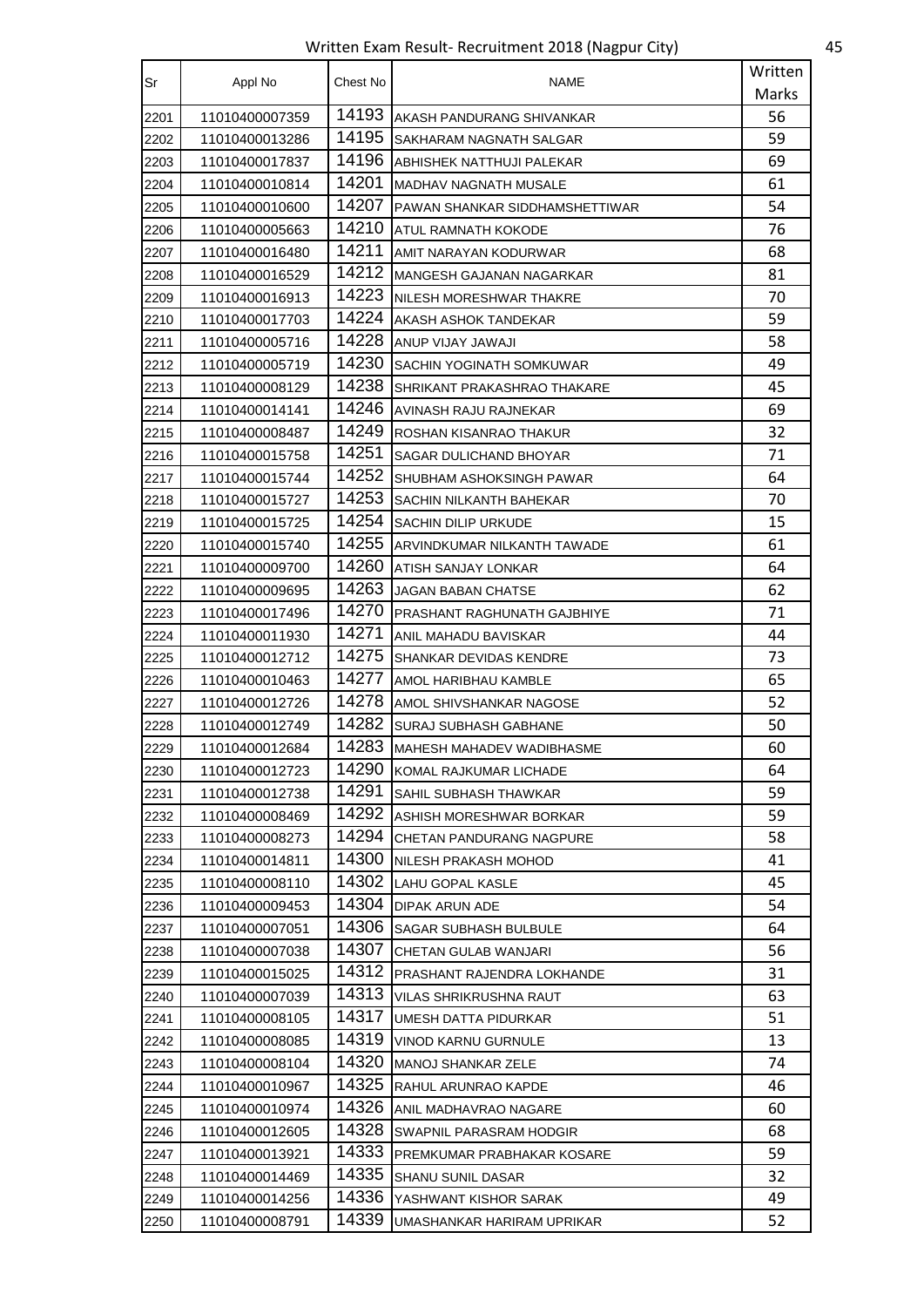Written Exam Result- Recruitment 2018 (Nagpur City) 46

| Sr   | Appl No        | Chest No | NAME                          | Written |
|------|----------------|----------|-------------------------------|---------|
|      |                |          |                               | Marks   |
| 2251 | 11010400005832 | 14342    | <b>SACHIN RAJARAM HUKRE</b>   | 31      |
| 2252 | 11010400009227 | 14343    | RAJEEV RAMESH SULTAN          | 51      |
| 2253 | 11010400005963 | 14344    | <b>GANPAT NAMDEO PUNEKAR</b>  | 55      |
| 2254 | 11010400017078 | 14350    | MADHAV SAHEBRAO AMBATWAD      | 61      |
| 2255 | 11010400011849 | 14351    | RAVINDRA RAJKUMAR THATKAR     | 70      |
| 2256 | 11010400011841 | 14352    | CHETAN MANGALDAS CHAWARE      | 68      |
| 2257 | 11010400012149 | 14358    | SURAJ LAXMANRAO MADAVI        | 46      |
| 2258 | 11010400009089 | 14368    | RAKESH VITTHAL BARVE          | 56      |
| 2259 | 11010400011073 | 14374    | <b>PRAVIN RAJU KOLI</b>       | 28      |
| 2260 | 11010400015702 | 14375    | SADASHIV BALAJI MALLE         | 68      |
| 2261 | 11010400015700 | 14378    | PRADIP MADHAV KENDRE          | 50      |
| 2262 | 11010400013232 | 14383    | DURWAS SHAMRAO NEWARE         | 62      |
| 2263 | 11010400016697 | 14385    | RUPESH BHARAT BALBUDDHE       | 62      |
| 2264 | 11010400012596 | 14396    | BHARAT SAMBHAJI BONDARE       | 78      |
| 2265 | 11010400016295 | 14397    | ISUNIL RAMESHWAR TEKALE       | 76      |
| 2266 | 11010400015943 | 14398    | SAMADHAN SHRIRAM LAMBE        | 75      |
| 2267 | 11010400015942 | 14399    | PRAVIN HARIDAS TEKALE         | 16      |
| 2268 | 11010400015391 | 14401    | RAJU VASANT GUDEWAR           | 28      |
| 2269 | 11010400015395 | 14403    | SAGAR PRABHAKAR TONGALWAR     | 74      |
| 2270 | 11010400007041 | 14410    | SWAPNIL NUGRAJ MATE           | 48      |
| 2271 | 11010400015402 | 14412    | CHETAN PRAKASH DHAGE          | 62      |
| 2272 | 11010400015411 | 14413    | MANGESH GAJANAN THAKARE       | 66      |
| 2273 | 11010400012986 | 14417    | VINOD RAJARAM AMBHORE         | 45      |
| 2274 | 11010400013601 | 14419    | SWAPNIL SUDAM AMBILDUKE       | 58      |
| 2275 | 11010400013298 | 14421    | ROSHAN RAJESH DHENUSEWAK      | 48      |
| 2276 | 11010400007739 | 14423    | ASHOK GANGADHARRAO GHURDE     | 67      |
| 2277 | 11010400016648 | 14426    | PRAFULLA RAMESHWAR JUGNAYAKE  | 69      |
| 2278 | 11010400011662 | 14430    | GAJANAN SITARAM RAUT          | 45      |
| 2279 | 11010400010279 | 14431    | ANIS HABIB SHAIKH             | 45      |
| 2280 | 11010400012609 | 14436    | RAHUL RAMKHILAVAN YADAV       | 47      |
| 2281 | 11010400013786 | 14437    | <b>GANESH FULSING JADHAO</b>  | 65      |
| 2282 | 11010400013791 | 14438    | <b>BHAGERATH VINOD RATHOD</b> | 75      |
| 2283 | 11010400007616 | 14439    | SHEKHAKIL SHEKHMOHAMMAD SHEKH | 73      |
| 2284 | 11010400013592 | 14442    | <b>VIJAY VASANTRAO DHOTE</b>  | 66      |
| 2285 | 11010400013170 | 14443    | <b>MANISH VIJAY LANDE</b>     | 67      |
| 2286 | 11010400013978 | 14446    | RAVI RAMESH PAIKRAO           | 47      |
| 2287 | 11010400011988 | 14448    | MUKESH SHANKAR DOYE           | 73      |
| 2288 | 11010400018084 | 14449    | RITESH RAMKRISHNA GODBOLE     | 71      |
| 2289 | 11010400018057 | 14451    | SANKET SHEKHAR GODSHELWAR     | 14      |
| 2290 | 11010400018058 | 14452    | DHAMMADIP HIVRAJ MESHRAM      | 64      |
| 2291 | 11010400018032 | 14453    | KUNAL ASHOK LINGAYAT          | 59      |
| 2292 | 11010400012489 | 14454    | PANKESH MADHUKAR UIKEY        | 53      |
| 2293 | 11010400013316 | 14461    | GAURAV VIJAYRAO MEHARE        | 57      |
| 2294 | 11010400012425 | 14462    | SOPAN MANOHAR GITTE           | 63      |
| 2295 | 11010400013237 | 14466    | SHUBHAM MORESHWAR KURREWAR    | 41      |
| 2296 | 11010400012896 | 14467    | MOAJAJ MOAKIL SAIYYAD         | 72      |
| 2297 | 11010400012860 | 14468    | HARSHAD RADHESHYAM SINGANJUDE | 72      |
| 2298 | 11010400016461 | 14470    | DATTA APPASAHEB BIRAJDAR      | 60      |
| 2299 | 11010400012629 | 14471    | AMOL SHIVDAS PATLE            | 48      |
| 2300 | 11010400012623 | 14473    | NITIN GURUDAS BAGHELE         | 54      |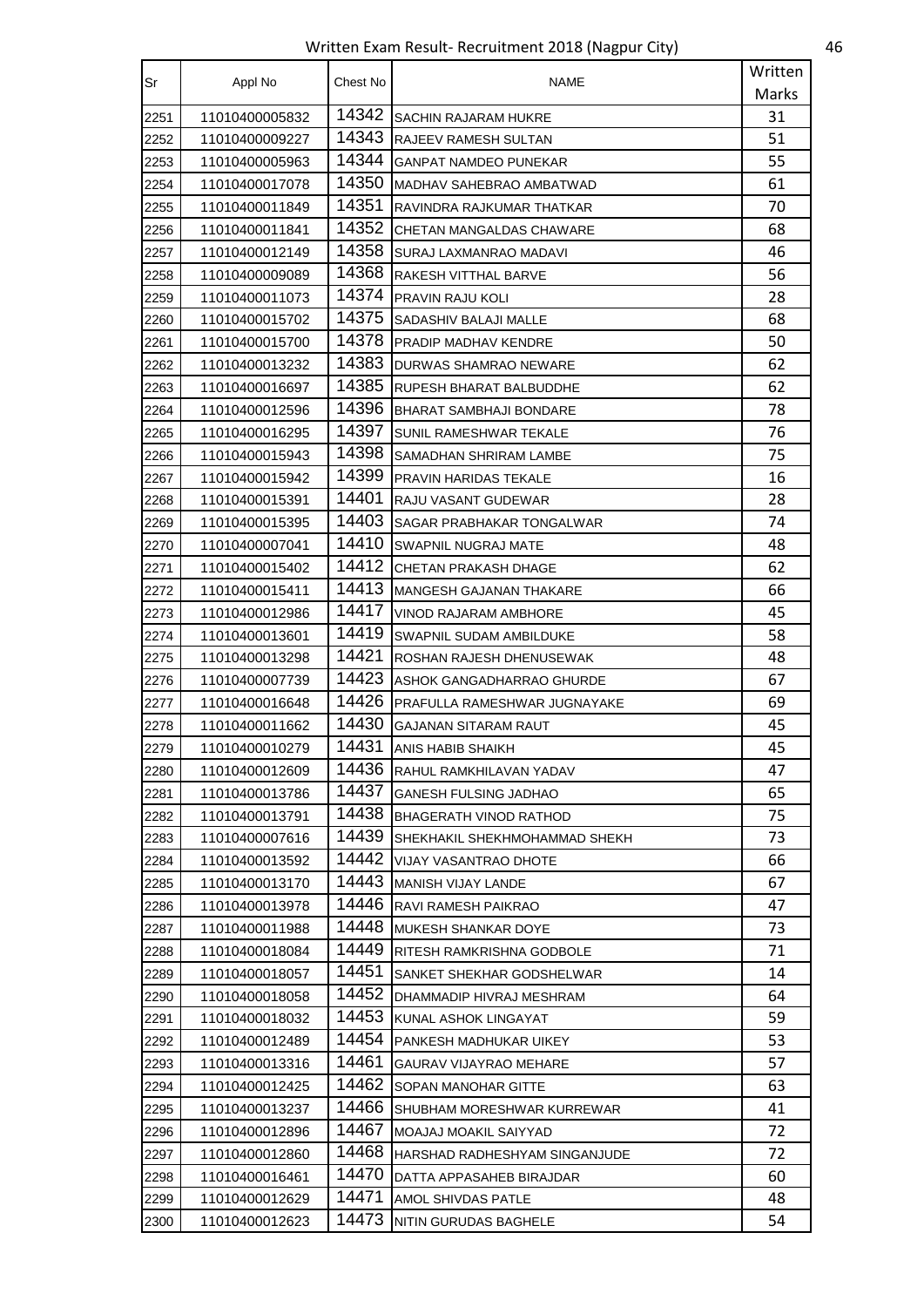Written Exam Result- Recruitment 2018 (Nagpur City) 47

| Sr   | Appl No        | Chest No | <b>NAME</b>                    | Written |
|------|----------------|----------|--------------------------------|---------|
|      |                |          |                                | Marks   |
| 2301 | 11010400012625 | 14474    | SACHIN GURUDAS BAGHELE         | 58      |
| 2302 | 11010400013562 | 14477    | SAGAR DNYANESHWAR RAUT         | 50      |
| 2303 | 11010400013514 | 14478    | LAXMAN PRAKASH KOLI            | 50      |
| 2304 | 11010400009681 | 14486    | SURENDRA ASHOK KUHAD           | 76      |
| 2305 | 11010400014571 | 14489    | SWAPNIL NANDKISHOR SHENDE      | 72      |
| 2306 | 11010400013553 | 14501    | ASHISH SANTOSH PUSAM           | 48      |
| 2307 | 11010400018895 | 14505    | SANTOSH TEKCHAND BAMHANE       | 68      |
| 2308 | 11010400018889 | 14507    | SAKHARAM RAMCHANDRA DHONE      | 70      |
| 2309 | 11010400024074 | 14508    | DINESH DNYANESHWAR SHENDE      | 52      |
| 2310 | 11010400024050 | 14509    | VILAS RAMESH UIKEY             | 23      |
| 2311 | 11010400022092 | 14512    | VIJAY RAMESH KOTANGLE          | 66      |
| 2312 | 11010400023768 | 14519    | KUNAL PURUSHOTTAM SAVARKAR     | 68      |
| 2313 | 11010400016172 | 14520    | DURGESHWAR PUNARAM UIKEY       | 41      |
| 2314 | 11010400018709 | 14524    | PRATIK ASHOK CHAMLATE          | 67      |
| 2315 | 11010400022428 | 14527    | SOMINATH VIKRAM BODKHE         | 77      |
| 2316 | 11010400009658 | 14540    | LOKESH SUNIL NAGRARE           | 41      |
| 2317 | 11010400024447 | 14541    | <b>IMANGESH DHANRAJ THAKRE</b> | 52      |
| 2318 | 11010400023809 | 14542    | SHRIKANT NARESH KUMRE          | 57      |
| 2319 | 11010400005411 | 14544    | AKASH PRAKASH TODASE           | 27      |
| 2320 | 11010400012816 | 14547    | AMOL GANESH RAKHADE            | 43      |
| 2321 | 11010400022835 | 14563    | VINOD SAMBHAJI KAMBLE          | 67      |
| 2322 | 11010400024643 | 14564    | AMOL WASUDEOJI CHARDE          | 61      |
| 2323 | 11010400024634 | 14565    | NITIN VITTHALRAO YEREKAR       | 57      |
| 2324 | 11010400024633 | 14566    | VISHAL SUDHAKARJI CHAMATE      | 61      |
| 2325 | 11010400024611 | 14567    | MANGESH DEORAOJI ZAGADE        | 62      |
| 2326 | 11010400018578 | 14569    | VIVEK VASANT SHRIPAD           | 74      |
| 2327 | 11010400018577 | 14570    | DEVENDRA HARIBHAU CHAMAT       | 78      |
| 2328 | 11010400018550 | 14573    | <b>CHETAN RAMESH SHENDE</b>    | 35      |
| 2329 | 11010400022161 | 14583    | SHAILESH NILKAMAL SONWANE      | 39      |
| 2330 | 11010400006804 | 14587    | CHETAN GANESHRAO DESHMUKH      | 60      |
| 2331 | 11010400019917 | 14590    | PANKAJ TOLARAM CHAVHAN         | 70      |
| 2332 | 11010400024797 | 14592    | SURAJ VIVEKANAND LANDE         | 66      |
| 2333 | 11010400023359 | 14593    | <b>GANESH RAMESH JIVTODE</b>   | 66      |
| 2334 | 11010400023347 | 14594    | NITESH SHAMRAO BHAGAT          | 61      |
| 2335 | 11010400002255 | 14595    | ABDULAZHAR ABDULHAFEEZ SHAIKH  | 33      |
| 2336 | 11010400019008 | 14596    | SUHAS MANUMAT MADAVI           | 44      |
| 2337 | 11010400020834 | 14601    | AKSHAY VASANT APOTIKAR         | 63      |
| 2338 | 11010400018632 | 14602    | OMKANT MADHUKAR PRADHAN        | 37      |
| 2339 | 11010400018491 | 14603    | AKSHAY JITENDRA MORCHULE       | 58      |
| 2340 | 11010400018593 | 14604    | MUKESH SHATTRUGHNA BOLANE      | 61      |
| 2341 | 11010400018499 | 14606    | ANKIT RAMAJI ASWALE            | 52      |
| 2342 | 11010400013163 | 14609    | VIJAYDHWAJ SHRIRAM THAWKAR     | 48      |
| 2343 | 11010400023499 | 14610    | SANTOSH CHAINSING CHANDWADE    | 64      |
| 2344 | 11010400020311 | 14613    | ANKUSH KESHAVRAO DAMEDHAR      | 60      |
| 2345 | 11010400001407 | 14614    | SACHIN ASHOKRAO DUKARE         | 57      |
| 2346 | 11010400001443 | 14615    | SUSHIL KESHAORAOJI WAGHMARE    | 70      |
| 2347 | 11010400018609 | 14620    | AMOL PANDURANG KAIKADE         | 62      |
| 2348 | 11010400023161 | 14621    | VIJAY TULSHIDAS KAURASE        | 63      |
| 2349 | 11010400004428 | 14625    | CHETAN DILIPJI KUKADE          | 32      |
| 2350 | 11010400018669 | 14627    | NAYAN THANIRAM BAGDE           | 44      |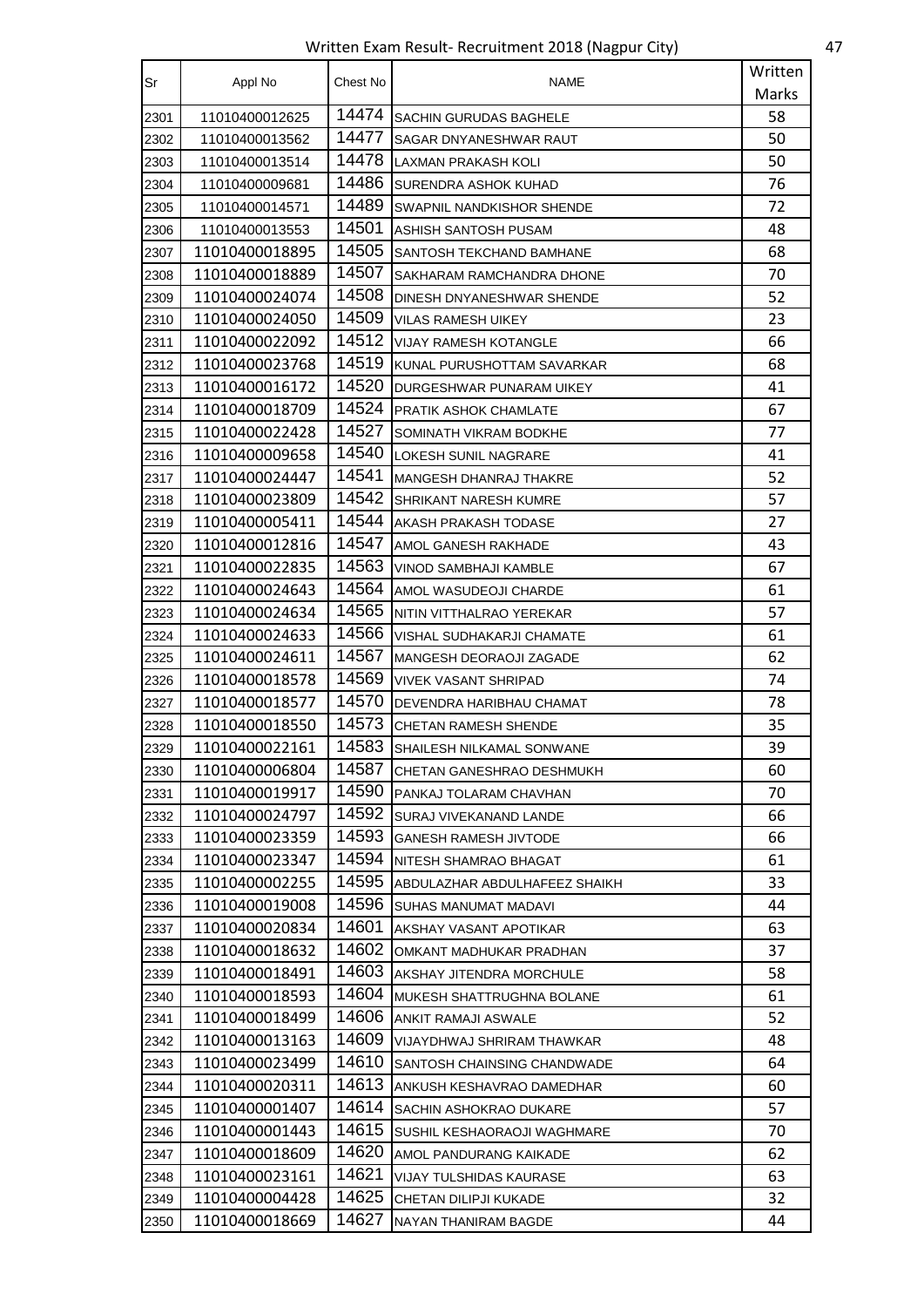Written Exam Result- Recruitment 2018 (Nagpur City) 48

| Sr   | Appl No        | Chest No | NAME                             | Written |
|------|----------------|----------|----------------------------------|---------|
|      |                |          |                                  | Marks   |
| 2351 | 11010400018151 | 14631    | RAHUL LAXMAN CHANDEKAR           | 54      |
| 2352 | 11010400001286 | 14632    | SACHIN DATTRAO SHINDE            | 23      |
| 2353 | 11010400020914 | 14633    | RAHULKUMAR KHUSHALRAO HARAL      | 68      |
| 2354 | 11010400018293 | 14635    | PARAG GHANSHYAM GADPAYLE         | 49      |
| 2355 | 11010400008441 | 14643    | <b>VIKKY KAILASH DONGRE</b>      | 35      |
| 2356 | 11010400010912 | 14644    | VINIT PANDIT MESHRAM             | 35      |
| 2357 | 11010400016522 | 14646    | <b>BHUSHAN ANILRAO BIRE</b>      | 38      |
| 2358 | 11010400022414 | 14651    | PRAMOD RAGHOJI KHIRADE           | 63      |
| 2359 | 11010400019338 | 14652    | SUDHIR KISHOR PADWAL             | 52      |
| 2360 | 11010400019420 | 14653    | AKSHAY VINOD PADWAL              | 41      |
| 2361 | 11010400008396 | 14654    | <b>VIKAS RAJU KAREMORE</b>       | 16      |
| 2362 | 11010400018811 | 14663    | <b>OMPRAKASH HIRAMAN BADWAIK</b> | 34      |
| 2363 | 11010400018829 | 14664    | MITHUN KHUMCHAND KHOTELE         | 67      |
| 2364 | 11010400018804 | 14666    | TUSHAR HEMRAJ BAGADE             | 58      |
| 2365 | 11010400018972 | 14668    | RAKESH HARIRAM UPRIKAR           | 44      |
| 2366 | 11010400023300 | 14669    | SURAJ PANJABRAO PATIL            | 40      |
| 2367 | 11010400018913 | 14673    | AMOL BHAUSAHEB ANDHALE           | 42      |
| 2368 | 11010400021779 | 14674    | SIDHESHWAR YADAV KAUTHEKAR       | 78      |
| 2369 | 11010400014157 | 14676    | SHUBAHM HEMANT MESHRAM           | 67      |
| 2370 | 11010400021144 | 14677    | RAHUL KAMLAKAR BORKAR            | 60      |
| 2371 | 11010400024698 | 14678    | RITESH RAMDAS SHRIRAME           | 32      |
| 2372 | 11010400021171 | 14679    | AMAR BABURAO MESHRAM             | 35      |
| 2373 | 11010400015102 | 14683    | VISHAL BHANUDAS PATIL            | 42      |
| 2374 | 11010400024353 | 14686    | AMOL RAMKUMAR SONKUSARE          | 67      |
| 2375 | 11010400024343 | 14687    | NITIN HARIDASJI DUMRE            | 64      |
| 2376 | 11010400001857 | 14696    | AKSHAY BHANUDAS DEOGADE          | 36      |
| 2377 | 11010400018262 | 14702    | YOGESH DILIP PATIL               | 53      |
| 2378 | 11010400003352 | 14710    | RAVINDRA PANDHARI SHENDE         | 58      |
| 2379 | 11010400018602 | 14711    | VIKAS DEVIDAS SARDAR             | 54      |
| 2380 | 11010400018608 | 14717    | NITIN SHRAWAN MAUJE              | 66      |
| 2381 | 11010400018633 | 14719    | KAILASH GOVIND MANZRETE          | 74      |
| 2382 | 11010400020685 | 14727    | ANIL SITARAM NAIKWAL             | 76      |
| 2383 | 11010400021763 | 14728    | RUSHIKESH SHIVAJIRAO MADAGE      | 79      |
| 2384 | 11010400018366 | 14731    | AMOL SHRIRAMJI NICHAT            | 55      |
| 2385 | 11010400018386 | 14733    | AJAY PURUSHOTTAM KHOPE           | 66      |
| 2386 | 11010400022490 | 14738    | DEVIDAS BAPURAO SHINDE           | 87      |
| 2387 | 11010400019848 | 14740    | ANURAG SHRIKANT SANAS            | 47      |
| 2388 | 11010400019457 | 14742    | YOGARAJ NAMDEO FUNDE             | 64      |
| 2389 | 11010400023297 | 14743    | SAMIR RIYAZUDDIN SHEIKH          | 51      |
| 2390 | 11010400018523 | 14744    | ASHOK ASARAM SONAWANE            | 67      |
| 2391 | 11010400018733 | 14763    | NATESHWAR RADHAKISAN KHARDE      | 78      |
| 2392 | 11010400018923 | 14766    | DURGESH THAKSEN NIRWAN           | 44      |
| 2393 | 11010400018749 | 14767    | SHRIKANT DNYANESHWAR SARWE       | 61      |
| 2394 | 11010400017796 | 14771    | SIDDHARTH JAYRAM MESHRAM         | 26      |
| 2395 | 11010400017405 | 14772    | DIGESH CHANDRASHSJI PADOLE       | 39      |
| 2396 | 11010400016552 | 14773    | KUNAL SUKRAM MESHRAM             | 63      |
| 2397 | 11010400017152 | 14774    | SANDIP SHAMRAO GHUBADE           | 38      |
| 2398 | 11010400016775 | 14775    | VISHAL WAMAN KAYATE              | 42      |
| 2399 | 11010400016813 | 14776    | MAHESH GOPAL CHAWALE             | 67      |
| 2400 | 11010400016892 | 14777    | VISHAL RAMLAL BORKUTE            | 62      |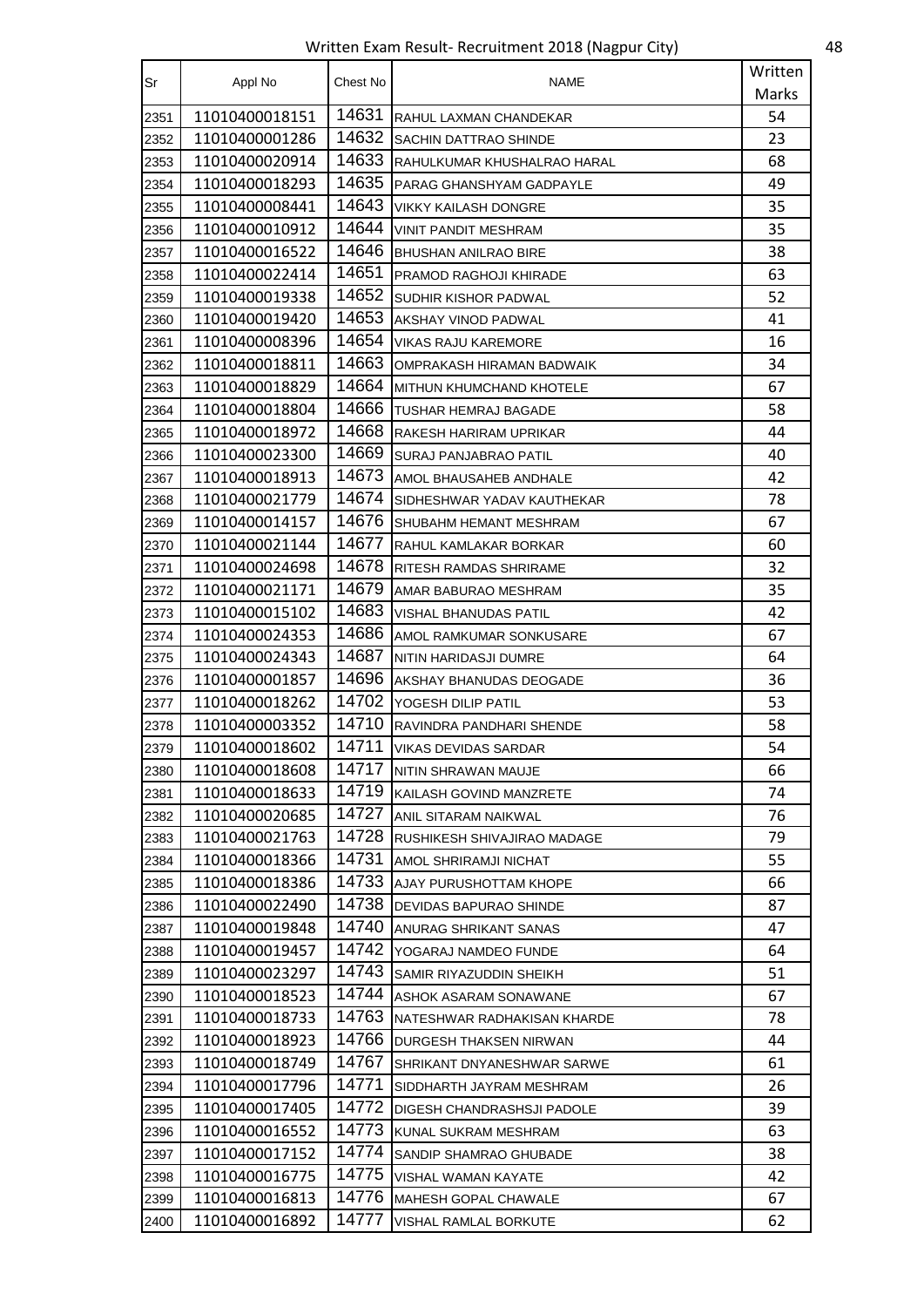Written Exam Result- Recruitment 2018 (Nagpur City) 49

| Sr   | Appl No        | Chest No | <b>NAME</b>                   | Written |
|------|----------------|----------|-------------------------------|---------|
|      |                |          |                               | Marks   |
| 2401 | 11010400019432 | 14778    | SAURABH RAJU BANDEBUCHE       | 36      |
| 2402 | 11010400021236 | 14795    | SAGAR TULSIRAM NAGBHIDKAR     | 39      |
| 2403 | 11010400025071 | 14797    | GANESH SHRIHARI JAMBHULE      | 25      |
| 2404 | 11010400018699 | 14798    | PRAKASH DIGAMBAR SHINDE       | 55      |
| 2405 | 11010400018707 | 14799    | SANDEEP PANDURANG BASWADE     | 35      |
| 2406 | 11010400016323 | 14805    | VILAS DEVICHAND CHAVAN        | 71      |
| 2407 | 11010400024697 | 14810    | PRAVIN RAJKUMAR UIKE          | 58      |
| 2408 | 11010400008046 | 14812    | BHUSHAN SHUDDHODHAN WANKHADE  | 56      |
| 2409 | 11010400008047 | 14813    | AFROZ RASHID SHAHA            | 62      |
| 2410 | 11010400008051 | 14814    | AKSHAY PREMRAJ HARDE          | 27      |
| 2411 | 11010400019329 | 14818    | TUSHAR ARUN PADOLE            | 69      |
| 2412 | 11010400019247 | 14819    | AKASH VASANTA BHOYAR          | 47      |
| 2413 | 11010400024949 | 14823    | SAHIL WASUDEO BAJIRAO         | 43      |
| 2414 | 11010400017033 | 14826    | MAHESH BABAN NAVGHARE         | 39      |
| 2415 | 11010400018451 | 14829    | <b>GANESH YOGIRAJ TADAS</b>   | 66      |
| 2416 | 11010400018423 | 14830    | AMOL KASHINATH WAGHMARE       | 66      |
| 2417 | 11010400011495 | 14832    | RAHUL RAMBHAU TAMBE           | 53      |
| 2418 | 11010400011494 | 14833    | SANTOSH MADHUKARRAO SHELKE    | 61      |
| 2419 | 11010400024879 | 14834    | AJIT SURESH JIOTODE           | 24      |
| 2420 | 11010400021423 | 14836    | <b>PRAKASH VISHNU KUNDGIR</b> | 70      |
| 2421 | 11010400021427 | 14837    | SACHIN VISHVANATH MUTKHEDE    | 68      |
| 2422 | 11010400020378 | 14839    | PRADIP JYOTAMAL RATHOD        | 69      |
| 2423 | 11010400019043 | 14845    | MOHANISH MURLIDHAR MAHADULE   | 66      |
| 2424 | 11010400020102 | 14855    | NILESH UDDHAV JADHAV          | 61      |
| 2425 | 11010400000701 | 14857    | AVINASH PURUSHOTTAM MADAVI    | 24      |
| 2426 | 11010400000700 | 14858    | AJAY NARAYAN DHAWALE          | 30      |
| 2427 | 11010400012951 | 14860    | AMOL BHASKARRAO PAWAR         | 76      |
| 2428 | 11010400005591 | 14863    | SOHEL JAVED BAIG              | 32      |
| 2429 | 11010400019858 | 14864    | AKASH SUDHAKARRAOJI MANDADE   | 33      |
| 2430 | 11010400019872 | 14865    | AKSHAY MADHUKARJI RANGALE     | 26      |
| 2431 | 11010400013459 | 14866    | AKASH SUDHAKARAO KUPALE       | 40      |
| 2432 | 11010400013463 | 14867    | VIJAY RAMESH TRIPATHI         | 57      |
| 2433 | 11010400008286 | 14869    | DHIRAJ SANJAY GULHANE         | 32      |
| 2434 | 11010400020128 | 14872    | <b>GAUTAM NARSU MUNDE</b>     | 73      |
| 2435 | 11010400020237 | 14873    | PRAKASH BHASKAR MUNDE         | 68      |
| 2436 | 11010400020127 | 14874    | KEDARNATH ASHRUBA LAMB        | 50      |
| 2437 | 11010400002052 | 14876    | NAMDEO PANDURANG WANKHEDE     | 60      |
| 2438 | 11010400000139 | 14885    | JITENDRA PRALHAD SAWWALAKHE   | 61      |
| 2439 | 11010400011126 | 14889    | PARAMVIR ASHOK KHOBARE        | 72      |
| 2440 | 11010400011123 | 14890    | TUSHAR BHASKAR KOTHALKAR      | 45      |
| 2441 | 11010400018291 | 14894    | MANGESH ASHOK DESHBHRATAR     | 49      |
| 2442 | 11010400018702 | 14897    | MAHESH BHAGWAN MANE           | 47      |
| 2443 | 11010400024713 | 14902    | ROSHAN PRAKASH MOHOD          | 56      |
| 2444 | 11010400024892 | 14905    | SHUBHAM RAMESH SALVE          | 60      |
| 2445 | 11010400019158 | 14908    | PANKAJ PRAKASH UKEY           | 70      |
| 2446 | 11010400008644 | 14911    | NIKKY KAILASH DONGRE          | 37      |
| 2447 | 11010400020385 | 14913    | HIMANSHU RAJENDRA MENDHE      | 63      |
| 2448 | 11010400020396 | 14915    | YOGESH NAMDEO TEKADE          | 64      |
| 2449 | 11010400019855 | 14917    | SURENDRA PRALHAD BISEN        | 63      |
| 2450 | 11010400021624 | 14920    | VAIBHAV DILIPRAO LAKADE       | 71      |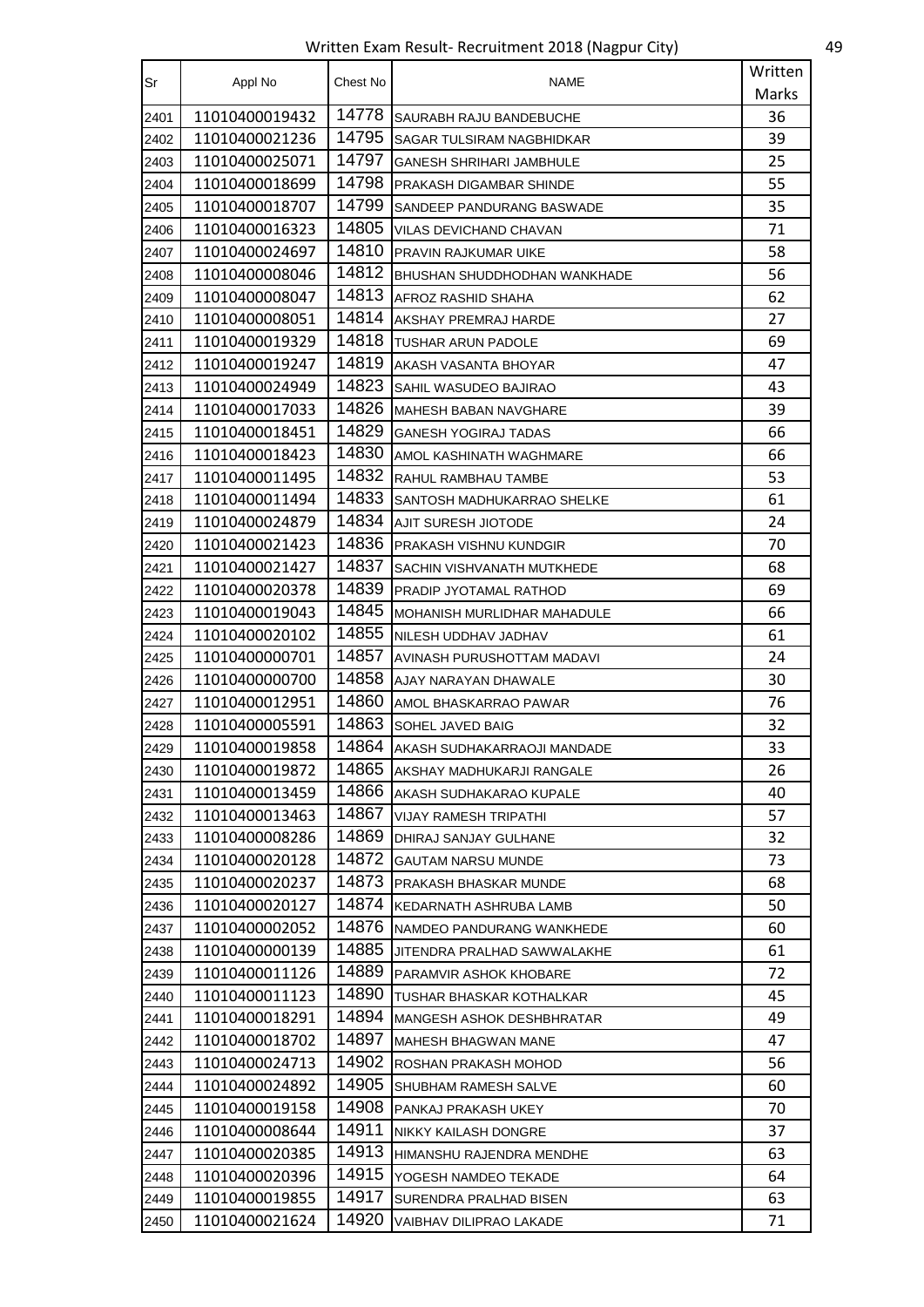Written Exam Result- Recruitment 2018 (Nagpur City) 50

| Sr   | Appl No        | Chest No | <b>NAME</b>                      | Written |
|------|----------------|----------|----------------------------------|---------|
|      |                |          |                                  | Marks   |
| 2451 | 11010400011496 | 14921    | SOMINATH SHIVAJIRAO GHOLAP       | 67      |
| 2452 | 11010400020841 | 14927    | PANKAJ ASARAFILAL MAZI           | 55      |
| 2453 | 11010400022120 | 14928    | AMAR DNYANDEO INGLE              | 54      |
| 2454 | 11010400018740 | 14930    | HIMANSHU DILIPRAO RAUT           | 74      |
| 2455 | 11010400023135 | 14934    | <b>PRADEEP BALDEO MORE</b>       | 70      |
| 2456 | 11010400018960 | 14938    | AKSAH GAJANANRAV KHEDKAR         | 43      |
| 2457 | 11010400020348 | 14939    | AKSHAY RAJURAO KUDAVE            | 62      |
| 2458 | 11010400020866 | 14941    | ABHISHEK AMRUTRAO TUPAT          | 38      |
| 2459 | 11010400022228 | 14944    | DIPAK UDAYSINGH MARASKOLHE       | 26      |
| 2460 | 11010400007192 | 14945    | PANDURANG DEVDASJI YELANE        | 80      |
| 2461 | 11010400019036 | 14949    | SANDIP VASUDEO BHUSARI           | 54      |
| 2462 | 11010400018407 | 14956    | BHASKAR BALAJI DARADE            | 57      |
| 2463 | 11010400020467 | 14957    | SHIVPRASAD NIVRUTTI KHILLARE     | 58      |
| 2464 | 11010400023349 | 14958    | MADHAV RUSTUMA KAPSE             | 55      |
| 2465 | 11010400019239 | 14962    | <b>GOPAL PANDIT SURNAR</b>       | 51      |
| 2466 | 11010400018447 | 14968    | ANKUSH VINOD KUNTAWAR            | 66      |
| 2467 | 11010400024610 | 14973    | <b>MANISH SUBHASHRAO MANDRE</b>  | 51      |
| 2468 | 11010400009237 | 14974    | ROSHAN MADHUKARRAO KAWALE        | 40      |
| 2469 | 11010400001391 | 14975    | DURGADAS SHAMRAO DEVHARE         | 39      |
| 2470 | 11010400015989 | 14976    | AKASH UTTAM SHINDE               | 42      |
| 2471 | 11010400002689 | 14978    | KUNAL KISAN NARWADE              | 59      |
| 2472 | 11010400002690 | 14979    | ANIL PANDURANG WAGHMARE          | 43      |
| 2473 | 11010400018871 | 14992    | DEVENDRA SAMBHAJI GAIDHANI       | 72      |
| 2474 | 11010400016140 | 14993    | AMIT DEVIDAS ABHARE              | 70      |
| 2475 | 11010400024001 | 14994    | SACHIN BALASAHEB PATKAL          | 79      |
| 2476 | 11010400024009 | 14995    | <b>BHAURAO ABHIMAN POPALE</b>    | 59      |
| 2477 | 11010400020355 | 14996    | ANIKET TUKARAM KALE              | 48      |
| 2478 | 11010400005429 | 15004    | ROSHAN SURESH PILLEWAN           | 59      |
| 2479 | 11010400011537 | 15010    | RANJEETKUMAR PRITILAL GAUTAM     | 30      |
| 2480 | 11010400022206 | 15011    | AMOL DEVAJI DEORE                | 55      |
| 2481 | 11010400022234 | 15012    | SAMADHAN NAMDEO PATIL            | 74      |
| 2482 | 11010400023705 | 15013    | NARESH BINNILAL MARASKOLHE       | 44      |
| 2483 | 11010400019439 | 15016    | KHIROJ MAROTI DHEKALE            | 35      |
| 2484 | 11010400018335 | 15024    | <b>DIPAK BABAN LALSARE</b>       | 69      |
| 2485 | 11010400019662 | 15025    | NITIN DATTATRAY KHONDE           | 49      |
| 2486 | 11010400019645 | 15026    | <b>VITTHAL MANOHAR KHONDE</b>    | 74      |
| 2487 | 11010400019651 | 15027    | SACHIN SHALIKARAM KHONDE         | 49      |
| 2488 | 11010400018823 | 15033    | NILESH BANDU BHOYAR              | 57      |
| 2489 | 11010400018808 | 15035    | <b>GOPAL VASUDEO LOHARE</b>      | 75      |
| 2490 | 11010400019601 | 15038    | ARVIND ARJUN PATTHE              | 38      |
| 2491 | 11010400021275 | 15040    | TIRUPATI RAWAN RATHOD            | 73      |
| 2492 | 11010400024859 | 15041    | YOGESH NINAII TAYADE             | 62      |
| 2493 | 11010400004787 | 15046    | PRAMOD NAVNATH GARJE             | 48      |
| 2494 | 11010400019769 | 15047    | SACHIN SHANKAR ATHARE            | 60      |
| 2495 | 11010400019710 | 15048    | SOMNATH VISHNU KEDAR             | 81      |
| 2496 | 11010400019695 | 15049    | SATISH GAHININATH KHEDKAR        | 57      |
| 2497 | 11010400019682 | 15051    | <b>BHANUDAS MAHADEV JAYBHAYE</b> | 53      |
| 2498 | 11010400019327 | 15052    | DIPAK VISHNU FUNDE               | 65      |
| 2499 | 11010400020898 | 15057    | <b>MAYUR KAMALKISHOR DOLARE</b>  | 29      |
| 2500 | 11010400019137 | 15063    | VIKRAM WAMAN NIMBARTE            | 58      |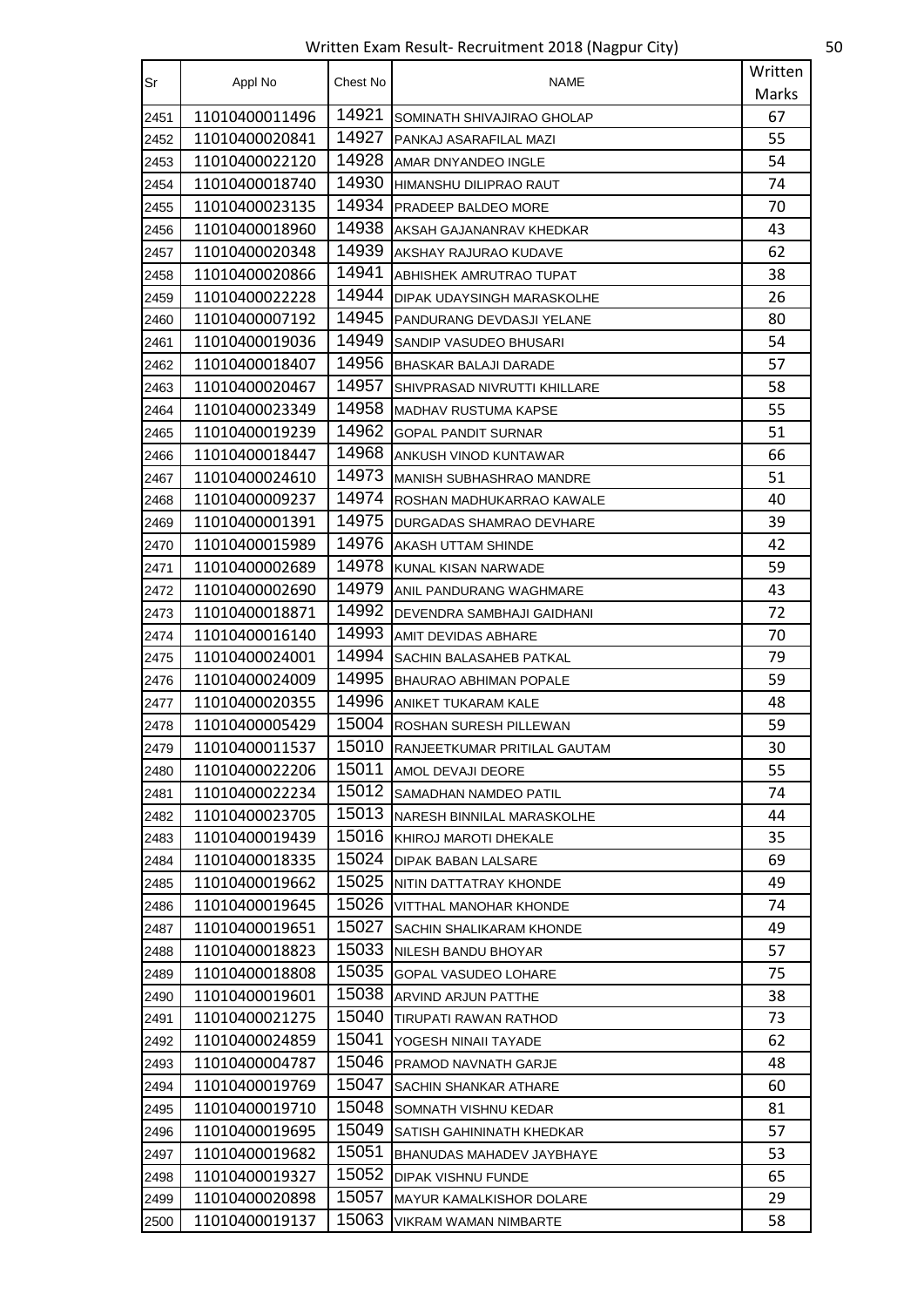Written Exam Result- Recruitment 2018 (Nagpur City) 51

| Sr   | Appl No        | Chest No | NAME                                | Written |
|------|----------------|----------|-------------------------------------|---------|
|      |                |          |                                     | Marks   |
| 2501 | 11010400019171 | 15064    | KAILASH DILIP KINARKAR              | 78      |
| 2502 | 11010400019168 | 15066    | IASHISH MADHUKAR MARWADE            | 78      |
| 2503 | 11010400019154 | 15068    | <b>MOSAM UTTAM THAWAKAR</b>         | 56      |
| 2504 | 11010400019219 | 15069    | ROSHAN ARUN BORKAR                  | 61      |
| 2505 | 11010400019224 | 15070    | <b>VINOD GAJANAN BORKAR</b>         | 23      |
| 2506 | 11010400020093 | 15073    | PRABHAKAR BHAGWAN SUDEWAD           | 38      |
| 2507 | 11010400022953 | 15083    | VIKAS DURYODHAN WAKODE              | 69      |
| 2508 | 11010400024383 | 15084    | <b>VIVEK SURESH AMBHORE</b>         | 58      |
| 2509 | 11010400024400 | 15085    | NIKHIL GOPAL BOBADE                 | 49      |
| 2510 | 11010400022071 | 15092    | SHAIKHAZHAR SHAIKH MAQSOOD          | 52      |
| 2511 | 11010400024048 | 15093    | <b>SACHIN RAMESH PATIL</b>          | 62      |
| 2512 | 11010400000669 | 15099    | ANKUSH DEVIDAS GUTTE                | 69      |
| 2513 | 11010400004629 | 15105    | SANTOSH GANESH GHARJALE             | 58      |
| 2514 | 11010400015849 | 15107    | RAVIKUMAR SAMBHAJI BADANE           | 56      |
| 2515 | 11010400006574 | 15110    | NIKHIL KAILASH KANEKAR              | 40      |
| 2516 | 11010400020263 | 15112    | ASHISH NAGORAO BABRE                | 79      |
| 2517 | 11010400020266 | 15113    | SWAPNIL PREMDAS KOHAPARE            | 64      |
| 2518 | 11010400020285 | 15116    | <b>ABIT SURESH BHOYAR</b>           | 61      |
| 2519 | 11010400024939 | 15119    | NAMDEV GOPINAH KOLGIR               | 75      |
| 2520 | 11010400024913 | 15121    | ARVIND SHESHRAO PAWAR               | 47      |
| 2521 | 11010400024228 | 15122    | SHANKAR MAROTI BHATLADE             | 68      |
| 2522 | 11010400022560 | 15127    | PRAVIN BABARAO GAJBHIYE             | 63      |
| 2523 | 11010400021159 | 15129    | AKASH PRAMODRAO KUBADE              | 72      |
| 2524 | 11010400024877 | 15134    | SUNIL DATTA RATHOD                  | 64      |
| 2525 | 11010400011130 | 15147    | <b>MAHESH SHYAM PAREKAR</b>         | 59      |
| 2526 | 11010400014737 | 15148    | AKSHAY ANIL AMBADKAR                | 60      |
| 2527 | 11010400025013 | 15152    | VIRENDRASINGH VIJAY DINKWAR         | 59      |
| 2528 | 11010400024824 | 15159    | VAIBHAV DINESH KASTURE              | 52      |
| 2529 | 11010400005826 | 15160    | ANANTA PRALHAD CHOPADE              | 36      |
| 2530 | 11010400021387 | 15167    | DNYANESHWAR PANDURANG LADE          | 62      |
| 2531 | 11010400010687 | 15171    | MAYUR JIVANJI KOLHE                 | 24      |
| 2532 | 11010400018356 | 15173    | <b>PRATIK PURUSHOTTAM ISHWARKAR</b> | 52      |
| 2533 | 11010400019573 | 15177    | SUNIL NILKANTH MORE                 | 33      |
| 2534 | 11010400015036 | 15182    | VISHAL KUNJILAL MANKAR              | 47      |
| 2535 | 11010400020887 | 15192    | DURGESH GHANSHYAM GURNULE           | 68      |
| 2536 | 11010400020830 | 15193    | AMOL JAYHARI NIKODE                 | 77      |
| 2537 | 11010400015355 | 15195    | UMESH ASHOKJI DANDEKAR              | 34      |
| 2538 | 11010400024272 | 15198    | DINKAR SUKHADEO DAHAKE              | 55      |
| 2539 | 11010400020549 | 15214    | SHANKAR BALASAHEB SURWASE           | 58      |
| 2540 | 11010400022825 | 15216    | AVINASH JANAKLAL LILHARE            | 67      |
| 2541 | 11010400018864 | 15217    | DNYANESHWAR KAILAS JARHAD           | 63      |
| 2542 | 11010400016518 | 15221    | SHUBHAM MOTIRAM JAMBHALE            | 48      |
| 2543 | 11010400016474 | 15222    | NIKETAN DNYANESHWARJI SHENDRE       | 39      |
| 2544 | 11010400016444 | 15223    | NIKHIL PADMAKAR PUSADKAR            | 29      |
| 2545 | 11010400015086 | 15226    | AMOL DHARMRAJ SHERKAR               | 25      |
| 2546 | 11010400019550 | 15229    | <b>GOVIND BABURAO PARKAD</b>        | 71      |
| 2547 | 11010400023658 | 15230    | MUNJAJI YASHWANT PARKAD             | 60      |
| 2548 | 11010400018161 | 15232    | <b>PRADIP ASHOK BHISE</b>           | 61      |
| 2549 | 11010400018426 | 15236    | DEVENDRA PARBAT RAJPUROHIT          | 41      |
| 2550 | 11010400022381 | 15241    | AMOL DAYARAM RATHOD                 | 55      |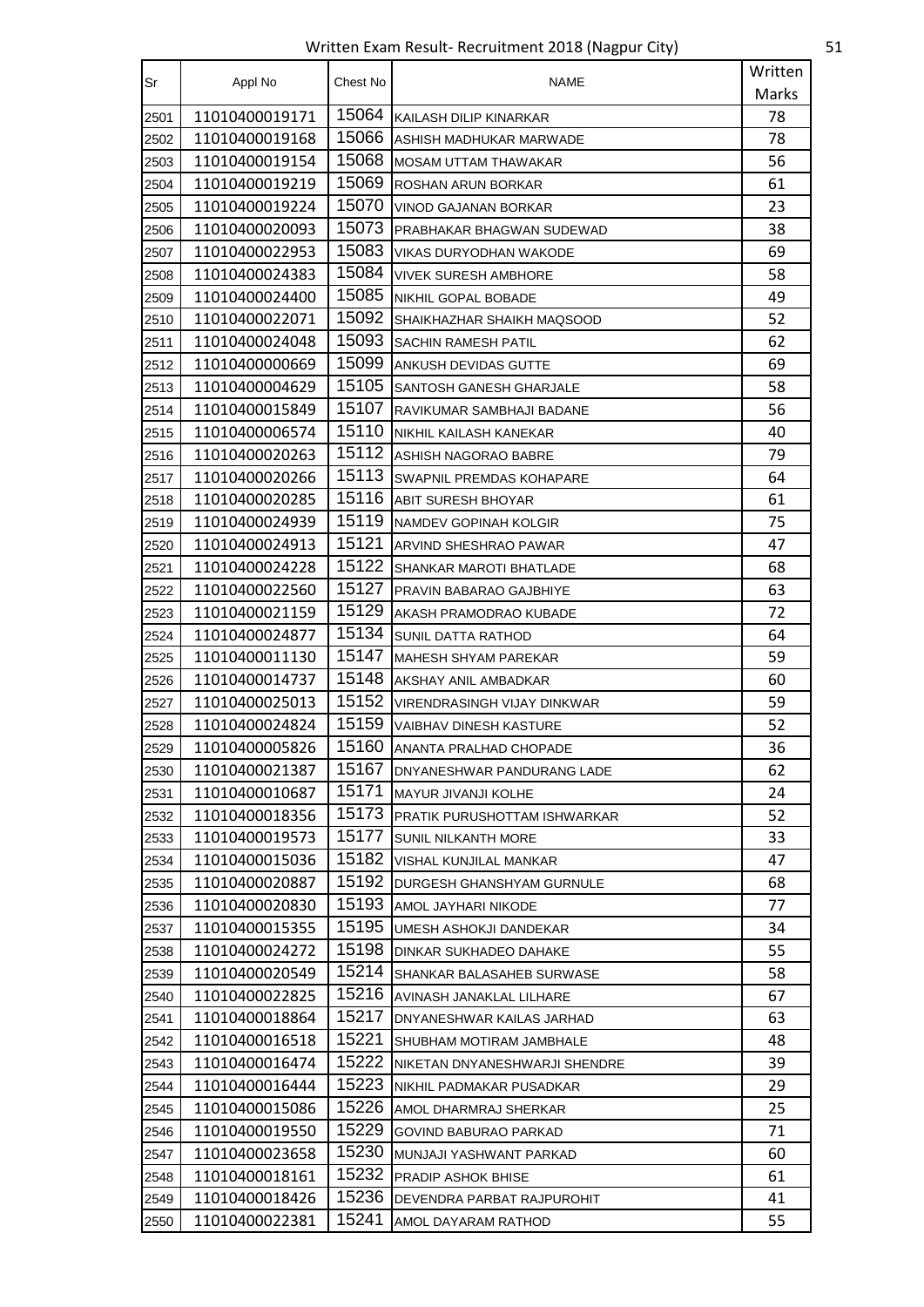Written Exam Result- Recruitment 2018 (Nagpur City) 52

| Sr   | Appl No        | Chest No | <b>NAME</b>                       | Written |
|------|----------------|----------|-----------------------------------|---------|
|      |                |          |                                   | Marks   |
| 2551 | 11010400024040 | 15244    | NIKHIL PRABHAKAR TIDKE            | 42      |
| 2552 | 11010400018715 | 15248    | <b>MAHAVIR WASUDEO WARHARE</b>    | 37      |
| 2553 | 11010400004153 | 15249    | <b>BABALU DILIP MAHADOLE</b>      | 49      |
| 2554 | 11010400019863 | 15250    | ROHIT BHARATRAOJI GHODE           | 32      |
| 2555 | 11010400022644 | 15265    | SANJAY SAWAI JADHAO               | 83      |
| 2556 | 11010400020103 | 15275    | ARIVNDKUAMR JAYSING INWATE        | 44      |
| 2557 | 11010400020044 | 15276    | PRADIP DHANRAJ RAUT               | 38      |
| 2558 | 11010400018193 | 15279    | <b>NIKHIL VITTHAL NIKOSE</b>      | 55      |
| 2559 | 11010400020799 | 15287    | DHARMENDRA MAYARAM PANDHARE       | 57      |
| 2560 | 11010400008244 | 15289    | <b>GOVIND SHAHUJI GARJE</b>       | 45      |
| 2561 | 11010400007934 | 15290    | ANANT ASHROBA JOGDAND             | 47      |
| 2562 | 11010400008101 | 15292    | SAURABH SHAM KALMEGH              | 36      |
| 2563 | 11010400008885 | 15294    | NITESH ASHOK HANDE                | 50      |
| 2564 | 11010400011536 | 15298    | VAIBHAV MANOHARJI KAHALKAR        | 23      |
| 2565 | 11010400022712 | 15301    | SATYAWAN MANOHAR MARATHE          | 55      |
| 2566 | 11010400022030 | 15303    | DNYANESHWAR BHASKAR SHELKE        | 64      |
| 2567 | 11010400020809 | 15304    | <b>VIKAS VASANT MADLE</b>         | 28      |
| 2568 | 11010400022029 | 15306    | <b>KRISHNA SHIVAJI THORE</b>      | 73      |
| 2569 | 11010400018130 | 15308    | GHANSHYAM NARAYAN MANKAR          | 43      |
| 2570 | 11010400019522 | 15312    | <b>MAROTI VISHVAMBHAR SHELAKE</b> | 49      |
| 2571 | 11010400019801 | 15316    | KEWAL MOHAN SHENDURKAR            | 57      |
| 2572 | 11010400020063 | 15325    | AMAR KRISHNAJI PRADHAN            | 24      |
| 2573 | 11010400021151 | 15326    | VISHNU OMPRAKASHJI SHAHU          | 26      |
| 2574 | 11010400013691 | 15327    | ANKIT MUKUND WANKHEDE             | 30      |
| 2575 | 11010400018979 | 15328    | AKSHAY MOHAN GIRSAWLE             | 37      |
| 2576 | 11010400022853 | 15330    | PRAMOD PUNDLIK BAGHE              | 66      |
| 2577 | 11010400021824 | 15331    | SACHIN BHAUSAHEB GARJE            | 25      |
| 2578 | 11010400018796 | 15337    | BHOJRAJ BHUWANLAL RAHANGDALE      | 50      |
| 2579 | 11010400003725 | 15338    | UMESH VASANTA CHAUDHARI           | 58      |
| 2580 | 11010400011122 | 15344    | YOGESH DILIP BANKAR               | 43      |
| 2581 | 11010400018184 | 15346    | HITESH ANIL BODHE                 | 66      |
| 2582 | 11010400024934 | 15351    | <b>GOPAL WASUDEO UIKEY</b>        | 54      |
| 2583 | 11010400018206 | 15355    | SANTOSH VITTHAL SHINGIRE          | 60      |
| 2584 | 11010400010933 | 15356    | LAXMAN MANIK SURNAR               | 56      |
| 2585 | 11010400010934 | 15357    | RAMESH HANUMANT DEVKATE           | 57      |
| 2586 | 11010400022777 | 15365    | SHANKAR KISHANRAO GITE            | 69      |
| 2587 | 11010400022773 | 15366    | SAINATH HANMANT KENDRE            | 62      |
| 2588 | 11010400023827 | 15380    | RAMJI BALAJI HONRAO               | 73      |
| 2589 | 11010400023270 | 15381    | PAWAN NARENDRA BAJANGHATE         | 28      |
| 2590 | 11010400020926 | 15385    | UMESH HARIBHAU DHOK               | 53      |
| 2591 | 11010400008092 | 15387    | KALIM SATTAR KHAN                 | 45      |
| 2592 | 11010400001559 | 15394    | YOGESH ANIL DHURIYA               | 52      |
| 2593 | 11010400011460 | 15395    | <b>GOVIND SITARAM WANI</b>        | 25      |
| 2594 | 11010400020441 | 15397    | VIKKI DAMODHAR KAIKADE            | 66      |
| 2595 | 11010400022596 | 15398    | VAIBHAV SHRIKRUSHNA GHARAT        | 53      |
| 2596 | 11010400011457 | 15401    | DHANIRAM MADHUKARRAO DESHMUKH     | 39      |
| 2597 | 11010400023325 | 15402    | YUWRAJ KATU KHOTELE               | 21      |
| 2598 | 11010400004010 | 15403    | PISARAM BHIKAJI BRAMHANKAR        | 39      |
| 2599 | 11010400016566 | 15404    | VIKAS KANHU BIRANGAL              | 26      |
| 2600 | 11010400019405 | 15405    | VIJAY SIDHESHWAR SINGH            | 29      |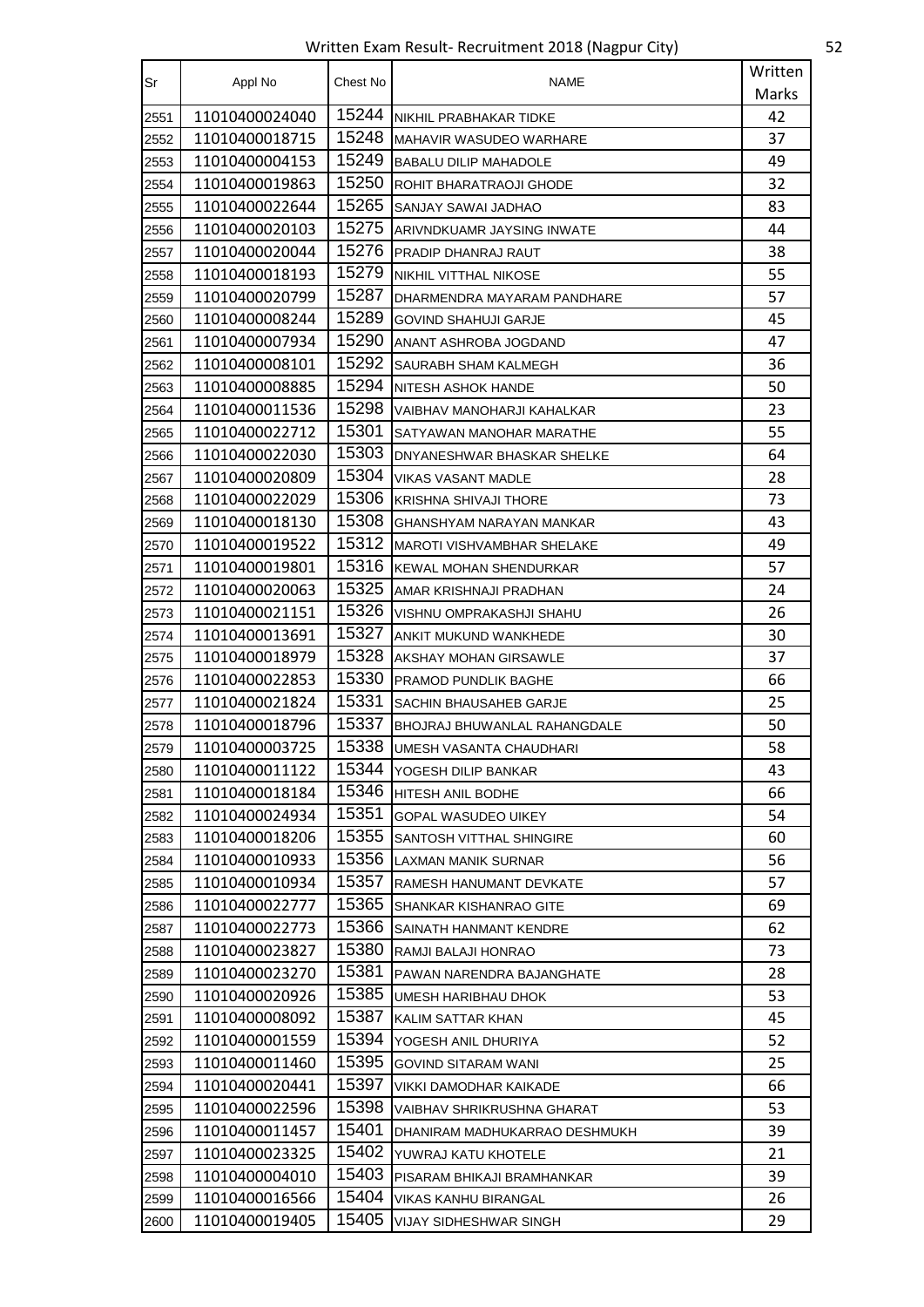Written Exam Result- Recruitment 2018 (Nagpur City) 53

| Sr   | Appl No        | Chest No | <b>NAME</b>                    | Written |
|------|----------------|----------|--------------------------------|---------|
|      |                |          |                                | Marks   |
| 2601 | 11010400021890 | 15406    | <b>MAHESH RAMRAO INGOLE</b>    | 36      |
| 2602 | 11010400000029 | 15408    | YEOKRAM SITARAM LOLE           | 32      |
| 2603 | 11010400003697 | 15409    | PRAVIN BABURAOJI JAWANJAL      | 34      |
| 2604 | 11010400003667 | 15410    | PRAVIN VITTHALRAO PANDE        | 48      |
| 2605 | 11010400003666 | 15411    | NILESH BALASAHEB KADU          | 49      |
| 2606 | 11010400006483 | 15412    | JAIPRAKASH SHYAMSUNDER SHRIWAS | 25      |
| 2607 | 11010400004122 | 15413    | RAJU RAMJI MANWAR              | 30      |
| 2608 | 11010400011485 | 15415    | PRADIP GANESH KOWALE           | 29      |
| 2609 | 11010400012331 | 15417    | SAHARE RAJESH REWARAM          | 28      |
| 2610 | 11010400006353 | 15418    | SUBASCHANDRA HALADHAR SAHOO    | 41      |
| 2611 | 11010400005597 | 15419    | KHOBRAGADE KISHOR PRABHUDAS    | 21      |
| 2612 | 11010400002453 | 15420    | SANJAY MANDAYAL CHAUBEY        | 40      |
| 2613 | 11010400015532 | 15421    | SHESHNATH KEDARSINGH YADAV     | 17      |
| 2614 | 11010400006165 | 15422    | SANTOSH PUNDLIK WAGH           | 55      |
| 2615 | 11010400002034 | 15424    | SUSHILKUMAR DASHRATH TUPTE     | 36      |
| 2616 | 11010400000209 | 15425    | DINESH GOPAL PATLE             | 35      |
| 2617 | 11010400012034 | 15426    | NITIN BABAN AARANE             | 44      |
| 2618 | 11010400000653 | 15428    | DAYDEEPKUMAR DULICHAND AMBULE  | 50      |
| 2619 | 11010400004771 | 15429    | PRASHANT PATIRAM RAUT          | 33      |
| 2620 | 11010400012228 | 15430    | <b>MANOHAR MAROTRAO BARAI</b>  | 29      |
| 2621 | 11010400008553 | 15431    | UMESH WAMANRAO SARATE          | 36      |
| 2622 | 11010400000276 | 15433    | NARAYAN NATTHUJI BINEKAR       | 35      |
| 2623 | 11010400009748 | 15434    | TUKARAM TRIMBAK MUNDHE         | 42      |
| 2624 | 11010400001531 | 15435    | CHANDRAKUMAR VASANTRAO BOPCHE  | 41      |
| 2625 | 11010400002891 | 15436    | SANJAY MOTIRAM GAIDHANE        | 39      |
| 2626 | 11010400014463 | 15437    | ANIL FULCHAND GHODESWAR        | 28      |
| 2627 | 11010400001718 | 15438    | SUNIL BALAKDAS MESHRAM         | 42      |
| 2628 | 11010400004500 | 15439    | ASHOK MAROTI KOKATE            | 39      |
| 2629 | 11010400006393 | 15440    | ARVIND YADAORAO LADEKAR        | 39      |
| 2630 | 11010400000458 | 15441    | RAVIKANT VIJAYRAO SAYRE        | 28      |
| 2631 | 11010400000525 | 15442    | ARVINDKUMAR GYANIRAM BAGHELE   | 41      |
| 2632 | 11010400014964 | 15444    | RAMMURAT AMIRCHAND YADAV       | 49      |
| 2633 | 11010400015140 | 15445    | YOGESH DHARAMDASRAO SHENDE     | 47      |
| 2634 | 11010400003893 | 15446    | VINOD KRUSHNA ZAMBHARE         | 44      |
| 2635 | 11010400015266 | 15447    | RAKESH SULCHAND KAMBLE         | 34      |
| 2636 | 11010400008214 | 15448    | SURESH JAYWANTRAO MUNDHE       | 32      |
| 2637 | 11010400000261 | 15449    | PRADIP GANGADHAR WASNIK        | 42      |
| 2638 | 11010400019546 | 15450    | MANGESH BALKANTH GHARDE        | 34      |
| 2639 | 11010400011679 | 15451    | SURENDRA BHAURAO KAMBLE        | 37      |
| 2640 | 11010400007799 | 15453    | MEGHRAJ GAJAJAN LAMBAT         | 30      |
| 2641 | 11010400014418 | 15454    | BHIMRAO TUKARAMJI INGOLE       | 29      |
| 2642 | 11010400013497 | 15455    | RAJESH MAHADEOJI BHIOGADE      | 30      |
| 2643 | 11010400000666 | 15456    | SANDIP TARACHAND WAGHMARE      | 41      |
| 2644 | 11010400021825 | 15457    | MUKESH VITTHAL SHAHARE         | 25      |
| 2645 | 11010400001027 | 15458    | YOGESH PURUSHOTTAM BAWANKAR    | 29      |
| 2646 | 11010400004997 | 15459    | <b>SUNIL BIJA NIMAGDE</b>      | 34      |
| 2647 | 11010400020307 | 15460    | SUDHAKAR BABURAO PAWAR         | 37      |
| 2648 | 11010400013430 | 15461    | DHARMPAL RAMDASJI MESHRAM      | 35      |
| 2649 | 11010400003073 | 15462    | VASANTA SHAMRAO BHURE          | 32      |
| 2650 | 11010400003665 | 15463    | OMPRAKASH LOKCHAND KSHIRSAGAR  | 48      |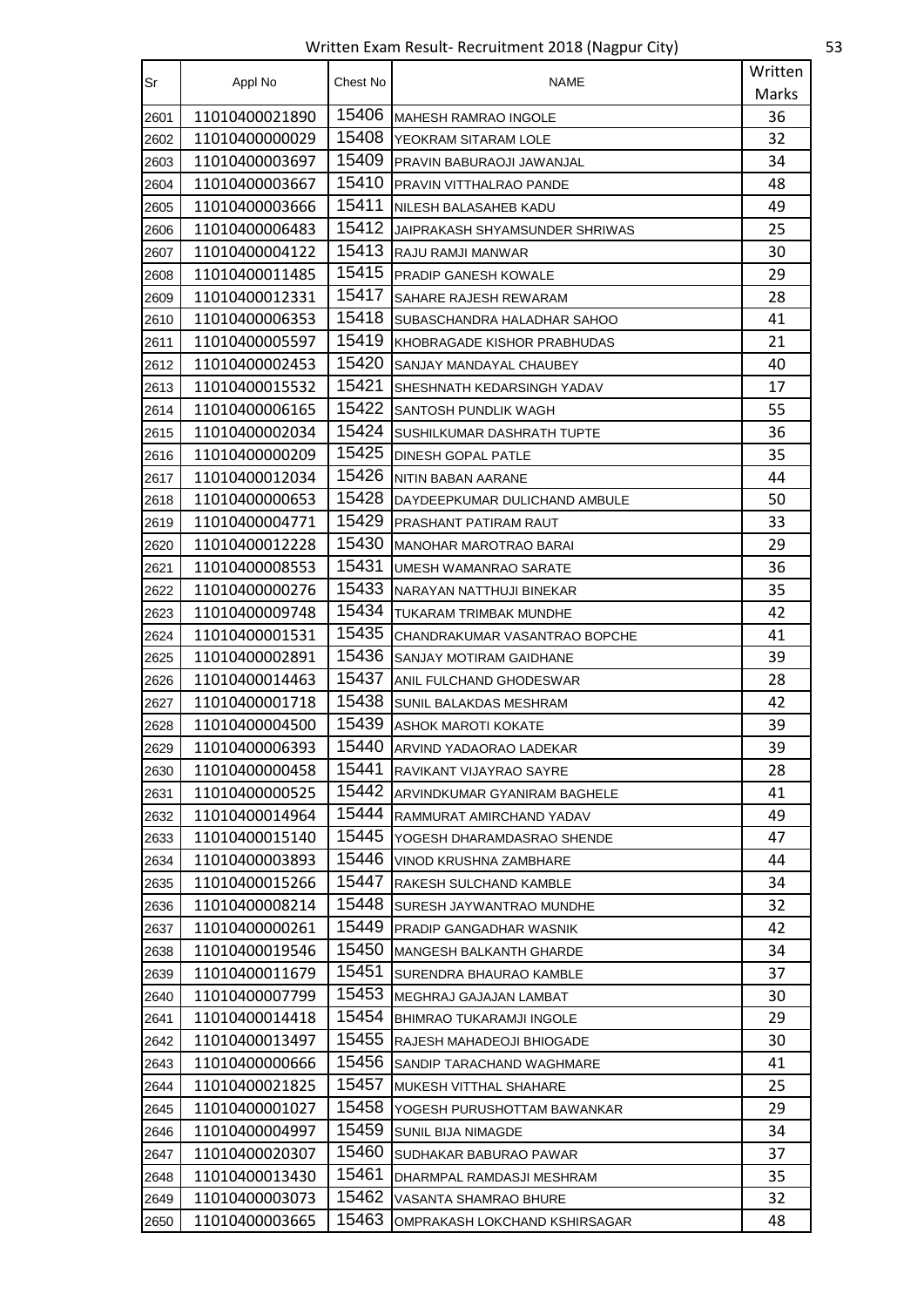Written Exam Result- Recruitment 2018 (Nagpur City) 54

| Sr   | Appl No        | Chest No | <b>NAME</b>                        | Written |
|------|----------------|----------|------------------------------------|---------|
|      |                |          |                                    | Marks   |
| 2651 | 11010400017539 | 15464    | <b>VILAS LAXMAN RAUT</b>           | 30      |
| 2652 | 11010400002538 | 15465    | NOHARLAL PRITAMLAL LILHARE         | 63      |
| 2653 | 11010400015383 | 15466    | VIRENDRA GUNVANTRAO DESHMUKH       | 50      |
| 2654 | 11010400001934 | 15467    | SANJAYKUMAR PRUTHVIRAJ NANDESHWAR  | 46      |
| 2655 | 11010400004035 | 15468    | SUNIL PRABHUDAYA BOPCHE            | 44      |
| 2656 | 11010400009324 | 15469    | SANDIP SAHEBRAO SOLANKE            | 28      |
| 2657 | 11010400010642 | 15470    | <b>GENDLAL RAMCHAND WALDE</b>      | 43      |
| 2658 | 11010400000222 | 15471    | <b>ASHISH OMKANTH PHALE</b>        | 49      |
| 2659 | 11010400007035 | 15472    | SANTOSH WASUDEORAO WANKHADE        | 46      |
| 2660 | 11010400002936 | 15473    | ANANDKUMAR LAXMISHANKAR CHAURAGADE | 37      |
| 2661 | 11010400001288 | 15474    | AMIT DEVESHWAR UKEY                | 32      |
| 2662 | 11010400000300 | 15475    | <b>NILESH BHIMRAOJI PATIL</b>      | 23      |
| 2663 | 11010400013292 | 15476    | <b>VIJAY DAULAT TANDULKAR</b>      | 42      |
| 2664 | 11010400013700 | 15477    | <b>MANIK MUNJAJI CHOURE</b>        | 33      |
| 2665 | 11010400010755 | 15478    | PRAKASH RAMCHAND GABHANE           | 56      |
| 2666 | 11010400010763 | 15479    | GAJANAN MAROTI CHAUDHARI           | 40      |
| 2667 | 11010400019228 | 15480    | <b>MANOHAR KUWARLAL PATLE</b>      | 38      |
| 2668 | 11010400015198 | 15481    | UMESH PANJABRAOJI DABHADE          | 36      |
| 2669 | 11010400009141 | 15482    | <b>MAHESH GANPATRAO PADOLE</b>     | 47      |
| 2670 | 11010400002311 | 15483    | KISHOR SAHEBRAOJI MAHURKAR         | 34      |
| 2671 | 11010400016727 | 15484    | VIJAY SAKHARAM BANTE               | 45      |
| 2672 | 11010400005063 | 15485    | PARASRAM DADARAO SARKATE           | 46      |
| 2673 | 11010400000593 | 15486    | SURENDRA KAMESHWAR THAKUR          | 26      |
| 2674 | 11010400008823 | 15487    | SANTOSH DADARAO DURGE              | 37      |
| 2675 | 11010400005667 | 15488    | DNYANESHWAR ANANDRAO MHALASANE     | 41      |
| 2676 | 11010400002939 | 15489    | SHARAD VINAYAKRAO KITUKALE         | 54      |
| 2677 | 11010400010717 | 15490    | PAWAN DEORAO SHASTRAKAR            | 30      |
| 2678 | 11010400003085 | 15491    | JIWAN WASUDEO SUNKINWAR            | 33      |
| 2679 | 11010400022419 | 15492    | SANJIV UDHAV DAHIPHALE             | 47      |
| 2680 | 11010400011238 | 15493    | PRAFUL RAMESHRAO BORKAR            | 48      |
| 2681 | 11010400011633 | 15494    | RAMDAS BHIKAJI GAWALI              | 32      |
| 2682 | 11010400006592 | 15495    | SATISH YUWARAJ BHAISARE            | 39      |
| 2683 | 11010400019004 | 15496    | RAJENDRAKUMAR PRABHAKAR MESHRAM    | 27      |
| 2684 | 11010400000605 | 15497    | VINODKUMAR HETRAM PATLE            | 32      |
| 2685 | 11010400001701 | 15498    | SARJU DNYANESHWAR SOMKUWAR         | 29      |
| 2686 | 11010400021480 | 15499    | RAJESH DATTUJI PAWAR               | 40      |
| 2687 | 11010400000753 | 15500    | <b>VINOD BALU INGLE</b>            | 29      |
| 2688 | 11010400020049 | 15502    | MAHESH ISTARI TICHAKULE            | 74      |
| 2689 | 11010400020048 | 15503    | <b>MANGESH BHAURAO BEDURKAR</b>    | 73      |
| 2690 | 11010400024416 | 15504    | AVINASH DEVDAS MALKAM              | 50      |
| 2691 | 11010400012404 | 15505    | GAJANAN SHIVAJI KALE               | 40      |
| 2692 | 11010400015469 | 15512    | TUSHAR VIKRAM SHEKADE              | 55      |
| 2693 | 11010400015468 | 15513    | SAGAR DINKAR SHEKADE               | 70      |
| 2694 | 11010400018750 | 15516    | SANDIP CHANDAN KORE                | 56      |
| 2695 | 11010400024769 | 15519    | SAHIL VINOD DHONGLE                | 39      |
| 2696 | 11010400018848 | 15521    | ANUP RAJENDRA SONONE               | 66      |
| 2697 | 11010400018579 | 15522    | ANKUSH MADHAVRAO SAGANE            | 51      |
| 2698 | 11010400021630 | 15526    | AKSHAY SANJAYRAO KADAO             | 72      |
| 2699 | 11010400024149 | 15543    | AMIT RAMESH MASARKE                | 66      |
| 2700 | 11010400021807 | 15545    | SURAJ RAJENDRA CHOURE              | 54      |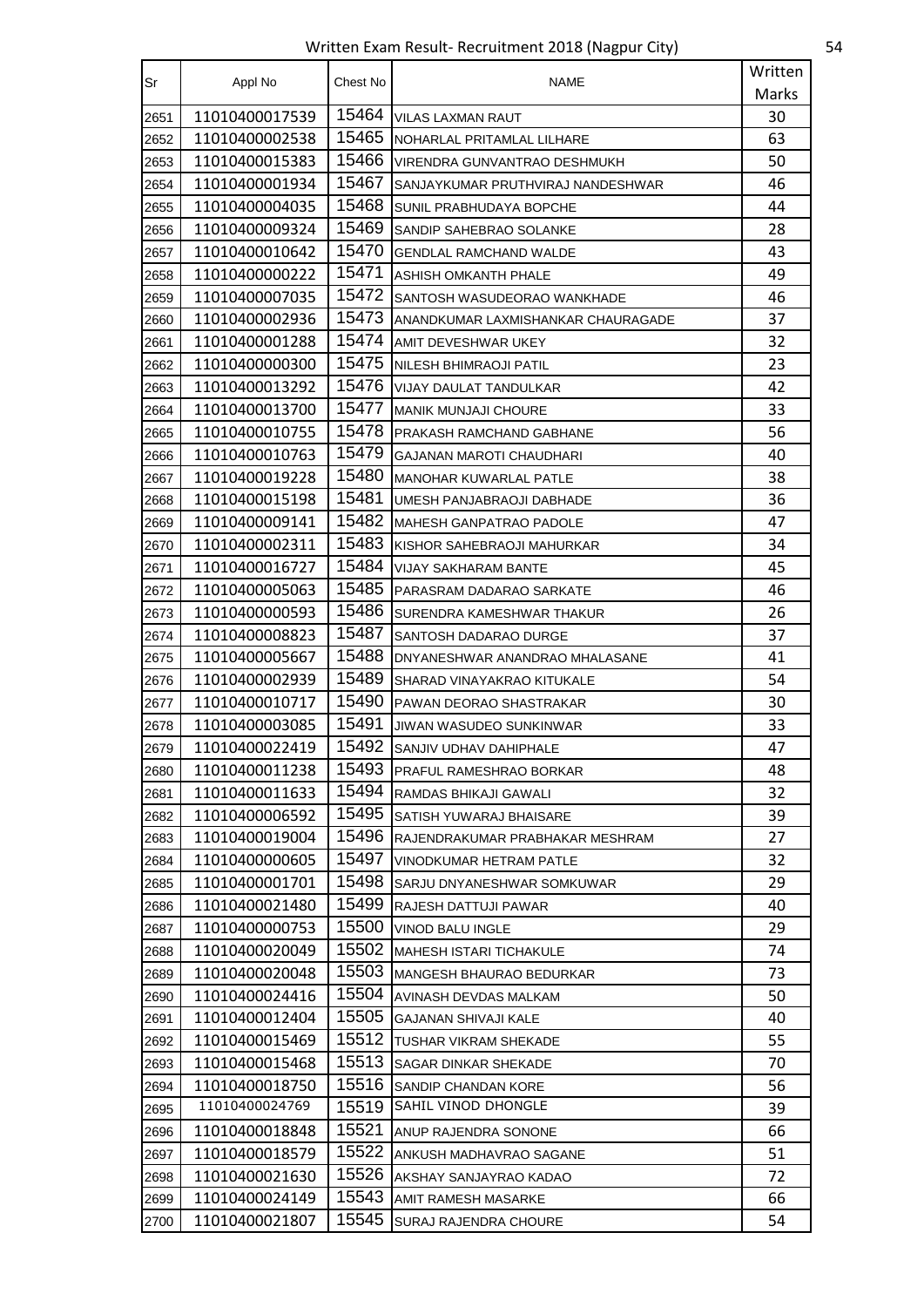Written Exam Result- Recruitment 2018 (Nagpur City) 55

| Sr   | Appl No        | Chest No | <b>NAME</b>                      | Written |
|------|----------------|----------|----------------------------------|---------|
|      |                |          |                                  | Marks   |
| 2701 | 11010400002299 | 15546    | AKASH ASHOK DESHBHRATAR          | 63      |
| 2702 | 11010400019105 | 15551    | <b>SURAJ ISHWAR USARE</b>        | 49      |
| 2703 | 11010400020553 | 15560    | <b>VIJAY SABULAL MAWASKAR</b>    | 60      |
| 2704 | 11010400012203 | 15561    | SANJAY APPARAO LANDGE            | 68      |
| 2705 | 11010400012204 | 15562    | <b>SUJIT SUNILRAO BEMBADE</b>    | 75      |
| 2706 | 11010400009418 | 15563    | <b>HEMANT SHRAWANJI CHARDE</b>   | 43      |
| 2707 | 11010400009409 | 15564    | RISHAB RAMKRISHNA PARWEKAR       | 26      |
| 2708 | 11010400018778 | 15566    | <b>BHIMRAJ DHANRAJ KAMBLE</b>    | 69      |
| 2709 | 11010400018725 | 15567    | JIVAN YASHVANTRAO SHINDE         | 74      |
| 2710 | 11010400015190 | 15570    | SHUBHAM SHESHRAO WANKHEDE        | 23      |
| 2711 | 11010400019288 | 15581    | <b>MUKESH SHALIK SARVE</b>       | 50      |
| 2712 | 11010400019279 | 15582    | <b>DINESH HARIRAM BURDE</b>      | 55      |
| 2713 | 11010400019208 | 15583    | DURGESH RAMESHWAR BANGADKAR      | 72      |
| 2714 | 11010400019245 | 15584    | PRADIP RIMACHAND THER            | 73      |
| 2715 | 11010400018135 | 15587    | <b>SAGAR RAMDAS MOHATURE</b>     | 54      |
| 2716 | 11010400018202 | 15588    | SAGAR SEVAK LILHARE              | 63      |
| 2717 | 11010400018223 | 15589    | KHOJRAM MARTAND KATANKAR         | 59      |
| 2718 | 11010400018705 | 15591    | CHANDRAKANT GANPAT RATHOD        | 69      |
| 2719 | 11010400018374 | 15592    | SANTOSH RAMLOO MUTYALA           | 74      |
| 2720 | 11010400018325 | 15594    | SHUBHAM JAGDEO BHARKAD           | 65      |
| 2721 | 11010400019398 | 15598    | DILIP GAINADHAR TURANKAR         | 48      |
| 2722 | 11010400019375 | 15599    | SACHIN BAPURAO WABHITKAR         | 68      |
| 2723 | 11010400019387 | 15600    | RAHUL SURYABHAN ZILPE            | 44      |
| 2724 | 11010400022804 | 15606    | VAIBHAV SUBHASH MULE             | 63      |
| 2725 | 11010400006577 | 15610    | VISHAL NANAJI GHORMARE           | 28      |
| 2726 | 11010400020146 | 15615    | ATUL RAMDAS UKEY                 | 31      |
| 2727 | 11010400018687 | 15617    | PRADEEP NAMDEO KHANDARE          | 62      |
| 2728 | 11010400018319 | 15618    | LAKSHMAN RAMESH PONGADE          | 57      |
| 2729 | 11010400018915 | 15619    | SURESH VASANTRAO PAWAR           | 73      |
| 2730 | 11010400018349 | 15620    | DNYANESHWAR RAJU RENKE           | 62      |
| 2731 | 11010400023566 | 15621    | MOHAMMADZUBAIR MOHAMAMD NOOR     | 68      |
| 2732 | 11010400023563 | 15624    | PARVEZAHMADKHAN ARIF KHAN        | 51      |
| 2733 | 11010400012201 | 15625    | <b>GAURAV RAVINDRA SARVATKAR</b> | 23      |
| 2734 | 11010400018381 | 15626    | <b>SURAJ HARIDAS NIKODE</b>      | 45      |
| 2735 | 11010400012256 | 15627    | <b>BADAL BHIMRAO UPARE</b>       | 24      |
| 2736 | 11010400020994 | 15631    | NIKHIL VASANTA BAGDE             | 63      |
| 2737 | 11010400002987 | 15632    | SUDARSHAN ASHOK DHALE            | 65      |
| 2738 | 11010400002963 | 15633    | SHAKER BASHIRSAB SHAIKH          | 39      |
| 2739 | 11010400013678 | 15638    | RAHUL SHYAMRAOJI ADHAWAL         | 72      |
| 2740 | 11010400020920 | 15644    | PRAKASH SHIVHARI MUNDHE          | 67      |
| 2741 | 11010400020704 | 15645    | CHETAN SAGAR LADE                | 80      |
| 2742 | 11010400020839 | 15646    | NIHAL SHIVSHANKAR PARDHI         | 72      |
| 2743 | 11010400020824 | 15647    | SAURABH SURESH JUNGHARE          | 42      |
| 2744 | 11010400007886 | 15653    | TUSHAR YADAV YENCHILWAR          | 63      |
| 2745 | 11010400019473 | 15661    | KAPIL VINOD DURUGKAR             | 47      |
| 2746 | 11010400013556 | 15662    | RAJAT RAJU BOBADE                | 33      |
| 2747 | 11010400021668 | 15669    | AJAY ARUN BHOYAR                 | 67      |
| 2748 | 11010400014997 | 15673    | <b>FAHIM FIROZ SAYYAD</b>        | 39      |
| 2749 | 11010400015000 | 15674    | CHETAN GULABRAO MASRAM           | 40      |
| 2750 | 11010400017535 | 15678    | SWAPNIL VILASRAO DURUGKAR        | 37      |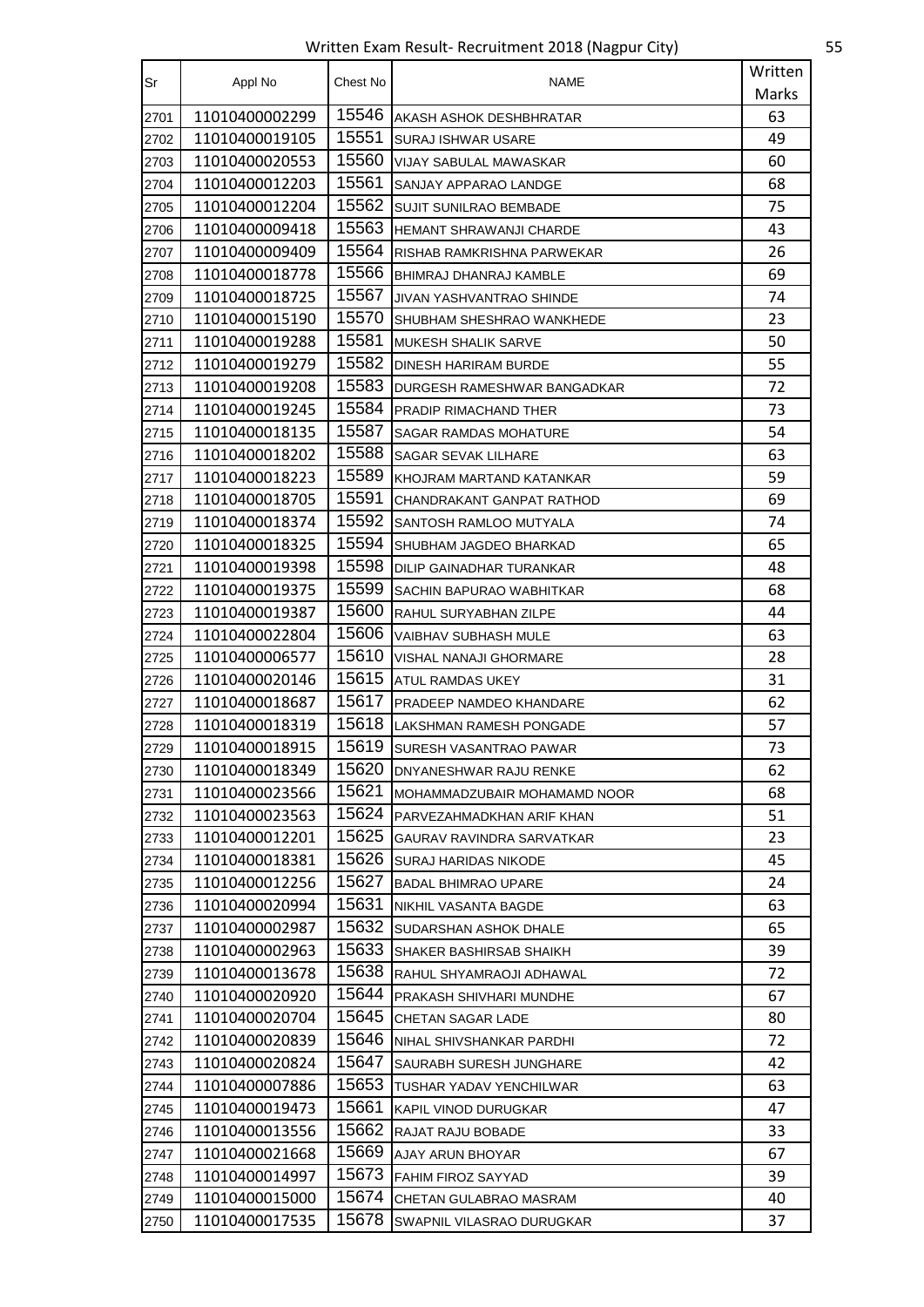Written Exam Result- Recruitment 2018 (Nagpur City) 56

| Sr   | Appl No        | Chest No | <b>NAME</b>                    | Written |
|------|----------------|----------|--------------------------------|---------|
|      |                |          |                                | Marks   |
| 2751 | 11010400020694 | 15682    | KISHOR SUDHIRRAO POTDUKHE      | 46      |
| 2752 | 11010400019937 | 15684    | <b>MANISH DIPAKRAO GAWANDE</b> | 64      |
| 2753 | 11010400009086 | 15686    | MANISH NARENDRA BHANANG        | 41      |
| 2754 | 11010400020225 | 15688    | SHUBHAM DILIPRAO RAUT          | 47      |
| 2755 | 11010400019379 | 15689    | KARTIK KISHORRAO HALMARE       | 55      |
| 2756 | 11010400005576 | 15691    | RUSHIKESH RAJARAM KALE         | 47      |
| 2757 | 11010400019392 | 15699    | SURENDRA UTTAM BEDURKAR        | 77      |
| 2758 | 11010400019397 | 15700    | HANWAT HARI KANPATE            | 62      |
| 2759 | 11010400019691 | 15701    | SATISH BISAN MAKADE            | 71      |
| 2760 | 11010400019680 | 15702    | PALASH GYANIRAM BAWANKAR       | 60      |
| 2761 | 11010400024666 | 15703    | AKASH NAMDEORAO MORE           | 27      |
| 2762 | 11010400024664 | 15706    | YASHAVAT ISTARI JENGATE        | 58      |
| 2763 | 11010400024800 | 15712    | MONISH RAJESHRAO BAISWARE      | 28      |
| 2764 | 11010400024669 | 15718    | VIKASH RAMCHANDRA HARDEO       | 46      |
| 2765 | 11010400019383 | 15722    | ASHISH NANDKUMAR DUDHE         | 51      |
| 2766 | 11010400022356 | 15728    | SACHIN PANJAB PAWAR            | 56      |
| 2767 | 11010400020775 | 15736    | AKASH ASHOK SABLE              | 61      |
| 2768 | 11010400022545 | 15737    | <b>VIJAY DILIP GAWAI</b>       | 48      |
| 2769 | 11010400024514 | 15742    | VILAS KAILAS INGALE            | 47      |
| 2770 | 11010400024516 | 15743    | RAHUL ASHOK PATIL              | 60      |
| 2771 | 11010400020603 | 15744    | PRASHANT PRAKASH DHANGAR       | 66      |
| 2772 | 11010400020782 | 15750    | <b>BHIMRATNA SUDAM HELODE</b>  | 63      |
| 2773 | 11010400020768 | 15751    | ASHWIN BHUSHANDAS SONEKAR      | 59      |
| 2774 | 11010400023764 | 15752    | RAHUL AMBADAS WANKHADE         | 54      |
| 2775 | 11010400022024 | 15761    | GANESH PANDHARI LONKAR         | 64      |
| 2776 | 11010400024793 | 15779    | KUNDAN GANESH DHURANDHAR       | 60      |
| 2777 | 11010400025059 | 15784    | IMANOJ ASHOKRAO MOHOD          | 72      |
| 2778 | 11010400025063 | 15785    | ROSHAN BALIRAM GAYAKWAD        | 51      |
| 2779 | 11010400021848 | 15789    | OMPRAKASH DEVCHAND BANJARE     | 36      |
| 2780 | 11010400011453 | 15790    | SARANG SHARAD MUTKURE          | 39      |
| 2781 | 11010400016035 | 15797    | AMOL PIRAJI KENDRE             | 65      |
| 2782 | 11010400016029 | 15798    | <b>MOBIN AJAMKHAN PATHAN</b>   | 63      |
| 2783 | 11010400015755 | 15800    | SAGAR GOVIND LOHAR             | 45      |
| 2784 | 11010400024071 | 15805    | <b>ROHIT BHAURAO FUNDE</b>     | 49      |
| 2785 | 22010400005994 | 15807    | RASHMI ANILRAOJI ZANZAL        | 43      |
| 2786 | 22010400005990 | 15808    | NISHA BHARATJI DHOBLE          | 43      |
| 2787 | 22010400005131 | 15809    | SHRADDHA MUNESHWAR PIKALMUNDE  | 43      |
| 2788 | 22010400005720 | 15811    | CHANDRAKALA BALAJI KANHORE     | 59      |
| 2789 | 22010400006305 | 15814    | LATA MAROTI RAUT               | 53      |
| 2790 | 22010400005283 |          | 15816   AKSHATA ANGULIMAL MATE | 31      |
| 2791 | 22010400005955 | 15817    | <b>MANSEE UTTAM DHOTE</b>      | 47      |
| 2792 | 22010400004954 | 15821    | SHITAL NARESH SHELOTE          | 55      |
| 2793 | 22010400004772 | 15835    | PRIYANKA PRAKASH CHAVHAN       | 57      |
| 2794 | 22010400004869 | 15839    | ARTI TULSHIDAS CHETULE         | 67      |
| 2795 | 22010400005513 | 15840    | ASMITA MANIK MANAPURE          | 31      |
| 2796 | 22010400004531 | 15842    | DAMINI RAMBHAUJI ASWALE        | 40      |
| 2797 | 22010400004536 |          | 15843 KIRTIKA CHANDUJI RAUT    | 40      |
| 2798 | 22010400004533 | 15844    | <b>SUCHITA DILIPJI NIKULE</b>  | 44      |
| 2799 | 22010400005969 | 15858    | SHWETA R KHOBRAGADE            | 34      |
| 2800 | 22010400005947 | 15859    | PALLAVI RAMESH ROTHE           | 30      |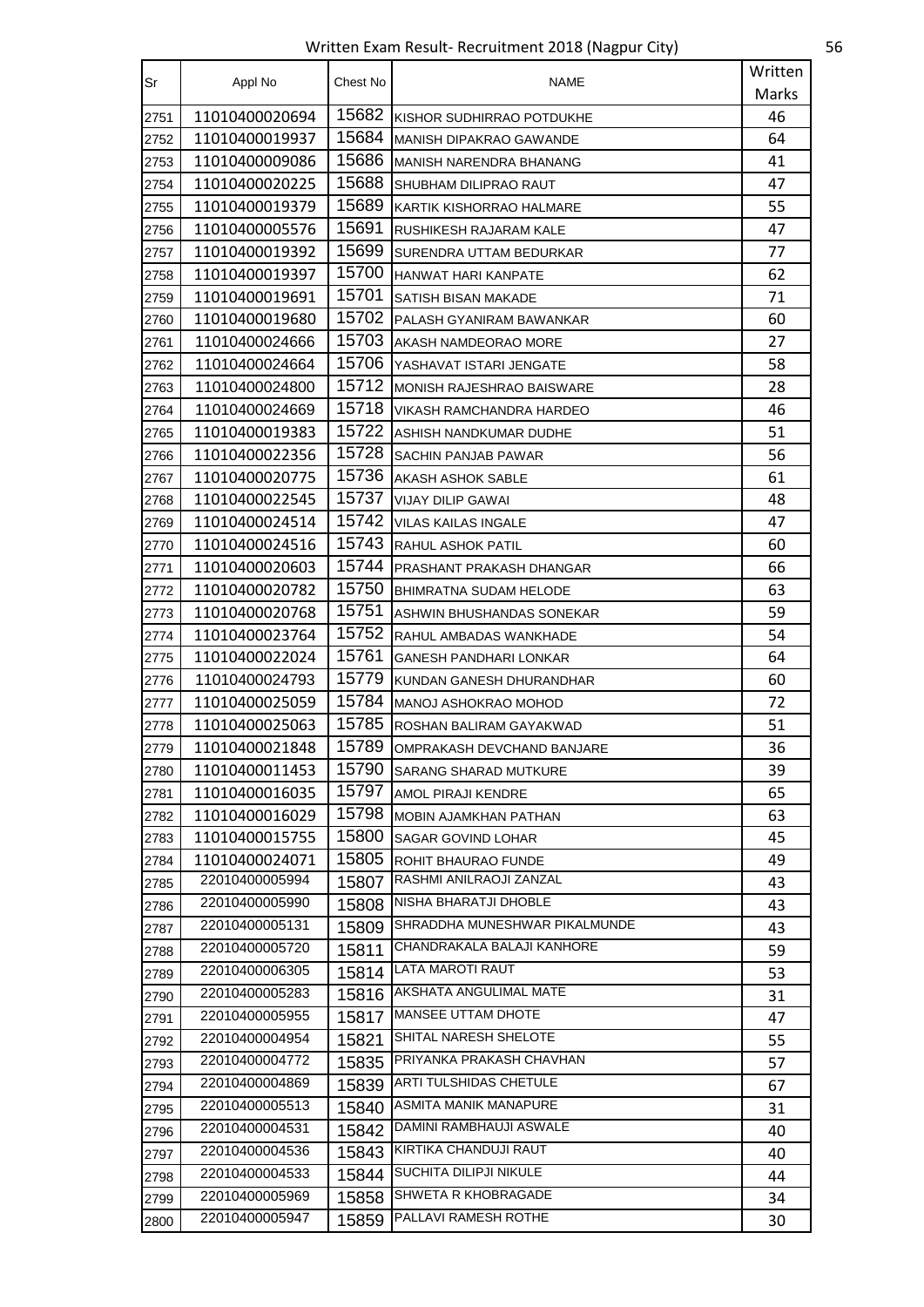Written Exam Result- Recruitment 2018 (Nagpur City) 57

| Sr   | Appl No        | Chest No | NAME                               | Written |
|------|----------------|----------|------------------------------------|---------|
|      |                |          |                                    | Marks   |
| 2801 | 22010400004508 | 15872    | <b>BHARTI SANJAYRAO MHALA</b>      | 41      |
| 2802 | 22010400004501 | 15873    | KAMAL KADMA BELKAR                 | 52      |
| 2803 | 22010400004509 | 15874    | SUNITA SHRILAL PATORKAR            | 47      |
| 2804 | 22010400005558 | 15876    | <b>PALLAVI RAJU AMBILDUKE</b>      | 60      |
| 2805 | 22010400006058 | 15877    | <b>RESHAMA ISHWARJI GHOLLAR</b>    | 48      |
| 2806 | 22010400005512 | 15879    | SIMRANNISHA ISARAELEJI SHEIKH      | 56      |
| 2807 | 22010400005510 | 15880    | RAKSHANTA GAUTAMJI RANGARI         | 66      |
| 2808 | 22010400000377 | 15883    | PRIYA PRABHAKAR THOTE              | 42      |
| 2809 | 22010400000524 | 15884    | NIKITA VISHAWANATH CHAVHAN         | 51      |
| 2810 | 22010400000608 | 15887    | TANUJA GHANSHAM BEHANIYE           | 42      |
| 2811 | 22010400000663 |          | 15888   NILIMA NATTHUJI KHARPURIYE | 49      |
| 2812 | 22010400000475 | 15889    | NILU PRAKASH NASRE                 | 54      |
| 2813 | 22010400000600 | 15890    | <b>VAISHALI RAMESH NAIK</b>        | 41      |
| 2814 | 22010400002106 | 15893    | SHILPA ANANTRAM LANJEWAR           | 43      |
| 2815 | 22010400002070 | 15896    | RINA JAIRAM BAHEKAR                | 30      |
| 2816 | 22010400000306 | 15897    | KAVITA KAILASH GADE                | 36      |
| 2817 | 22010400005497 | 15905    | MANISHA GAJANAN WANKHADE           | 32      |
| 2818 | 22010400006227 |          | 15915 SUCHITA DHARMRAO BHANDEKAR   | 32      |
| 2819 | 22010400004946 | 15923    | HARSHA HEMRAJ BURADE               | 47      |
| 2820 | 22010400004872 | 15926    | PALLAVI PRADIP WANJARI             | 52      |
| 2821 | 22010400004878 | 15928    | MADHURI BHIMRAOJI CHAWALE          | 55      |
| 2822 | 22010400004871 | 15929    | TRUPTI FALGUN TUMSARE              | 64      |
| 2823 | 22010400005124 | 15933    | <b>PRAGATI GOPAL HALMARE</b>       | 50      |
| 2824 | 22010400005354 |          | 15935 NEHA DADARAM BHOYAR          | 39      |
| 2825 | 22010400004552 | 15942    | TEJASWINI AMBADAS RANGARI          | 49      |
| 2826 | 22010400004553 | 15943    | JARINA BEGUM MO AHESAN KHEIKH      | 60      |
| 2827 | 22010400004534 | 15947    | KOMAL DILIP BANTE                  | 38      |
| 2828 | 22010400005303 | 15950    | SHIVANI VITTHALRAO BOBADE          | 32      |
| 2829 | 22010400004827 | 15952    | POOJA SHRIKANT AGRAWAL             | 50      |
| 2830 | 22010400004832 |          | 15954 PUSHPA SURESHPRASAD PANDEY   | 42      |
| 2831 | 22010400006233 |          | 15964 SARITA JAYDEO CHUTE          | 30      |
| 2832 | 22010400001654 |          | 15982 BHARATI DAMODHAR DHONE       | 63      |
| 2833 | 22010400000194 | 15983    | SHUBHANGI LAXMAN BONDRE            | 55      |
| 2834 | 22010400000193 | 15984    | PUJA BABANRAO DONGARE              | 58      |
| 2835 | 22010400000195 |          | 15985 NALU SHIVAJI KOLHE           | 50      |
| 2836 | 22010400000860 | 15991    | BHAGYASHRI MODKUJI GADHAVE         | 37      |
| 2837 | 22010400000725 |          | 15992 SHUBHANGI ANILJI SUWASAR     | 35      |
| 2838 | 22010400000728 |          | 15993 SONAM KHUSHALJI UKEY         | 67      |
| 2839 | 22010400000735 |          | 15994 SANGITA FULCHANDJI DHENGE    | 70      |
| 2840 | 22010400000741 | 15995    | HARSHILA NANDU ISHWARKAR           | 48      |
| 2841 | 22010400000724 | 15996    | SUSHAMA WAMANJI GHONMODE           | 51      |
| 2842 | 22010400000737 |          | 15997 PRIYANKA MUNNA YADAV         | 30      |
| 2843 | 22010400001800 | 16000    | KAJAL RAJESH GUPTA                 | 23      |
| 2844 | 22010400005692 |          | 16003 SHITAL RAJKUMAR KAWALE       | 36      |
| 2845 | 22010400005665 |          | 16008   MADHURI BABARAO YERNE      | 46      |
| 2846 | 22010400004515 | 16010    | <b>BHARTI SOHAGDAS SONBOIR</b>     | 41      |
| 2847 | 22010400004569 | 16012    | MANGLA BHIMRAOJI BARVE             | 49      |
| 2848 | 22010400004558 | 16013    | PALLAVI SADANAD NANDURKAR          | 49      |
| 2849 | 22010400004557 | 16014    | SUJATABAND TUKARAM BAND            | 48      |
| 2850 | 22010400004560 | 16015    | KALYANI SURESH BHONDEKAR           | 54      |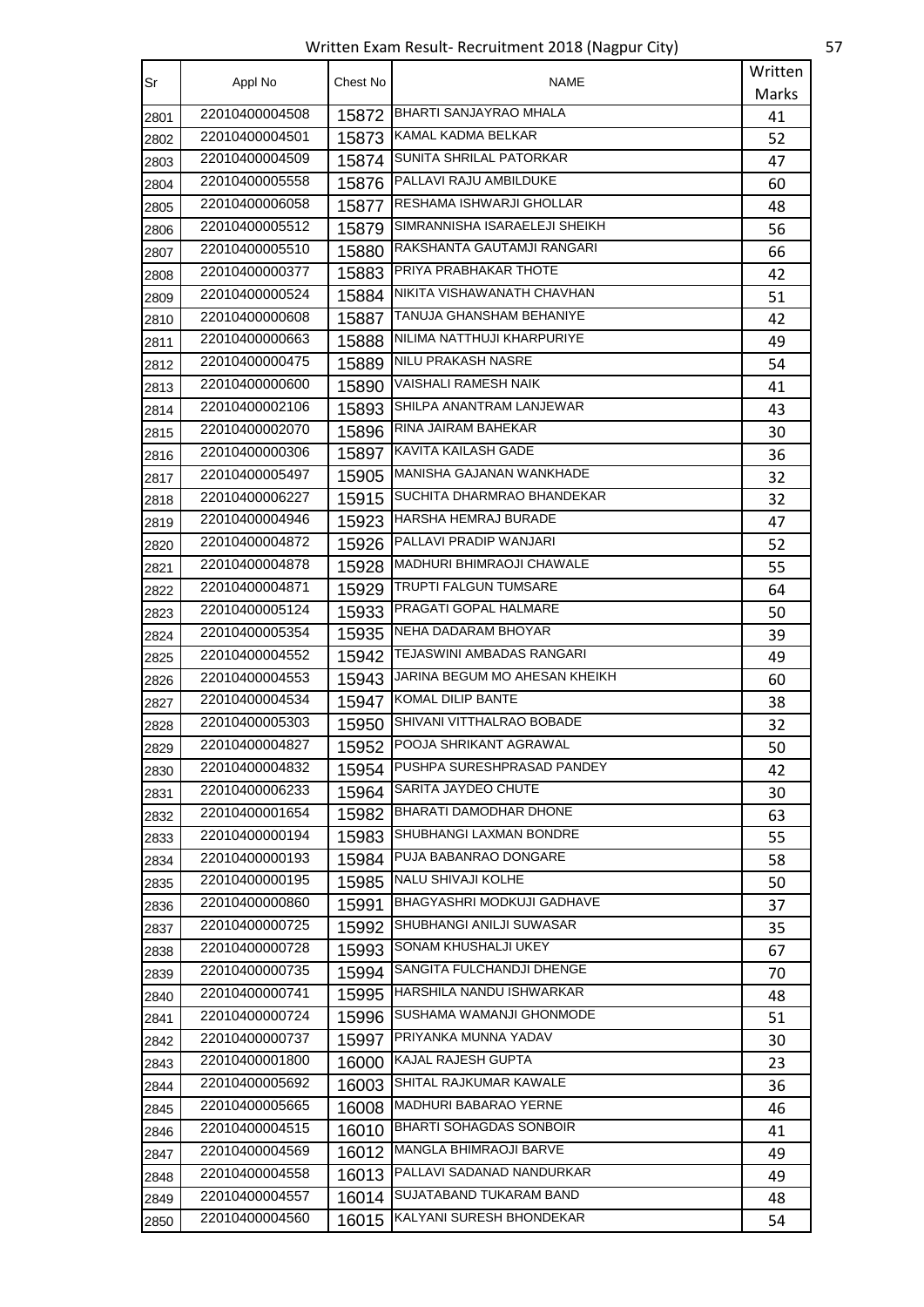Written Exam Result- Recruitment 2018 (Nagpur City) 58

| Sr   | Appl No        | Chest No | NAME                                  | Written |
|------|----------------|----------|---------------------------------------|---------|
|      |                |          |                                       | Marks   |
| 2851 | 22010400004556 | 16018    | MOHABE RESHMA KAILASH                 | 63      |
| 2852 | 22010400004555 | 16019    | RUPALI DHANRAJJI TANDULKAR            | 56      |
| 2853 | 22010400004665 | 16023    | <b>PRATIKSHA ASHOKJI CHAWARE</b>      | 54      |
| 2854 | 22010400004668 |          | 16024 SHUBHANGI VASANT ISKAPE         | 69      |
| 2855 | 22010400004666 |          | 16025 PRAGATEE RAJU SHAHARE           | 47      |
| 2856 | 22010400004867 | 16027    | <b>PRITEE GHANSHYAM NIMBARTE</b>      | 50      |
| 2857 | 22010400005646 | 16034    | YOGESHRI PRAKASHJI UKE                | 48      |
| 2858 | 22010400004711 | 16037    | ASHANKA CHANDRAMINI PAUNIPAGAR        | 36      |
| 2859 | 22010400004884 | 16042    | PRIYANKA NARENDRA WARNE               | 45      |
| 2860 | 22010400004886 |          | 16044 PUJA PURAN YADAV                | 43      |
| 2861 | 22010400004887 |          | 16045 SONU BABANRAO SAYYAM            | 39      |
| 2862 | 22010400005356 |          | 16052 SUCHITA PRABHAKARRAO KIRTANE    | 46      |
| 2863 | 22010400004825 | 16060    | TAMANNA UMASHANKAR PATEL              | 37      |
| 2864 | 22010400005207 | 16071    | SUSHAMA RAMCHANDRA MOHURLE            | 51      |
| 2865 | 22010400004514 | 16079    | RUPALI DNYANESHWAR KHOKALE            | 41      |
| 2866 | 22010400001201 |          | 16082 MANISHA RAMRAO JADHAV           | 40      |
| 2867 | 22010400001209 | 16090    | RAKSHAA MAROTI KADSKAR                | 44      |
| 2868 | 22010400001489 | 16091    | <b>SAPANA PANDURANG GIRSAWALE</b>     | 53      |
| 2869 | 22010400002034 | 16092    | VIDHYA VASANT MOHITKAR                | 41      |
| 2870 | 22010400002109 |          | 16094   NIKHITA MAHADEO CHAUTHALE     | 56      |
| 2871 | 22010400001922 |          | 16095 SHARDA RAM THORAT               | 72      |
| 2872 | 22010400005170 | 16101    | KARISHMA AJABRAO BHUJADE              | 36      |
| 2873 | 22010400005136 | 16102    | SUREKHA ISHWAR MARWADE                | 38      |
| 2874 | 22010400005129 |          | 16103 SNEHA MURLIDHAR HATWAR          | 41      |
| 2875 | 22010400005137 | 16104    | KARISHMA JAWAHAR CHACHANE             | 56      |
| 2876 | 22010400005134 | 16105    | KRANTI BHAGWAN PADOLE                 | 66      |
| 2877 | 22010400005135 | 16106    | DIPALI GAJANAN CHAWALE                | 65      |
| 2878 | 22010400005142 | 16107    | PALLAVI MAROTI DHULSE                 | 42      |
| 2879 | 22010400005708 | 16136    | JAYA ISHWARDAS WANKHADE               | 23      |
| 2880 | 22010400005712 |          | 16138 ROSHANI NARESH BISANE           | 50      |
| 2881 | 22010400004778 | 16140    | ROHINI DNYANDEV KURHE                 | 45      |
| 2882 | 22010400004833 |          | 16142 PRANITA SHANKARRAO BHANGE       | 54      |
| 2883 | 22010400004587 | 16146    | RASHMI SHESHRAO BHALAVI               | 31      |
| 2884 | 22010400005949 | 16148    | NILAM BHUJBAL KUMBHRE                 | 29      |
| 2885 | 22010400004807 |          | 16152 PRIYANKA DHANRAJ JAWALEKAR      | 41      |
| 2886 | 22010400004484 |          | 16157 PRITI RATIRAM RAHANGDALE        | 36      |
| 2887 | 22010400004483 |          | 16158 SUPRIYA CHUNNILAL WASNIK        | 36      |
| 2888 | 22010400004354 | 16159    | MANGALA DAGOJI MOUJE                  | 47      |
| 2889 | 22010400004512 | 16161    | RUCHA SANJAYJI GOTHE                  | 44      |
| 2890 | 22010400005180 |          | 16166 LATA RAMRAOJI CHAVHAN           | 24      |
| 2891 | 22010400006042 | 16167    | KRISHNASHWARI PATIRAM SAROTE          | 34      |
| 2892 | 22010400001855 |          | 16184 PRANJALI SUDHAKAR BHANDE        | 67      |
| 2893 | 22010400001866 | 16186    | <b>POOJA MOHAN MESHRAM</b>            | 39      |
| 2894 | 22010400001873 |          | 16188 MUNESHVARI VITHOBAJI RAHANGDALE | 41      |
| 2895 | 22010400001547 | 16198    | MEGHA DEVDAS BURADE                   | 36      |
| 2896 | 22010400005448 | 16201    | PRIYANKA SUDHAKAR MAHANTI             | 27      |
| 2897 | 22010400005592 | 16211    | MONA ARUN CHAVHAN                     | 47      |
| 2898 | 22010400005492 | 16213    | ROSHANA ATMARAM RATHOD                | 38      |
| 2899 | 22010400004346 |          | 16228 PRITI RAJKUMAR FUTANE           | 50      |
| 2900 | 22010400005271 | 16234    | RUJWANA MEHBOOB SHEIKH                | 33      |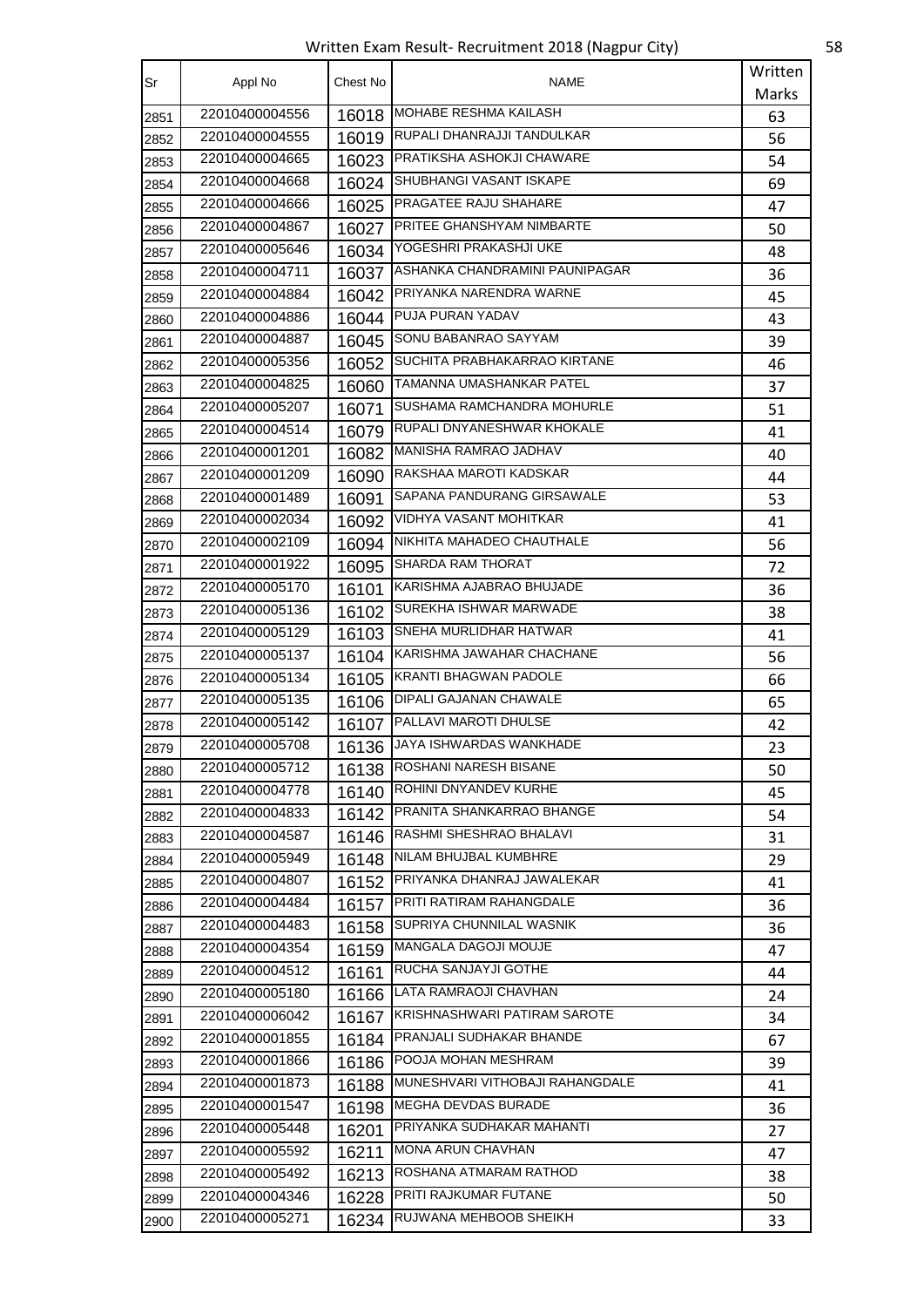Written Exam Result- Recruitment 2018 (Nagpur City) 59

| Sr   | Appl No        | Chest No | <b>NAME</b>                          | Written |
|------|----------------|----------|--------------------------------------|---------|
|      |                |          |                                      | Marks   |
| 2901 | 22010400005268 | 16237    | <b>BABITA ASHOK BHOYAR</b>           | 51      |
| 2902 | 22010400005908 | 16245    | SARITA PRALHAD MESHRAM               | 33      |
| 2903 | 22010400004486 | 16248    | PAYAL DILIPRAO PAWAR                 | 38      |
| 2904 | 22010400004826 | 16251    | SONALI TULSIRAM YADAV                | 47      |
| 2905 | 22010400004990 | 16257    | SANGITA DEOCHAND THAKRE              | 42      |
| 2906 | 22010400004478 | 16259    | <b>VANITA MUKTESHWAR DURGE</b>       | 44      |
| 2907 | 22010400006134 | 16275    | ASHA BHAURAO CHOUDHARI               | 32      |
| 2908 | 22010400006087 | 16276    | PADMA JIVAN BAWANKAR                 | 43      |
| 2909 | 22010400001616 | 16281    | KAJAL SUDHIR SUBUGADE                | 36      |
| 2910 | 22010400001005 | 16285    | PAYAL MAHADEO CHAWALE                | 42      |
| 2911 | 22010400005713 | 16305    | IPRARTHANA BINDRABAN YADAV           | 25      |
| 2912 | 22010400005453 | 16306    | LEENA NARHARI MESHRAM                | 45      |
| 2913 | 22010400005452 | 16307    | SONALI NARHARIJI MESHRAM             | 35      |
| 2914 | 22010400005450 | 16308    | JAYASHRI RAJENDRA TONDARE            | 34      |
| 2915 | 22010400005918 | 16309    | SHARDA DHANRAJ JAMDAR                | 44      |
| 2916 | 22010400005831 |          | 16310 KANCHAN DEVIDASJJI CHOUDHARI   | 44      |
| 2917 | 22010400005992 |          | 16316 SHRUTI SHARADCHANDRARAO WASNIK | 41      |
| 2918 | 22010400004635 | 16318    | ARATI KAILASH CHAKRANARAYAN          | 50      |
| 2919 | 22010400006400 | 16319    | SHUBHANGI SHESHRAO ATKARI            | 59      |
| 2920 | 22010400005392 | 16322    | TRISHALA SHERBAHADERSINGHA THAKUR    | 56      |
| 2921 | 22010400004520 | 16327    | JAYSHRI JAGJIVAN TIGGA               | 43      |
| 2922 | 22010400006268 | 16361    | PUSHPA JIJA SHEJUL                   | 30      |
| 2923 | 22010400004675 | 16366    | MEGHA LAHU KHOBRAGADE                | 47      |
| 2924 | 22010400004360 | 16368    | NIRUTA KISAN SHIVANKAR               | 30      |
| 2925 | 22010400004790 | 16378    | NAYANA SHYAM GOUR                    | 42      |
| 2926 | 22010400000041 | 16381    | <b>BHAGYASHRI BAPUJI BUDE</b>        | 39      |
| 2927 | 22010400000042 | 16382    | <b>ASMITA SHANKAR TEKAM</b>          | 43      |
| 2928 | 22010400000717 | 16388    | DHAMMAKIRTI VITTHALRAO KALAMKAR      | 37      |
| 2929 | 22010400001217 | 16390    | NIKITA MADHUKAR SAHARE               | 36      |
| 2930 | 22010400001999 | 16392    | PRANALI ANILRAO PATIL                | 37      |
| 2931 | 22010400001998 |          | 16393 BHARTI PANDURANGRAO KOHALE     | 46      |
| 2932 | 22010400002004 | 16394    | SHITAL SURESHJI SANESHWAR            | 49      |
| 2933 | 22010400001799 |          | 16395 NEELIMA BANDU MANDPE           | 13      |
| 2934 | 22010400004999 | 16410    | KOMAL MANOHAR PURAM                  | 33      |
| 2935 | 22010400004440 | 16413    | UMABAI RAMKRUSHNA NIMJE              | 51      |
| 2936 | 22010400004466 | 16415    | PRIYA CHUNNILAL GEDAM                | 34      |
| 2937 | 22010400005435 | 16421    | SAKSHI SANTOSHJI SHRIWAS             | 34      |
| 2938 | 22010400005727 | 16431    | SUNITA AJABRAO BHALAVI               | 48      |
| 2939 | 22010400006096 | 16437    | AFSANA KAUSAR HAMID KHAN             | 37      |
| 2940 | 22010400004768 | 16448    | MINAL VIJAYRAO BHEDE                 | 42      |
| 2941 | 22010400004724 | 16449    | SHWETAJALI SANTOSH MESHRAM           | 55      |
| 2942 | 22010400004796 |          | 16450 PRIYA UMASHANKAR PATIL         | 43      |
| 2943 | 22010400005120 | 16452    | SHEENA MADHUKAR MESHRAM              | 55      |
| 2944 | 22010400004599 | 16462    | RAJNI RAJKUMAR SAKHARE               | 54      |
| 2945 | 22010400004632 | 16463    | <b>ARATI YOGLAL SORTE</b>            | 47      |
| 2946 | 22010400004598 | 16464    | JYOTI KHEMRAJ HUKARE                 | 38      |
| 2947 | 22010400004830 | 16468    | VAISHALI FATTU GHATARE               | 42      |
| 2948 | 22010400004414 | 16474    | MAMTA MALIKRAM BHAKTVARTI            | 37      |
| 2949 | 22010400001566 | 16481    | PUJA ARUNRAO UMAREDKAR               | 34      |
| 2950 | 22010400001542 | 16482    | SHARDA BHARATRAO DABHADE             | 60      |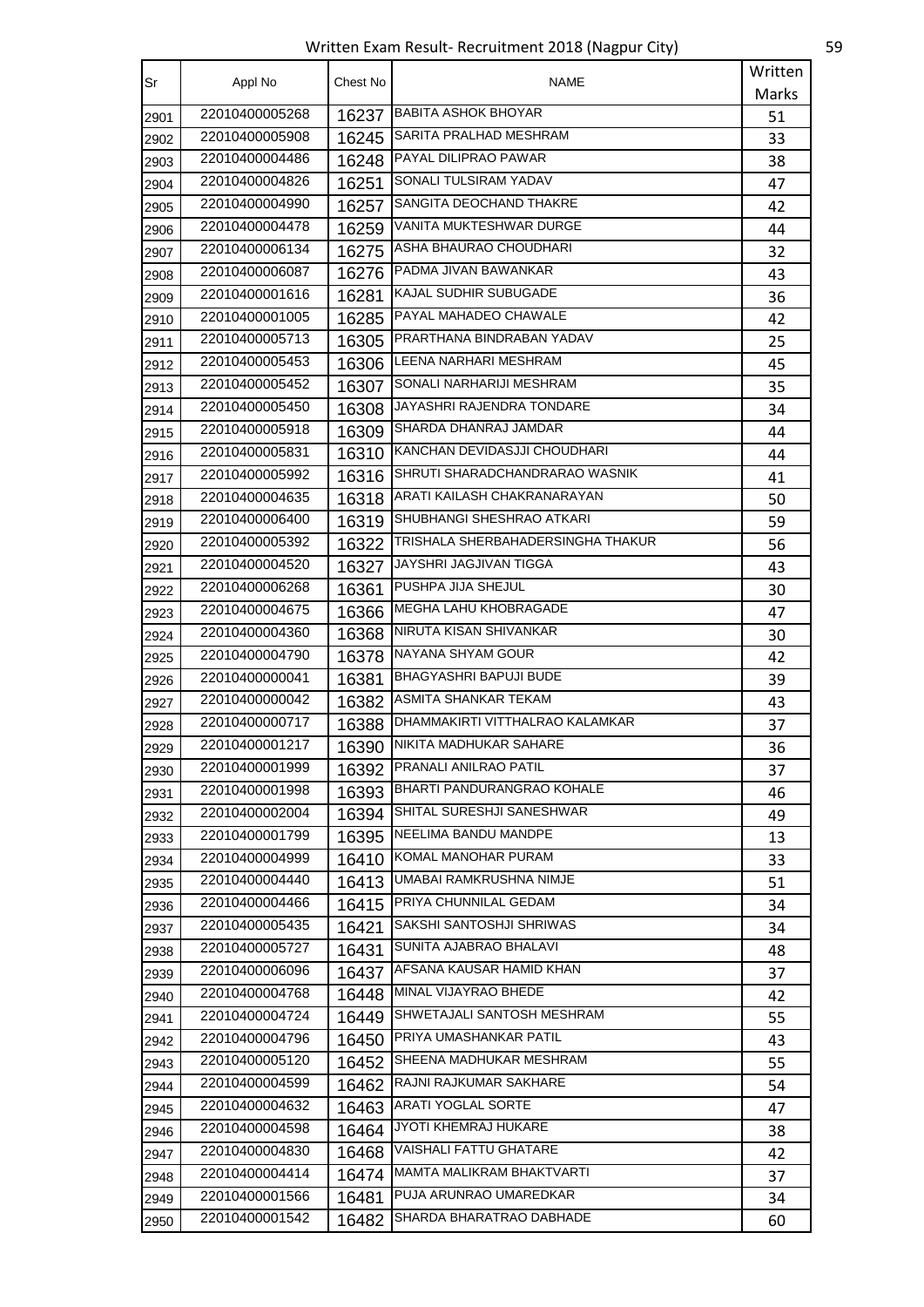Written Exam Result- Recruitment 2018 (Nagpur City) 60

| Sr   | Appl No        | Chest No | NAME                                    | Written |
|------|----------------|----------|-----------------------------------------|---------|
|      |                |          |                                         | Marks   |
| 2951 | 22010400001559 | 16483    | ARATI GAUTAMRAO WARDHADE                | 41      |
| 2952 | 22010400001831 |          | 16485 SIMA RAJU BANDEBUCHE              | 47      |
| 2953 | 22010400000292 | 16490    | ROSHANI SHRAWAN MAHAMANDARE             | 26      |
| 2954 | 22010400000134 | 16493    | <b>CHANDA GOVINDA THAKARE</b>           | 41      |
| 2955 | 22010400000621 | 16495    | SHITAL RAMA RAUT                        | 31      |
| 2956 | 22010400000606 | 16496    | <b>PRIYANKA ASHOKRAO GAJBHIYE</b>       | 48      |
| 2957 | 22010400000661 | 16497    | UJWALA ANANDRAO KOTHADE                 | 65      |
| 2958 | 22010400005296 | 16509    | <b>POOJA PARASHAR WADE</b>              | 40      |
| 2959 | 22010400005784 |          | 16518 SONALEE VASANTA NANDAGAOLI        | 61      |
| 2960 | 22010400005851 | 16520    | SUDHA RAJENDRA THAKUR                   | 37      |
| 2961 | 22010400004314 | 16521    | PALLAVI VAIJANATH MUSALE                | 37      |
| 2962 | 22010400004503 | 16531    | DAMINI RAVINDRA SHENDE                  | 49      |
| 2963 | 22010400004505 | 16532    | SHIPALI DAULAT DONGARE                  | 49      |
| 2964 | 22010400004412 |          | 16533   BHAGYASHRI VISHNUJIRAO KALE     | 58      |
| 2965 | 22010400005190 | 16536    | AMRUTA AMRUT NISHIBKAR                  | 52      |
| 2966 | 22010400006113 | 16545    | POOJA KRUSHNAKUMAR BAWARIYA             | 30      |
| 2967 | 22010400004944 | 16549    | <b>MAYURI PRAKASHJI MOHTURE</b>         | 48      |
| 2968 | 22010400006380 | 16553    | <b>IKANCHAN SHANKAR DONGARE</b>         | 53      |
| 2969 | 22010400004539 |          | 16556 BHARTI MUKHALURAO CHICHOLKAR      | 26      |
| 2970 | 22010400004834 | 16566    | CHETNA DAMODHARRAO SONTAKKE             | 42      |
| 2971 | 22010400006026 | 16578    | <b>SWARUPA SADASHIV FAJGE</b>           | 59      |
| 2972 | 22010400000236 | 16587    | <b>SONAL BHIMRAO TAKSANDE</b>           | 32      |
| 2973 | 22010400001815 | 16593    | SMITA RAJKUMAR BANDE                    | 26      |
| 2974 | 22010400000514 | 16599    | CHANDANI VIJAY ADMACHI                  | 33      |
| 2975 | 22010400005006 | 16608    | USHA CHAMPAT CHOUDHARI                  | 38      |
| 2976 | 22010400005434 | 16615    | YOGITA SIDHARTHRAO BHASME               | 31      |
| 2977 | 22010400004958 | 16616    | SHITAL TUKARAM ROHANKAR                 | 56      |
| 2978 | 22010400006309 | 16619    | <b>BHAVNA MAHESH BALAP</b>              | 35      |
| 2979 | 22010400005133 | 16628    | DIPALI DNYANESHWAR MATE                 | 49      |
| 2980 | 22010400005538 | 16631    | PORNIMA SANTOSH TAYDE                   | 26      |
| 2981 | 22010400005546 |          | 16632 KARISHMA MACCHINDRA CHAKRANARAYAN | 45      |
| 2982 | 22010400006072 | 16636    | <b>PRITI PRAVESH ZADE</b>               | 66      |
| 2983 | 22010400004882 |          | 16643 PRATIKSHA DNYANESHWAR BANTE       | 37      |
| 2984 | 22010400004750 | 16646    | VAISHNAVI SHANKAR CHOUDHARY             | 41      |
| 2985 | 22010400004752 | 16647    | TRUPTI RAMCHANDRARAO MESHRAM            | 37      |
| 2986 | 22010400004749 | 16648    | NEHA SUSHIL SAMARTH                     | 34      |
| 2987 | 22010400004498 | 16649    | MINAL SURESH AMZARE                     | 48      |
| 2988 | 22010400004507 | 16650    | SAMIKSHA SURESH AMZARE                  | 24      |
| 2989 | 22010400000161 | 16664    | DIKSHA DEWAJI RAMTEKE                   | 35      |
| 2990 | 22010400001699 | 16668    | VAIBHAVI PRAMODRAO GAJARLAWAR           | 43      |
| 2991 | 22010400001007 | 16670    | KIRAN SUKHDEVJI KUKWASE                 | 49      |
| 2992 | 22010400000056 | 16675    | RAKHI PANNALAL BAGDE                    | 25      |
| 2993 | 22010400000380 | 16677    | ANTKALA PUNJARAM PAWAR                  | 30      |
| 2994 | 22010400000987 | 16690    | RENU VILAS LONARE                       | 38      |
| 2995 | 22010400001580 | 16694    | BHAGYASHRI VASANT JADHAO                | 28      |
| 2996 | 22010400004465 |          | 16714 SARIKA NANDKUMAR YADAV            | 25      |
| 2997 | 22010400004432 |          | 16715 MONA ASHOKRAO KOLHE               | 26      |
| 2998 | 22010400005324 | 16716    | JAYANA ASHOK KOLHE                      | 22      |
|      | 22010400004965 | 16718    | LINTA BHANGWAN PINGARE                  | 46      |
| 2999 | 22010400004952 |          | NIKITA DURYODHAN AJABALE                |         |
| 3000 |                | 16719    |                                         | 57      |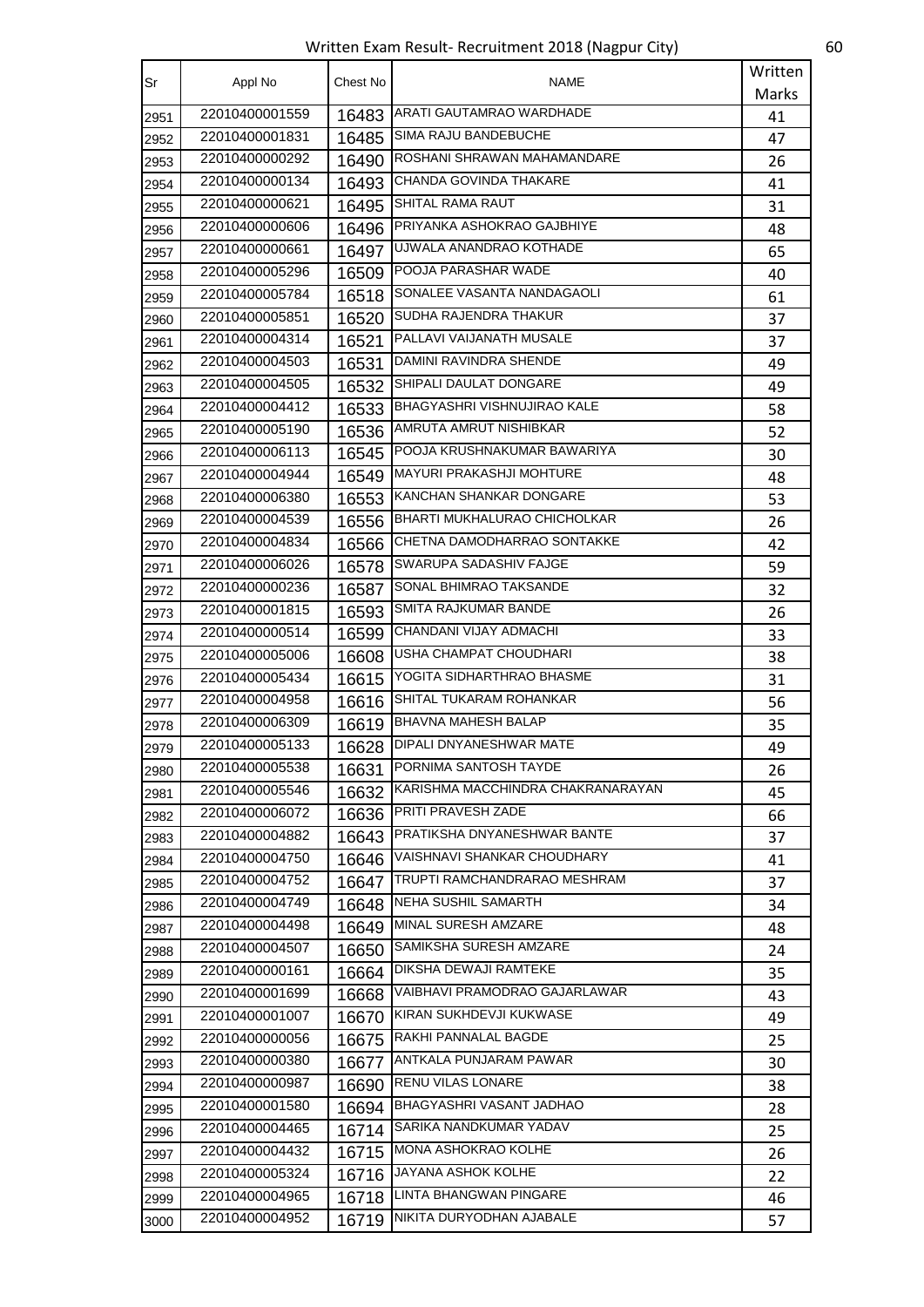Written Exam Result- Recruitment 2018 (Nagpur City) 61

| Sr   | Appl No                          | Chest No | <b>NAME</b>                                                | Written |
|------|----------------------------------|----------|------------------------------------------------------------|---------|
|      |                                  |          |                                                            | Marks   |
| 3001 | 22010400005884                   | 16723    | SUSHMA MAHADEO MESHRAM                                     | 36      |
| 3002 | 22010400005735                   | 16726    | SANGITA NAMDEV GAYGOLE                                     | 35      |
| 3003 | 22010400005386                   | 16731    | <b>NEHA MANOHAR KHANWE</b>                                 | 48      |
| 3004 | 22010400005385                   | 16732    | <b>INITA RAMESH PANORE</b>                                 | 37      |
| 3005 | 22010400004583                   | 16748    | ARTEE BHOJRAJAJI RANGARI                                   | 41      |
| 3006 | 22010400004712                   | 16756    | BHAVNA RAMKRUSHNAAPPA DAHIHANDE                            | 61      |
| 3007 | 22010400004725                   | 16760    | <b>RANI ANIL INGALE</b>                                    | 36      |
| 3008 | 22010400000617                   | 16762    | <b>JAYSHRI RUSHI BOBADE</b>                                | 31      |
| 3009 | 22010400000523                   | 16763    | HARSHALI GAJANAN PIMPALSHENDE                              | 24      |
| 3010 | 22010400000081                   | 16765    | RAKHI RAMDAS LANJEWAR                                      | 61      |
| 3011 | 22010400001283                   |          | 16769 PEVANGANA BALKRUSHNA WARKADE                         | 35      |
| 3012 | 22010400001553                   |          | 16774 RUPALI NILKANTH HEMANE                               | 54      |
| 3013 | 22010400001212                   |          | 16778 KAVITA CHANDRAPRAKASH RAHANGDALE                     | 41      |
| 3014 | 22010400001788                   | 16779    | <b>MAYURI PRAMOD SARDE</b>                                 | 50      |
| 3015 | 22010400000812                   | 16787    | <b>MANISHA PRAFUL BAGDE</b>                                | 35      |
| 3016 | 22010400000643                   | 16795    | JYOTI GHANSHYAM FUNDE                                      | 44      |
| 3017 | 22010400001561                   | 16800    | PRIYANKA DADARAO KADAM                                     | 47      |
| 3018 | 22010400001016                   | 16801    | VAISHALI RAGHUNATH CHUTE                                   | 35      |
| 3019 | 22010400000934                   |          | 16802 NAMRATA MANIK MALOT                                  | 35      |
| 3020 | 22010400000561                   | 16803    | ASHWITA ASHOK BAWANKAR                                     | 50      |
| 3021 | 22010400000378                   | 16804    | SAPNA CHANDUJI JAMBHULE                                    | 49      |
| 3022 | 22010400000353                   | 16813    | GAYATRI DHANRAJ NANDANWAR                                  | 49      |
| 3023 | 22010400000370                   | 16814    | SHRUTI GOPALRAO LOHAKARE                                   | 49      |
| 3024 | 22010400000359                   | 16815    | SHITAL DNYANESHWAR DAHARE                                  | 48      |
| 3025 | 22010400001152                   | 16818    | DIPALI BALU GOLE                                           | 40      |
| 3026 | 22010400000454                   | 16824    | HARSHALATA RAMESH NASRE                                    | 43      |
| 3027 | 22010400000649                   | 16826    | BABITA HARICHANDRA TEKAM                                   | 44      |
| 3028 | 22010400001185                   | 16830    | ANITA SHALIKRAM GHAGARE                                    | 57      |
| 3029 | 22010400001012                   | 16832    | <b>SHILPA RAJESH BHIMTE</b>                                | 44      |
| 3030 | 22010400000734                   | 16835    | RASHMI SHEKHAR YELMALWAR                                   | 50      |
|      | 22010400001740                   | 16836    | VAISHALI KAILAS RANGARI                                    | 54      |
| 3031 | 22010400001184                   | 16842    | PUNAM RAMESHRAO RAUT                                       | 46      |
| 3032 | 22010400001127                   | 16843    | PUSHPA VINAYAKRAOJI WANJARI                                | 48      |
| 3033 | 22010400001956                   | 16853    | POOJA ASHOK SAHARE                                         |         |
| 3034 | 22010400000859                   | 16855    | MINA WASUDEORAOJI SATFALE                                  | 31      |
| 3035 | 22010400001465                   | 16858    | SUNITA PREMLALJI PATLE                                     | 53      |
| 3036 | 22010400000569                   | 16859    | MINAKSHI SHIVSHANKAR BOHRE                                 | 52      |
| 3037 | 22010400001096                   |          | PRAGATI DALPATRAO JADHAV                                   | 40      |
| 3038 | 22010400001466                   | 16864    | BHAGYASHRI HEMRAJ KASHIKAR                                 | 62      |
| 3039 | 22010400001046                   | 16867    | DIPIKA JAIPRAKASH MESHRAM                                  | 44      |
| 3040 |                                  | 16875    | JULI WASUDEORAO KHANDEKAR                                  | 32      |
| 3041 | 22010400001107<br>22010400000357 | 16877    | PRAJKTA SATISH NANDAGAWLI                                  | 51      |
| 3042 |                                  | 16888    |                                                            | 64      |
| 3043 | 22010400000363                   | 16889    | MRUNALI VISHWAS SAKHARWADE<br><b>MAMTA NARENDRA PARATE</b> | 55      |
| 3044 | 22010400001685                   | 16894    | <b>ARTI DILIPRAOJI UMATE</b>                               | 35      |
| 3045 | 22010400001102                   | 16896    |                                                            | 39      |
| 3046 | 22010400001105                   | 16897    | SHUBHANGI ABHIMANJI PUSDEKAR                               | 68      |
| 3047 | 22010400001099                   | 16899    | PAYAL NAMDEORAO REWATKAR                                   | 55      |
| 3048 | 22010400000388                   | 16903    | ASHWINI OMPRAKASH BHANARKAR                                | 69      |
| 3049 | 22010400000389                   | 16904    | SHIVANI ANIL MESHRAM                                       | 39      |
| 3050 | 22010400000190                   | 16906    | PUSHPA RAMKARAN YADAV                                      | 38      |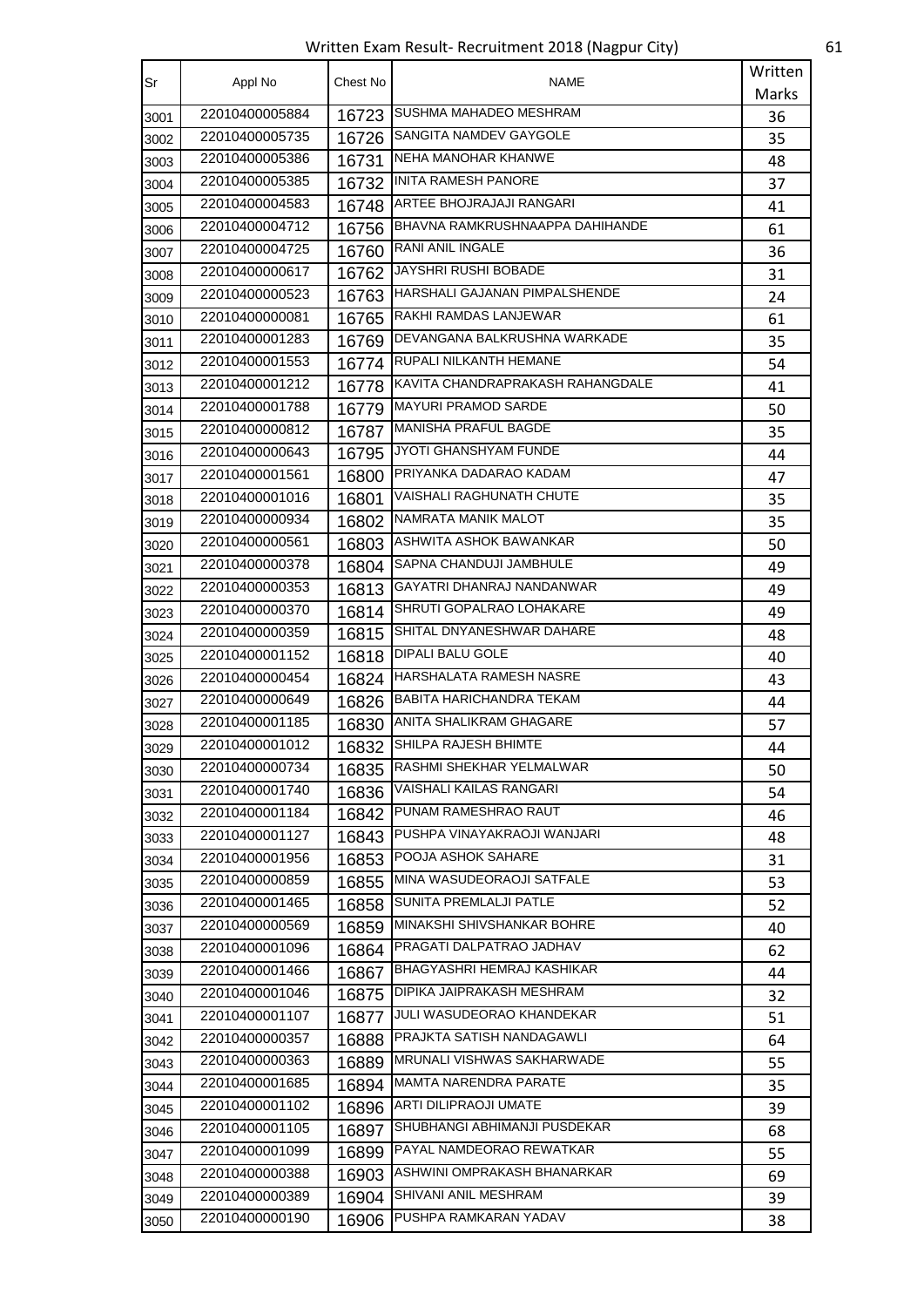Written Exam Result- Recruitment 2018 (Nagpur City) 62

| Sr   | Appl No        | Chest No | NAME                                | Written |
|------|----------------|----------|-------------------------------------|---------|
|      |                |          |                                     | Marks   |
| 3051 | 22010400000192 | 16907    | NILAM DHNYANESHWAR ROKDE            | 36      |
| 3052 | 22010400001391 | 16908    | BHAGYASHRI BABARAO GOSAVI           | 31      |
| 3053 | 22010400001548 | 16920    | <b>PRANJALI RAMKRUSHNA MODANKAR</b> | 30      |
| 3054 | 22010400000411 | 16926    | PRACHI KESHVRAO DOMLE               | 29      |
| 3055 | 22010400001773 | 16931    | SHITAL DAMODHARRAO ARIKAR           | 45      |
| 3056 | 22010400001243 | 16933    | PRAJAKTA MADHUKAR PADOLE            | 53      |
| 3057 | 22010400001241 |          | 16934 MEGHA GANEGH BONDRE           | 52      |
| 3058 | 22010400001248 | 16935    | <b>ANKITA BHASKAR BHONGADE</b>      | 35      |
| 3059 | 22010400000338 | 16942    | TRUPTI MOHANRAO DHANJODE            | 28      |
| 3060 | 22010400000346 | 16943    | <b>MAYURI UDEBHAN BHIOGADE</b>      | 29      |
| 3061 | 22010400002031 | 16946    | PRANJALI SUBHASH GHASAD             | 48      |
| 3062 | 22010400000499 | 16950    | <b>I</b> MRUNALI SIDDHARTH SAHARE   | 40      |
| 3063 | 22010400001832 | 16952    | SAMITA KASHINATH VAIDYA             | 46      |
| 3064 | 22010400001546 |          | 16954 NIKITA SADANAND BORKAR        | 43      |
| 3065 | 22010400001436 | 16955    | <b>ROSHNI BABURAOJI SARVE</b>       | 50      |
| 3066 | 22010400001434 | 16956    | <b>PRIYA TEKESHWARJI LONDASE</b>    | 54      |
| 3067 | 22010400001735 | 16957    | ROSHANI RAYBHANRAO TIWADE           | 35      |
| 3068 | 22010400001729 | 16958    | NUTAN BHAGWANRAO KARANDE            | 65      |
| 3069 | 22010400001771 | 16959    | PRAGATI SUDAMRAO KUKASE             | 42      |
| 3070 | 22010400001727 | 16960    | PUNAM NARESHRAO JIBHAKATE           | 58      |
| 3071 | 22010400001486 |          | 16973 PUJA GAJANANJI KUMBHALKAR     | 52      |
| 3072 | 22010400001482 | 16974    | <b>JYOTI RAMESHJI MENGHARE</b>      | 46      |
| 3073 | 22010400000291 | 16976    | <b>TABSUM GULAB SHAIKH</b>          | 33      |
| 3074 | 22010400000452 | 16979    | <b>BHAGYASHRI BABAN DOMBALE</b>     | 54      |
| 3075 | 22010400001318 | 16983    | <b>SHOBHA ASHOK SHAHARE</b>         | 22      |
| 3076 | 22010400001198 | 16985    | SAGARI MADHUKAR RATHOD              | 46      |
| 3077 | 22010400001301 | 16986    | NEHA VIJAYRAO SONONE                | 46      |
| 3078 | 22010400001285 | 16988    | RAMESHWARI RAMKISAN GARADE          | 53      |
| 3079 | 22010400000455 | 16992    | RABBANA TYYAB SHAIKH                | 35      |
| 3080 | 22010400000280 | 16993    | NAMRATA VANKETRAO KOHALE            | 63      |
| 3081 | 22010400000310 | 16994    | <b>PRIYANKA SURESH GADAGE</b>       | 55      |
| 3082 | 22010400000311 | 16995    | <b>MEGHA BANDU NAKHALE</b>          | 53      |
| 3083 | 22010400001156 | 16999    | PRIYA SUKHADEO BARASKAR             | 52      |
| 3084 | 22010400001168 | 17002    | JYOTI BALWANTSIGH PARIHAR           | 32      |
| 3085 | 22010400001167 | 17003    | SHARDA KUWARLALSINGH PARIHAR        | 28      |
| 3086 | 22010400002083 | 17006    | MINA PURUSHOTTAM KORDE              | 40      |
| 3087 | 22010400001067 | 17013    | JYOTSNA RAMDAS WADASKAR             | 43      |
| 3088 | 22010400001594 | 17016    | <b>ARCHANA SANTOSH THAWKAR</b>      | 45      |
| 3089 | 22010400001157 | 17021    | NASHIKA AMAR THAOKAR                | 35      |
| 3090 | 22010400000476 |          | 17026 ARCHANA VISHWAMHBAR KENDRE    | 36      |
| 3091 | 22010400000410 | 17036    | IKHUSHBOO SHANKARPRASAD SHARMA      | 24      |
| 3092 | 22010400000399 |          | 17037 KARISHMA PRABHUDAS DOYE       | 26      |
| 3093 | 22010400001636 | 17040    | SHUBHANGI KAMALDAS UTANE            | 17      |
| 3094 | 22010400001035 | 17046    | RUPALI BABURAO BHUTE                | 36      |
| 3095 | 22010400000748 | 17048    | <b>DILESHWARI BENIRAM BIJEWAR</b>   | 32      |
| 3096 | 22010400000762 | 17049    | <b>MONALI GULABJI BANTE</b>         | 37      |
| 3097 | 22010400000457 |          | 17063   MANISHA SHIVAJI GUDME       | 35      |
| 3098 | 22010400001628 | 17066    | PRANITA RAJU MOKADE                 | 32      |
| 3099 | 22010400001756 | 17067    | SAKSHI VILASRAO CHOUDHARY           | 49      |
| 3100 | 22010400000840 | 17072    | DIPA PRAKASH TURKAR                 | 33      |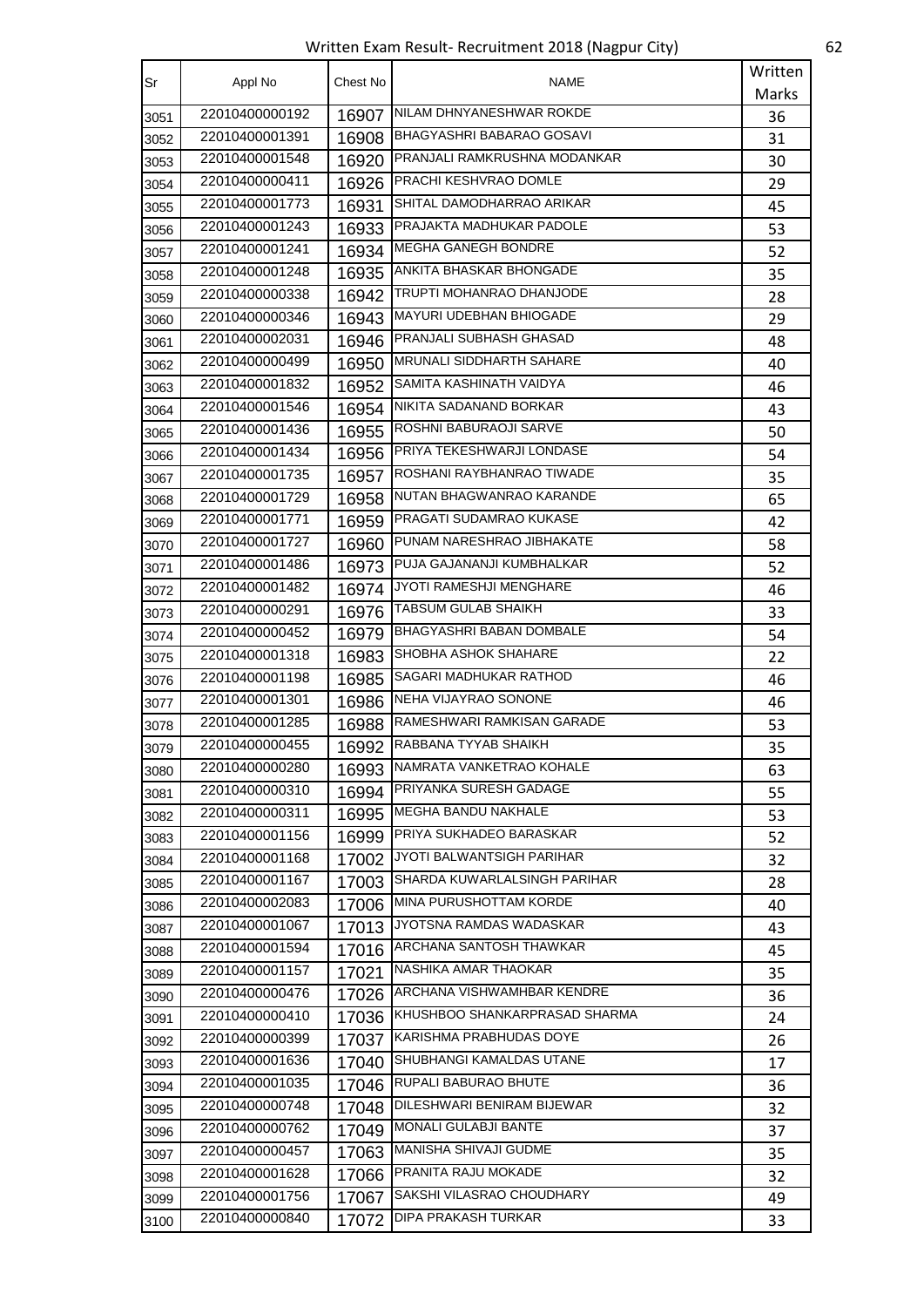Written Exam Result- Recruitment 2018 (Nagpur City) 63

| Sr   | Appl No        | Chest No | NAME                                | Written  |
|------|----------------|----------|-------------------------------------|----------|
|      |                |          |                                     | Marks    |
| 3101 | 22010400001097 | 17080    | <b>SABIYA JAFAR SHEIKH</b>          | 48       |
| 3102 | 22010400000752 | 17082    | LINA MADHUKAR HARGUDE               | 62       |
| 3103 | 22010400000595 | 17096    | KANYA SUBHASH GADLING               | 42       |
| 3104 | 22010400001493 | 17099    | ASONI DHANRAJ MENDHE                | 52       |
| 3105 | 22010400001495 | 17100    | <b>SUSMITA ASHOK HANWATE</b>        | 50       |
| 3106 | 22010400001162 | 17101    | PORNIMA SANTU MANHAR                | 33       |
| 3107 | 22010400000768 | 17111    | PRIYA TATOBAJI BAWANE               | 63       |
| 3108 | 22010400000769 |          | 17112 PALLAVI VASANTJI SHENDE       | 35       |
| 3109 | 22010400000867 | 17113    | SHIVKANTA MOHAN RAUT                | 36       |
| 3110 | 22010400000846 | 17117    | MAMTA MAROTI HALMARE                | 25       |
| 3111 | 22010400000810 | 17127    | PRAJAKTA KESHAO SONONE              | 69       |
| 3112 | 22010400000239 | 17133    | <b>GULABSHAH RAFIK PATHAN</b>       | 48       |
| 3113 | 22010400000426 |          | 17145 RESHMA MOHMMADALAM ANSARI     | 41       |
| 3114 | 22010400002018 | 17147    | CHETANA DEEPACHANDJI SONWANE        | 50       |
| 3115 | 22010400000118 | 17150    | SWATI VIJAY BHAGAT                  | 43       |
| 3116 | 22010400002123 | 17153    | PRAGATI JAYDEO DHOK                 | 42       |
| 3117 | 22010400002128 | 17161    | <b>SHUBHANGI AVINASH ROHANKAR</b>   | 47       |
| 3118 | 22010400000496 | 17162    | MONALI KHUSHAL MARATHE              | 28       |
| 3119 | 22010400000638 |          | 17164 PRIYANKA BALCHANDRA MESHRAM   | 30       |
| 3120 | 22010400000862 | 17167    | JAYASHREE SUBHASHJI BANTE           | 32       |
| 3121 | 22010400000863 |          | 17168 MONALI DNYANESHWARJI POTPHODE | 46       |
| 3122 | 22010400001101 | 17170    | KANCHAN RAVINDRA SAPKAL             | 64       |
| 3123 | 22010400000576 | 17175    | PORNIMA MURLIDHAR ATHAVALE          | 40       |
| 3124 | 22010400000757 | 17184    | DEEPALI SEVAKJI KALE                | 47       |
| 3125 | 22010400001374 | 17187    | SNEHA RAMKRUSHNA AWARKAR            | 26       |
| 3126 | 22010400000085 | 17191    | MADHURI VASANTA SHAMKUWAR           | 57       |
| 3127 | 22010400001709 | 17192    | SONALI AJAYSING SISODIYA            | 41       |
| 3128 | 22010400000372 | 17195    | SWATI RAJERAM SAPATE                | 37       |
| 3129 | 22010400001383 | 17207    | RESHMAPARVIN ABDULJAMAL KHAN        | 31       |
| 3130 | 22010400001134 | 17214    | ROSHANA RAMESHWARRAO PARTEKI        | 52       |
| 3131 | 22010400001142 | 17220    | MEGHA BHAIYYAJI RAKHADE             | 28       |
| 3132 | 22010400001757 | 17223    | JAYSHRI PANJABRAO BHAGAT            | 63       |
| 3133 | 22010400001076 | 17224    | UJWALA BAJRANGRAO CHAMTKAR          | 34       |
| 3134 | 22010400002096 | 17225    | TEJASWINI PRABHAKAR HIVE            | 38       |
| 3135 | 22010400002093 | 17227    | KSHAMATA GOVARDHANRAO MANOHARE      | 47       |
| 3136 | 22010400002105 | 17228    | CHANCHAL PREMSINGH BAIS             | 66       |
| 3137 | 22010400000635 | 17231    | SONAM KISHOR TEKAM                  | 40       |
| 3138 | 22010400000247 | 17234    | USHA SUDHAKAR AADOLE                | 72       |
| 3139 | 22010400000126 | 17239    | VARSHA BALIRAM NEWARE               | 21       |
| 3140 | 22010400000129 | 17240    | MADHAVI DINESHKUMAR LILHARE         | 32       |
| 3141 | 22010400001569 | 17241    | PRITI SURESH RAUT                   | 51       |
| 3142 | 22010400000839 | 17249    | AASIYAPARVEEN SHAIKH HAMEED         | 22       |
| 3143 | 22010400002094 | 17250    | DARSHANA BANDU GHORMADE             | 55       |
| 3144 | 22010400001629 | 17253    | SHITAL NANAJI THORAT                | 46       |
| 3145 | 22010400001543 |          | 17257   MAYA KISANRAO BELE          | 39       |
|      | 22010400001797 | 17258    | SWATI VIJAY TANGALE                 | 45       |
| 3146 | 22010400001805 | 17259    | RESHMA VIJAY TANGALE                |          |
| 3147 | 22010400000950 | 17260    | VARSHA RADHESHYAM BHAGADKAR         | 53<br>41 |
| 3148 | 22010400001921 | 17269    | SWATI MAHADEOJI BONDRE              | 51       |
| 3149 | 22010400001229 |          | KAVITA ARJUN SHIVARKAR              |          |
| 3150 |                | 17277    |                                     | 50       |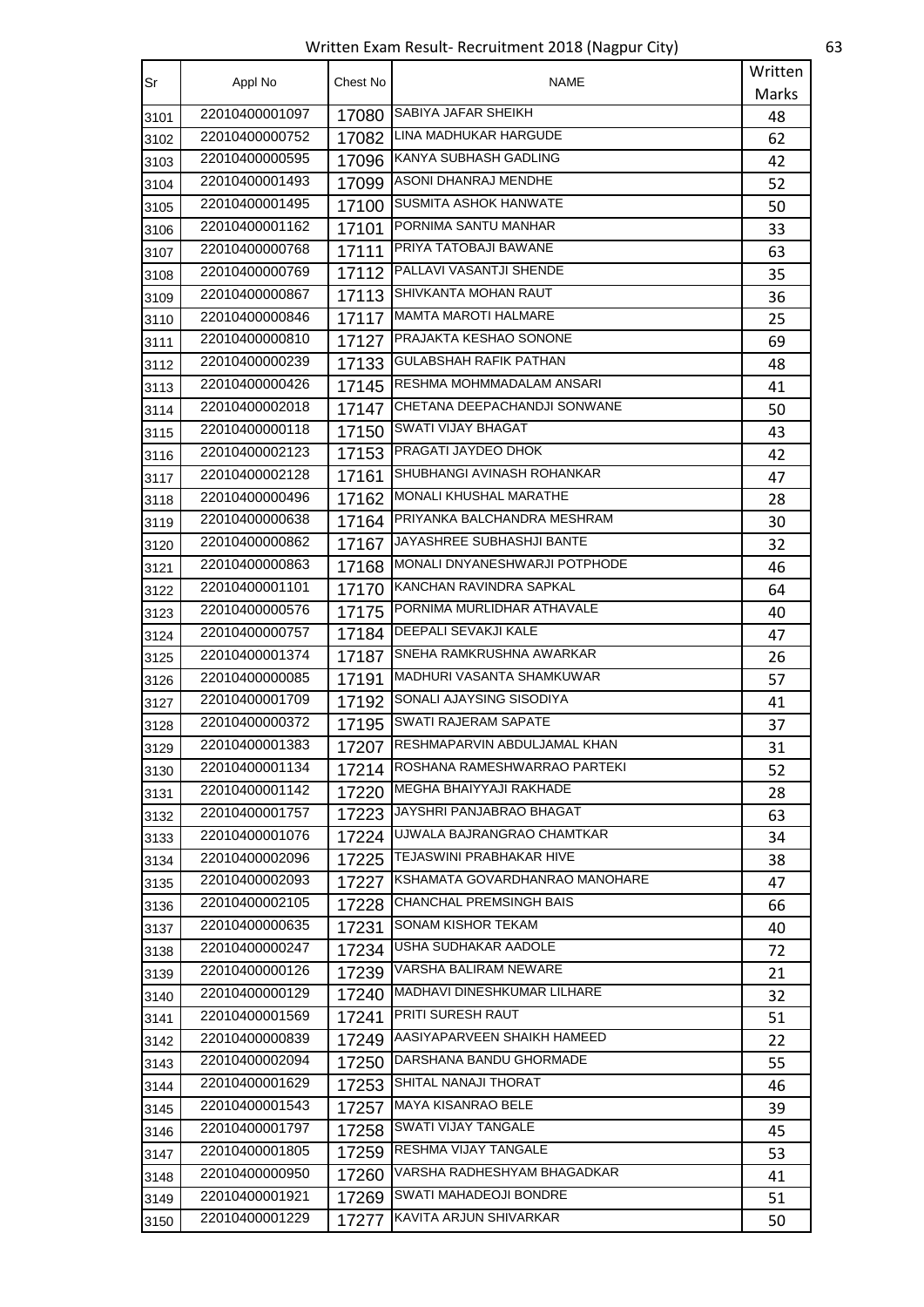Written Exam Result- Recruitment 2018 (Nagpur City) 64

| Sr   | Appl No        | Chest No | NAME                               | Written |
|------|----------------|----------|------------------------------------|---------|
|      |                |          |                                    | Marks   |
| 3151 | 22010400001253 | 17278    | SONI JAGAN WAGHAMARE               | 59      |
| 3152 | 22010400001244 | 17279    | <b>RINA ARUN NAGOLKAR</b>          | 68      |
| 3153 | 22010400001235 | 17280    | BABITA VASANTA NARNAWARE           | 66      |
| 3154 | 22010400001250 | 17282    | PRIYANKA LAHU ARIKAR               | 49      |
| 3155 | 22010400001223 |          | 17283 PAMITA DURYODHANJI WAGHALE   | 57      |
| 3156 | 22010400001228 |          | 17285   MAYURI ARUNRAO THAKARE     | 45      |
| 3157 | 22010400001258 | 17286    | MAYURI VISHNURAO NAITAM            | 46      |
| 3158 | 22010400000749 | 17287    | ANJALI KAMALRAJSINGH CHOUHAN       | 29      |
| 3159 | 22010400002074 | 17295    | SUREKHA SHRAVAN KAMBLE             | 32      |
| 3160 | 22010400000871 | 17301    | SHIVANI LAXMANRAO GADBAIL          | 31      |
| 3161 | 22010400000714 |          | 17302 DIPALI GOPAL NANDANWAR       | 43      |
| 3162 | 22010400000564 | 17304    | AASHA RAMESH SAHARE                | 31      |
| 3163 | 22010400000566 | 17305    | <b>BHUMIKA MOTIRAM SAHARE</b>      | 36      |
| 3164 | 22010400000303 | 17311    | DHANASHRI ARUN BHANDARKAR          | 55      |
| 3165 | 22010400001928 | 17316    | <b>ANUKSHA RAMESH HANDE</b>        | 29      |
| 3166 | 22010400001930 | 17317    | PRIYANKA THAMDEO NIWALKAR          | 55      |
| 3167 | 22010400001929 |          | 17318 SHITAL NILESH SAYAMWAR       | 36      |
| 3168 | 22010400002000 | 17319    | <b>RUPA GULAB PAHADE</b>           | 59      |
| 3169 | 22010400002005 | 17320    | MADHURI AMBADAS KANNAKE            | 45      |
| 3170 | 22010400000767 | 17322    | SANJIVANI RAJKUMARJEE VAIDYA       | 41      |
| 3171 | 22010400000758 |          | 17324 POOJA GHANSHYAM GABHANE      | 27      |
| 3172 | 22010400000755 | 17325    | ASHWINI SURESHJI BHAJIPALE         | 60      |
| 3173 | 22010400000739 |          | 17326 PAYAL KISHORJI HALMAR        | 66      |
| 3174 | 22010400000733 |          | 17327 POURNIMA MAHADEOJI KADHAO    | 62      |
| 3175 | 22010400000947 | 17338    | <b>VARSHA ANIL TICHKULE</b>        | 37      |
| 3176 | 22010400000949 | 17339    | SUSHAMA SUKHADEO MASKE             | 45      |
| 3177 | 22010400001177 | 17344    | JYOTI SUDHAKAR GAWANDE             | 34      |
| 3178 | 22010400000376 | 17355    | CHIATALI RAMBHAU KSHIRSAGAR        | 27      |
| 3179 | 22010400001595 | 17359    | SNEHAL BABULAL GAIDHANE            | 35      |
| 3180 | 22010400000853 | 17360    | PUNAM SUKHADEO TITIRMARE           | 35      |
| 3181 | 22010400002117 | 17362    | VIDYA NAMDEO BHANDARKAR            | 39      |
| 3182 | 22010400002118 |          | 17363 PRATIMA YASHVANTRAO RAJANKAR | 30      |
| 3183 | 22010400001524 | 17366    | ROSHNI DHANRAJ TURKAR              | 34      |
| 3184 | 22010400000679 | 17373    | <b>DIPTI RAMESH RAUT</b>           | 24      |
| 3185 | 22010400000557 | 17377    | JYOTI VITTHAL DEOKATE              | 57      |
| 3186 | 22010400000876 | 17381    | RENUKA SHIVRAM GAIKWAD             | 47      |
| 3187 | 22010400000957 |          | 17382 BRACHI DNYANESHWARJI MANKAR  | 37      |
| 3188 | 22010400000761 | 17383    | ANJANABAI GOPAL AREWAR             | 27      |
| 3189 | 22010400000286 | 17385    | VANDANA BHAGWAT JAGTAP             | 39      |
| 3190 | 22010400000394 | 17389    | YAMU MEGHASHAM TIWADE              | 49      |
| 3191 | 22010400000395 | 17390    | KIRAN RAMDAS KUKADE                | 50      |
| 3192 | 22010400001492 | 17391    | SAGANI BHAIYALAL UIKEY             | 44      |
| 3193 | 22010400002079 |          | 17392 POONAM AJABRAO MOHOD         | 53      |
| 3194 | 22010400002080 |          | 17393 SUVARNA KEWALCHAND SAIVAI    | 46      |
| 3195 | 22010400001529 | 17394    | MANISHA VINOD KALE                 | 52      |
| 3196 | 22010400001528 | 17396    | SARLA BHIMRAO KALAMBE              | 47      |
| 3197 | 22010400002082 |          | 17400 NIRUPA SHRAVAN BOKADE        | 58      |
| 3198 | 22010400000418 | 17411    | SNEHA MAHADEO CHAUDHARI            | 25      |
| 3199 | 22010400001579 |          | 17412 PRITI RAJUJI REHPADE         | 33      |
| 3200 | 22010400000798 | 17425    | PORNIMA MADHUKAR GOTEPHODE         | 34      |
|      |                |          |                                    |         |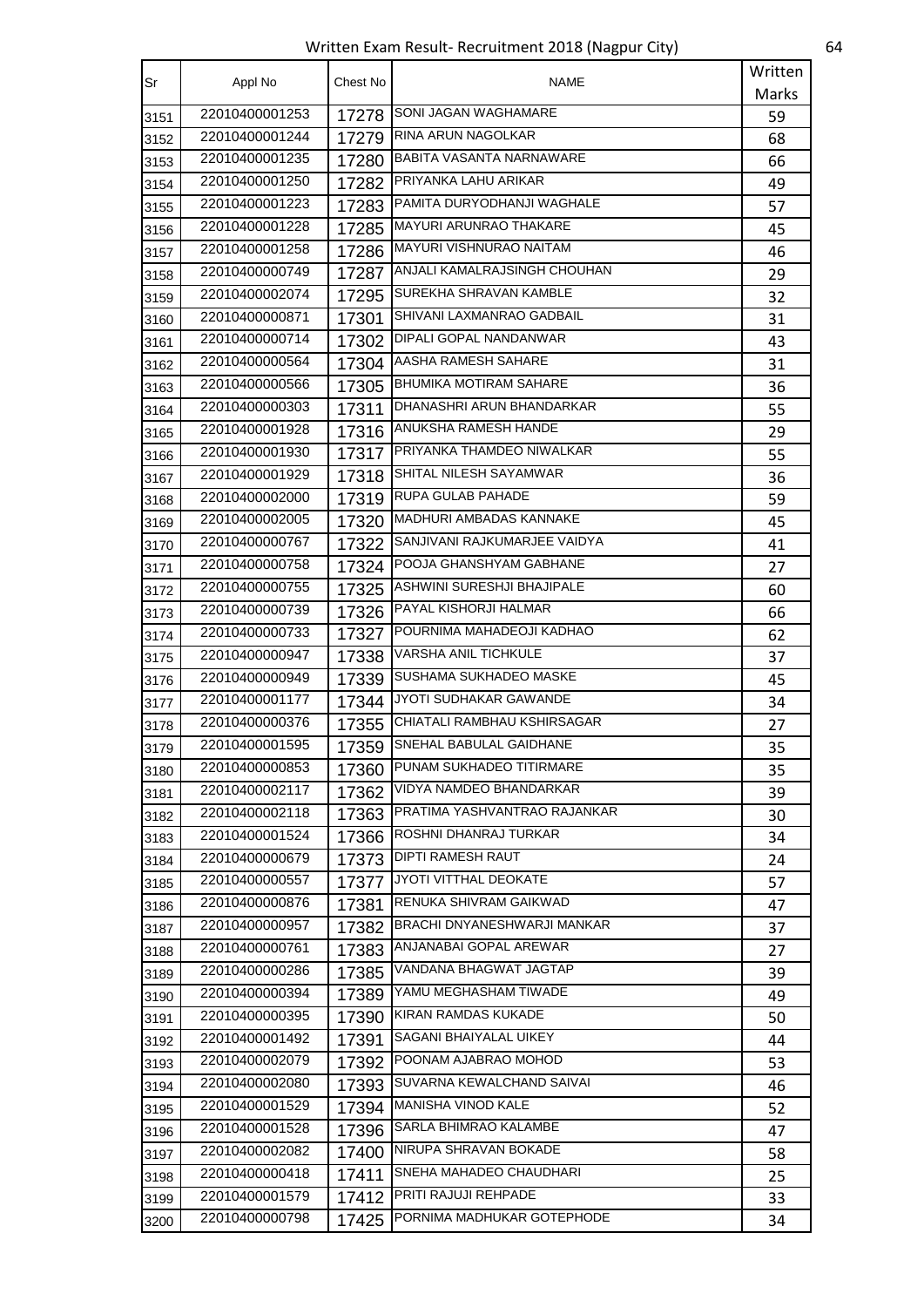Written Exam Result- Recruitment 2018 (Nagpur City) 65

| Sr   | Appl No        | Chest No | <b>NAME</b>                         | Written |
|------|----------------|----------|-------------------------------------|---------|
|      |                |          |                                     | Marks   |
| 3201 | 22010400001582 | 17437    | ANJALI SHALIKJI SARVE               | 35      |
| 3202 | 22010400000453 |          | 17439 PRADNYA BHAGWAT BELE          | 54      |
| 3203 | 22010400000444 | 17440    | PINKI RAVI BANTE                    | 36      |
| 3204 | 22010400000351 | 17441    | <b>SWATI MADHUKAR RAUT</b>          | 46      |
| 3205 | 22010400000334 | 17447    | MONALI GAJANAN KALE                 | 29      |
| 3206 | 22010400000403 |          | 17448   ARATI RAMBHAU BARADE        | 36      |
| 3207 | 22010400001586 | 17450    | NIKITA ARUN GOMASE                  | 42      |
| 3208 | 22010400001777 | 17454    | <b>PRIYANKA OMPRAKASH SHAHARE</b>   | 44      |
| 3209 | 22010400000508 |          | 17459 MINAKSHI KAILASH PIKALMUNDE   | 31      |
| 3210 | 22010400001919 | 17461    | POOJA VIJAY PARTEKI                 | 34      |
| 3211 | 22010400000381 |          | 17462 PRANALI MANOHAR KHOPADE       | 78      |
| 3212 | 22010400000855 | 17466    | RASHMI WASUDEVRAO GAJABE            | 34      |
| 3213 | 22010400001589 | 17468    | MANISHA MAROTIJI THAWKAR            | 51      |
| 3214 | 22010400001585 | 17469    | <b>PRANALI DEWANANDJI BAGDE</b>     | 56      |
| 3215 | 22010400000368 | 17472    | VRUKSHALI GULAB UIKEY               | 28      |
| 3216 | 22010400000864 |          | 17474 ROMA ANILJI THAOKAR           | 29      |
| 3217 | 22010400000861 |          | 17475 SUSHAMA VASANTAJI KURANJEKAR  | 35      |
| 3218 | 22010400001591 |          | 17479 PALLAVI SUKHOADEO ROTKE       | 40      |
| 3219 | 22010400002120 | 17493    | CHHAYA SUDAM WAHANE                 | 37      |
| 3220 | 22010400000189 | 17499    | <b>PRIYANKA MAHADEV WAYRE</b>       | 42      |
| 3221 | 22010400000308 |          | 17503 RAKSHA SUNIL GIRATKAR         | 32      |
| 3222 | 22010400000513 | 17504    | PRIYA SUNIL TELTUMBADE              | 32      |
| 3223 | 22010400000313 |          | 17505   MANISHA RAGHUNATH SHIVARKAR | 34      |
| 3224 | 22010400000301 | 17510    | SANGEETA DURYODHAN KARVATE          | 39      |
| 3225 | 22010400001164 | 17517    | <b>SANDHYA INDAL MATE</b>           | 33      |
| 3226 | 22010400000196 | 17519    | <b>GUNJABAI OMENDRA RAMTEKE</b>     | 51      |
| 3227 | 22010400000062 | 17520    | KIRTI RAGHUNATH MENDHE              | 37      |
| 3228 | 22010400000704 | 17524    | MANISHA SUDHAKAR BARLEWAR           | 42      |
| 3229 | 22010400000487 | 17525    | PRAGATI SUKHALAL UPRADE             | 38      |
| 3230 | 22010400000270 | 17527    | ROSHANI MANOHARRAO MOHARE           | 71      |
| 3231 | 22010400000175 | 17528    | MEGHA KRUSHNARAO TEMBHURKAR         | 40      |
| 3232 | 22010400002022 | 17537    | POOJA RAVAN THORAT                  | 32      |
| 3233 | 22010400001349 | 17542    | JAGRITI HARIDAS DORLE               | 52      |
| 3234 | 22010400001356 | 17543    | SANGITA RATAN ZANZAD                | 61      |
| 3235 | 22010400001342 | 17544    | JYOTI MILIND RAMTEKE                | 59      |
| 3236 | 22010400001354 | 17545    | PRATIMA BANDU ZANZAD                | 51      |
| 3237 | 22010400001351 | 17546    | RINKI SURESH RAMBHAD                | 59      |
| 3238 | 22010400001344 | 17547    | PADMA NILKANTH MANE                 | 45      |
| 3239 | 22010400001352 | 17548    | PRAGATI HARIBHAU HALMARE            | 48      |
| 3240 | 22010400000536 | 17553    | CHANCHAL RAJU GOUR                  | 38      |
| 3241 | 22010400000057 | 17554    | PRANALI SANJAY PUNVATKAR            | 47      |
| 3242 | 22010400001049 |          | 17566 KALYANI SHESHRAW MAGAR        | 41      |
| 3243 | 22010400001653 | 17571    | RAGINI ASHOK JHA                    | 48      |
| 3244 | 22010400001656 | 17572    | KALPANA SHRIPAT MORE                | 31      |
| 3245 | 22010400001659 | 17574    | JYOTI BHOGENDRA MISHRA              | 37      |
| 3246 | 22010400001080 | 17582    | SUMAN SANTOSH SAWALE                | 33      |
| 3247 | 22010400002100 |          | 17593 PRIYANKA PRAKASH PINJARKAR    | 38      |
| 3248 | 22010400000512 | 17597    | VAISHNAVI GAJANAN WANGE             | 31      |
| 3249 | 22010400000010 | 17607    | MALLIKATARANNUM SUBHEDARKHAN PATHAN | 28      |
| 3250 | 22010400000646 | 17611    | SAMIKA BALKRUSHNARAO GAHUKAR        | 43      |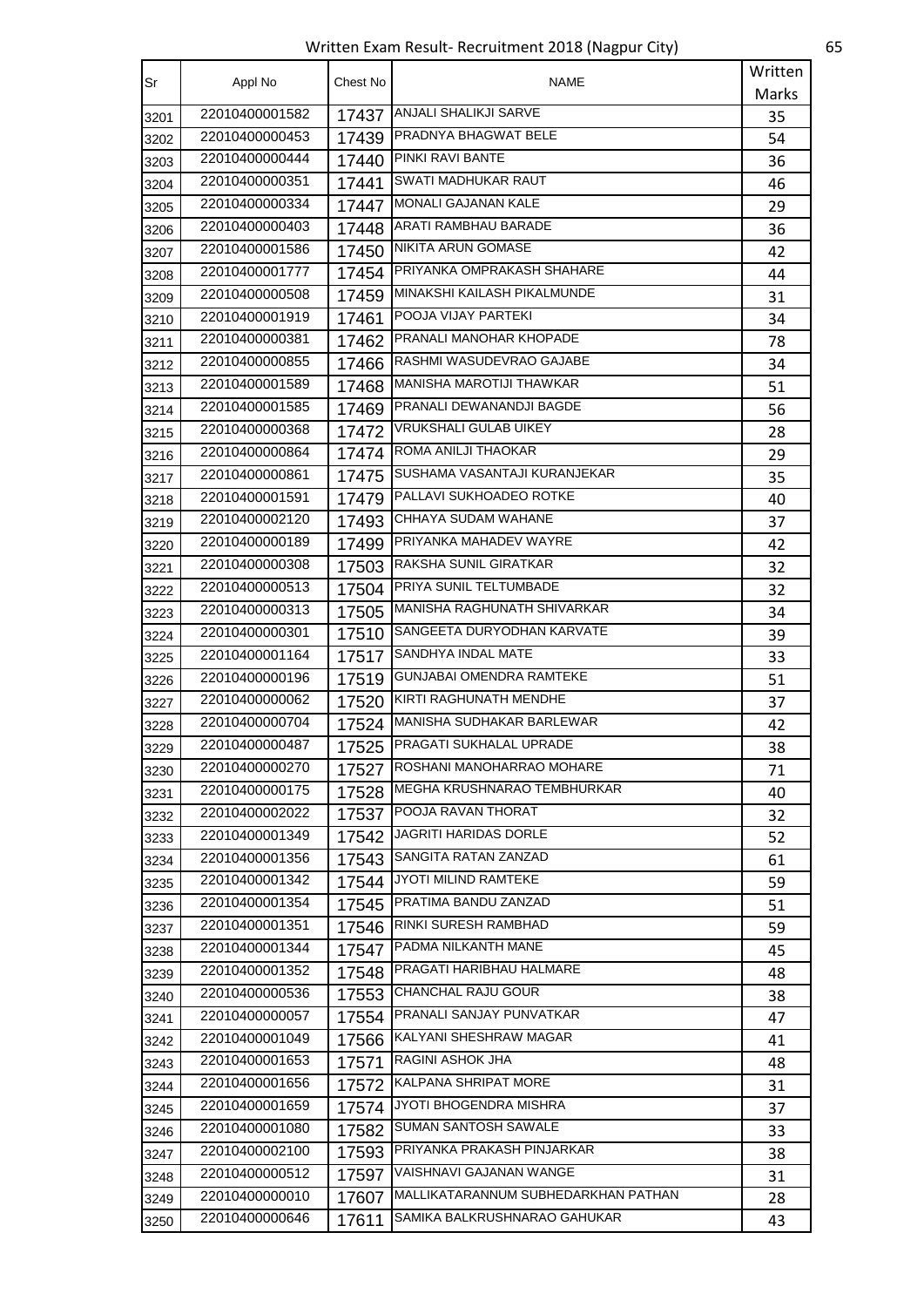Written Exam Result- Recruitment 2018 (Nagpur City) 66

| Sr   | Appl No        | Chest No | NAME                                   | Written |
|------|----------------|----------|----------------------------------------|---------|
|      |                |          |                                        | Marks   |
| 3251 | 22010400000644 | 17612    | <b>BHAVIKA PRABHAKARJI THAKARE</b>     | 36      |
| 3252 | 22010400002143 | 17613    | SNEHAL PRAMODRAO MESHRAM               | 41      |
| 3253 | 22010400002141 | 17614    | <b>HARSHA VITTHAL HORE</b>             | 38      |
| 3254 | 22010400001732 | 17622    | RUPALI SAHEBRAO SOLAV                  | 30      |
| 3255 | 22010400001731 | 17623    | KAJAL RAJU DHIKAR                      | 31      |
| 3256 | 22010400000925 | 17634    | <b>NEHA RATIRAM NAVDEVE</b>            | 29      |
| 3257 | 22010400000204 | 17636    | <b>PRANALI PRAMOD MANDPE</b>           | 64      |
| 3258 | 22010400001312 | 17645    | <b>BHARATI DINKAR CHAUDHARI</b>        | 22      |
| 3259 | 22010400001688 | 17649    | NANDINI LAXMAN DURGEKAR                | 34      |
| 3260 | 22010400000302 | 17654    | RAMA UDEBHAN VIRGHAT                   | 55      |
| 3261 | 22010400001935 |          | 17667 SHARINAANJUM SHAMIULLAKHA PATHAN | 39      |
| 3262 | 22010400000622 | 17679    | <b>RUPALI SEWAKRAM SHAHARE</b>         | 44      |
| 3263 | 22010400000875 | 17680    | <b>DIPALI ARUN UPRIKAR</b>             | 25      |
| 3264 | 22010400000274 | 17698    | <b>I</b> SUNITA NILKANTH JAMBHULKAR    | 48      |
| 3265 | 22010400002057 | 17710    | POOJA SUNIL MALODE                     | 23      |
| 3266 | 22010400000486 | 17715    | SHALU VASANTA MARASKOLHE               | 42      |
| 3267 | 22010400000778 | 17718    | VIDHYA GULABRAO KHARDE                 | 41      |
| 3268 | 22010400001990 | 17723    | POOJA PRABHAKARRAO RAUT                | 29      |
| 3269 | 22010400001962 | 17732    | KANCHAN ANKUSH RATHOD                  | 50      |
| 3270 | 22010400001964 |          | 17733 MANISHA PRAKASH KOCHE            | 29      |
| 3271 | 22010400001963 |          | 17734 SANTOSHI BHADULAL LILHARE        | 39      |
| 3272 | 22010400000205 | 17735    | SHIVANI SANJAY DHAWALE                 | 58      |
| 3273 | 22010400000049 | 17737    | BHAGYAWATI DILIP BOKADE                | 54      |
| 3274 | 22010400000878 | 17738    | SHILPA GAUTAM KATKAR                   | 57      |
| 3275 | 22010400000210 | 17740    | <b>YOGITA BASURAJ SHAMKUWAR</b>        | 33      |
| 3276 | 22010400000250 | 17762    | SUCHITA HIRALAL THER                   | 25      |
| 3277 | 22010400001896 | 17765    | LALITA PRAKASH SONEWANE                | 35      |
| 3278 | 22010400000857 | 17767    | VAISHNAVI RAJKUMAR PARDHI              | 44      |
| 3279 | 22010400000856 | 17768    | <b>DIKSHIKA DEVDASJI CHAWALE</b>       | 48      |
| 3280 | 22010400000100 | 17772    | NIKITA NARESH BAREKAR                  | 40      |
| 3281 | 22010400000180 | 17784    | RINA CHANDRANT GADHAVE                 | 33      |
| 3282 | 22010400000540 | 17796    | VAISHALI BHASKAR BHOYAR                | 25      |
| 3283 | 22010400000545 | 17797    | ASHWINI BHOJRAJ WASNIK                 | 38      |
| 3284 | 22010400000553 | 17798    | LALITA BHAOOLAL MANKAR                 | 33      |
| 3285 | 22010400001913 | 17811    | SARIKA BHOJRAJJI DEWASE                | 42      |
| 3286 | 22010400001614 | 17818    | SNEHA MAHESH TOHALIYA                  | 23      |
| 3287 | 22010400000773 |          | 17834 SONALI RAMCHANDRAJI THAKRE       | 57      |
| 3288 | 22010400000610 | 17835    | JYOTSANA KAILASJI LOHAKARE             | 32      |
| 3289 | 22010400000680 | 17836    | JAYASHRI SITARAM MULE                  | 26      |
| 3290 | 22010400001331 | 17839    | MONU RAYBHAN DAYARE                    | 30      |
| 3291 | 22010400001828 | 17846    | SANDHYA RAJEBHAU THOMBRE               | 48      |
| 3292 | 22010400001657 | 17862    | ASMITA TATOBA GAYKI                    | 41      |
| 3293 | 22010400001987 | 17864    | PRANALI TARACHAND DURGE                | 38      |
| 3294 | 22010400000281 |          | 17873 ASHWINI GAJANANRAO JUMDE         | 34      |
| 3295 | 22010400002107 | 17879    | SHITAL GANESH UPRADE                   | 45      |
| 3296 | 22010400000139 | 17881    | SHUSHMA SHRAWAN NEWARE                 | 21      |
| 3297 | 22010400001663 | 17891    | SAMKSHA ARVINDJI CHAWARE               | 54      |
| 3298 | 22010400000651 | 17894    | SUSHMA RAJARAM BADGE                   | 41      |
| 3299 | 22010400002111 | 17896    | VAISHALI PUNDLIKRAOJI BALPANDE         | 39      |
|      | 22010400000530 |          | PRIYANKA PARASHAR WADE                 |         |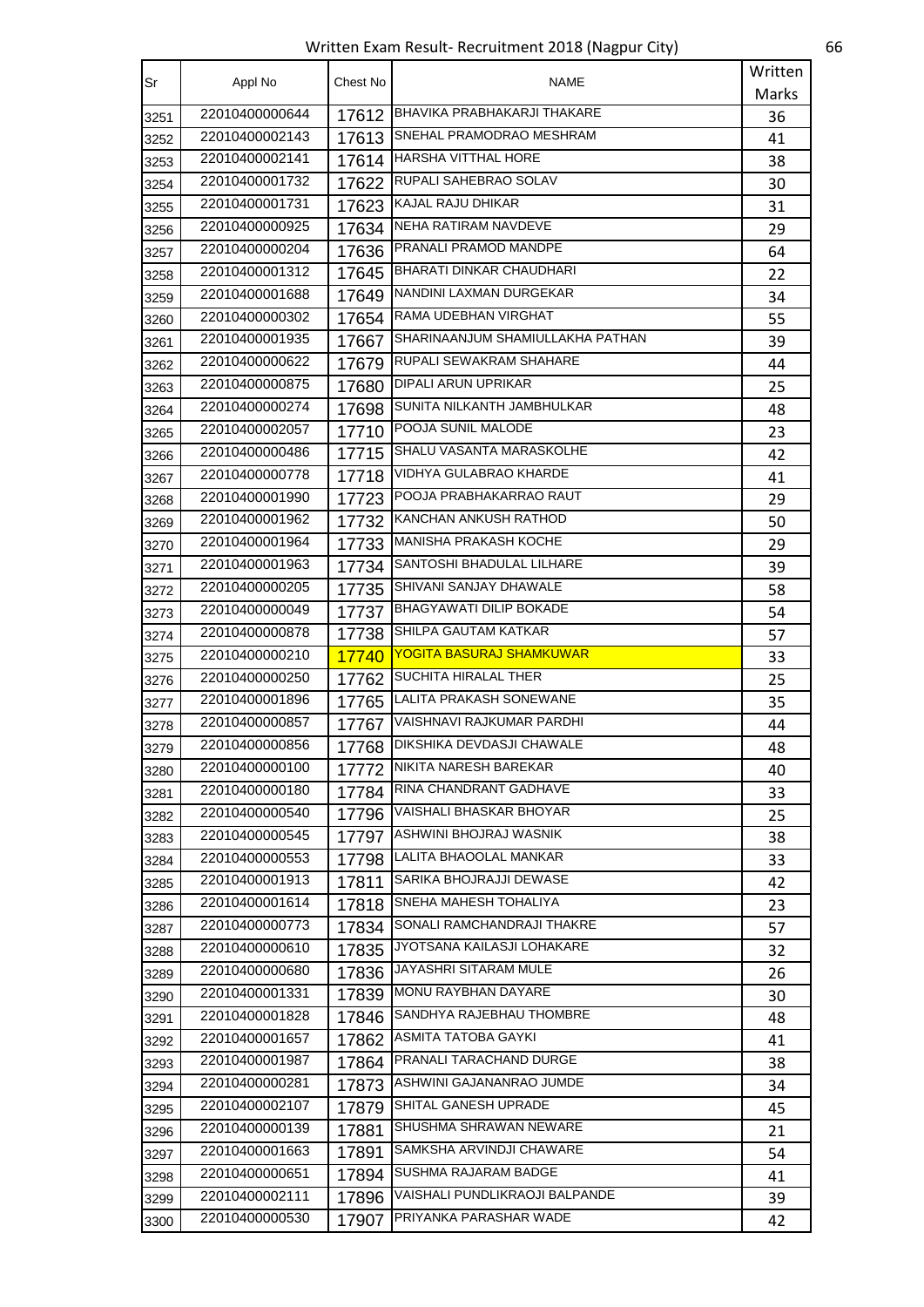Written Exam Result- Recruitment 2018 (Nagpur City) 67

| Sr   | Appl No        | Chest No | NAME                                   | Written |
|------|----------------|----------|----------------------------------------|---------|
|      |                |          |                                        | Marks   |
| 3301 | 22010400001303 | 17917    | BHARTI RAMPRAKASH RAHEKWAR             | 35      |
| 3302 | 22010400001783 | 17920    | <b>ARATI RAMU BANTE</b>                | 28      |
| 3303 | 22010400000683 |          | 17928   ARCHANA KUBER CHATSE           | 35      |
| 3304 | 22010400000570 | 17929    | RATNAKALA BHAGWAT THAKRE               | 23      |
| 3305 | 22010400001418 |          | 17932   ASHWINI SUDHAKAR SATPUTE       | 41      |
| 3306 | 22010400001419 | 17933    | <b>IPRANALI LILADHAR DHOTE</b>         | 43      |
| 3307 | 22010400000309 | 17945    | PALLAVI VINOD KAURASE                  | 35      |
| 3308 | 22010400001423 | 17948    | <b>FIRDOUS JAMILKHAN PATHAN</b>        | 20      |
| 3309 | 22010400002036 | 17955    | <b>GITA GANESH RATHOD</b>              | 41      |
| 3310 | 22010400001904 |          | 17957 SHITAL DATTATRAYA KADAM          | 52      |
| 3311 | 22010400002087 | 17970    | <b>BHUMESHWARI RADHESHYAM TEMBHARE</b> | 45      |
| 3312 | 22010400000766 | 17975    | <b>BABITA SHANKAR NIMJE</b>            | 29      |
| 3313 | 22010400001321 | 17984    | <b>ANJU SUNIL YEYEWAR</b>              | 33      |
| 3314 | 22010400001360 | 17985    | <b>MAYURI SHANKAR KOKAN</b>            | 33      |
| 3315 | 22010400001210 | 17991    | <b>PRATIMA BAPURAO PANCHAL</b>         | 47      |
| 3316 | 22010400001780 |          | 18007 PANCHFULA KESHORAO BHANDARKAR    | 32      |
| 3317 | 22010400001960 | 18008    | MANISHA CHANDRAMANI MUNESHWAR          | 37      |
| 3318 | 22010400001958 | 18009    | <b>SONAL MADHUKAR RANGARI</b>          | 44      |
| 3319 | 22010400001959 | 18010    | ASHWINI AKASH ALONE                    | 30      |
| 3320 | 22010400000879 | 18018    | MANISHA SUBHASH DUKARE                 | 23      |
| 3321 | 22010400000880 | 18019    | YASHWANTI EKNATH DHAYTADAK             | 38      |
| 3322 | 22010400000866 |          | 18034 PRIYANKA CHANDRAKANT KADAM       | 44      |
| 3323 | 22010400001760 | 18041    | KAUSABAI KAKASAHEB JIVRAG              | 38      |
| 3324 | 22010400000780 | 18049    | <b>ANJALI RAMESH ADE</b>               | 52      |
| 3325 | 22010400000806 | 18050    | JAYSHRI RAVINDRA MOHOD                 | 55      |
| 3326 | 22010400001196 | 18059    | SHITAL DNYANESHWAR MUNDE               | 57      |
| 3327 | 22010400001790 | 18079    | ROSHANI BHOLA BODILE                   | 47      |
| 3328 | 22010400001077 |          | 18084 PUNAM JEEVANDAS LONARE           | 50      |
| 3329 | 22010400001602 | 18093    | LEENA PRABHUDAS NEWARE                 | 26      |
| 3330 | 22010400001965 | 18096    | MAYURI KANTARAM KALSARPE               | 45      |
| 3331 | 22010400001348 | 18099    | <b>ASMITA DHARMRAJ WAHILE</b>          | 63      |
| 3332 | 22010400001353 | 18100    | <b>RUPALI JAGESHWAR MATE</b>           | 57      |
| 3333 | 22010400002900 | 18116    | VAISHALI BABARAO THORAT                | 56      |
| 3334 | 22010400003076 | 18120    | <b>DIPIKA HANSRAJ PAKHAMODE</b>        | 49      |
| 3335 | 22010400004283 |          | 18125 KOKEELA TULSHIDAS HATTIMARE      | 33      |
| 3336 | 22010400003223 | 18127    | MEENABAI NETLAL NAGPURE                | 36      |
| 3337 | 22010400003446 |          | 18146 MAYURI RAJU DHOTE                | 62      |
| 3338 | 22010400002230 | 18151    | SHEETAL RAMESH TALMALE                 | 16      |
| 3339 | 22010400003237 | 18157    | SURABHI PRAMESH RODGE                  | 32      |
| 3340 | 22010400003620 | 18159    | PALLAVI BALKRUSHNA KAMANE              | 44      |
| 3341 | 22010400003856 | 18165    | UJJWALA DNYANESHWARJI DHURVE           | 34      |
| 3342 | 22010400003853 |          | 18166 PAYAL NAMDEOJI KIRANAKE          | 37      |
| 3343 | 22010400003866 | 18167    | GUMPHA DNYANESHWARAOJI LONBALE         | 29      |
| 3344 | 22010400003208 | 18183    | <b>PRITI ANILRAO MOHARLE</b>           | 43      |
| 3345 | 22010400003525 | 18184    | REKHA PURANRAO MANEKAR                 | 32      |
| 3346 | 22010400003201 | 18185    | PRIYANKA ANILRAO MOHARLE               | 61      |
| 3347 | 22010400004261 |          | 18186   MADHURI NARESHRAO CHOUDHARI    | 49      |
| 3348 | 22010400003753 | 18188    | KALYANI MANOHAR JAMBHULKAR             | 30      |
| 3349 | 22010400003230 | 18193    | ANKITA DASHARATHJI MORE                | 58      |
| 3350 | 22010400004020 | 18197    | ANUJA SUDHAKAR NAGE                    | 34      |
|      |                |          |                                        |         |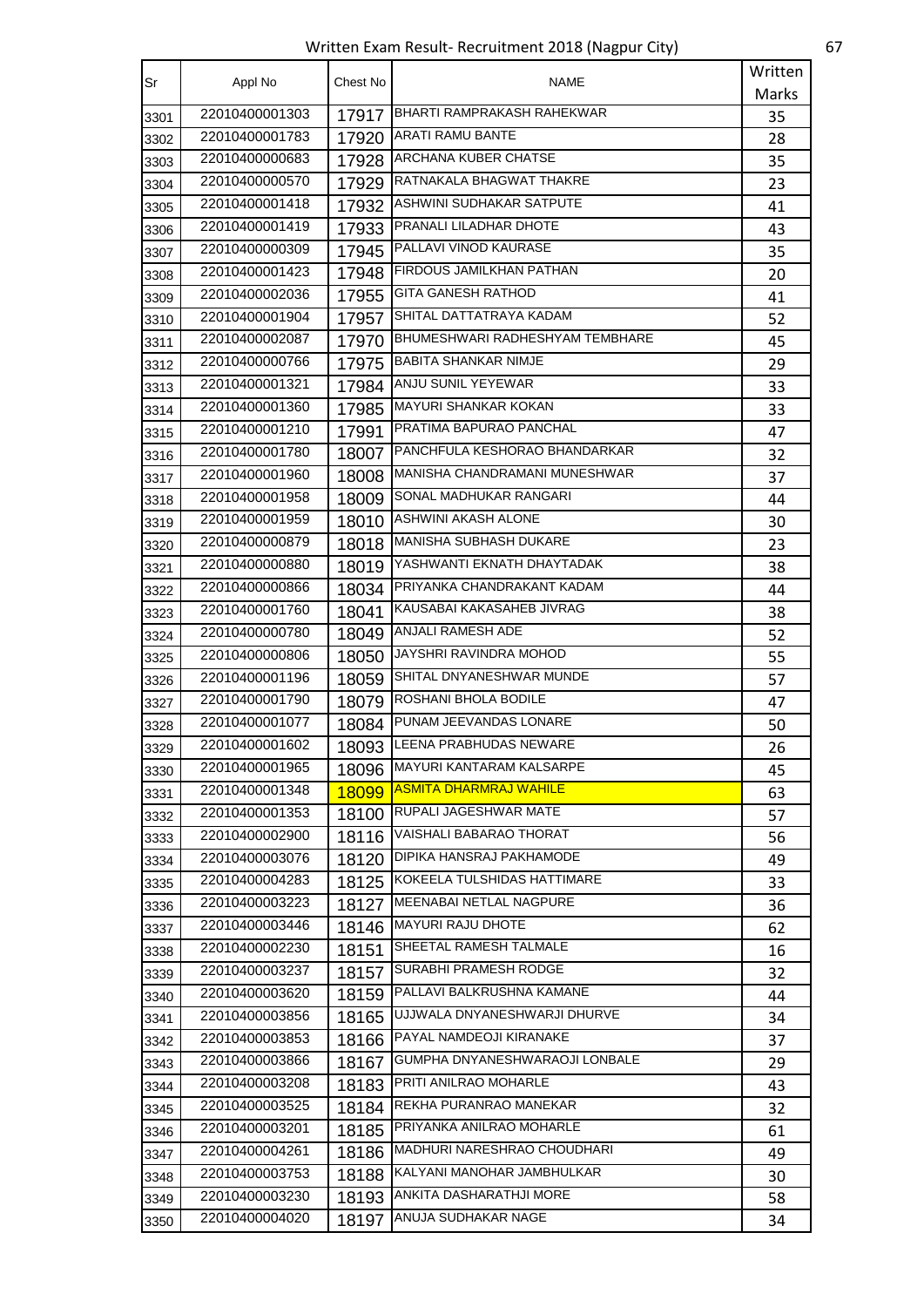Written Exam Result- Recruitment 2018 (Nagpur City) 68

| Sr   | Appl No        | Chest No | NAME                                 | Written |
|------|----------------|----------|--------------------------------------|---------|
|      |                |          |                                      | Marks   |
| 3351 | 22010400003467 | 18199    | MIRA CHAKARDHAR KAMBLE               | 32      |
| 3352 | 22010400004009 | 18200    | <b>RASIKA RAJUJI GURVE</b>           | 50      |
| 3353 | 22010400004184 | 18207    | POOJA GANESH GADGERAO                | 28      |
| 3354 | 22010400002717 | 18229    | <b>JYOTI MOHANLAL MENDHE</b>         | 32      |
| 3355 | 22010400003574 | 18230    | <b>PRIYANKA RAJKUMAR BHALERAO</b>    | 39      |
| 3356 | 22010400004012 | 18234    | <b>PRITI HETRAM BURELE</b>           | 45      |
| 3357 | 22010400004003 |          | 18235   ASHA SUDHAKR NAIK            | 38      |
| 3358 | 22010400004007 |          | 18236   MAYA TEBULAL WARTHI          | 33      |
| 3359 | 22010400002848 | 18241    | <b>REETA SURESH BUDHE</b>            | 56      |
| 3360 | 22010400003037 | 18247    | <b>DIPTI SURESH UKEY</b>             | 36      |
| 3361 | 22010400002244 | 18258    | <b>RESHMA SHABBIR SHEIKH</b>         | 56      |
| 3362 | 22010400002635 | 18267    | <b>SUCHITA NIVRANGRAO PAWAR</b>      | 43      |
| 3363 | 22010400002632 | 18268    | CHHAYA MOHANRAO TURI                 | 24      |
| 3364 | 22010400002563 | 18271    | <b>SONALI GIRDHARI KATRE</b>         | 24      |
| 3365 | 22010400003034 |          | 18274   HITESHWARI SURESH PADOLE     | 41      |
| 3366 | 22010400002943 |          | 18277 DAMINI DADARAOJI WANKHADE      | 58      |
| 3367 | 22010400002946 | 18279    | <b>KAJAL VINODRAO KINEKAR</b>        | 49      |
| 3368 | 22010400002672 | 18292    | <b>PRIYANKA DEVCHAND BUDHE</b>       | 37      |
| 3369 | 22010400003061 |          | 18294 PRIYANKA DNYANESHWAR SARAF     | 37      |
| 3370 | 22010400003050 |          | 18296 PARIKA RAMESH MAUJE            | 49      |
| 3371 | 22010400003054 |          | 18297   RINATAI PRALHAD GURNULE      | 49      |
| 3372 | 22010400002434 | 18301    | SUCHITA NAMDEO DHUMANE               | 53      |
| 3373 | 22010400002955 | 18306    | PALLAVI MADHUKAR SOLANKE             | 26      |
| 3374 | 22010400003262 | 18313    | <b>PRIYA RAMESH BANGADE</b>          | 46      |
| 3375 | 22010400003265 | 18314    | ARATI MAHENDRA WAGHAMARE             | 27      |
| 3376 | 22010400002692 | 18319    | PALLAVI SHALIK AADE                  | 34      |
| 3377 | 22010400002594 | 18323    | <b>SARSWATI SUKHDEO YUVANATE</b>     | 46      |
| 3378 | 22010400004121 | 18326    | SANGITA BALAJI SANAP                 | 40      |
| 3379 | 22010400004071 | 18330    | ROHINI CHANDRASHEKHAR NAGOSE         | 53      |
| 3380 | 22010400002473 | 18334    | SUDIKSHA RAVINDRA KHADSE             | 34      |
| 3381 | 22010400003806 |          | 18337   MEENA SANTOSHJI WARTHI       | 39      |
| 3382 | 22010400002664 |          | 18345   DIKSHA RAMESH REHPADE        | 39      |
| 3383 | 22010400003067 |          | 18346   DHABALE SAPANA RAMKRUSHNA    | 64      |
| 3384 | 22010400002527 | 18366    | <b>JYOTI SANJAY TIDKE</b>            | 47      |
| 3385 | 22010400004084 | 18374    | SAKSHI BHARAT WANJARI                | 49      |
| 3386 | 22010400003449 | 18380    | PRATIKSHA PRAKASH BHONGARE           | 40      |
| 3387 | 22010400003750 | 18381    | DEVATA DADAJI NANNAWARE              | 52      |
| 3388 | 22010400003732 |          | 18382 BUDDHAPALI VANRAJ CHANDANKHEDE | 34      |
| 3389 | 22010400003234 | 18383    | <b>PRIYA BHAURAO GAJBHIYE</b>        | 34      |
| 3390 | 22010400003573 |          | 18384 SWATI VINAYAK BADOLE           | 43      |
| 3391 | 22010400003549 |          | 18397   NANDA SADASHIV KINEKAR       | 56      |
| 3392 | 22010400003483 | 18403    | SHITAL SUNIL KASTURE                 | 26      |
| 3393 | 22010400003897 |          | 18407 JYOTI CHINTAMAN SAHARE         | 35      |
| 3394 | 22010400004153 | 18418    | AMRAPALI SAMADHAN GAWAI              | 32      |
| 3395 | 22010400003334 |          | 18427 PRIYANKA BHIMRAO BHATKULKAR    | 36      |
| 3396 | 22010400003002 | 18429    | ANJALI BALAJI BHALERAO               | 49      |
| 3397 | 22010400002840 |          | 18432 RINA RAM NIMBARTE              | 25      |
| 3398 | 22010400003915 | 18441    | NANDA EKNATHJI BANTE                 | 29      |
| 3399 | 22010400004270 | 18443    | BHARATI RAMCHANDRA RAUT              | 35      |
| 3400 | 22010400003357 | 18454    | SONALI PREMDAS NAWARE                | 39      |
|      |                |          |                                      |         |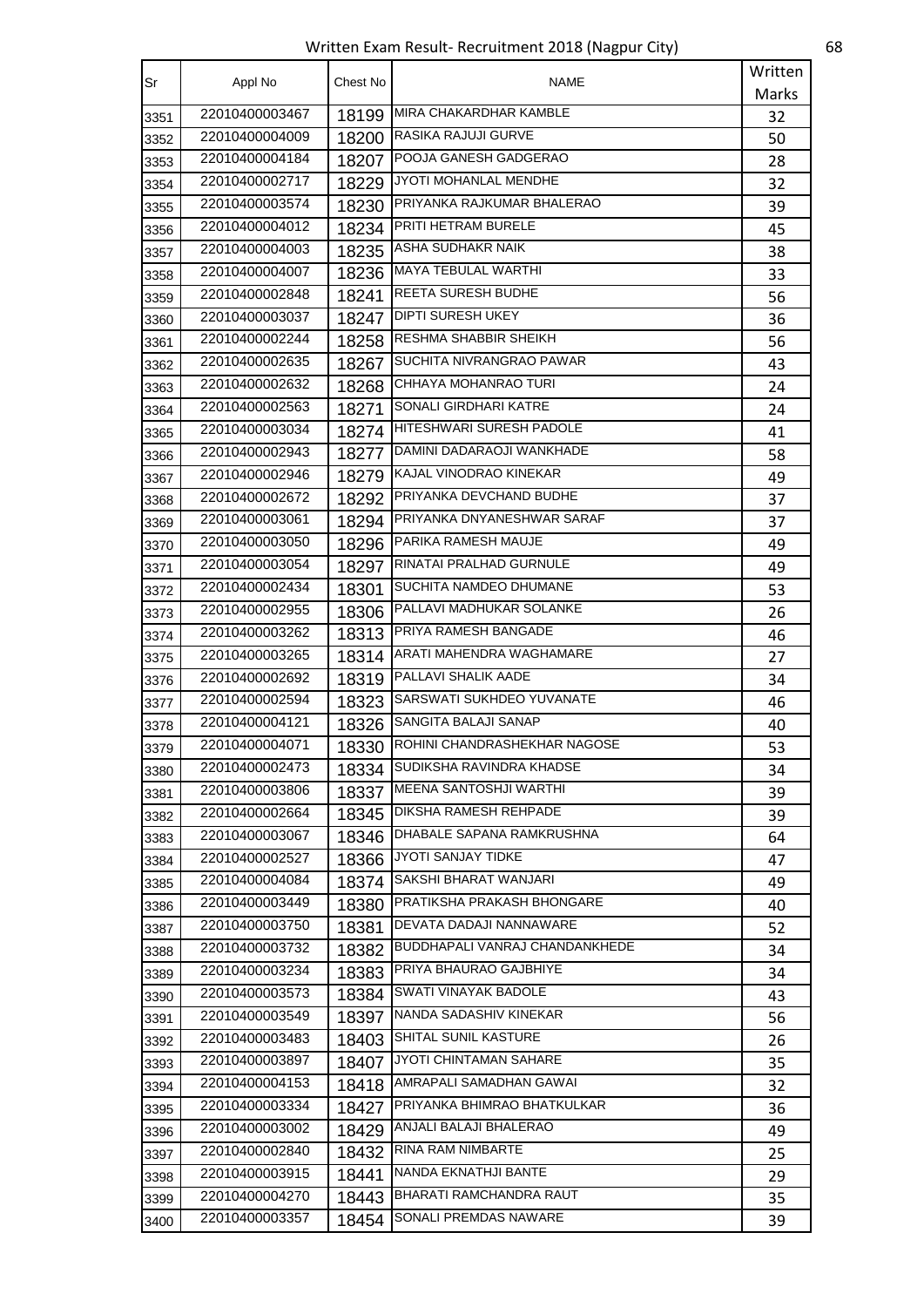Written Exam Result- Recruitment 2018 (Nagpur City) 69

| Sr   | Appl No        | Chest No | NAME                                | Written |
|------|----------------|----------|-------------------------------------|---------|
|      |                |          |                                     | Marks   |
| 3401 | 22010400003155 | 18456    | RUPALI AWADHUTRAO PUNSE             | 62      |
| 3402 | 22010400002328 | 18458    | MINAKSHI UMESH SURKAR               | 35      |
| 3403 | 22010400003023 | 18461    | <b>SWATI BALIRAM NIMBARTE</b>       | 46      |
| 3404 | 22010400003030 | 18462    | <b>SARIKA LAXMAN CHOPKAR</b>        | 44      |
| 3405 | 22010400003469 | 18466    | LALITA DEORAO GHUBADE               | 39      |
| 3406 | 22010400002267 | 18470    | <b>MANISHA KEWALRAM CHAUDHARI</b>   | 25      |
| 3407 | 22010400002166 | 18477    | ACHAL PRABHAKAR CHAUDHARI           | 33      |
| 3408 | 22010400003983 | 18486    | PRITI BALASAHEB DEOKAR              | 41      |
| 3409 | 22010400003071 | 18487    | RUPALI BHAURAOJI KAKDE              | 37      |
| 3410 | 22010400003072 | 18488    | VANDANA LAHUJI BISEN                | 33      |
| 3411 | 22010400003073 | 18489    | ROSHANI KRUSHNAJI BHIL              | 41      |
| 3412 | 22010400003075 | 18490    | <b>KAJAL MANOHARJI SHIRKE</b>       | 57      |
| 3413 | 22010400003092 | 18491    | SAKSHI ASHOKRAO SHENDE              | 31      |
| 3414 | 22010400002256 | 18492    | RINA VIJAYJI BAREKAR                | 44      |
| 3415 | 22010400003683 | 18493    | NAINA BABAN KUDAWALE                | 12      |
| 3416 | 22010400003000 |          | 18505 SONALI NAMDEO MARBATE         | 41      |
| 3417 | 22010400003946 | 18511    | VARSHA RANGRAO SHINGANKAR           | 37      |
| 3418 | 22010400002169 | 18513    | <b>JYOTIBAI PREMLAL MAHULE</b>      | 60      |
| 3419 | 22010400002165 | 18514    | NISHA MADAN CHAMLATE                | 35      |
| 3420 | 22010400003150 | 18529    | PALLAVI GAUTAM NARWADE              | 52      |
| 3421 | 22010400002877 | 18533    | BHAGYASHI LAXMANJI KUKADE           | 48      |
| 3422 | 22010400002872 | 18534    | LAXMI ISTARUJI PANCHBUDHE           | 50      |
| 3423 | 22010400002910 | 18535    | MAYURI NAGO JAGNADE                 | 35      |
| 3424 | 22010400003148 |          | 18546 NISHA ASHOKRAO THAKRE         | 46      |
| 3425 | 22010400003870 |          | 18560 GITA SUKHADEO KHEDKAR         | 44      |
| 3426 | 22010400003263 | 18561    | NANDESHWARI RAVI NIRMALKAR          | 62      |
| 3427 | 22010400003267 | 18563    | <b>NEHA ASHOK YADAV</b>             | 44      |
| 3428 | 22010400004018 | 18564    | <b>VAISHNAVI SAHADEO DIWATE</b>     | 37      |
| 3429 | 22010400003717 | 18568    | NUTAN JAYRAM HALMARE                | 30      |
| 3430 | 22010400003342 |          | 18574   NIYATI PARITOSH MISTRI      | 60      |
| 3431 | 22010400003340 | 18576    | PINKI RAMVILAS MISHRA               | 66      |
| 3432 | 22010400002687 |          | 18578   DIPALI DAMODHAR WANKHADE    | 57      |
| 3433 | 22010400003684 | 18580    | <b>ARCHANA RAMHARI NAGPURE</b>      | 53      |
| 3434 | 22010400003827 | 18590    | PUJA MHAISURGIR RIDHNARTHI          | 37      |
| 3435 | 22010400002474 | 18591    | ANKITA ARUN SAWARKAR                | 54      |
| 3436 | 22010400003815 | 18592    | <b>GUNVANTI DHANRAJRAO SATTEKAR</b> | 32      |
| 3437 | 22010400003243 | 18593    | VISHAKHA RAJKUMAR SHIRPURKAR        | 34      |
| 3438 | 22010400004030 | 18602    | RAKSHA PRAKASHRAO MALIYE            | 32      |
| 3439 | 22010400003175 | 18605    | VARSHA DNYANESHWARRAO THORAT        | 37      |
| 3440 | 22010400003756 | 18607    | PRATIKSHA PRAMODRAO WAGHMARE        | 42      |
| 3441 | 22010400002957 | 18613    | MAMTA ROSHANLAL MESHRAM             | 47      |
| 3442 | 22010400002948 |          | 18614 SAKUN BUDHARAM LILHARE        | 50      |
| 3443 | 22010400004015 | 18616    | <b>PAYAL NARESH DHOBLE</b>          | 69      |
| 3444 | 22010400002660 | 18630    | <b>PRAJKTA PRAKASH SONTAKE</b>      | 37      |
| 3445 | 22010400003951 | 18631    | KARISHMA RAJUJI KAREMORE            | 46      |
| 3446 | 22010400002261 | 18634    | DIKSHA DEVRAO ANDRASKAR             | 52      |
| 3447 | 22010400002688 |          | 18635 KAVITA SHALIKRAM WADHAI       | 32      |
| 3448 | 22010400002714 | 18636    | GAYTRI JAGESHWAR BHANDARKAR         | 30      |
| 3449 | 22010400002690 | 18637    | TEJESHWINI NILKANTHA PATHODE        | 48      |
| 3450 | 22010400002290 | 18639    | VAISHALI KISNAJI PACHPOHAR          | 34      |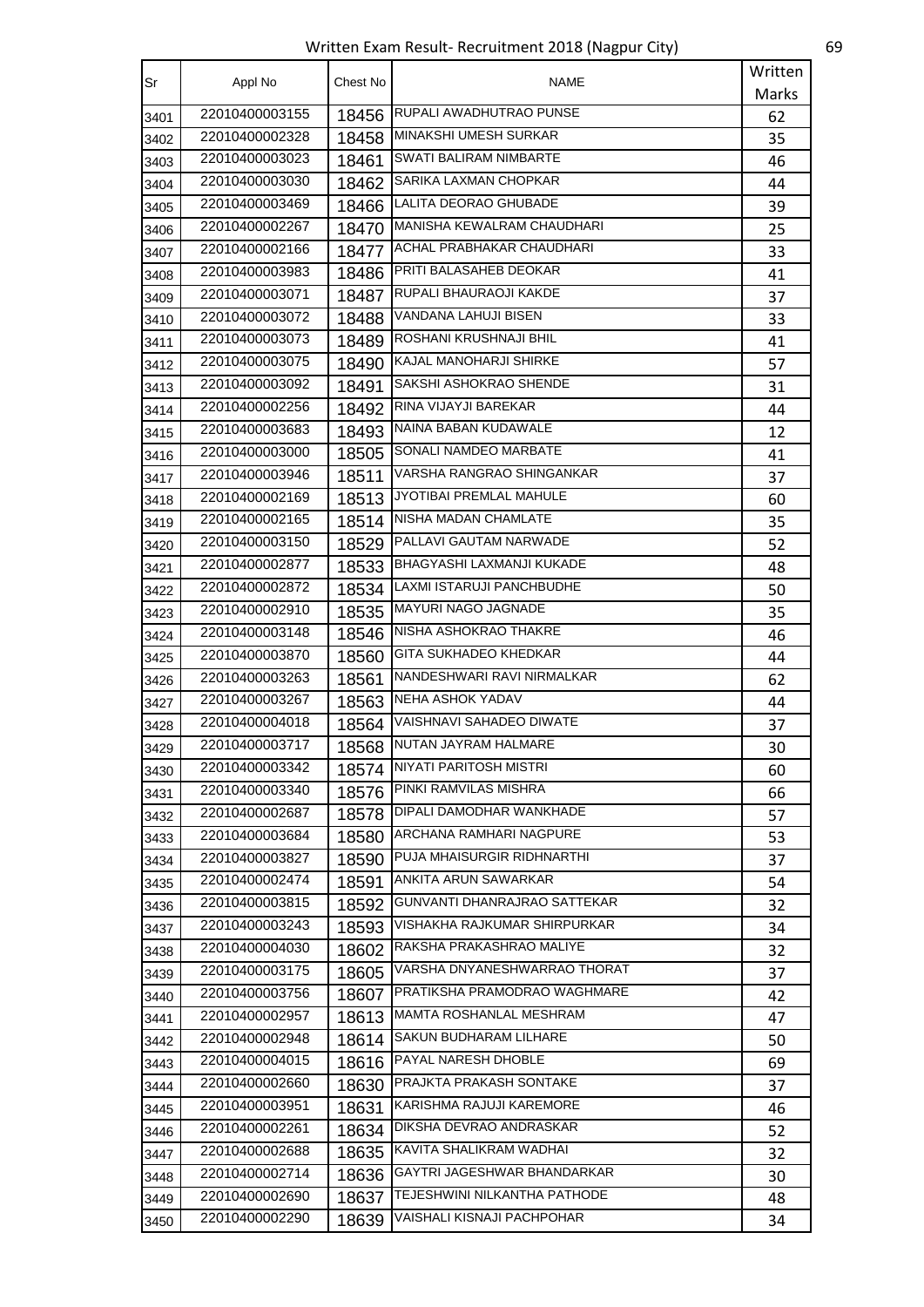Written Exam Result- Recruitment 2018 (Nagpur City) 70

| Sr   | Appl No        | Chest No | NAME                              | Written |
|------|----------------|----------|-----------------------------------|---------|
|      |                |          |                                   | Marks   |
| 3451 | 22010400004014 | 18646    | RADHIKA PRAKASHJI ITANKAR         | 75      |
| 3452 | 22010400003028 | 18648    | SAVITA MUNESHWAR WALVE            | 38      |
| 3453 | 22010400003029 | 18649    | KARUNA PARASRAM SHAHARE           | 54      |
| 3454 | 22010400002626 | 18658    | HARSHILA RAYSHING PARTEKI         | 31      |
| 3455 | 22010400003089 |          | 18662 PORNIMA SHIWANAND PATLE     | 38      |
| 3456 | 22010400004259 |          | 18663 KOMAL RUPCHAND BANKAR       | 66      |
| 3457 | 22010400004263 | 18664    | SABIYANAJ YUNUS KURESHI           | 30      |
| 3458 | 22010400002726 | 18666    | RENUKA TEKCHAND NAGPURE           | 50      |
| 3459 | 22010400002954 | 18669    | ASHWINI HETRAM RAUT               | 45      |
| 3460 | 22010400004076 | 18676    | SHITAL HIVRAJ PIMPALSHENDE        | 51      |
| 3461 | 22010400004070 | 18677    | <b>DIPALI VILAS TUMSARE</b>       | 53      |
| 3462 | 22010400004072 | 18678    | SHUBHANGI EKNATH ZALKE            | 51      |
| 3463 | 22010400002468 | 18679    | VIJAYA MADHAVRAO HALMARE          | 60      |
| 3464 | 22010400002300 | 18683    | DIKSHA DILIP PARELWAR             | 48      |
| 3465 | 22010400003097 | 18692    | <b>GUNJAN MANGALJI GADHAVE</b>    | 58      |
| 3466 | 22010400002889 |          | 18703 MINAXI GOPICHAND BHANDARKAR | 34      |
| 3467 | 22010400004083 | 18704    | PALLAVI SUNIL DHANDE              | 51      |
| 3468 | 22010400003642 |          | 18706   ASHVINI DILIP KAMBLE      | 36      |
| 3469 | 22010400004079 | 18710    | <b>MAYURI SHEKHARJI DHENGE</b>    | 47      |
| 3470 | 22010400003824 | 18719    | <b>DIKSHA DAULATRAOJI CHAKOLE</b> | 36      |
| 3471 | 22010400003845 | 18720    | NEHA SHYAMJI GOTMARE              | 27      |
| 3472 | 22010400002779 | 18732    | VAISHALI FAKIRAJI SENDRE          | 65      |
| 3473 | 22010400002793 | 18733    | <b>SAVITA SUKHDEO BORKAR</b>      | 61      |
| 3474 | 22010400002835 |          | 18734 RAKHI VIJAYJI BHOTMANGE     | 55      |
| 3475 | 22010400002775 |          | 18735 SONALI VIJAY BAGADE         | 57      |
| 3476 | 22010400002784 | 18737    | <b>BHARATI SUBHASHRAO RATHOD</b>  | 51      |
| 3477 | 22010400002364 | 18746    | CHHAYA SONIRAMJI JANGLE           | 32      |
| 3478 | 22010400002420 | 18753    | ARATI ASHOK DOLASKAR              | 43      |
| 3479 | 22010400002190 | 18755    | PRERANA VIRCHANDJI HUMANE         | 51      |
| 3480 | 22010400002802 | 18759    | SONAM RAVINDRAJI GOKHALE          | 36      |
| 3481 | 22010400003339 |          | 18768 RUPALI RAJESH KAWRASE       | 49      |
| 3482 | 22010400003307 |          | 18769 KISMAT ASHOK SURYAWANSHI    | 41      |
| 3483 | 22010400003308 | 18770    | GAUSIAPARVEEN ABDULSALAM KURESHI  | 42      |
| 3484 | 22010400002887 | 18786    | SARLA PARABATRAO SONONE           | 38      |
| 3485 | 22010400003826 | 18797    | <b>POOJA SURESHRAO MANKAR</b>     | 22      |
| 3486 | 22010400003763 | 18798    | <b>DIPA VITTHAL KAVANPURE</b>     | 53      |
| 3487 | 22010400004063 | 18801    | SHWETA NARAYANRAOJI RAKHUNDE      | 36      |
| 3488 | 22010400004064 | 18802    | PRAGATI MURLIDHARJI BARDE         | 24      |
| 3489 | 22010400003420 | 18809    | SHUBHANGI VITHAL PAWAR            | 54      |
| 3490 | 22010400003619 | 18811    | YOGITA RUPRAOJI ATHOR             | 34      |
| 3491 | 22010400002186 | 18814    | LATA ARJUN BUDHE                  | 40      |
| 3492 | 22010400002189 | 18815    | SANGITA DEVIDAS MANKAR            | 44      |
| 3493 | 22010400003528 | 18816    | SHIVANI YASHWANT BORKAR           | 43      |
| 3494 | 22010400003825 |          | 18817 PRIYANKA DILIPJI UMREDKAR   | 35      |
| 3495 | 22010400002693 | 18822    | NIKHATKHATUN JABBAR SHEIKH        | 38      |
| 3496 | 22010400003410 |          | 18824 DIKSHA INDAL UKE            | 40      |
| 3497 | 22010400004065 | 18825    | <b>PAYAL RAJUJI GAWANDE</b>       | 25      |
| 3498 | 22010400002238 | 18828    | PAYAL CHANDANSINGHJI KESHRI       | 35      |
| 3499 | 22010400003931 | 18837    | LATA MANGRU NAGPURE               | 54      |
| 3500 | 22010400004260 | 18841    | BHARTI HIRAMAN DHURVE             | 31      |
|      |                |          |                                   |         |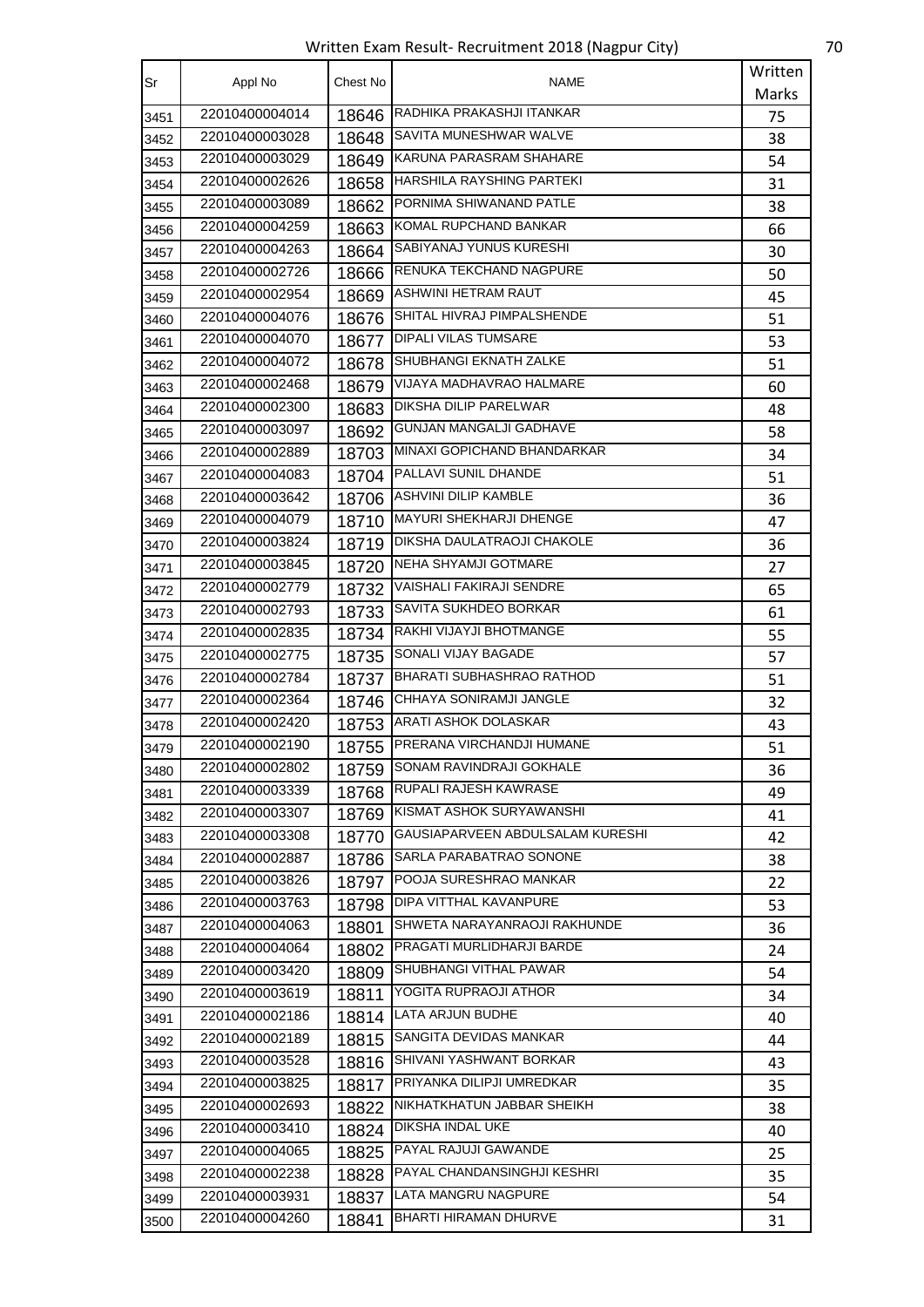Written Exam Result- Recruitment 2018 (Nagpur City) 71

| Sr   | Appl No        | Chest No | <b>NAME</b>                    | Written |
|------|----------------|----------|--------------------------------|---------|
|      |                |          |                                | Marks   |
| 3501 | 22010400003303 | 18842    | ANITA JITENDRA NAGRALE         | 34      |
| 3502 | 22010400003300 | 18843    | URMILA MANOHAR LOKHANDE        | 31      |
| 3503 | 22010400002830 | 18846    | KOMAL DEVIDAS SHENDE           | 62      |
| 3504 | 22010400002831 | 18847    | SANGITA MITARAM UIKEY          | 43      |
| 3505 | 22010400002638 | 18848    | PAYAL VASANTA JADHAO           | 31      |
| 3506 | 22010400003039 | 18854    | ANPRIYA ARVIND GONDHULE        | 41      |
| 3507 | 22010400003038 | 18855    | <b>PRIYA SHRINIWAS MIRASHE</b> | 40      |
| 3508 | 22010400002363 | 18863    | SUPRIYA SHRISAWANTJI MESHRAM   | 46      |
| 3509 | 22010400002367 | 18864    | VANDANA ARUN BONDRE            | 45      |
| 3510 | 22010400002571 | 18865    | POONAM MORESHWAR BHONGADE      | 47      |
| 3511 | 22010400003327 | 18871    | PALLAVI CHHAGANLAL DUDHBARAI   | 50      |
| 3512 | 22010400002188 | 18872    | SONALI BHANUDASRAO GHUBADE     | 53      |
| 3513 | 22010400003762 | 18873    | PRIYANKA SURENDRAJI KASTURE    | 30      |
| 3514 | 22010400003767 | 18874    | <b>BHUMIKA LAXMAN SELOKAR</b>  | 34      |
| 3515 | 22010400004164 | 18881    | PRIYA MAHADEO RAYSIDAM         | 31      |
| 3516 | 22010400003608 | 18883    | POURNIMA PRAKASH SONUNE        | 33      |
| 3517 | 22010400003989 | 18888    | SUSHAMA KAWALU MADAVI          | 38      |
| 3518 | 22010400003667 | 18909    | PANCHABUDHE ARCHANA BHAURAO    | 19      |
| 3519 | 22010400003690 | 18911    | JYOTI BALAJI LONE              | 58      |
| 3520 | 22010400002409 | 18916    | <b>SHWETA VINOD VAIDYA</b>     | 39      |
| 3521 | 22010400004169 | 18919    | SARIKA KISHOR PAKHMODE         | 39      |
| 3522 | 22010400004082 | 18926    | KOMAL MANIK MADAVI             | 35      |
| 3523 | 22010400002976 | 18934    | SHRADDHA NARESHJI GEDAMJI      | 47      |
| 3524 | 22010400002978 | 18935    | SAPANA DNYANESHWARJI GHOTALE   | 56      |
| 3525 | 22010400002712 | 18937    | CHHAYAWANTI TULSHIRAM AHAKE    | 25      |
| 3526 | 22010400004038 | 18941    | ROHINI HIRALAL SONWANE         | 37      |
| 3527 | 22010400002844 | 18951    | <b>VIMAL MOTIRAM SAPATE</b>    | 45      |
| 3528 | 22010400002220 | 18952    | DIKSHA MORESHWARJI JAMBHULE    | 39      |
| 3529 | 22010400002522 | 18955    | ANITA NARESHJI SHAHU           | 34      |
| 3530 | 22010400004140 | 18963    | VAISHNAVI VASANTA TAYADE       | 50      |
| 3531 | 22010400002753 | 18979    | MRUNALI MANOHARJI KARANJEKAR   | 43      |
| 3532 | 22010400002331 | 18981    | <b>ARTI SANTOSH WARHADE</b>    | 54      |
| 3533 | 22010400003766 | 18987    | PRIYANKA KANTI RAHANGDALE      | 37      |
| 3534 | 22010400003731 | 18988    | REKHA SURESH LILHARE           | 25      |
| 3535 | 22010400002405 |          | 18992   HEENA SURESHJI DHAWADE | 45      |
| 3536 | 22010400002783 | 18993    | PUJA NARESH CHAHNDE            | 38      |
| 3537 | 22010400002195 |          | 19018 LIPITA MUKESH GURNULE    | 48      |
| 3538 | 22010400003047 |          | 19022 SUPRIYA SURESH RAMTEKE   | 41      |
| 3539 | 22010400003839 | 19029    | ASHWINI DEEPAK SARODE          | 44      |
| 3540 | 22010400003843 | 19030    | <b>BHARTI ASHOK WAGHADE</b>    | 36      |
| 3541 | 22010400002479 | 19033    | NIKITA UTTAM THORAT            | 40      |
| 3542 | 22010400002461 |          | 19034 MOHINI PANKAJ CHANGLE    | 28      |
| 3543 | 22010400002294 | 19040    | KIRAN RAMBHAU NASRE            | 33      |
| 3544 | 22010400002362 | 19045    | RUKSHALI PRAKASH DIFHORE       | 38      |
| 3545 | 22010400002713 | 19062    | MOHINI ASHOK GAIDHANE          | 59      |
| 3546 | 22010400002305 | 19064    | SONALI MADHUKARAO MEHER        | 49      |
| 3547 | 22010400002644 | 19066    | VIDYA NILKANTHA CHICHGHARE     | 34      |
| 3548 | 22010400003494 | 19094    | KIRAN MADHU KOKODE             | 42      |
| 3549 | 22010400002947 | 19098    | POONAM GAJANAN WANKHADE        | 54      |
| 3550 | 22010400002501 | 19101    | POOJA ISHWAR SONWANE           | 42      |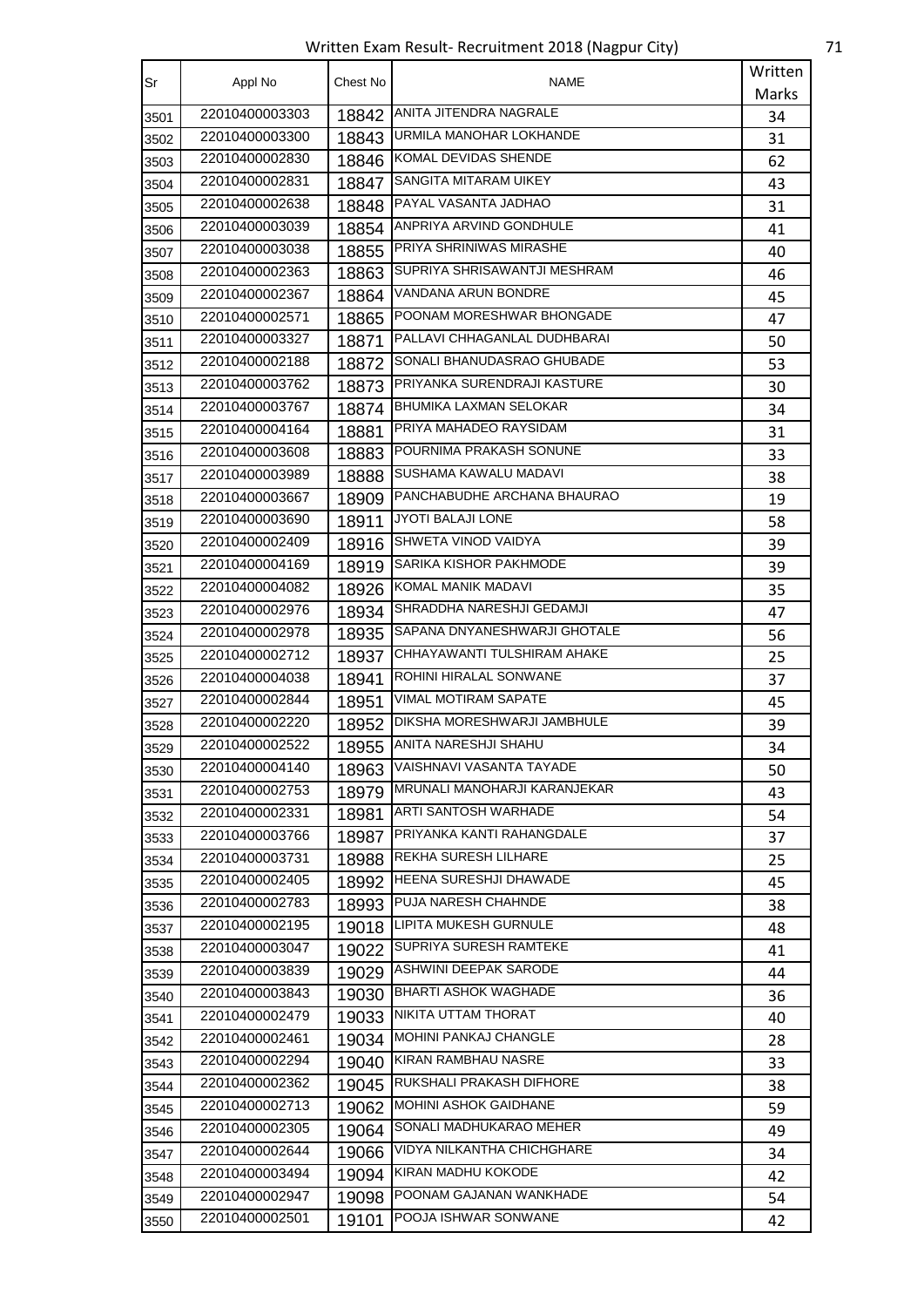Written Exam Result- Recruitment 2018 (Nagpur City) 72

| Sr   | Appl No        | Chest No | NAME                              | Written |
|------|----------------|----------|-----------------------------------|---------|
|      |                |          |                                   | Marks   |
| 3551 | 22010400002496 | 19102    | <b>MAMTA SHRIRAM RAJKUWAR</b>     | 45      |
| 3552 | 22010400003514 | 19104    | RESHMA GAJANAN HIWRALE            | 37      |
| 3553 | 22010400004027 | 19112    | SONAM REVCHAND TEMBHURNE          | 39      |
| 3554 | 22010400003287 | 19122    | POONAM HEMRAJ BHASKAR             | 39      |
| 3555 | 22010400003783 | 19137    | PRAMILA AMBADAS IDPACHI           | 33      |
| 3556 | 22010400003784 | 19138    | SONALI KANTHIRAM MASRAM           | 38      |
| 3557 | 22010400003674 |          | 19140 MANISHA NILKANTH RAUT       | 42      |
| 3558 | 22010400003194 | 19173    | NISHA JEEVANDAS MESHRAM           | 43      |
| 3559 | 22010400003560 | 19191    | RANJU WAMAN FUNDE                 | 29      |
| 3560 | 22010400003487 | 19223    | ANJALI WASUDEOJI HATTIMARE        | 52      |
| 3561 | 22010400004102 | 19243    | JYOTI LAXMAN GOLHARE              | 48      |
| 3562 | 22010400002431 |          | 19245 PUNAM KISHORRAO MASANE      | 36      |
| 3563 | 22010400002349 | 19258    | <b>DEEPA SANJAY KAITHWAS</b>      | 47      |
| 3564 | 22010400002651 | 19260    | YAMUNA RAMESH UIKEY               | 28      |
| 3565 | 22010400002732 | 19262    | <b>NEETA ASHOK KENDRE</b>         | 43      |
| 3566 | 22010400003253 | 19270    | SWATI GANESH HATOLE               | 43      |
| 3567 | 22010400002321 |          | 19284 RUPALI NARAYANRAO CHAWARE   | 31      |
| 3568 | 22010400003442 | 19296    | SONAL SHANKAR WANKHADE            | 44      |
| 3569 | 22010400002987 | 19328    | KAJAL SHANKAR MANAPURE            | 46      |
| 3570 | 22010400002985 | 19329    | SWATI SITARAM VAIDYA              | 36      |
| 3571 | 22010400002258 | 19338    | PRIYANKA SURESH DHAWALE           | 38      |
| 3572 | 22010400003343 | 19345    | SWATI SUNIL MANKAR                | 37      |
| 3573 | 22010400002990 | 19354    | BHAGYASHRI DUDHARAM HATWAR        | 27      |
| 3574 | 22010400003414 | 19362    | <b>KIRAN GANESH PAWAR</b>         | 47      |
| 3575 | 22010400004171 | 19381    | ANITA SAMPATTI WAGHMARE           | 47      |
| 3576 | 22010400002318 | 19402    | SUSHMA SHAMRAO DONODE             | 45      |
| 3577 | 22010400003131 | 19431    | LEELA SHANTILAL DHIKAR            | 34      |
| 3578 | 22010400003130 | 19432    | ROSHNI ARUN SALAME                | 38      |
| 3579 | 22010400002555 | 19433    | KALYANI BABURAO LAKDE             | 30      |
| 3580 | 22010400002805 | 19461    | KAANCHAN VINAYAK GAYAKWAD         | 34      |
| 3581 | 22010400003279 | 19485    | <b>DIPALI DEVIDAS GHATTE</b>      | 57      |
| 3582 | 22010400003015 |          | 19490 POOJA MACCHINDRA DONGARDIVE | 36      |
| 3583 | 22010400002510 | 19506    | <b>SUJATA SHRIRAM PASI</b>        | 27      |
| 3584 | 22010400002516 | 19507    | ARTI RAMKRIT CHOUDHARY            | 41      |
| 3585 | 22010400002514 | 19508    | SUNITA ANIL KANOJE                | 53      |
| 3586 | 22010400002515 | 19509    | POONAM NAMINARAYAN SAO            | 38      |
| 3587 | 22010400003115 | 19511    | VAISHALI KEWALCHAND RAHANGDALE    | 38      |
| 3588 | 22010400003087 | 19512    | RIKITA YASHWANT THAKUR            | 42      |
| 3589 | 22010400007410 | 19576    | PALLAVI PRAFULLA INGLE            | 26      |
| 3590 | 22010400006740 | 19579    | RADHA PATIRAM CHANDRWAR           | 50      |
| 3591 | 22010400007245 | 19581    | AARTI TUKARAM MESHRAM             | 28      |
| 3592 | 22010400006888 | 19585    | <b>MANISHA ARUN AWASTHI</b>       | 53      |
| 3593 | 22010400007298 | 19596    | REENA MANOJ SANSARODE             | 47      |
| 3594 | 22010400006327 | 19603    | MOOMTAJPARVEEN JALIL ABDUL        | 25      |
| 3595 | 22010400006804 | 19606    | NAINA GULAB RATANKAR              | 55      |
| 3596 | 22010400007232 | 19609    | VARSHA MAHADEO SONWANE            | 43      |
| 3597 | 22010400006830 | 19611    | JAYSHRI GANESH KAVHALE            | 54      |
| 3598 | 22010400006850 | 19645    | MANISHA NOKHELAL KATRE            | 56      |
| 3599 | 22010400007277 | 19653    | MAYURI SUBHASH MADARKAR           | 48      |
| 3600 | 22010400006952 | 19660    | JAYASHREE PRAKASHRAOJI WAGHMARE   | 54      |
|      |                |          |                                   |         |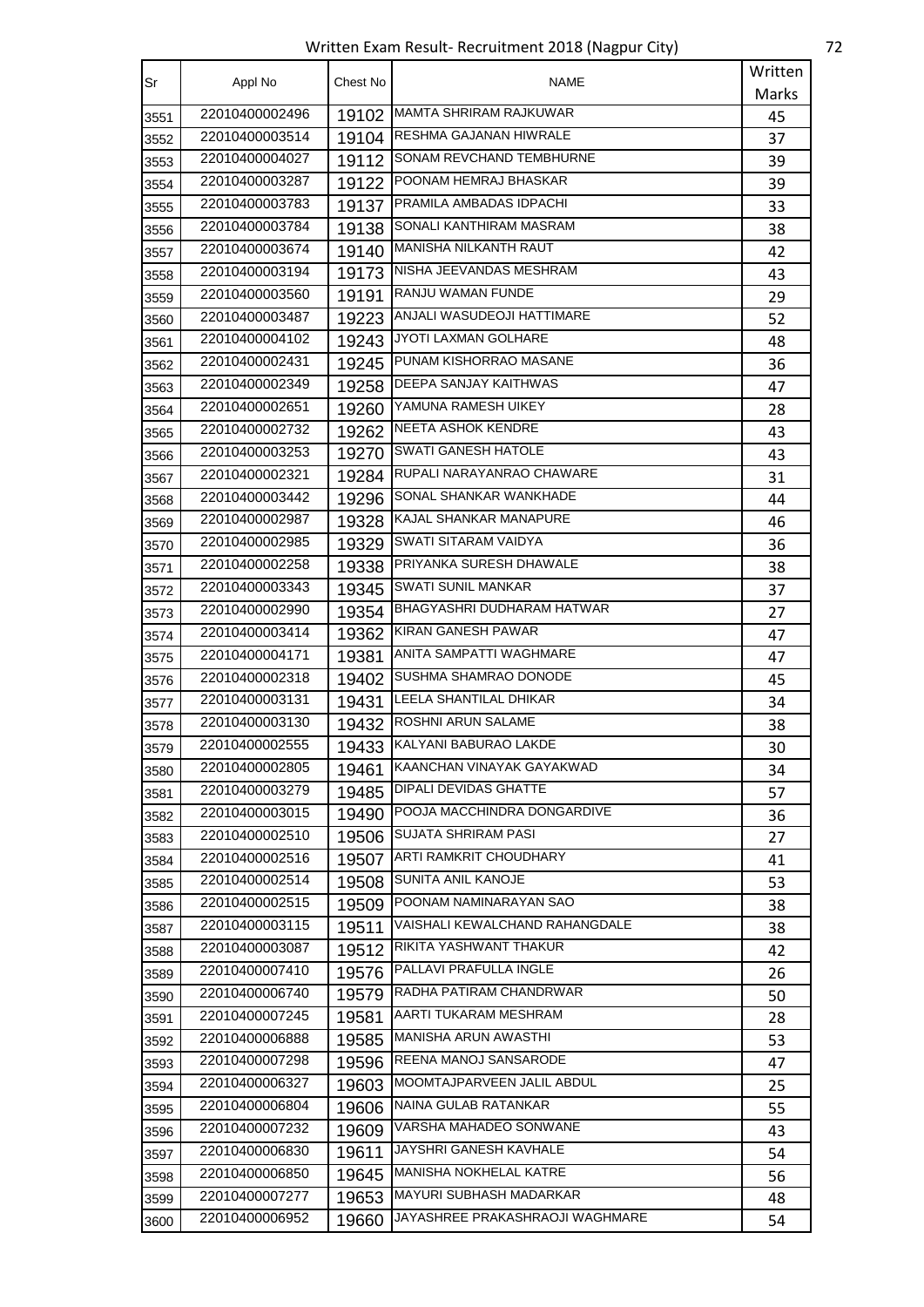Written Exam Result- Recruitment 2018 (Nagpur City) 73

| Sr   | Appl No        | Chest No | <b>NAME</b>                     | Written |
|------|----------------|----------|---------------------------------|---------|
|      |                |          |                                 | Marks   |
| 3601 | 22010400007323 | 19673    | VANDANA MAROTI DHEKALE          | 23      |
| 3602 | 22010400007259 | 19674    | SHUBHANGI RAJESH TOTAWAR        | 28      |
| 3603 | 22010400001557 | 19678    | PRIYANKA GOVIND THEMASKAR       | 40      |
| 3604 | 22010400006508 | 19693    | <b>IPALLAVI PRAKASH JAWADE</b>  | 26      |
| 3605 | 22010400006739 | 19698    | IRASHMI SANTOSHSINGH THAKUR     | 45      |
| 3606 | 22010400006478 | 19705    | JYOTI KESARI KORETI             | 39      |
| 3607 | 22010400007290 | 19712    | SWATI GANESH BONDARKAR          | 49      |
| 3608 | 22010400007416 | 19718    | LAXMI VIJAY DHOKE               | 33      |
| 3609 | 22010400007244 | 19732    | <b>KAVITA KAILASH BANSOD</b>    | 51      |
| 3610 | 22010400005211 | 19737    | MOHINI RUPESH WASNIK            | 29      |
| 3611 | 22010400001130 | 19742    | YOGTA VILAS KADWE               | 27      |
| 3612 | 22010400002471 | 19746    | <b>ASHVINI ASHOK BALPANDE</b>   | 44      |
| 3613 | 22010400005328 | 19752    | AAKANSHA VINAYAK MENDHE         | 28      |
| 3614 | 22010400006645 | 19753    | SAVITA RAJUBHAU LOKHANDE        | 44      |
| 3615 | 22010400004591 | 19759    | PALLAVI SHANKARRAO DUMANWAR     | 48      |
| 3616 | 22010400006451 | 19760    | <b>RUCHITA MANOHAR NASRE</b>    | 30      |
| 3617 | 22010400003100 | 19762    | HEMLATA NIRANJAN BOBATE         | 47      |
| 3618 | 22010400007342 | 19763    | DARSHANA RATAN CHANDEKAR        | 31      |
| 3619 | 22010400007139 | 19766    | MANISHA PRAKASH KUNGHADKAR      | 30      |
| 3620 | 22010400007441 | 19770    | PRAGATI PREMDASJ HIREKHAN       | 55      |
| 3621 | 22010400007642 | 19771    | <b>MADAHVI DILIP WANKHEDE</b>   | 22      |
| 3622 | 22010400007260 | 19780    | SHILPA MAHADEV GOSAVI           | 43      |
| 3623 | 22010400004964 | 19781    | PUJA BHAGCHAND KOKAN            | 31      |
| 3624 | 22010400005777 | 19783    | NISHA JAYKUMAR SHENDE           | 52      |
| 3625 | 22010400006688 | 19785    | JAYADABANO YUNUS MOHAMMAD       | 31      |
| 3626 | 22010400007333 | 19794    | DIPALI LAXMANRAO BAWANE         | 30      |
| 3627 | 22010400006193 | 19796    | <b>KOMAL NARESH DHARNE</b>      | 29      |
| 3628 | 22010400004206 | 19801    | KARISHMA SUBHASH DHURVE         | 28      |
| 3629 | 22010400001573 | 19811    | <b>MANISH SUKDAS MADAVI</b>     | 30      |
| 3630 | 22010400004442 | 19838    | HIRA KALURAM FATPURE            | 62      |
| 3631 | 22010400006843 | 19845    | USHA AMARSINGH SAMARIYA         | 32      |
| 3632 | 22010400002392 | 19847    | <b>ACHAL DEVIDAS PIMPALKAR</b>  | 37      |
| 3633 | 22010400007253 | 19849    | <b>BINITA RAMCHANDRA RAJPUT</b> | 35      |
| 3634 | 22010400004608 | 19850    | RUPALI RAMESH MAHAJAN           | 29      |
| 3635 | 22010400005719 | 19858    | NIKITA SUBHASH DAYANE           | 27      |
| 3636 | 22010400003645 | 19866    | PALLAVI VISHNU RAUT             | 41      |
| 3637 | 22010400000052 | 19867    | <b>SITA SHOBHELAL UIKEY</b>     | 21      |
| 3638 | 22010400007652 | 19876    | SUCHITA AVDHUT KHADSE           | 54      |
| 3639 | 22010400004982 | 19880    | ARCHANA SHESHERAOJI JADHAV      | 36      |
| 3640 | 11010400005032 | 19892    | <b>CHANDNI ARUN BORKAR</b>      | 30      |
| 3641 | 22010400005389 | 19893    | ALMASPARVEEN NOORKHAN PATHAN    | 52      |
| 3642 | 22010400005388 | 19894    | NEELAM RAMKRUPALJI NISHAD       | 50      |
| 3643 | 22010400006568 |          | 19895   NAMITA VASANTRAO BHURE  | 30      |
| 3644 | 22010400005391 | 19896    | SANGEETA RAMESH MESHRAM         | 42      |
| 3645 | 22010400005058 | 19897    | SHRADDHA CHUNNILAL YADAV        | 21      |
| 3646 | 22010400004499 | 19912    | SHUBHANGI GANESH KHANZODE       | 39      |
| 3647 | 22010400005097 | 19920    | SONU DEVRAO SONWANE             | 30      |
| 3648 | 22010400001978 | 19921    | POOJA DILIPRAO LANDE            | 34      |
| 3649 | 22010400004656 | 19922    | SAVITA GAURISHANKAR RATHOD      | 44      |
| 3650 | 22010400005928 | 19932    | KOMAL ANANTARAO SELOKAR         | 39      |
|      |                |          |                                 |         |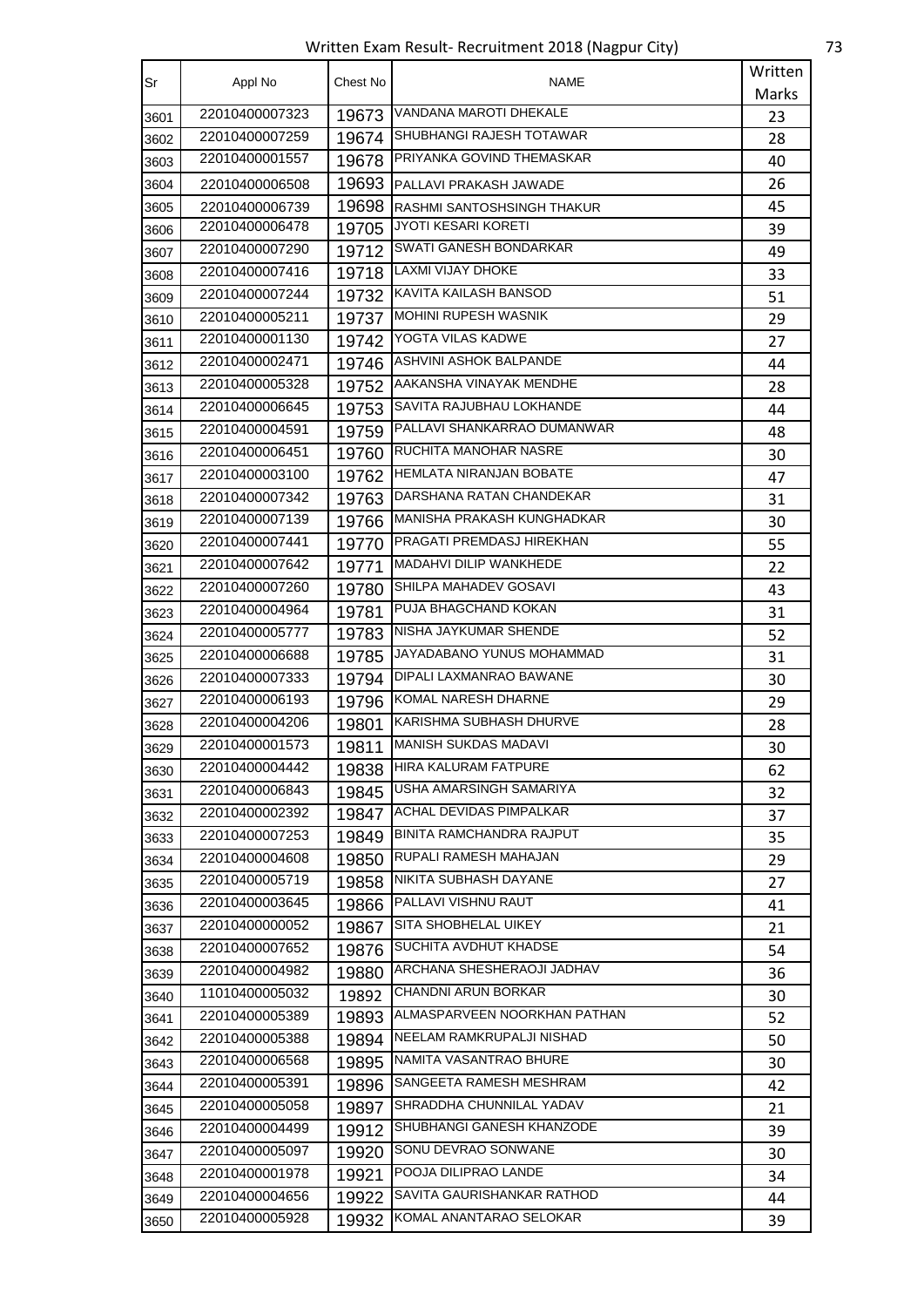Written Exam Result- Recruitment 2018 (Nagpur City) 74

| Sr           | Appl No        | Chest No | <b>NAME</b>                                | Written |
|--------------|----------------|----------|--------------------------------------------|---------|
|              |                |          |                                            | Marks   |
| 3651         | 22010400004589 | 19935    | PUNAM ASHOK GAIKWAD                        | 56      |
| 3652         | 22010400006623 | 19937    | DHARTI HARICHAND THAWAKAR                  | 43      |
| 3653         | 22010400005707 | 19938    | YAMUNA MUNNALAL LILHARE                    | 33      |
| 3654         | 22010400005071 | 19947    | SANGITA SURAJLAL SHAHARE                   | 33      |
| 3655         | 22010400004559 | 19963    | SAROJA DAYANAND KENDRE                     | 50      |
| 3656         | 22010400004564 | 19964    | ANURADHA DAYANAND KENDRE                   | 62      |
| 3657         | 22010400004562 | 19965    | MANDAKINI DAYANAND KENDRE                  | 56      |
| 3658         | 22010400005853 | 19970    | ASHWINI BHALCHANDRA MALEWAR                | 68      |
| 3659         | 22010400006851 | 19984    | UJWALA ASHOKJI JANBANDHU                   | 37      |
| 3660         | 22010400004627 | 19985    | NEHAPARVIN SARDAR KHAN                     | 53      |
| 3661         | 22010400007168 | 19989    | POOJAA SHIVAJIRAV DUNTAPALLE               | 37      |
| 3662         | 22010400007640 | 19993    | RESHMA RAMESH RATANPURE                    | 32      |
| 3663         | 22010400006560 | 20002    | VAISHALI WAMANRAO JAMKAR                   | 30      |
| 3664         | 22010400005139 | 20003    | EKTA DNYANESHWAR KOHAPARE                  | 33      |
| 3665         | 22010400006546 | 20013    | POOJA DEVIDAS WAHANE                       | 43      |
| 3666         | 22010400004744 | 20026    | MUSKAN JAFARKHAN PATHAN                    | 36      |
| 3667         | 22010400004460 | 20036    | NISHA NANDKISHOR KASARE                    | 43      |
| 3668         | 22010400004683 | 20059    | AANCHAL ASHWINI SINGH                      | 37      |
| 3669         | 22010400007393 | 20069    | PRIYA VIJAY NIKOSE                         | 35      |
| 3670         | 22010400005762 | 20075    | AASHIKA VIJAY DONGRE                       | 53      |
| 3671         | 22010400004860 | 20083    | <b>VEENA RAMESH BARGAT</b>                 | 37      |
| 3672         | 22010400004855 | 20085    | ROSHANI NIRMALKUMAR MANEKAR                | 47      |
| 3673         | 22010400005287 | 20089    | <b>SUSHAMA MAROTIJI THAKARE</b>            | 35      |
| 3674         | 22010400004655 | 20102    | SUSHMA JAYRAMJI WANJARI                    | 48      |
| 3675         | 22010400006132 | 20109    | <b>PRAJAKTA ARUN PATIL</b>                 | 33      |
| 3676         | 11010400016232 | 20116    | VAISHALI HEMRAJ LANJEWAR                   | 36      |
| 3677         | 22010400007241 | 20123    | KAJAL SANJAY GIRI                          | 40      |
| 3678         | 22010400004455 |          | 20127 MANISHA NETA GHODE                   | 42      |
| 3679         | 22010400005626 | 20128    | ASHWINI SHESHRAO MASKI                     | 52      |
| 3680         | 22010400004450 | 20130    | PRIYANKA AMBIKA PAL                        | 40      |
| 3681         | 22010400005807 | 20131    | PRANITA DEORAOJI REWATKAR                  | 44      |
| 3682         | 11010400016137 | 20135    | NEHA MORESHWARJI TEMBHEKAR                 | 43      |
| 3683         | 22010400005069 | 20146    | DHANASHREE CHAITRAM NAROLE                 | 24      |
| 3684         | 22010400006970 | 20149    | MANISHA RAVSAHEB DAHIPHALE                 | 40      |
| 3685         | 22010400005846 | 20176    | TRUPTI DEORAM RAMTEKE                      | 34      |
| 3686         | 22010400007417 | 20184    | POOJA PRALHAD MESHRAM                      | 32      |
| 3687         | 11010400000140 | 20201    | VINODKUMAR RAMCHANDRA WADEKAR              | 35      |
| 3688         | 11010400016979 | 20202    | PRAMOL LAXMAN SHELKE                       | 35      |
| 3689         | 11010400008811 | 20203    | SHASHIKANT MANIKRAO HIRUDKAR               | 42      |
| 3690         | 11010400005979 | 20204    | RAJESH SUDAMRAOJI WANKHEDE                 | 33      |
| 3691         | 11010400019561 | 20205    | SANTOSH DEORAOJI DUDHANE                   | 35      |
| 3692         | 11010400000435 | 20206    | SHIVNATH PRABHUDAS GEDAM                   | 42      |
| 3693         | 11010400023836 | 20207    | DIWAKAR NARAYAN GAWAI                      | 29      |
| 3694         | 11010400001459 | 20208    | YUWRAJ RAIBHAN BAGADE                      | 36      |
| 3695         | 11010400008570 | 20209    | MUNNALAL CHOTELAL KANOJIYA                 | 25      |
| 3696         | 11010400004770 | 20210    | VINOD VISHNU PRAGHANE                      | 38      |
|              | 11010400009634 | 20211    | <b>BHUPENDRASINGH CHANDRIKASINGH SINGH</b> | 27      |
| 3697<br>3698 | 11010400009908 | 20212    | RAJESHWAR KISAN MARBHATE                   | 41      |
| 3699         | 11010400011708 | 20213    | CHANDRASHEKHAR SHRIRAMJI DOLAS             | 50      |
|              | 22010400007352 | 20222    | RESHMA GOKUL DEVARE                        |         |
| 3700         |                |          |                                            | 42      |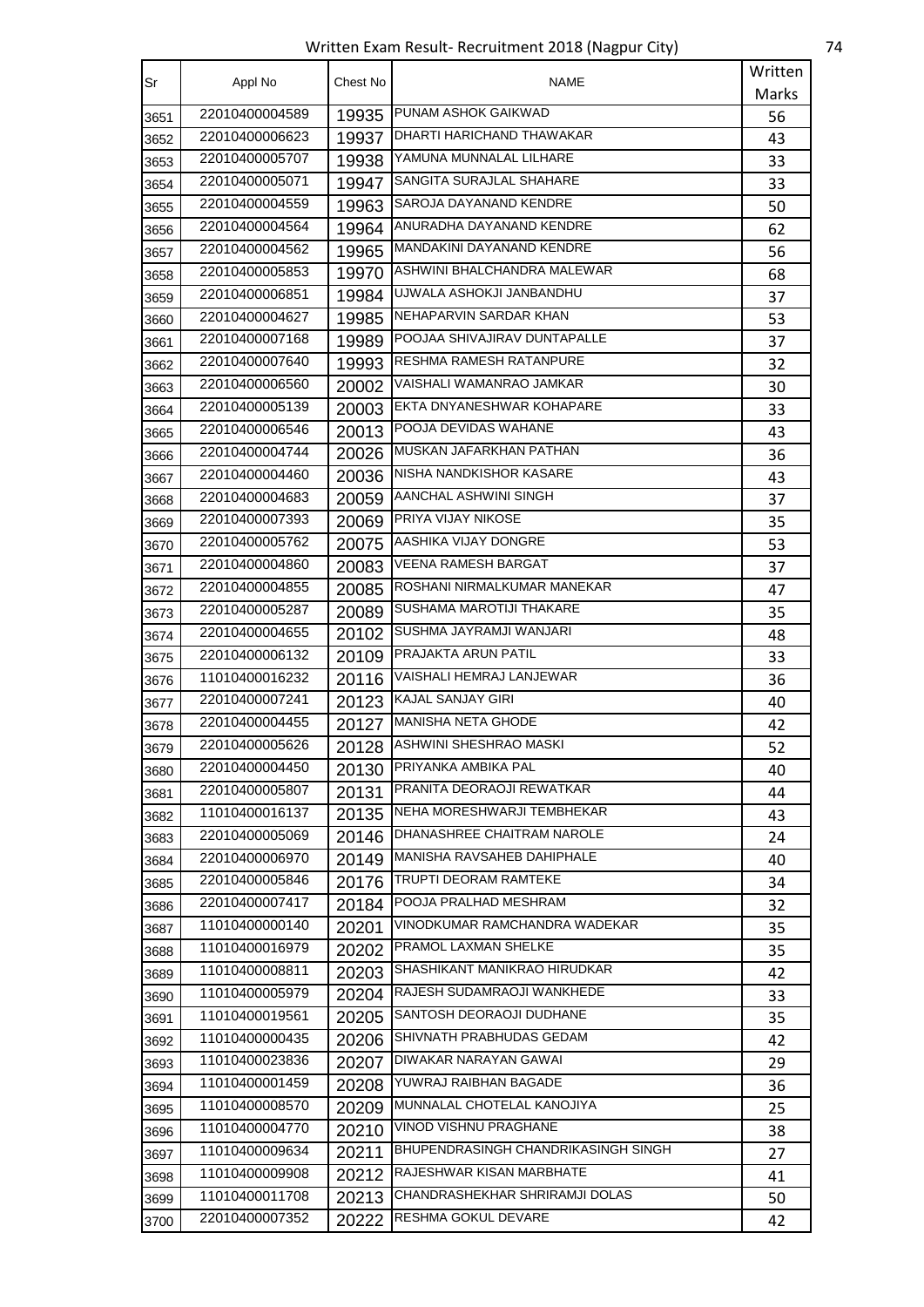Written Exam Result- Recruitment 2018 (Nagpur City) 75

| Sr   | Appl No        | Chest No | NAME                             | Written |
|------|----------------|----------|----------------------------------|---------|
|      |                |          |                                  | Marks   |
| 3701 | 22010400005095 | 20226    | NISHA BHOJU JAHDAO               | 55      |
| 3702 | 22010400004751 |          | 20238 MANJUSHA KHUSHAL HATWAR    | 35      |
| 3703 | 22010400006575 | 20249    | <b>PRACHEE SUDHAKAR WANKHADE</b> | 41      |
| 3704 | 22010400006487 | 20269    | MANISHA MOHANRAO GAWAI           | 28      |
| 3705 | 22010400006216 | 20271    | <b>MAYURI GOKUL BHUTE</b>        | 39      |
| 3706 | 22010400006199 | 20275    | VARSHA MAHADEO SURPAM            | 35      |
| 3707 | 22010400006748 |          | 20293   NIKITA BHIMSINGH GUJAR   | 45      |
| 3708 | 22010400006323 | 20296    | IKARISHMA SANTOSH RATHOD         | 43      |
| 3709 | 11010400021119 |          | 20303 POOJA BABULAL KAMBLE       | 33      |
| 3710 | 22010400007215 | 20310    | SAPANA BABUJI RATHOD             | 49      |
| 3711 | 22010400004496 | 20312    | PRIYANKA LAWSAN WADHAI           | 53      |
| 3712 | 22010400006859 | 20315    | <b>IDIVYA ARUNRAO SONEKAR</b>    | 36      |
| 3713 | 22010400006920 | 20330    | KOMAL LAHANU PAVADE              | 47      |
| 3714 | 11010400022427 | 20331    | PUJA DATTARAO CHAVHAN            | 30      |
| 3715 | 22010400006813 | 20332    | <b>PUJA BABUSING ADE</b>         | 45      |
| 3716 | 22010400006053 | 20336    | <b>LATA DATTA DHANGAR</b>        | 48      |
| 3717 | 22010400007003 | 20337    | RAMAL RAGHUNATH GAIKWAD          | 35      |
| 3718 | 22010400007618 | 20338    | <b>PRITI NANAJI NAIK</b>         | 31      |
| 3719 | 22010400005469 | 20339    | SUREKHA MAHADEO BAWANKAR         | 33      |
| 3720 | 22010400005902 | 20341    | <b>EKTA KIRANLAL KATRE</b>       | 35      |
| 3721 | 22010400003823 |          | 20346 NILIMA MANOHAR SARWARE     | 34      |
| 3722 | 22010400005065 | 20351    | RADHIKA BALU DANGODE             | 46      |
| 3723 | 22010400005066 | 20352    | POOJA GANGADHAR ARSUL            | 55      |
| 3724 | 22010400006460 | 20365    | SHIVRATRI VAIJANATH POTRAJ       | 68      |
| 3725 | 22010400006856 | 20368    | <b>EKTA SHANKARRAO GUND</b>      | 37      |
| 3726 | 22010400006734 | 20370    | CHHAYA REWARAM KHOPE             | 22      |
| 3727 | 22010400006461 | 20390    | RUPALI VAIJANATH KACHARE         | 41      |
| 3728 | 22010400007510 | 20392    | <b>POOJA CHINTAMAN MASKE</b>     | 41      |
| 3729 | 22010400004643 | 20400    | RASIKA MANOHARRAO DHOKANE        | 56      |
| 3730 | 11010400017402 | 20404    | NARENDRA PRALHAD BHAWAL          | 35      |
| 3731 | 11010400012513 | 20405    | <b>AMOL UTTAM KASARE</b>         | 51      |
| 3732 | 11010400003335 | 20409    | <b>HIMANSHU GAJANAN THAKRE</b>   | 31      |
| 3733 | 11010400012672 | 20411    | SHRIKANT KAWDUJI RAUT            | 36      |
| 3734 | 11010400015119 | 20412    | NITESH ASARAM PATLE              | 44      |
| 3735 | 11010400017185 | 20414    | <b>SHYAM DALSINGH SHIPNE</b>     | 40      |
| 3736 | 11010400008097 | 20416    | JITESH KARTIK DESHMUKH           | 47      |
| 3737 | 11010400007606 | 20418    | RAJOO AMRIT CHAVHAN              | 58      |
| 3738 | 11010400001032 | 20422    | SHAKEEL SHAMIM MOHAMMAD          | 56      |
| 3739 | 11010400010333 | 20423    | NAMDEO NARAYAN NALEGAONKAR       | 66      |
| 3740 | 11010400001256 | 20424    | JAGDISH VITTHAL WANKHEDE         | 51      |
| 3741 | 11010400023646 | 20427    | <b>VIJAY DIPAK GAYAKWAD</b>      | 40      |
| 3742 | 11010400011176 | 20429    | <b>SUSHIL UTTAMRAO MESHRAM</b>   | 59      |
| 3743 | 22010400006091 | 20449    | PRIYA NARESH BHAJBHUJE           | 35      |
| 3744 | 22010400007511 | 20484    | SMITA KOLBA THAKRE               | 38      |
| 3745 | 22010400005551 |          | 20494 KAJAL ANANDRAO BHAGAT      | 60      |
| 3746 | 22010400006808 | 20502    | PAYAL SUBHASHCHANDRA WAGHMARE    | 59      |
| 3747 | 22010400006922 | 20532    | <b>SNEHAL BHASHKAR LANDE</b>     | 45      |
| 3748 | 22010400006811 | 20535    | SWETA ANIL KOHALE                | 32      |
| 3749 | 22010400007243 | 20536    | <b>LEENA ARUN RAUT</b>           | 37      |
| 3750 | 22010400006117 | 20562    | SUSHILA ANANDA SURYAVANSHI       | 65      |